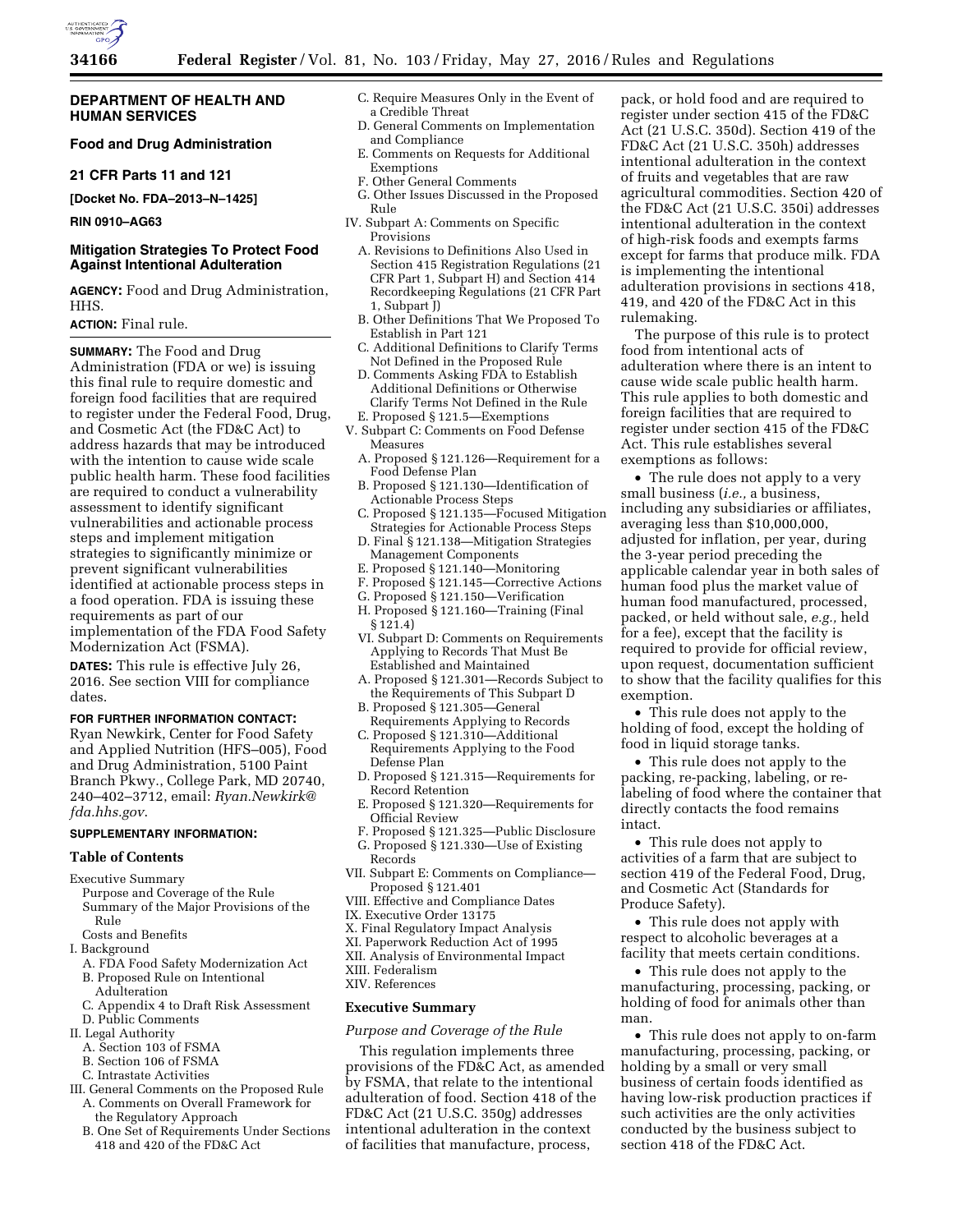*Summary of the Major Provisions of the Final Rule* 

This rule establishes various food defense measures that an owner, operator, or agent in charge of a facility is required to implement to protect against the intentional adulteration of food. Specifically:

• Prepare and implement a written food defense plan that includes a vulnerability assessment to identify significant vulnerabilities and actionable process steps, mitigation strategies, and procedures for food defense monitoring, corrective actions, and verification (§ 121.126).

• Identify any significant vulnerabilities and actionable process steps by conducting a vulnerability assessment for each type of food manufactured, processed, packed, or held at the facility using appropriate methods to evaluate each point, step, or procedure in a food operation (§ 121.130).

• Identify and implement mitigation strategies at each actionable process step to provide assurances that the significant vulnerability at each step will be significantly minimized or prevented and the food manufactured, processed, packed, or held by the facility will not be adulterated. For each mitigation strategy implemented at each actionable process step, include a written explanation of how the mitigation strategy sufficiently minimizes or prevents the significant vulnerability associated with the actionable process step (§ 121.135).

• Establish and implement mitigation strategies management components, as appropriate to ensure the proper implementation of each such mitigation strategy, taking into account the nature of the mitigation strategy and its role in the facility's food defense system (§ 121.138).

• Establish and implement food defense monitoring procedures, for monitoring the mitigation strategies, as appropriate to the nature of the mitigation strategy and its role in the facility's food defense system (§ 121.140).

• Establish and implement food defense corrective action procedures that must be taken if mitigation strategies are not properly implemented, as appropriate to the nature of the actionable process step and the nature of the mitigation strategy (§ 121.145).

• Establish and implement specified food defense verification activities, as appropriate to the nature of the mitigation strategy and its role in the facility's food defense system (§ 121.150).

• Conduct a reanalysis of the food defense plan (§ 121.157).

• Ensure that all individuals who perform required food defense activities are qualified to perform their assigned duties (§ 121.4).

• Establish and maintain certain records, including the written food defense plan (vulnerability assessment, mitigation strategies and procedures for food defense monitoring, corrective actions, and verification) and documentation related to training of personnel. All records are subject to certain general recordkeeping and record retention requirements (§§ 121.301 to 121.330).

• The effective date is 60 days after this final rule is published. However, we are providing for a longer timeline for facilities to come into compliance. Facilities, other than small and very small businesses, have 3 years after the effective date to comply with part 121. Small businesses (*i.e.,* those employing fewer than 500 full-time equivalent employees) have 4 years after the effective date to comply with part 121. Very small businesses (*i.e.,* businesses that have less than \$10,000,000, adjusted for inflation, per year, during the 3-year period preceding the applicable calendar year in both sales of human food plus the market value of human food manufactured, processed, packed, or held without sale, *e.g.,* held for a fee) have 5 years after the effective date to comply with § 121.5(a).

As discussed in detail in later sections of the rule, we made several major revisions to the provisions of this rule, mainly in response to comments, to provide for greater flexibility and clarity. These major revisions to the regulatory text include the following:

• We removed the key activity types (KATs); however, the use of the KATs is still permissible to conduct a vulnerability assessment and will be further discussed in guidance.

• We specified three elements that must be evaluated when conducting a vulnerability assessment: (1) The potential public health impact (*e.g.,*  severity and scale) if a contaminant were added; (2) the degree of physical access to the product; and (3) the ability of an attacker to successfully contaminate the product.

• We specified that the vulnerability assessment must consider the possibility of an inside attacker.

• We removed the distinction between ''broad'' and ''focused'' mitigation strategies.

• We made the mitigation strategy management components (food defense monitoring, corrective actions, and verification) more flexible by providing

that they are required ''as appropriate to ensure the proper implementation of the mitigation strategies, taking into account the nature of each such mitigation strategy and its role in the facility's food defense system.''

• We revised the terminology used for the food defense management components such that monitoring, corrective actions, and verification are now food defense monitoring, food defense corrective actions, and food defense verification.

• We made the requirement to document food defense monitoring more flexible by providing for use of exception records.

• We made the food defense corrective actions requirement more flexible by providing that it is required ''as appropriate to the nature of the actionable process step and the nature of the mitigation strategy.''

• We made the requirement for verifying proper implementation of mitigation strategies more flexible by providing for ''other activities appropriate for verification of proper implementation of mitigation strategies.''

• We exempted records required by this rule from the requirements of 21 Code of Federal Regulations, part 11.

• We provided for the use of existing records if certain conditions are met.

• We removed the term ''qualified facility'' and instead refer to ''very small business'' in the exemption under 121.5(a).

• We established an exemption for certain on-farm manufacturing, processing, packing, or holding by small and very small businesses of certain foods identified as having low-risk production processes.

• We added a new definition for ''qualified individual'' and included new requirements to ensure that all individuals who perform activities required under subpart C are qualified to perform their assigned activities.

• We provided longer timelines for facilities to come into compliance with the rule.

# *Costs and Benefits*

The total cost of the rule, annualized over 10 years at a 7 percent discount rate, is between \$280 and \$490 million. With a 3 percent discount rate, the annualized cost is between \$270 and \$480 million. The first-year cost is between \$680 and \$930 million. Counting only domestic firms, the total annualized costs are between \$90 and \$150 million, with initial costs of between \$220 and \$300 million. The average annualized cost per covered facility is between \$9,000 and \$16,000,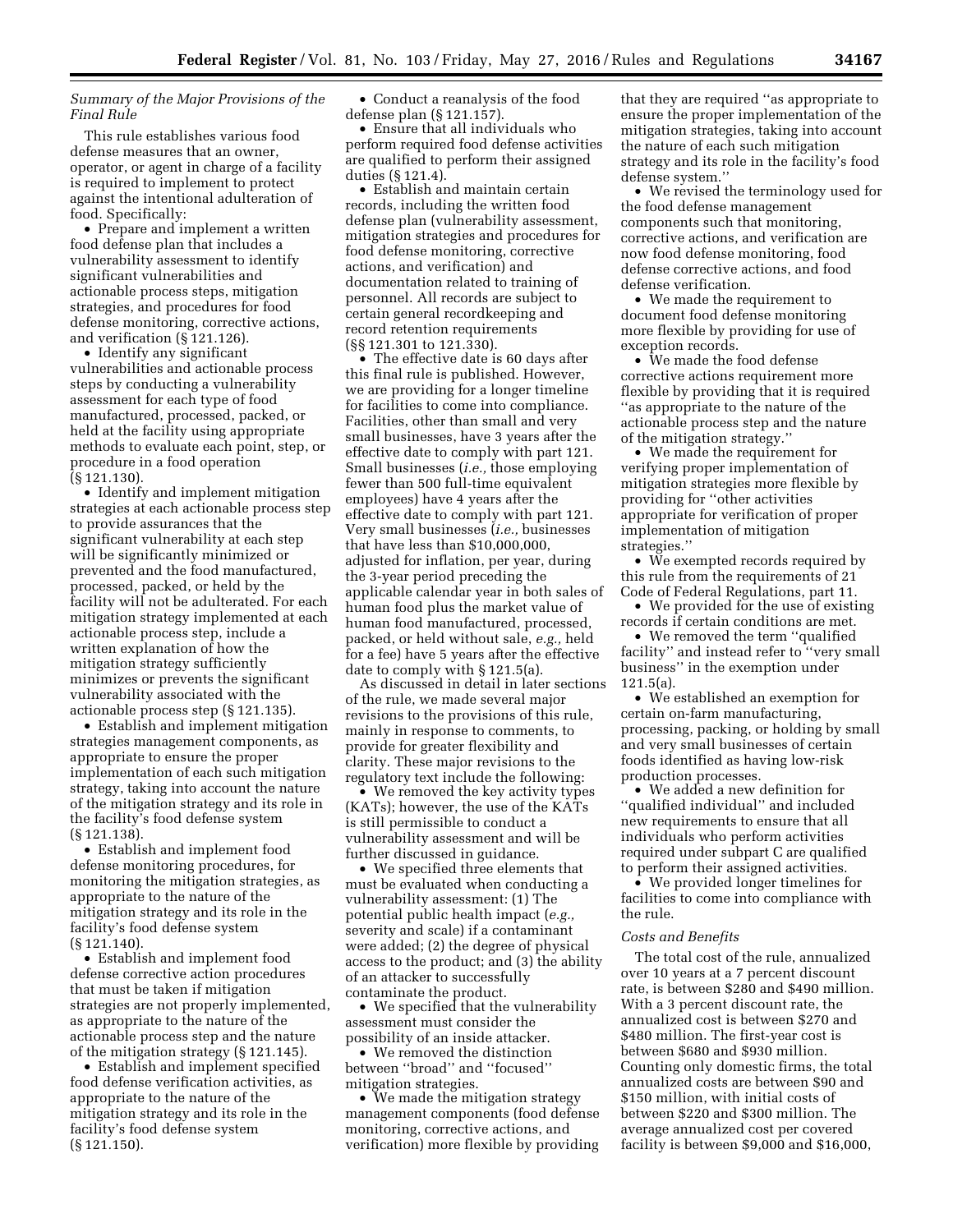and the average annualized cost per covered firm is between \$27,000 and \$47,000.

The benefits of the actions required by the rule are a reduction in the possibility of illness and death resulting from intentional adulteration of food. We monetize the damage that various intentional adulteration scenarios might cause, and present a breakeven analysis

showing the number of prevented attacks at which the benefits are larger than the costs. For attacks that are similar in impact to acts of intentional adulteration that have happened in the United States in the past, the breakeven threshold, counting only producer costs, is 28 to 48 attacks prevented every year. For attacks causing similar casualties as major historical outbreaks of food-

related illness, the breakeven threshold is one or two attacks every year. For catastrophic terrorist attacks causing thousands of fatalities, the breakeven threshold is one attack prevented every 270 to 460 years.

The table shows the approximate, rounded, mean values for various cost components of the rule:

# ANNUALIZED COST AND BENEFIT OVERVIEW

| All Numbers are USD 2014 (millions), annualized over 10 years | 3% Discount | 7% Discount |
|---------------------------------------------------------------|-------------|-------------|
| Costs:                                                        |             |             |
|                                                               | \$3         |             |
|                                                               |             |             |
|                                                               | 26          | 28          |
|                                                               | 62          |             |
|                                                               |             | h           |
|                                                               |             | 9           |
|                                                               |             | 119         |
|                                                               | 247         | 256         |
| Total<br>Benefits:                                            | 362         | 375         |
|                                                               |             |             |

# **I. Background**

*A. FDA Food Safety Modernization Act* 

The FDA Food Safety Modernization Act (FSMA) (Pub. L. 111–353), signed into law by President Obama on January 4, 2011, is intended to allow FDA to better protect public health by helping to ensure the safety and security of the food supply. FSMA enables us to focus more on preventing food safety problems rather than relying primarily

on reacting to problems after they occur. The law also provides new enforcement authorities to help achieve higher rates of compliance with risk-based, prevention-oriented safety standards and to better respond to and contain problems when they do occur. In addition, the law contains important new tools to better ensure the safety of imported foods and encourages partnerships with State, local, tribal,

and territorial authorities. A top priority for FDA are those FSMA-required regulations that provide the framework for industry's implementation of preventive controls and enhance our ability to oversee their implementation for both domestic and imported food. To that end, we proposed the seven foundational rules listed in table 1 and requested comments on all aspects of these proposed rules.

# TABLE 1—PUBLISHED FOUNDATIONAL RULES FOR IMPLEMENTATION OF FSMA

| Title                                                                                                                    | Abbreviation                                       | Publication                     |
|--------------------------------------------------------------------------------------------------------------------------|----------------------------------------------------|---------------------------------|
| Current Good Manufacturing Practice and Hazard Analysis and Risk-<br>Based Preventive Controls for Human Food.           | 2013 proposed human preventive<br>controls rule.   | 78 FR 3646, January 16, 2013.   |
| Standards for the Growing, Harvesting, Packing, and Holding of<br>Produce for Human Consumption.                         | 2013 proposed produce safety rule                  | 78 FR 3504, January 16, 2013.   |
| Current Good Manufacturing Practice and Hazard Analysis and Risk-<br>Based Preventive Controls for Food for Animals.     | 2013 proposed animal preventive<br>controls rule.  | 78 FR 64736, October 29, 2013.  |
| Foreign Supplier Verification Programs (FSVP) for Importers of Food<br>for Humans and Animals.                           | 2013 proposed FSVP rule                            | 78 FR 45730, July 29, 2013.     |
| Accreditation of Third-Party Auditors/Certification Bodies to Conduct<br>Food Safety Audits and to Issue Certifications. | 2013 proposed third-party certifi-<br>cation rule. | 78 FR 45782, July 29, 2013.     |
| Focused Mitigation Strategies To Protect Food Against Intentional<br>Adulteration.                                       | 2013 proposed intentional adulter-<br>ation rule.  | 78 FR 78014, December 24, 2013. |
| Sanitary Transportation of Human and Animal Food                                                                         | 2014 proposed sanitary transpor-<br>tation rule.   | 79 FR 7006, February 5, 2014.   |

We also issued a supplemental notice of proposed rulemaking for the rules

listed in table 2 and requested comments on specific issues identified in each supplemental notice of proposed rulemaking.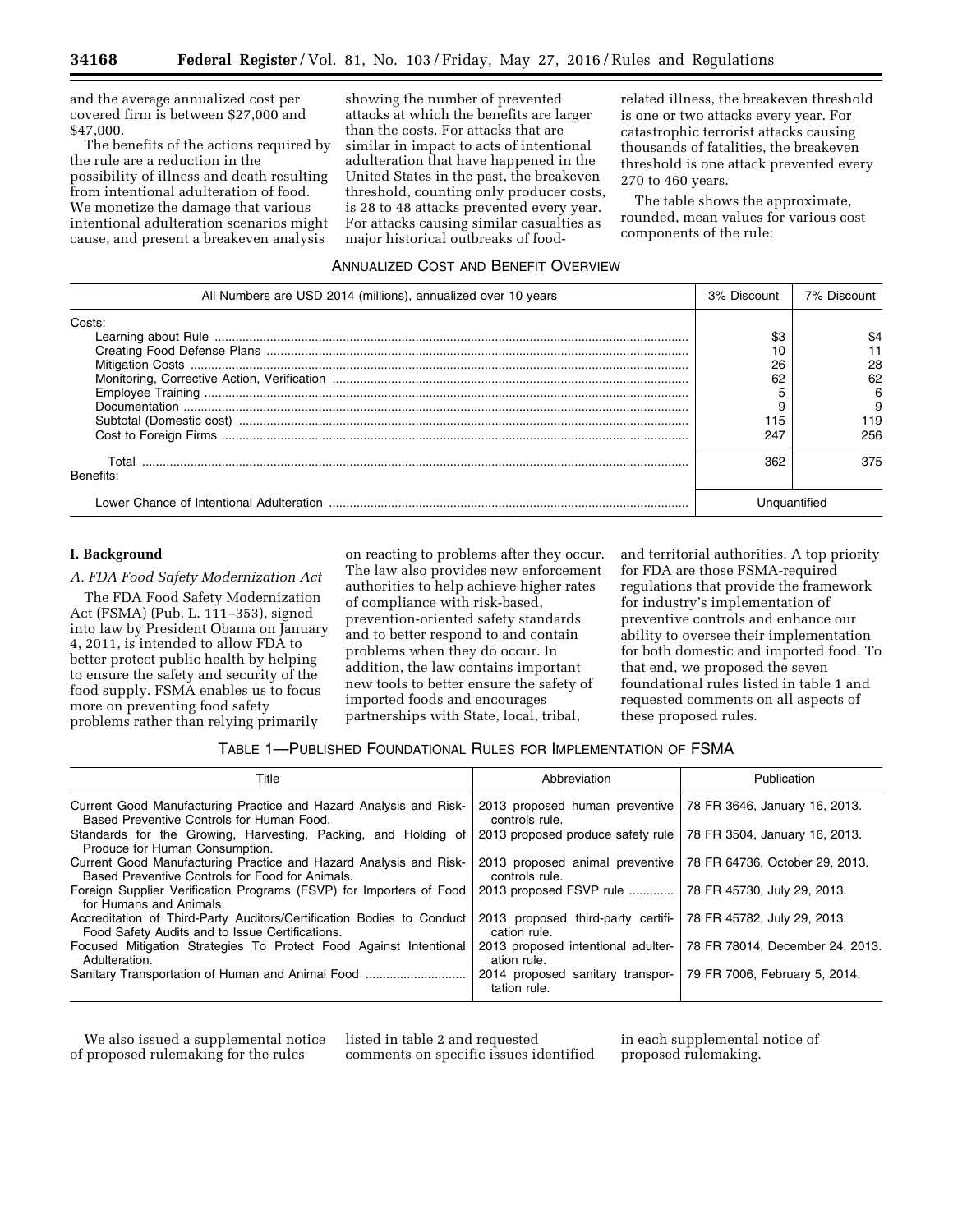TABLE 2—PUBLISHED SUPPLEMENTAL NOTICES OF PROPOSED RULEMAKING FOR THE FOUNDATIONAL RULES FOR IMPLEMENTATION OF FSMA

| Title                                                                                                                | Abbreviation                                              | Publication    |  |                      |  |
|----------------------------------------------------------------------------------------------------------------------|-----------------------------------------------------------|----------------|--|----------------------|--|
| Current Good Manufacturing Practice and Hazard Analysis and Risk-<br>Based Preventive Controls for Human Food.       | 2014 supplemental human preven-<br>tive controls notice.  | 79 FR<br>2014. |  | 58524, September 29, |  |
| Standards for the Growing, Harvesting, Packing, and Holding of<br>Produce for Human Consumption.                     | 2014 supplemental produce safety<br>notice.               | 79 FR<br>2014. |  | 58434. September 29. |  |
| Current Good Manufacturing Practice and Hazard Analysis and Risk-<br>Based Preventive Controls for Food for Animals. | 2014 supplemental animal preven-<br>tive controls notice. | 79 FR<br>2014. |  | 58476, September 29, |  |
| Foreign Supplier Verification Programs (FSVP) for Importers of Food<br>for Humans and Animals.                       | 2014 supplemental FSVP notice                             | 79 FR<br>2014. |  | 58574. September 29. |  |
|                                                                                                                      |                                                           |                |  |                      |  |

We have finalized six of the foundational rulemakings, as listed in table 3.

TABLE 3—PUBLISHED FOUNDATIONAL FINAL RULES FOR IMPLEMENTATION OF FSMA

| Title                                                                                                                                  | Abbreviation | Publication                         |  |
|----------------------------------------------------------------------------------------------------------------------------------------|--------------|-------------------------------------|--|
| Current Good Manufacturing Practice, Hazard Analysis and Risk- PCHF final rule<br>Based Preventive Controls for Human Food.            |              | 80 FR 55908, September 17,<br>2015. |  |
| Current Good Manufacturing Practice, Hazard Analysis and Risk- PCAF final rule<br>Based Preventive Controls for Food for Animals.      |              | 80 FR 56170, September 17,<br>2015. |  |
| Standards for the Growing, Harvesting, Packing, and Holding of Produce final rule<br>Produce for Human Consumption.                    |              | 80 FR 74354, November 27, 2015.     |  |
| for Humans and Animals.                                                                                                                |              | 80 FR 74226, November 27, 2015.     |  |
| Accreditation of Third-Party Certification Bodies to Conduct Food Third-party final rule<br>Safety Audits and to Issue Certifications. |              | 80 FR 74570, November 27, 2015.     |  |
| Sanitary Transportation of Human and Animal Food    Transport final rule                                                               |              | 81 FR 20092, April 6, 2016.         |  |

As FDA finalizes these seven foundational rulemakings, we are putting in place a framework for food safety that is modern and brings to bear the most recent science on provisions to enhance food safety and food defense, that is risk-based and focuses effort where the hazards are most significant, and that is flexible and practical given our current knowledge of food safety and food defense practices. To achieve this, FDA has engaged in a great deal of outreach to the stakeholder community to find the right balance in these regulations of flexibility and accountability.

Since FSMA was enacted in 2011, we have been involved in approximately 600 engagements on FSMA and the proposed rules, including public meetings, Webinars, listening sessions, farm tours, and extensive presentations and meetings with various stakeholder groups (Ref. 1) (Ref. 2). As a result of this stakeholder dialogue, FDA decided to issue the four supplemental notices of proposed rulemaking to share our current thinking on key issues and get additional stakeholder input on those issues. As we move forward into the next phase of FSMA implementation, we intend to continue this dialogue and collaboration with our stakeholders, through guidance, education, training,

and assistance, to ensure that stakeholders understand and engage in their roles in food safety and food defense. FDA believes these seven foundational final rules, when implemented, will fulfill the paradigm shift toward prevention that was envisioned in FSMA and be a major step forward for food safety and food defense that will protect consumers into the future.

### *B. Proposed Rule on Intentional Adulteration*

In the **Federal Register** of December 24, 2013 (78 FR 78014), we issued a proposed rule to implement the intentional adulteration provisions in sections 103, 105, and 106 of FSMA (proposed rule). We initially requested public comments on the proposed rule by March 31, 2014. We extended the comment period for the proposed rule until June 30, 2014, in response to several requests for an extension.

The proposed rule proposed to require various food defense measures that an owner, operator, or agent in charge of a facility would be required to implement to protect against the intentional adulteration of food, and can be summarized as follows:

• Prepare and implement a written food defense plan that includes

actionable process steps, focused mitigation strategies, and procedures for monitoring, corrective actions, and verification (proposed § 121.126).

• Identify any actionable process steps, using one of two procedures. In the proposed rule, we explained that FDA has analyzed vulnerability assessments conducted using the CARVER+Shock methodology and identified four key activity types: Bulk liquid receiving and loading; Liquid storage and handling; Secondary ingredient handling; and Mixing and similar activities. We further explained that FDA has determined that the presence of one or more of these key activity types at a process step (*e.g.,*  manufacturing, processing, packing, or holding of food) indicates a significant vulnerability under section 418 of the FD&C Act and that the food is at high risk of intentional adulteration caused by acts of terrorism under section 420 of the FD&C Act. We proposed that facilities may identify actionable process steps using the FDA-identified key activity types as described in proposed § 121.130(a) or conduct their own facility-specific vulnerability assessments as provided in proposed § 121.130(b).

• Identify and implement focused mitigation strategies at each actionable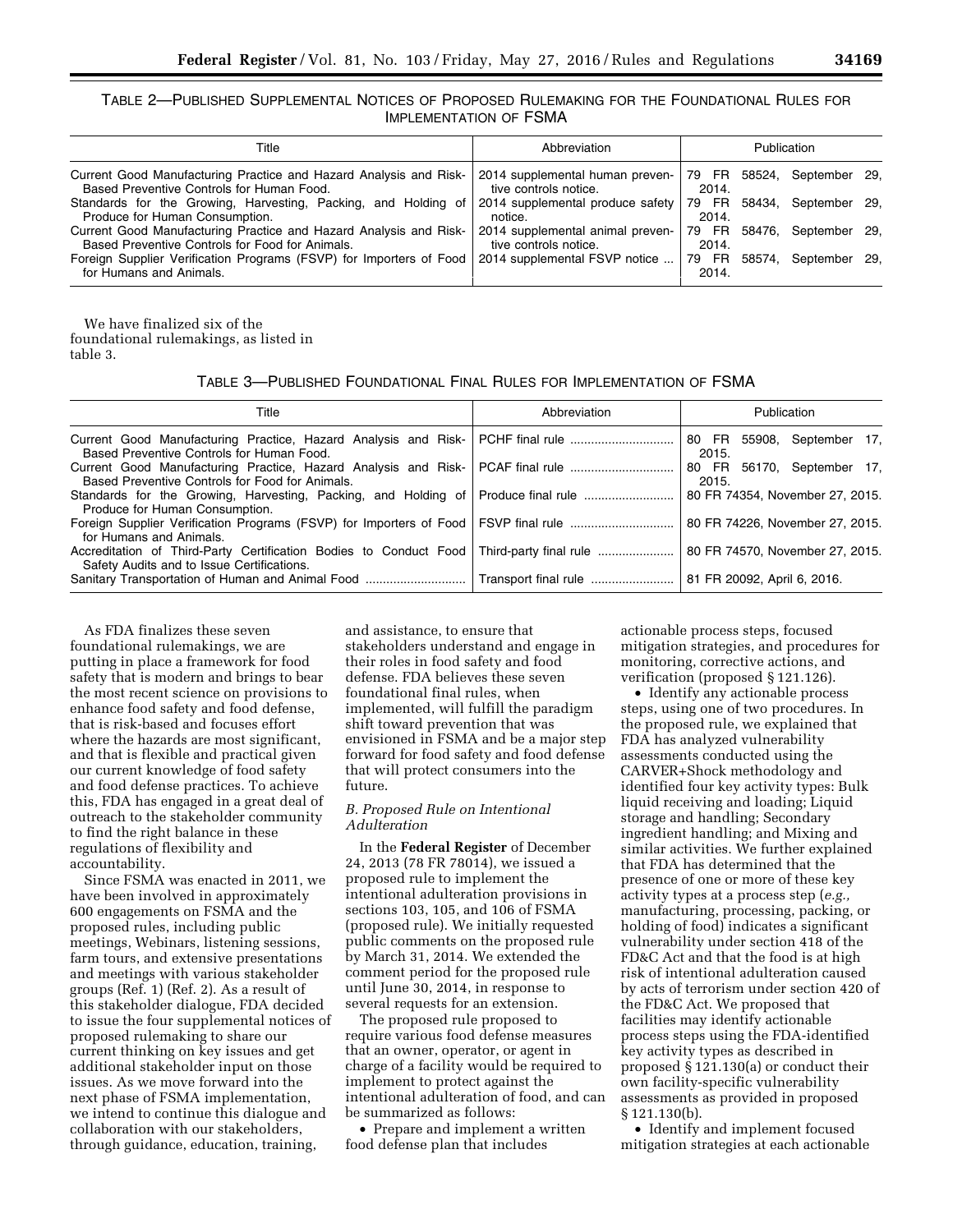process step to provide assurances that the significant vulnerability at each step will be significantly minimized or prevented and the food manufactured, processed, packed, or held by the facility will not be adulterated (proposed § 121.135).

• Establish and implement procedures, including the frequency with which they are to be performed, for monitoring the focused mitigation strategies (proposed § 121.140)

• Establish and implement corrective action procedures that must be taken if focused mitigation strategies are not properly implemented (proposed § 121.145).

• Verify that monitoring is being conducted and appropriate decisions about corrective actions are being made; verify that the focused mitigation strategies are consistently implemented and are effectively and significantly minimizing or preventing the significant vulnerabilities; and conduct a reanalysis of the food defense plan (proposed § 121.150).

• Ensure that personnel and supervisors assigned to actionable process steps receive appropriate training in food defense awareness and their respective responsibilities in implementing focused mitigation strategies (proposed § 121.160).

• Establish and maintain certain records, including the written food defense plan; written identification of actionable process steps and the assessment leading to that identification; written focused mitigation strategies; written procedures for monitoring, corrective actions, and verification; and documentation related to training of personnel. All such records are subject to certain recordkeeping requirements, record retention requirements, requirements for official review and public disclosure requirements (proposed §§ 121.301 to 121.325).

• Proposed the effective date as 60 days after this final rule is published. However, we proposed for a longer timeline for facilities to come into compliance. Facilities, other than small and very small businesses, would have 1 year after the effective date to comply with part 121. Small businesses (*i.e.,*  those employing fewer than 500 persons) would have 2 years after the effective date to comply with part 121. Very small businesses (*i.e.,* businesses that have less than \$10,000,000 in total annual sales of food, adjusted for inflation) would be considered a qualified facility and have 3 years after the effective date to comply with § 121.5(a).

We requested comment on all aspects of the proposed requirements. In addition, we described our thinking and sought comment on other issues, including the framework of the rule; activities that occur on produce farms; transportation carriers; food for animals; acts of disgruntled employees, consumers, or competitors; economically motivated adulteration; low-risk activities at farm mixed-type facilities; activities that occur on dairy farms; and other ways to focus on foods with a high risk of intentional adulteration caused by terrorism.

# *C. Appendix 4 to Draft Risk Assessment*

We issued for public comment an ''Appendix 4 to Draft Qualitative Risk Assessment of Risk of Activity/Food Combinations for Activities (Outside the Farm Definition) Conducted in a Facility Co-Located on a Farm'' (the draft RA Appendix) (78 FR 78064, December 24, 2013). The purpose of the draft RA Appendix was to provide a science-based risk analysis of those foods whose production processes would be considered low risk with respect to the risk of intentional adulteration caused by acts of terrorism. We used the tentative conclusions of the section 103(c)(1)(C) draft RA Appendix to seek comment in the proposed rule on possible exemptions or modified requirements for this final rule (78 FR 78014 at 78029). We are including the final appendix to the risk assessment in the docket established for this document (Ref. 3).

#### *D. Public Comments*

We received more than 200 public submissions on the proposed rule, each containing one or more comments. We received submissions from diverse members of the public, including food facilities (including facilities co-located on a farm); farms; cooperatives; coalitions; trade organizations; consulting firms; law firms; academia; public health organizations; public advocacy groups; consumers; consumer groups; Congress, Federal, State, local, and tribal Governments; and other organizations. Some submissions included signatures and statements from multiple individuals. Comments addressed virtually every provision of the proposed rule, including our requests for comment on including additional provisions that we did not include in the proposed regulatory text. In the remainder of this document, we describe these comments, respond to them, and explain any revisions we made to the proposed rule.

Some comments address issues that are outside the scope of this rule. For

example, some comments express concern about overregulation in general. Some comments believe the Department of Homeland Security is the Federal Agency that should protect the food supply. Some comments express concern about ''genetically modified organisms'', while other comments express concern about the amount of chemicals in food. Some comments express concern that extreme consolidation of our food system is the main reason that it could be a target for terrorism or other intentional acts aimed at causing widespread human casualties. These comments state that decentralization is the most resilient defense against those who wish to contaminate the food supply. We do not discuss such comments in this document.

### **II. Legal Authority**

The proposed rule contained an explanation of its legal basis under authorities in the FDA Food Safety Modernization Act and section 701 of the FD&C Act. After considering the comments received in response to the proposed rule, FDA made changes in the final rule. The legal authorities relied on in the final rule are the same as those in the proposed rule unless otherwise described in the sections that follow.

## *A. Section 103 of FSMA*

Section 103 of FSMA, Hazard Analysis and Risk-Based Preventive Controls, amends the FD&C Act to create a new section 418, which mandates rulemaking. Section 418(n)(1)(A) of the FD&C Act requires that the Secretary issue regulations ''to establish science-based minimum standards for conducting a hazard analysis, documenting hazards, implementing preventive controls, and documenting the implementation of the preventive controls. . . .'' Section 418(n)(1)(B) of the FD&C Act requires that the regulations define the terms ''small business'' and ''very small business,'' taking into consideration the study of the food processing sector required by section 418(l)(5) of the FD&C Act. Further, section 103(e) of FSMA creates a new section 301(uu) in the FD&C Act (21 U.S.C. 331(uu)) to prohibit ''[t]he operation of a facility that manufactures, processes, packs, or holds food for sale in the United States if the owner, operator, or agent in charge of such facility is not in compliance with section 418 [of the FD&C Act].''

In addition to rulemaking requirements, section 418 contains requirements applicable to the owner, operator, or agent in charge of a facility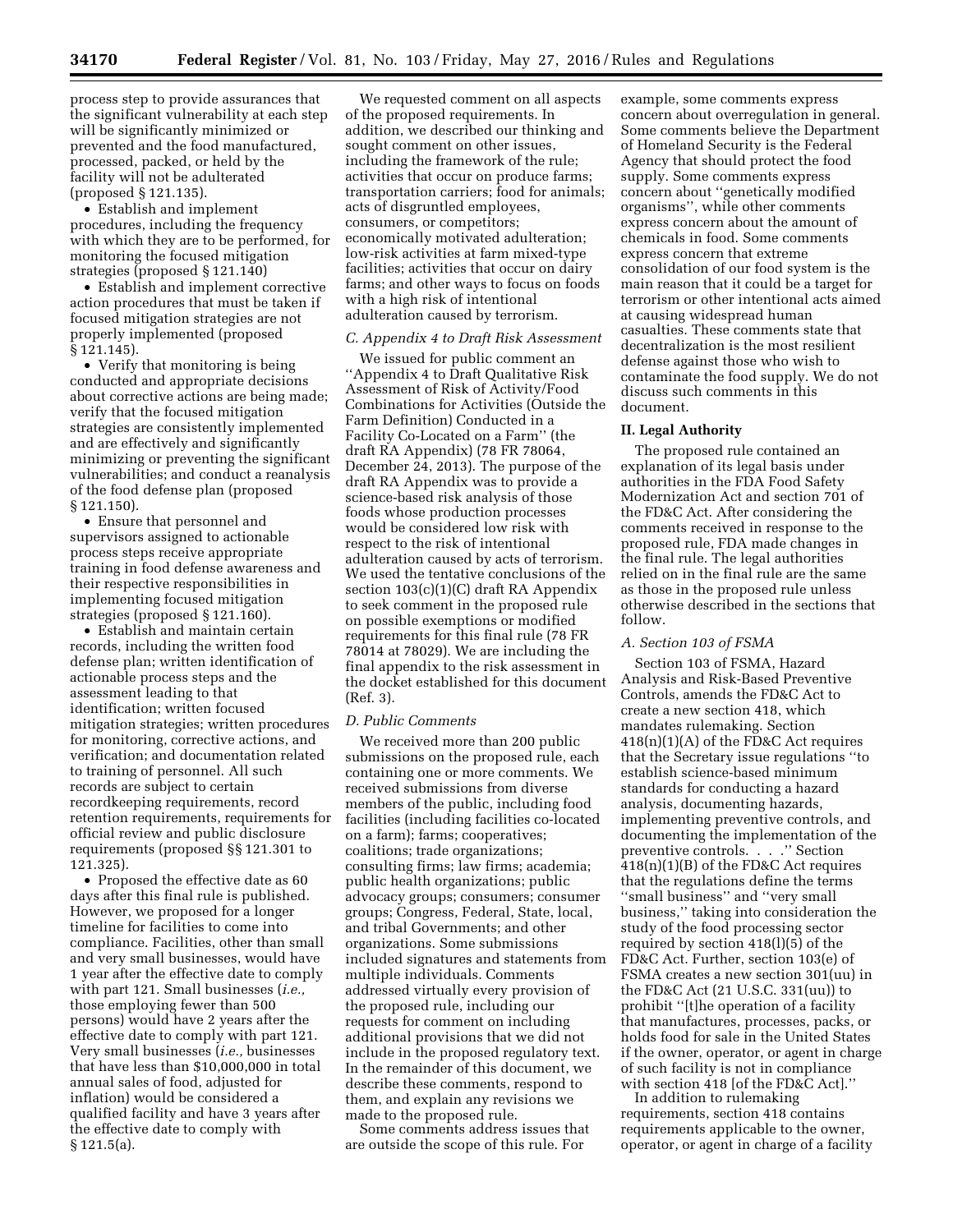required to register under section 415. Section 418(a) is a general provision that requires the owner, operator, or agent in charge of a facility to evaluate the hazards that could affect food manufactured, processed, packed, or held by the facility, identify and implement preventive controls, monitor the performance of those controls, and maintain records of the monitoring. In addition to the general requirements in section 418(a) of the FD&C Act, sections 418(b)–(i) contain more specific requirements applicable to facilities, including several provisions explicitly directed at intentional adulteration. For example, section 418(b)(2) of the FD&C Act specifies that the owner, operator, or agent in charge of a facility shall identify and evaluate hazards that may be intentionally introduced, including by acts of terrorism. Section 418(c)(2) of the FD&C Act specifies that the owner, operator, or agent in charge of a facility shall identify and implement preventive controls to provide assurances that any hazards that relate to intentional adulteration will be significantly minimized or prevented and addressed, consistent with section 420 of the FD&C Act.

Sections 418(j)–(m) of the FD&C Act and sections  $103(c)(1)(D)$  and  $(g)$  of FSMA provide authority for certain exemptions and modifications to the requirements of section 418 of the FD&C Act. These include provisions related to seafood and juice hazard analysis critical control point (HACCP), and lowacid canned food (section 418(j)); activities of facilities subject to section 419 of the FD&C Act (Standards for Produce Safety) (section 418(k)); qualified facilities (section 418(l)); facilities that are solely engaged in the production of food for animals other than man, the storage of raw agricultural commodities (other than fruits and vegetables) intended for further distribution or processing, or the storage of packaged foods that are not exposed to the environment (section 418(m)); facilities engaged only in certain low risk on-farm activities on certain foods conducted by small or very small businesses (section 103(c)(1)(D) of FSMA), and dietary supplements (section 103(g) of FSMA). We are issuing all of the provisions of the rule under section 418 of the FD&C Act, except with respect to facilities that are exempt from its coverage.

# *B. Section 106 of FSMA*

Section 106 of FSMA, Protection Against Intentional Adulteration, amends the FD&C Act to create a new section 420, which mandates rulemaking. Section 420 of the FD&C

Act requires FDA to issue regulations to protect against the intentional adulteration of food. Section 420(b)(1) of the FD&C Act requires that such regulations are to specify how a person is to assess whether the person is required to implement mitigation strategies or measures intended to protect against the intentional adulteration of food. Section 420(b)(2) of the FD&C Act requires that the regulations specify appropriate sciencebased mitigation strategies or measures to prepare and protect the food supply chain at specific vulnerable points, as appropriate. Section 420(c) of the FD&C Act provides that such regulations are to apply only to food for which there is a high risk of intentional adulteration and for which such intentional adulteration could cause serious adverse health consequences or death to humans or animals. Section 420(c)(1) provides that such foods are to include those for which FDA has identified clear vulnerabilities. Section 420(d) of the FD&C Act limits applicability on farms to farms that produce milk. Further, section 106(d) of FSMA creates a new section 301(ww) in the FD&C Act to prohibit ''[t]he failure to comply with section 420 [of the FD&C Act].'' We are issuing all of the provisions of the rule under section 420 of the FD&C Act.

### *C. Intrastate Activities*

FDA concludes that the rule should apply to activities that are intrastate in character. Facilities are required to register under section 415 of the FD&C Act regardless of whether the food from the facility enters interstate commerce (§ 1.225(b)). The plain language of section 418 of the FD&C Act applies to facilities that are required to register under section 415 of the FD&C Act (section 418(o)(2)) and does not exclude a facility because food from such a facility is not in interstate commerce. Similarly, the plain language of section 420 of the FD&C Act requires FDA to issue regulations to protect against the intentional adulteration of food and does not include a limitation to interstate commerce. Further, the prohibited act provisions in sections 301(uu) and (ww) of the FD&C Act (21 U.S.C. 331(uu) and (ww)) do not require an interstate commerce nexus. Notably, other subsections in section 301 of the FD&C Act, and section 304 of the FD&C Act (21 U.S.C. 334) demonstrate that Congress has included a specific interstate commerce nexus in the provisions of the FD&C Act when that is its intent. Accordingly, it is reasonable to interpret sections 418, 420, 301(uu), and 301(ww) of the FD&C Act as not limited to those facilities

with a direct connection to interstate commerce.

# **III. General Comments on the Proposed Rule**

# *A. Comments on Overall Framework for the Regulatory Approach*

We proposed a HACCP-type approach, like the one proposed for the systematic control of food safety hazards in the PCHF proposed rule, as the most effective means of ensuring that mitigation strategies are consistently applied once the significant vulnerabilities are identified and appropriate mitigation strategies are developed. We requested comment on the appropriateness of a HACCP-type system to ensure that mitigation strategies designed to significantly minimize or prevent intentional adulteration related to terrorism are effective and implemented as intended. We also requested comment about whether there are other approaches that would be more suitable to address intentional adulteration related to terrorism.

In the following paragraphs, we discuss the comments that disagree with, or request changes to, the proposed approach. After considering these comments, we are continuing to require an approach based on an analysis of hazards/vulnerabilities and the implementation of measures to mitigate the identified hazards/ vulnerabilities (a HACCP-type approach); however, we are providing for additional flexibility, as requested.

(Comment 1) Some comments state food defense and food safety require different approaches because they are different disciplines. The comments explain that the science is different, that food safety deals with known and identifiable risks whereas food defense deals with unknown, often unidentifiable, and ever changing threats and that food safety risks can be prevented or reduced to an acceptable level but food defense threats only can be mitigated. The comments conclude that regulatory requirements addressing food defense must reflect these key differences between food defense and food safety and use different terminology. Some comments state that FSMA does not require a preventive controls approach for food defense, and a traditional HACCP approach is too rigorous and prescriptive for food defense. Conversely, other comments support regulatory requirements for food defense that are based on the proactive approach found in HACCP, specifically HACCP concepts related to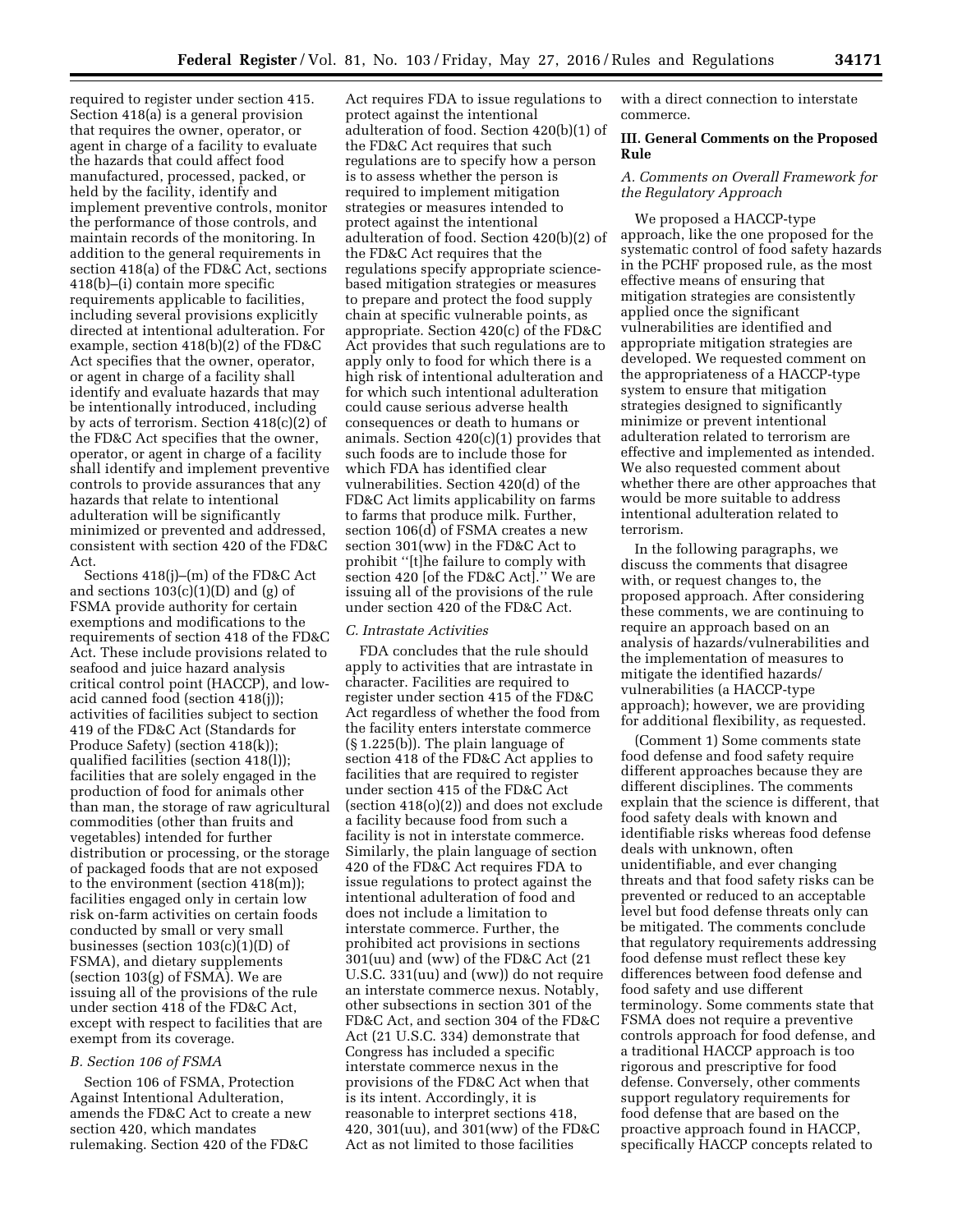analyzing problems and devising appropriate solutions.

(Response 1) We disagree that food safety and food defense require entirely different approaches to ensure that food is not adulterated. We agree that there are important, specific differences between food safety and food defense, and these differences require different requirements for particular components of the approaches. However, we believe that food safety and food defense are more similar than they are different. For both food safety and food defense, the framework for preventing adulteration, whether it is intentional or unintentional, is the same: (1) An analysis is needed to identify the hazards for which measures should be taken to mitigate the hazard; (2) appropriate measures must be identified and implemented; and (3) management components are needed to ensure systematically that the measures are functioning as intended. This is the foundation of the HACCP approach, and we continue to believe this approach is appropriate for food defense as well as food safety. In food defense terms, the three elements are as follows: (1) A vulnerability assessment is needed to identify significant vulnerabilities; (2) mitigation strategies must be identified and implemented; and (3) mitigation strategy management components are needed to ensure systematically that the mitigation strategies are functioning as intended. See the proposed rule (78 FR 78014 at 78025) for a discussion of how the hazard analysis/preventive control model is consistent with a vulnerability assessment/mitigation strategy model.

We agree that the nature of the hazards being analyzed for food safety and food defense purposes are different, but we disagree that this means they need a different analytical approach. As discussed more in the responses to Comment 71 and Comment 72, the vulnerabilities considered for food defense, while not as predictable as some food safety hazards, lend themselves to analytical assessment because they have commonalities that would make them attractive to an attacker, particularly an inside attacker. In this rule, we are focusing on preventing the actions of an inside attacker. Our interactions with the intelligence community, as well as the conclusions reached during vulnerability assessments conducted in collaboration with industry, have identified the inside attacker as the highest threat. Though FDA is not aware of any information that points to an imminent, credible threat to the food supply, achieving public health harm through an attack via food remains an

advocated option for terrorist groups (Ref. 4). Additionally, recent events have shown a general evolution in terrorist activity away from large, centrally planned attacks to attacks that are locally planned and implemented. These locally planned attacks may be conducted by assailants inspired by terrorist groups but who otherwise have no formal connection to, or regular contact with, a terrorist organization (Ref. 5, 6, 7). Moreover, recent attacks indicate that terrorist groups are adept at responding to protections put in place to harden certain targets and will evolve their thinking toward less-protected targets. Given the potential for wide scale public health harm from intentional adulteration of the food supply, we believe that a comprehensive, systematic approach, such as a HACCP-type approach, is the most appropriate one and is not too rigorous. Further, as an example of what can happen when someone intending harm has inside access, in December 2013 a contract employee at Aqlifoods (a subsidiary of Naruha Nichiro Holdings, Japan's largest seafood company), intentionally adulterated several frozen foods with the pesticide malathion. Japanese authorities believe the assailant brought malathion to the plant and injected it into frozen foods during the manufacturing process (Ref. 8). The employee exploited his access to the food prior to packaging to introduce the agent. The adulteration resulted in at least 2,843 mild foodborne illnesses and a recall of 6.4 million packages of frozen seafood (Ref. 9). Though this assailant was most likely trying to harm the company and not trying to cause massive public health harm, this example indicates the damage that can be done by an inside attacker.

Section 103 of FSMA reflects a Congressional determination that the ''hazard analysis and risk-based preventive controls'' approach is appropriate for food defense. Section 103 directs us to promulgate a framework for intentional adulteration that includes concepts that are similar to those in HACCP. Section 103 of FSMA contains requirements applicable to the owner, operator, or agent in charge of a facility required to register under section 415 of the FD&C Act. Section 103(a) of FSMA is a general provision that requires the owner, operator, or agent in charge of a facility to evaluate the hazards that could affect food manufactured, processed, packed, or held by the facility, identify and implement preventive controls, monitor the performance of those controls, and maintain records of the monitoring.

Section 103(a) specifies that the purpose of the preventive controls is to ''prevent the occurrence of such hazards and provide assurances that such food is not adulterated under section 402 [of the FD&C Act] or misbranded under section  $403(w)$  [of the FD&C Act].  $\ldots$ " In addition to the general requirements in section 418(a) of the FD&C Act, sections 418(b)–(i) contain more specific requirements applicable to facilities. These include hazard analyses for both unintentionally and intentionally introduced hazards (section 418(b)(1)(2)), preventive controls for both unintentionally and intentionally introduced hazards (section 418(c)  $(1)(2)$ , monitoring (section 418 $(d)$ ), corrective actions (section 418(e)), verification (section 418(f)) recordkeeping (section 418(g)), a written plan and documentation (section 418(h)), and reanalysis of hazards (section 418(i)). Therefore, we believe that FSMA directs us to take a ''preventive controls approach'' for food defense, as well as food safety.

We agree that, while the regulatory approaches for food defense and food safety fundamentally should be similar, there need to be differences in how the approach is implemented for food defense. We do not agree that a HACCPtype approach is too prescriptive in general for food defense, but additional flexibility is needed in the application of the approach for food defense given the difference in the nature of the potential adulteration and the implementation of mitigation strategies that are not likely to be process-oriented or readily lend themselves to validation. We also agree that differences in terminology are appropriate. (See responses to Comment 2, Comment 45, and Comment 47.)

(Comment 2) While some comments acknowledge that section 103 of FSMA directs us to promulgate a framework for intentional adulteration that includes concepts that are similar to those in HACCP, these comments also request that we provide more flexibility than a traditional HACCP framework, with specific requests for flexibility in the management components of monitoring, corrective actions, and verification.

(Response 2) We agree that the intentional adulteration regulatory framework should provide more flexibility than that of a traditional HACCP approach. We believe there are key disciplinary differences between food safety and food defense that argue for additional flexibility in the intentional adulteration framework. Most significantly, improper implementation of preventive controls is more likely to result in adulterated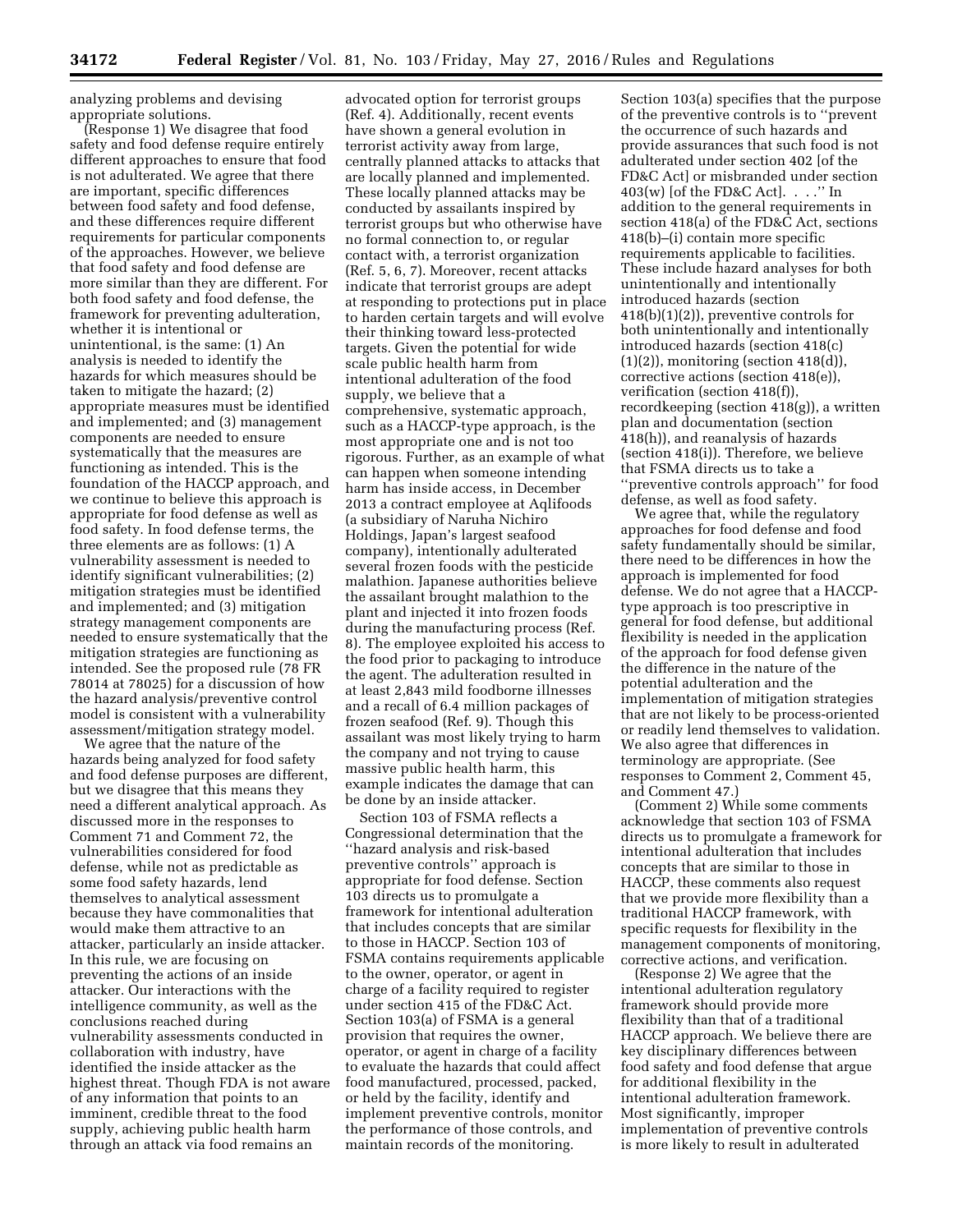food than is improper implementation of mitigation strategies. Preventive controls are more likely to be processoriented and lend themselves to being scientifically validated. Mitigation strategies are more likely to be implemented to reduce physical access to a point, step, or procedure, and/or reduce the opportunity for an attacker to successfully contaminate the food and, in most instances, do not lend themselves to scientific validation. These differences indicate a need to apply the concepts of the HACCP approach in a more flexible manner for food defense.

Recognizing the differences in the likelihood of adulteration and the differences in mitigation strategies compared to the process-oriented preventive controls, the intentional adulteration corrective actions requirements contain neither provisions for the evaluation of all affected food for safety in the event a corrective action is required nor provisions for unanticipated corrective actions (see § 121.145). Further, the intentional adulteration verification requirement does not contain provisions for validation, calibration, product testing, environmental monitoring, review of records for calibration, testing, or supplier verification (see § 121.150). We believe this more flexible approach for food defense is appropriate and adds flexibility compared to the provisions of the PCHF final rule.

We also have added flexibility to the identification of mitigation strategies similar to the flexibility added to the identification of preventive controls in the PCHF final rule (80 FR 55908 at 56020). Although each facility subject to this rule must prepare and implement a food defense plan, the mitigation strategies that the facility would establish and implement would depend on the facility, the food, and the outcome of the facility's vulnerability assessment to identify actionable process steps (§§ 121.130 and 121.135). For examples of this added flexibility related to mitigation strategies, see the discussion in section V.C.

As requested in comments, we also have changed regulatory text to reflect the inclusion of more flexibility in monitoring, corrective actions, and verification (see §§ 121.138, 121.140, 121.145, and 121.150 and discussed in more detail in the relevant sections later in this document). These changes are similar to those made in the regulatory text for preventive controls management components.

As we have concluded that similar regulatory approaches are appropriate for both food safety and food defense,

we have adopted the flexibility included in the PCHF final rule management components regulatory text, as appropriate for these intentional adulteration requirements. The intentional adulteration provisions for mitigation strategies management components make clear that mitigation strategies management components are required as appropriate to ensure the proper implementation of each such mitigation strategy, taking into account the nature of the mitigation strategy and its role in the facility's food defense system, and we have added § 121.138 to reflect this change. Likewise, the provisions for each of the individual mitigation strategies management components (*i.e.,* food defense monitoring, food defense corrective actions and food defense verification) individually provide flexibility, either by specifying that the provisions apply as appropriate to the nature of the mitigation strategy and its role in the facility's food defense system (*i.e.,* for food defense monitoring and food defense verification) or as appropriate to both the nature of the mitigation strategy and the nature of the significant vulnerability (*i.e.,* for food defense corrective actions) (see §§ 121.140, 121.145, and 121.150). For additional discussion of the flexibility added for the mitigation strategies management components, see sections V.E, V.F, and V.G and in particular the responses to Comment 88, Comment 89, Comment 90, Comment 92, Comment 93, and Comment 95.

(Comment 3) Some comments state that the intentional adulteration proposed HACCP approach is ''one size fits all.''

(Response 3) We disagree. The intentional adulteration requirements to conduct a vulnerability assessment to identify actionable process steps, identify and implement mitigation strategies, and use mitigation strategies management components provide significant flexibility, are tailored to the facility and its processes, and are therefore not ''one-size-fits-all.'' Although each facility with significant vulnerabilities is required to identify and implement mitigation strategies, the mitigation strategies that the facility would establish and implement would depend on the facility, the food, and the outcome of the facility's vulnerability assessment (§§ 121.130 and 121.135). In addition, the mitigation strategies management components (*i.e.,* food defense monitoring, food defense corrective actions, and food defense verification) that a facility would establish and implement for its mitigation strategies would be

established as appropriate to ensure the proper implementation of the mitigation strategies, taking into account the nature of each such mitigation strategy and its role in the facility's food safety system (§ 121.138).

(Comment 4) Some comments state that management and oversight activities of mitigation strategies should occur if they are ''appropriate'' (suitable for a particular purpose or capable of being applied) and ''necessary'' (taking into account the nature of both the significance of the vulnerability and the particular mitigation strategy) for food defense.

(Response 4) We agree that mitigation strategies management components of the HACCP-type framework should occur if they are appropriate and necessary. As we have concluded that similar regulatory approaches are appropriate for food safety and food defense, we have adopted the flexibility included in the PCHF final rule management components regulatory text (§ 117.140(a)), as appropriate for these intentional adulteration requirements. The intentional adulteration provisions for mitigation strategies management components make clear that mitigation strategies management components are required as appropriate to ensure the proper implementation of the mitigation strategies, taking into account the nature of each such mitigation strategy and its role in the facility's food defense system, and we have revised proposed requirements for monitoring, corrective actions, and verification to reflect these changes (see §§ 121.138, 121.140, 121.145, and 121.150).

(Comment 5) Some comments state that the requirement for the amount of paperwork associated with a HACCPtype approach, and the information contained therein, may be counterproductive to the goal of mitigating or preventing vulnerabilities because individuals or groups interested in conducting these types of attacks may try to access this information.

(Response 5) We disagree. A written food defense plan and its required contents, which include the vulnerability assessment, the identification and implementation of mitigation strategies, and mitigation strategies management components, are essential to significantly minimizing or preventing significant vulnerabilities related to intentional adulteration of food, where the intent of the adulteration is to cause wide scale public health harm. The required documentation of the plan and implementation of the plan are necessary so that both the facility and FDA can ensure that the significant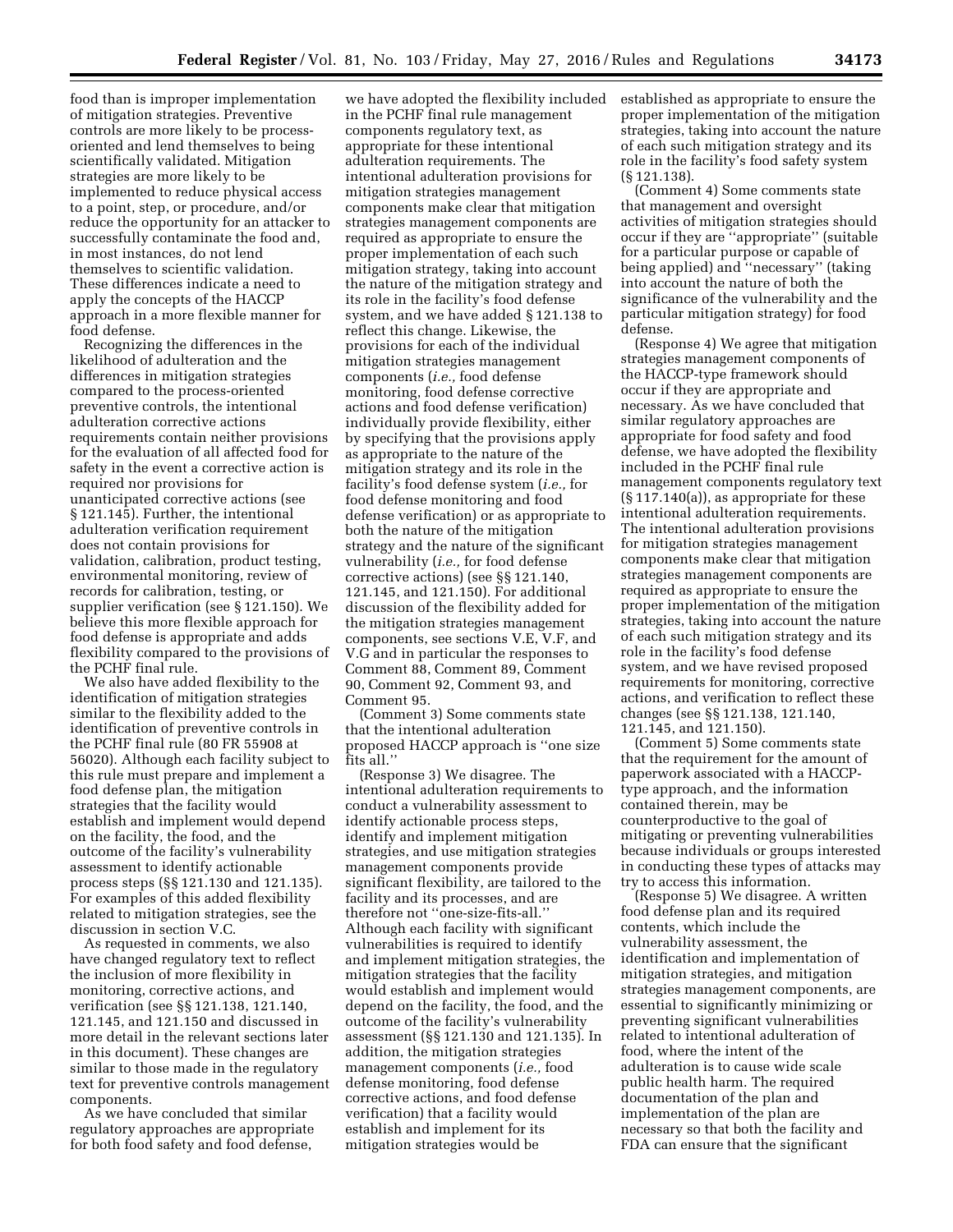vulnerabilities are being addressed properly. We encourage facilities covered by this rule to adequately protect food defense plans and associated information and records. For a more detailed discussion related to protecting food defense plan information, see section VI.F.

(Comment 6) One comment disagrees with the HACCP framework, and requests we use a current good manufacturing practice (CGMP) approach. This comment states that such an approach provides facilities with sufficient flexibility to address intentional adulteration. Another comment supports using a HACCP approach in the context of allowing facilities to utilize prerequisite programs.

(Response 6) We disagree that a CGMP approach is the most appropriate approach. We address the appropriateness and flexibility of the HACCP-type approach in responses to Comment 1 and Comment 2. We address the potential to consider pre-existing activities while conducting a vulnerability assessment and identifying and implementing mitigation strategies in Response 72 and Response 83.

We are requiring a HACCP-type approach rather than a CGMP-type approach for several reasons. First, the management components in a HACCPtype approach are the most effective means, as discussed in the response to Comment 1, of ensuring that the mitigation strategies are consistently applied. Second, as with food safety, there are hazards (or in food defense terms, vulnerabilities) that warrant requirements that are more rigorous than general, non-targeted CGMP provisions. The vulnerabilities that warrant such requirements are those that we have concluded are the highest risk, namely intentional adulteration conducted at actionable process steps, including those vulnerabilities associated with an inside attacker, intended to cause wide scale public health harm. It is precisely these attacks at these points that require the most robust and rigorous system to ensure that vulnerabilities are assessed, significant vulnerabilities are identified, and mitigation strategies are properly implemented to reduce these significant vulnerabilities. General, non-targeted CGMP requirements (*e.g.,* restricting access to outsiders) would not necessarily focus on the significant vulnerabilities or ensure that mitigation strategies are implemented to harden the potential targets. Finally, section 418 of the FD&C Act requires that hazards intentionally introduced be addressed in a HACCP-type framework.

(Comment 7) One comment asserts that because we already have required food safety plans for facilities under a separate rulemaking, and because an act of intentional adulteration of food that would cause wide scale public health harm is not likely to occur, a separate food defense plan, and thus this rule, is not necessary.

(Response 7) We disagree. Although it is true that most facilities covered by this rule will also have a food safety or HACCP plan, the focus of those plans is on preventing the contamination of food from hazards that are unintentionally introduced and, therefore, the control points and the measures implemented in those plans differ from those in a food defense plan. It is unlikely that a facility would choose preventive controls under the PCHF final rule that would be sufficient to address vulnerabilities to intentional adulteration. For example, it is unlikely that a facility conducting a hazard analysis would identify the step of holding a liquid, such as a syrup, in a tank in a facility as a hazard requiring a preventive control. In conducting a hazard analysis, the facility would likely be considering whether there are hazards associated with the incoming syrup or ingredients for the syrup or the syrup production process (inadequate heating), but would not likely identify the step of holding the syrup as requiring a preventive control. However, in a vulnerability assessment, the step of holding liquid syrup may be identified as a significant vulnerability if (1) there would be significant public health consequences if a contaminant were added, (2) there is access to the product while being held, and (3) an attacker would be able to successfully contaminate the product.

With regard to the statement that an act of intentional adulteration is not likely to occur, we agree that the likelihood of an incident is low. However, given the potential for a successful intentional adulteration of food to cause wide scale public health harm, it is prudent for the largest facilities to take preventive measures, and it is required by sections 418 and 420 of the FD&C Act that they do so.

# *B. One Set of Requirements Under Sections 418 and 420 of the FD&C Act*

(Comment 8) One comment asserts that the proposed rule blends sections 103 and 106 of FSMA into one set of requirements and disagrees with that approach. The comment states that section 103 requires basic foundational food defense activities, including food defense plans at all registered food facilities. The comment contrasts this

with section 106, which it states provides FDA with the authority to designate certain foods as ''high risk,'' and to require certain escalated food defense activities for those foods. The comment asserts that FDA should designate foods as ''high risk'' based on real-time actionable intelligence of a credible threat. The comment acknowledges that section 103 of FSMA does not apply to facilities required to comply with the seafood HACCP program, the juice HACCP program, or the dietary supplement CGMPs, but because none of these regulations address food defense programs, the comment asserts the Agency can use other legal authority to require these food facilities to have food defense programs.

(Response 8) The final rule requires ''basic foundation[al] food defense activities'' as well as providing for ''escalated food defensive activities'' where warranted. To provide for foundational food defense, the rule requires a food defense plan (*i.e.,* a vulnerability assessment, mitigation strategies, and procedures for food defense monitoring, corrective actions, and verification) and associated actions. These requirements are the minimum measures necessary to provide assurances that hazards that relate to intentional adulteration intended to cause wide scale public health harm will be significantly minimized or prevented. Weakening these provisions, such as by eliminating the requirement to implement mitigation strategies to address significant vulnerabilities at each actionable process step, would result in food defense measures inadequate to address the threat of an inside attacker. As discussed in response to Comment 1, our interactions with the intelligence community, as well as the conclusions reached during vulnerability assessments conducted in collaboration with industry, have identified an inside attacker as the highest threat.

Further, the suggested approach would place too much reliance on FDA having real-time actionable intelligence of a credible threat. As discussed in the responses to Comment 11 and Comment 12, there are a number of limitations to this approach. FDA may not receive specific, real-time, credible threat intelligence. Further, rapidly communicating even specific, actionable information to the food industry so that it is received by all of the relevant facilities would present challenges. Although some facilities may be able to identify some or all actionable process steps and implement mitigation strategies within a short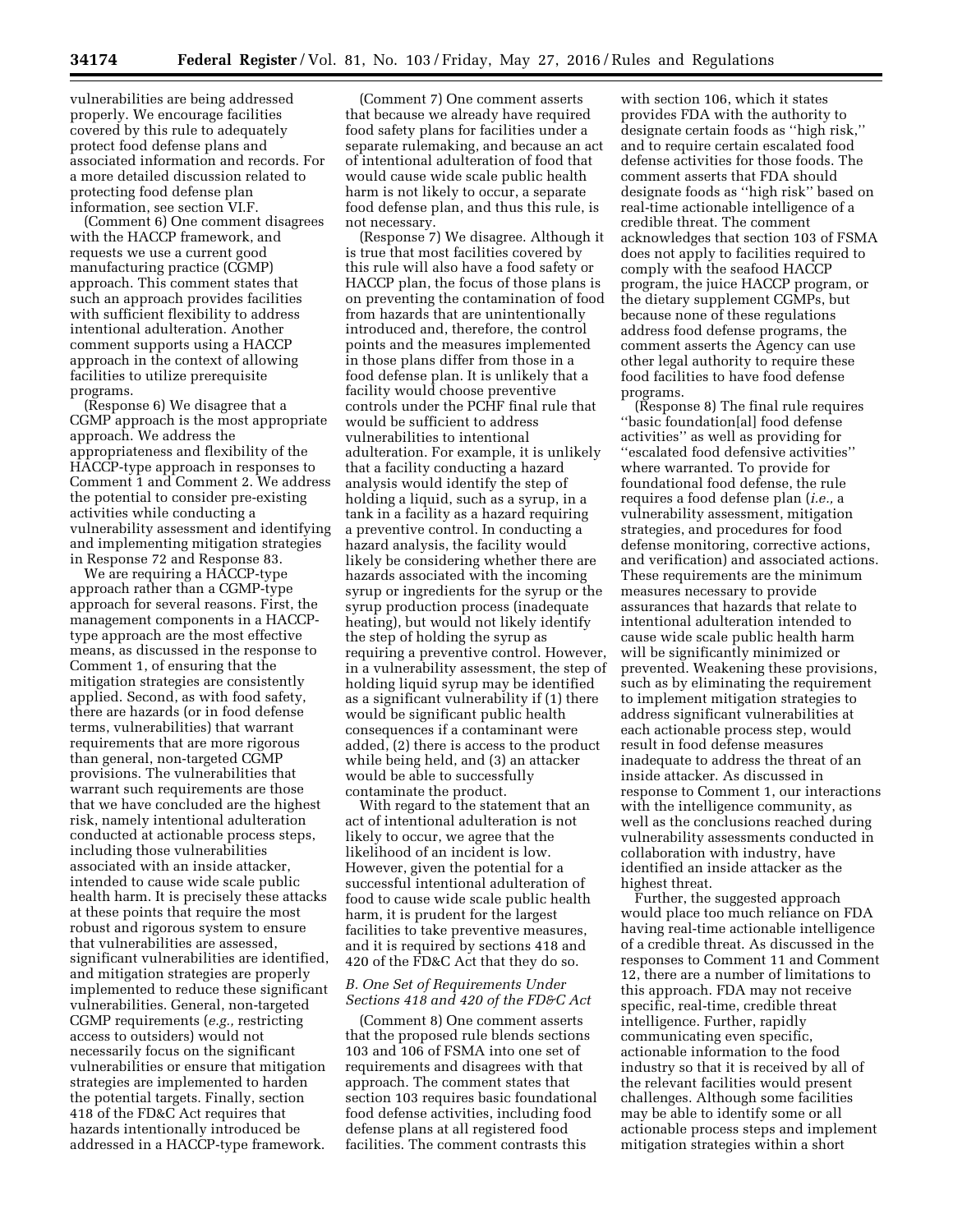timeframe, many other facilities would not be able to identify and implement the necessary mitigation strategies and the mitigation strategies management components (*e.g.,* food defense monitoring, corrective actions, verification) within the short time period that could be required in the event of a credible threat. In addition, taking action only in the event of a credible threat may not be sufficient to prevent wide scale public health harm. Measures taken after the threat is known may not be sufficient to prevent an attack if the intelligence does not provide enough specific information, such as the food product, contaminant, point of attack in a facility, and geographic location of an attack.

Because the vulnerability assessment identifies the specific foods at specific process steps at greatest risk, it also serves to identify those foods that must be protected against intentional adulteration under section 420. Having one set of requirements for food defense measures helps ensure that the significant vulnerabilities will be significantly minimized or prevented and addressed consistently across sections 418 and 420 (see section 418(c)(2)). Further, as suggested by the comment, the rule provides for escalated food defense activities when necessary. Specifically, § 121.157(b)(4) requires reanalysis of a food defense plan (which could lead to the identification of additional needed mitigation strategies) whenever FDA requires it to respond to new vulnerabilities or credible threats to the food supply.

(Comment 9) One comment asserts that the proposed combination of provisions under sections 418 and 420 of the FD&C Act has created complexity that could be eliminated by removing acts intended to cause massive public health harm from section 418 and covering them solely under section 420. The comment further asserts that although section 418 includes ''acts of terrorism'' within the hazard analysis, Congress did not intend to add this level of complexity to the rule and create new work that is inconsistent with materials previously created to address food defense. Further, the comment states that it appears these new requirements were included in the rule as a consequence of the statutory language rather than to reduce risk.

The comment states that one key difference between sections 418 and 420 is that section 418 requires the facility to identify hazards related to intentional adulteration while section 420 requires FDA to identify vulnerabilities that could result in serious adverse health

consequences. The comment asserts that due to the confidentiality of information that serves as the basis for the FDA vulnerability assessments, it would be more appropriate for FDA to perform the assessment for acts that could cause massive public health harm and for the facility to perform a vulnerability assessment for other types of intentional adulteration that may be specific to a facility and are outside of the FDA's vulnerability assessment.

(Response 9) FDA believes that a single unified set of requirements (*i.e.,*  this rule) is more clear and less complex than dividing the types of intentional adulteration covered by this rule into two categories with two sets of requirements, as suggested by the comment. It is not clear what would be covered under section 418 if it applied only to ''other types of intentional adulteration that may be specific to a facility,'' as suggested by the comment. Further, we do not believe the provisions of the rule are inconsistent with our current guidance; rather, they are more comprehensive and robust. FDA believes that these new requirements will reduce risk beyond what is contained in our current guidance documents. Our guidance documents mainly focus on assessing vulnerabilities and identifying mitigation strategies, but do not include recommendations for mitigation strategy management components. We believe the management components (part of a HACCP-type framework) are critical to ensuring that any hazards that relate to intentional adulteration intended to cause wide scale public health harm will be significantly minimized or prevented. Further, the confidentiality of vulnerability assessments that FDA conducted is not a barrier to a facility conducting a vulnerability assessment under this rule. The key activity types that FDA has identified were derived from FDA's vulnerability assessments and using key activity types to conduct a vulnerability assessment remains a permissible option under the final rule.

In addition, as recognized by the comment, section 418 explicitly applies to ''acts of terrorism.'' Specifically, 418(b)(2) requires that a hazard analysis identify and evaluate hazards that may be intentionally introduced, including by acts of terrorism. Further, section 418(i) authorizes FDA to require a reanalysis to respond to new hazards including, as appropriate, results from terrorism risk assessments. Generally, acts of terrorism involving the food supply would be committed with the intention to cause wide scale public health harm. Therefore, they are clearly covered by section 418.

(Comment 10) Some comments suggest that FDA require a hybrid approach where all facilities subject to section 103 are required to conduct a vulnerability assessment and develop and implement a basic food defense plan. Under the hybrid approach, if a credible threat is identified, then section 106 would serve as an escalation provision and allow FDA to designate specific food(s) associated with the credible threat as ''high risk.'' Comments suggest that FDA could then require facilities with these high risk foods to reassess their food defense plans and implement appropriate mitigation strategies that FDA may specify to address the threat. Comments argue that if all potential mitigation strategies need to be identified through the vulnerability assessment and are managed in the absence of actionable intelligence of a credible threat, then there is no ability to escalate the plan with respect to certain mitigation strategies when needed.

(Response 10) FDA agrees with the comment in part. As discussed in response to Comment 8, this rule requires facilities to conduct a vulnerability assessment and develop and implement foundational food defense activities. Further, the rule provides a mechanism which serves a similar function to the ''escalation provision'' described in the comment. Specifically, under § 121.157(b)(4), FDA can require facilities to reassess their food defense plans, which could trigger a requirement to implement additional mitigation strategies.

FDA disagrees that the rule requires ''all potential mitigation strategies'' to be identified and managed. We believe we have appropriately balanced the need to provide assurances that hazards associated with intentional adulteration are being prevented with the low likelihood of a successful attack on the food supply. The rule does not mandate specific mitigation strategies be implemented at actionable process steps but rather allows strategies to be tailored to the facility and its procedures. We also disagree that there is ''no ability to escalate the plan with respect to certain mitigation strategies.'' In response to a credible threat involving a specific agent, a covered facility could reanalyze its food defense plan with specific focus on the relevant agent. The facility then could implement specific mitigation strategies to counter this threat (such as processing changes, product testing, or other appropriate measures) that are not currently required by the rule.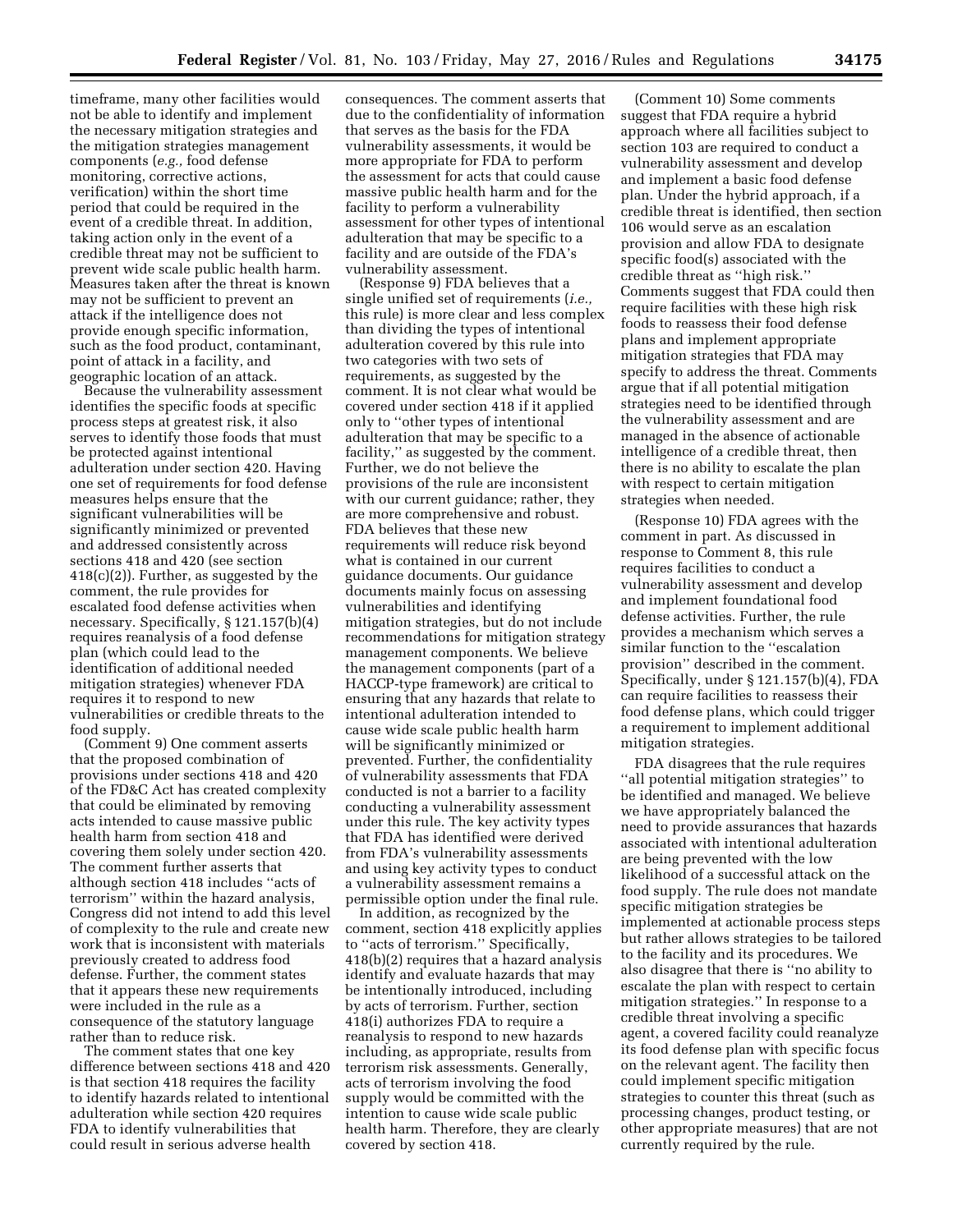# *C. Require Measures Only in the Event of a Credible Threat*

In the proposed rule, we sought comment on whether it would be feasible to require measures to protect against intentional adulteration only in the event of a credible threat. We also sought comment on whether such an approach would be consistent with the intentional adulteration provisions of FSMA and how such requirements would be communicated to industry in a timely and actionable manner.

Many comments agree with the requirements as proposed that measures to protect food against intentional adulteration be required even in the absence of a credible threat but some comments support requirements only in the event of a credible threat. Some comments assert that FDA has the tools available in the Registration of Food Facility database to establish a communications protocol to notify industry if there is a credible threat. A few comments express concern over the difficulty of developing and implementing food defense plans in a timely manner in the event of a credible threat.

In the following paragraphs, we discuss these comments and our responses. After considering the comments, we have revised the regulatory text in  $\S 121.157(b)(4)$  to include specific language that provides for FDA to require facilities to conduct a reanalysis of their food defense plans to, among other things, respond to credible threats to the food supply.

(Comment 11) Some comments state that this rule should only go into effect in the event of a credible threat. One of these comments argues that the oilseed processing industry that they represent has never been the target of attacks or threats and therefore they are unlikely targets for intentional adulteration and should be exempted from the rule unless there is a credible threat against a facility or industry as a whole.

(Response 11) We disagree with these comments. The fact that the oilseed processing industry and other food industry sectors have not been attacked in the past does not mean that these industry sectors will never be attacked. Nor does it mean that preventive mitigation strategies are unnecessary. As discussed in response to Comment 8, taking action only in the event of a credible threat may not be sufficient to prevent wide scale public health harm.

(Comment 12) Some comments encourage FDA to collaborate with the U.S. Department of Homeland Security (DHS), the Federal Bureau of Investigation (FBI), and other Federal

and State Agencies to ensure that the relevant stakeholders of the food industry are notified in a timely manner upon discovery of a credible threat. These comments discuss that alerting the food industry to known credible threat information would be valuable because there may be additional mitigation strategies that could be put into place when there is a threat. The comments further explain that having such knowledge would allow for industry stakeholders with specific, technical knowledge of their products, equipment and plant security to better collaborate and support the efforts of law enforcement. Some comments recommend that we establish and formalize a mechanism and process to communicate credible threat information to relevant stakeholders in industry and that the Food Facility Registration database could help facilitate this. The comments also recommend that we conduct exercises to test this mechanism so that all stakeholders are aware of the established communications process and can make adjustments and improvements as necessary. Several comments recommended that we convene a panel of industry stakeholders annually to discuss threat intelligence at the ''Secret'' level.

(Response 12) We concur with the recommendation that we should collaborate with our Federal and State Agency partners on the discovery and communication of credible threats in a timely manner. Currently, FDA regularly meets and communicates with DHS, FBI, the U.S. Department of Agriculture (USDA), and State and local Agency partners through the Food and Agriculture Sector Government Coordinating Council (GCC) to discuss food defense issues and research activities and introduce new initiatives for mutual evaluation, implementation, and education. FDA's Office of Criminal Investigations (OCI) works closely with the FBI and other Agencies on a regular basis on threats against FDA-regulated products, including food. We also agree that notifying relevant stakeholders within industry of credible threats is essential to protecting the food supply. The Food and Agriculture Sector GCC and Sector Coordinating Council (consisting of private sector members) hold in-person joint meetings twice a year and, when needed, classified meetings at the ''Secret'' level are held to exchange information. As we move towards implementing this rule, we will continue to work with our partners both in government and the private sector—to include them in discussions

regarding communicating credible threat information.

(Comment 13) One comment states that the term ''credible threat'' is not adequately defined in the proposed rule, nor is the relationship between a ''credible threat'' and a ''reasonably foreseeable hazard'' adequately described. The same comment also notes that because the term ''credible threat'' is commonly used to discuss sensitive or classified information, the use of the term may place an unrealistic expectation for sharing of sensitive or classified threat information between government agencies and the private sector. The comment suggests either removing the term ''credible threat'' from the rule or including a definition with an explanation of the mechanism for sharing information about credible threats with the food industry.

(Response 13) We disagree with this comment and decline the request to include a definition for credible threat. It is not possible to identify with precision what constitutes a credible threat. There are many factors to consider in regards to how, what, when, or why those who intend to cause harm may take action. As such, it is not possible to write a definition for credible threat that is neither so broad that it covers potentially any piece of intelligence, nor so narrow that it is unnecessarily limiting. FDA routinely works with other agencies to maintain situational awareness of potential threats to the food supply and will consider that information in determining whether intelligence rises to the level of a credible threat.

Within the context of protecting food against intentional adulteration with the intent to cause wide scale public health harm, we see no direct relationship between a ''credible threat'' and a ''reasonably foreseeable hazard.'' ''Known or reasonably foreseeable hazard'' is defined in the PCHF final rule to mean a biological, chemical (including radiological), or physical hazard that is known to be, or has the potential to be, associated with the facility or the food. We do not use the phrase ''reasonably foreseeable'' within the context of intentional adulteration because it does not apply.

We acknowledge that there will be challenges to sharing sensitive or classified threat information between government agencies and the private sector. That is one of several reasons that we are not making the requirement for mitigation strategies dependent on a particular credible threat. In the event such information was to become known, FDA intends to work with its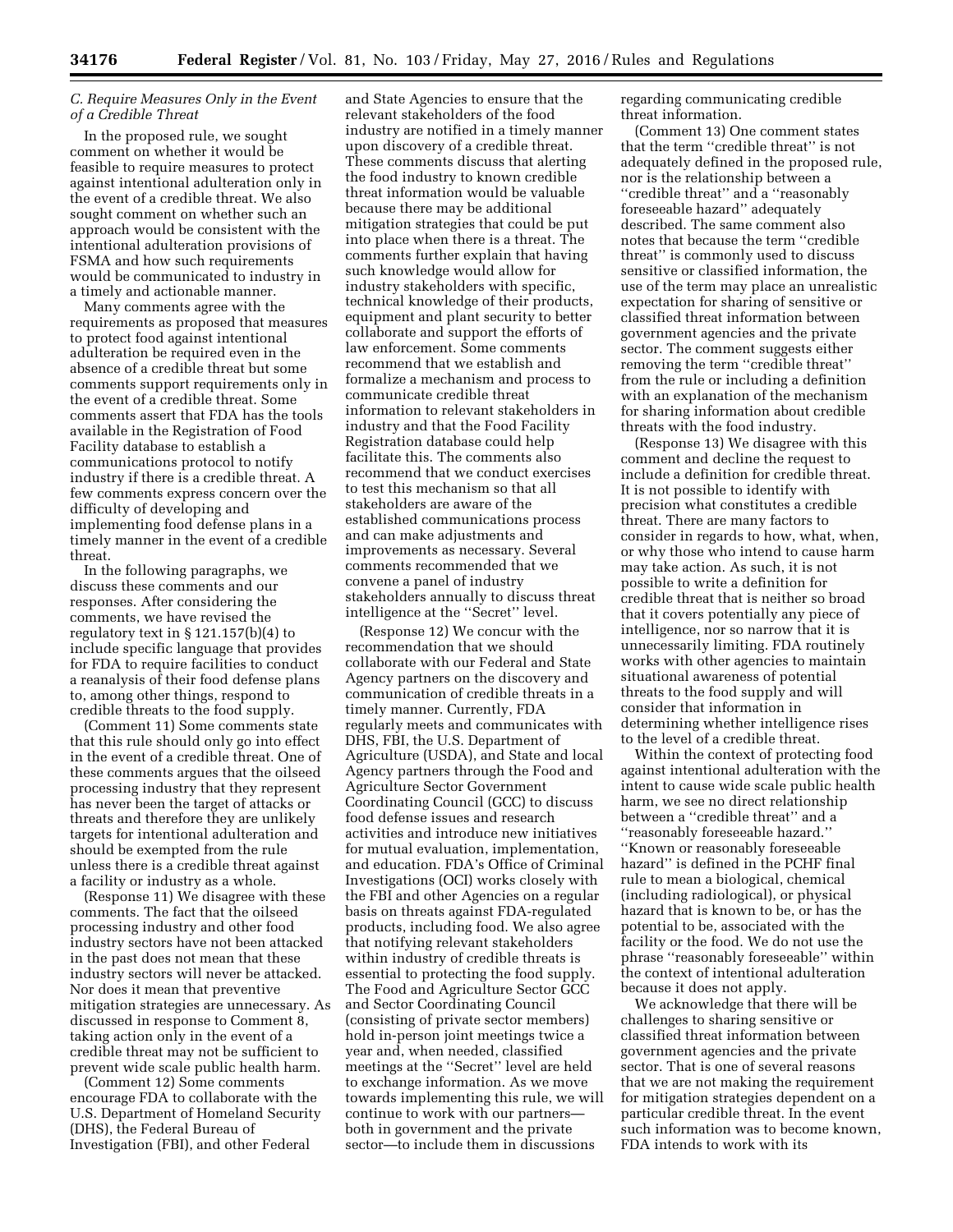government partners to determine the appropriate course of action.

(Comment 14) Some comments recommend that in the event of a credible threat, a facility could conduct a reassessment or reanalysis of its food defense plan so that it could better tailor its mitigation strategies to the threat. Some comments recommend that FDA revise the regulatory text within proposed § 121.150 for reanalysis to require facilities to reassess their food defense plans when the Agency has actionable intelligence of a credible threat of intentional adulteration.

(Response 14) In the proposed rule, we describe that we may require a reanalysis of the food defense plan in the event of a credible threat. However, this was not specifically stated within the regulatory text. Therefore, we have revised § 121.157(b)(4) to provide that reanalysis may be required by FDA to respond to credible threats to the food supply. We did not see the need to include ''actionable intelligence'' in the regulatory text because we believe that ''credible threat to the food supply'' implies a threat that also requires actionable intelligence.

# *D. General Comments on Implementation and Compliance*

We received a substantial number of comments with regard to how the Agency will implement this rule. Many comments focused specifically on the need for inspectors to be provided food defense training to enable them to make informed decisions during inspections and compliance activities. Another issue raised by many comments is that the Agency should make available guidance resources, tools, training, and other information to help facilities comply with the final rule. In the section that follows, comments related to implementation and compliance are discussed.

(Comment 15) Some comments state that existing regulatory inspections should include evaluation of the intentional adulteration rule requirements for the best use of time and resources.

(Response 15) FDA is currently considering the best approach for structuring and conducting food defense inspections. We recognize that inspections require resources from facilities and recognize that some facilities may prefer that food defense inspections be conducted as part of an inspection for other regulatory programs, such as preventive controls for human food. We will consider this when developing our enforcement strategy.

(Comment 16) Some comments express concern about the level of training that will be needed for inspectors. These comments state that the inspectors must be trained specifically on food defense and that FDA should be transparent about the training that we provide the inspectors. Comments emphasize the importance that FDA provide specialized training to ensure consistent compliance and enforcement activity by the Agency.

(Response 16) FDA understands and agrees with comments that state that training for inspectors conducting food defense inspections is critical to a consistent and adequate inspection, compliance, and enforcement system. We agree with the comment that specialized training in food defense will be required for inspection and compliance staff to evaluate a facility's compliance with this rule. FDA has begun the process of assessing its training needs for inspectors on food defense. It is our intention that training provided to our inspection and compliance staff will be consistent with that training for industry that will be provided by the Intentional Adulteration subcommittee organized within the Food Safety Preventive Controls Alliance (see Comment 105) to facilitate consistent implementation of this rule. This strategy is consistent with the other FSMA food safety regulations and training strategies.

(Comment 17) Some comments state that inspections should have a ''big picture'' focus, and focus on the evaluation of the facility's vulnerability assessment. Additionally, comments state that this inspection should not compare the mitigation strategies used at other facilities to the facility being inspected.

(Response 17) We agree. The rule is designed to provide flexibility such that facilities can select appropriate mitigation strategies that are best suited for their operations. FDA investigators will consider a facility's written explanations regarding identification of actionable process steps and selection of mitigation strategies when evaluating a food defense plan to understand a facility's rationale. In addition, we will work to educate industry before and while we regulate to assist industry to gain and maintain compliance with the rule.

(Comment 18) Some comments request that FDA not cite food defenserelated items on FDA's Form 483 until the facilities and inspectors learn about compliance with the intentional adulteration rule. Additionally, some comments state concerns about FDA including potentially sensitive

information from food defense plans when citing food defense-related items on Form 483.

(Response 18) FDA is currently in the process of developing its inspection and compliance strategy for the intentional adulteration rule and an important part of this strategy development will include methods and processes for information exchange with regulated industry. We recognize that food defense inspections could include evaluation of sensitive information, including vulnerability assessments and mitigation strategies. For a more detailed discussion on how FDA will protect food defense-related information, see section VI.F, Public disclosure.

(Comment 19) Some comments request that FDA include State departments of agriculture in the process to develop and implement inspection and compliance programs.

(Response 19) As mentioned previously, FDA is currently in the process of developing its inspection and compliance strategy for the intentional adulteration rule. FDA's implementation working group for this rule includes representation from State partners, and State partners will continue to play an essential and collaborative role throughout the process.

(Comment 20) Several comments state that an alliance would be beneficial for the implementation of the intentional adulteration rule.

(Response 20) Training alliances have played an important role in facilitating industry compliance with many regulations in the past. We agree with the comment and are in the initial stages of organizing and establishing the Intentional Adulteration subcommittee within the Food Safety Preventive Controls Alliance operated out of the Institute for Food Safety and Health at the Illinois Institute of Technology. We anticipate the Intentional Adulteration training subcommittee will assist industry compliance with this final rule by supporting the development and dissemination of training resources. We further anticipate that the curriculum developed through the Intentional Adulteration subcommittee will form the basis of training for regulators as well.

(Comment 21) Some comments state that equal enforcement of this rule across companies domestically and globally may require FDA to adopt different enforcement mechanisms.

(Response 21) We intend to enforce this rule in a consistent manner with regard to imported and domestically produced foods. FDA is currently in the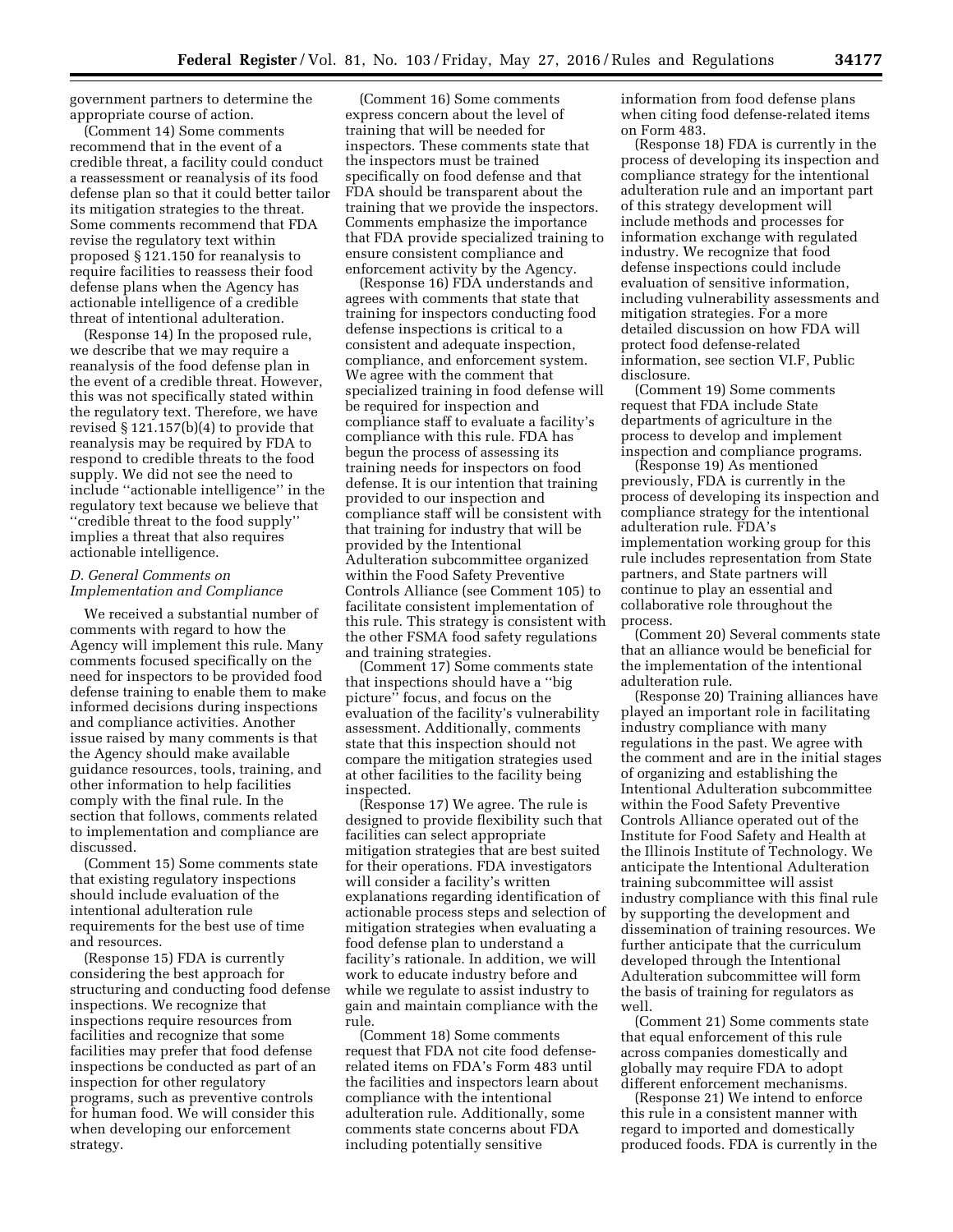process of developing its inspection and compliance strategy, including how facilities will be selected for inspections and how inspections will be conducted for both domestic and foreign facilities. Further, we intend to engage in significant outreach activities—both domestically and internationally—to facilitate industry compliance with this rule and to communicate the Agency's current thinking on inspection, compliance, and enforcement strategies. Additionally, we intend to develop fact sheets, FAQ documents, guidance documents, and other informational materials as needed to support domestic and foreign industry compliance with the rule.

(Comment 22) Several comments recommend that food defense activities conducted under programs, such as the Department of Homeland Security's (DHS) Customs-Trade Partnership Against Terrorism (C–TPAT) and mutually recognized international programs, the Chemical Facility Anti-Terrorism Standards (CFATS), the USDA Food Safety and Inspection Services (FSIS) food defense plan template, should be recognized as meeting the requirements of this rule. Several comments state that there are global food safety schemes that include food defense requirements which could be leveraged in inspections and implementation. Comments suggest that audits and private certifications done under these food safety schemes should be sufficient for meeting the requirements of this rule.

(Response 22) We disagree. The programs identified by comments are not sufficient to substitute for compliance with this rule. For example, they do not require mitigation strategies at all actionable process steps and therefore are not sufficient to significantly minimize or prevent intentional adulteration intended to cause wide scale public health harm. Further, even if currently they were sufficient for compliance for this rule, they could change at any time.

C–TPAT is a voluntary supply-chain security certification program led by U.S. Customs and Border Protection (CBP) that focuses on private companies (including food companies) implementing anti-terrorism measures to protect their supply chains. When companies join C–TPAT, they sign an agreement to work with CBP to identify supply chain security gaps and implement specific security measures and best practices. CBP has found that the security standards of some foreign industry partnership programs are similar to those of the C–TPAT program.

CFATS is a DHS program which regulates high-risk chemical facilities to ensure they have anti-terrorism measures in place to reduce risks associated with the storage and use of these high-risk chemicals. Any facility that possesses ''chemicals of interest,'' as identified by DHS, in certain quantities is considered a covered facility that must meet some or all of the requirements under CFATS. Some agriculture and food facilities are subject to CFATS requirements. Covered chemical facilities are required to prepare Security Vulnerability Assessments that identify facility security vulnerabilities and to develop and implement Site Security Plans that identify measures that satisfy risk-based performance standards. These riskbased performance standards focus on physical security of the chemicals.

Although both CFATS and C–TPAT programs address some of the security concerns related to some food facilities, neither program addresses the unique vulnerabilities associated with the food being manufactured, processed, packed or held at the facility. In general, voluntary security programs such as C– TPAT focus on global supply chain security measures involved in the transportation of goods from location to location. The CFATS program focuses on reducing risks related to chemicals, even in facilities that are mainly geared toward food production. In contrast, vulnerability assessments required by this rule require identification of significant vulnerabilities at discrete processing steps within a facility, where the intent of the attack is to cause wide scale public health harm by contaminating the food supply. Further, a vulnerability assessment must consider the threat stemming from an inside attacker. Once these significant vulnerabilities are identified, mitigation strategies are implemented at or near those most vulnerable processing steps. Given these differences, it is unlikely that facilities would be compliant with this rule were they to rely wholly on assessments and mitigation strategies conducted as part of other programs.

The food defense plan template from USDA FSIS is voluntary for FSISregulated facilities, and is organized in four sections: (1) Outside Security Measures, (2) Inside Security Measures, (3) Personnel Security Measures, and (4) Incident Response Security Measures. The template focuses on a facility's physical security measures, which are analogous to recommended, but not required, facility wide security measures in this rule. FSIS-regulated facilities are encouraged to read and sign the template, adopt it as their food

defense plan, and then implement, test, and maintain the plan.

There are important similarities between the plan template and some requirements in this rule. For example, some security measures listed in the template are similar to some mitigation strategies included in the FDA Mitigation Strategies Database. The testing of the plan is somewhat similar to food defense monitoring. The plan template also suggests awareness training for employees, which is similar to a food defense awareness training requirement in this rule. The similarities reflect FDA and USDA collaboration on food defense activities for many years as discussed in the proposed rule (78 FR 78014 at 78021).

However, food defense plans developed using the FSIS template would not meet all requirements of this final rule. Specifically, FSIS's food defense plan template does not include a vulnerability assessment of the points, steps, or procedures in a food process, nor does it include implementation of mitigation strategies specific to the vulnerable points. Additionally, the plan template does not include food defense monitoring, food defense corrective action, food defense verification, and some training required by this rule.

In addition, we recognize that there are existing global food safety schemes that include food defense requirements and that many in the food industry have already adopted and implemented these requirements. For example, the Global Food Safety Initiative's (GFSI) Guidance Document Sixth Edition (Ref. 10) addresses food defense. Subsequently, many of the GFSI-recognized schemes include more specific food defense requirements. The Safe Quality Foods (SQF) Code, edition 7.1 is a process and product certification standard that specifies various food defense elements, including that the methods, responsibility, and criteria for preventing food adulteration caused by a deliberate act of sabotage or terroristlike incident shall be documented, implemented and maintained (Ref. 11). Another example of industry standards that incorporate food defense elements is the International Featured Standards (IFS) Food Version 6 Standard, which specifies that areas critical to security be identified, food defense hazard analysis and assessment of associated risks be conducted annually or upon changes that affect food integrity, and an appropriate alert system be defined and periodically tested for effectiveness (Ref. 12). We recognize that some in the food industry have already voluntarily taken steps to incorporate and implement food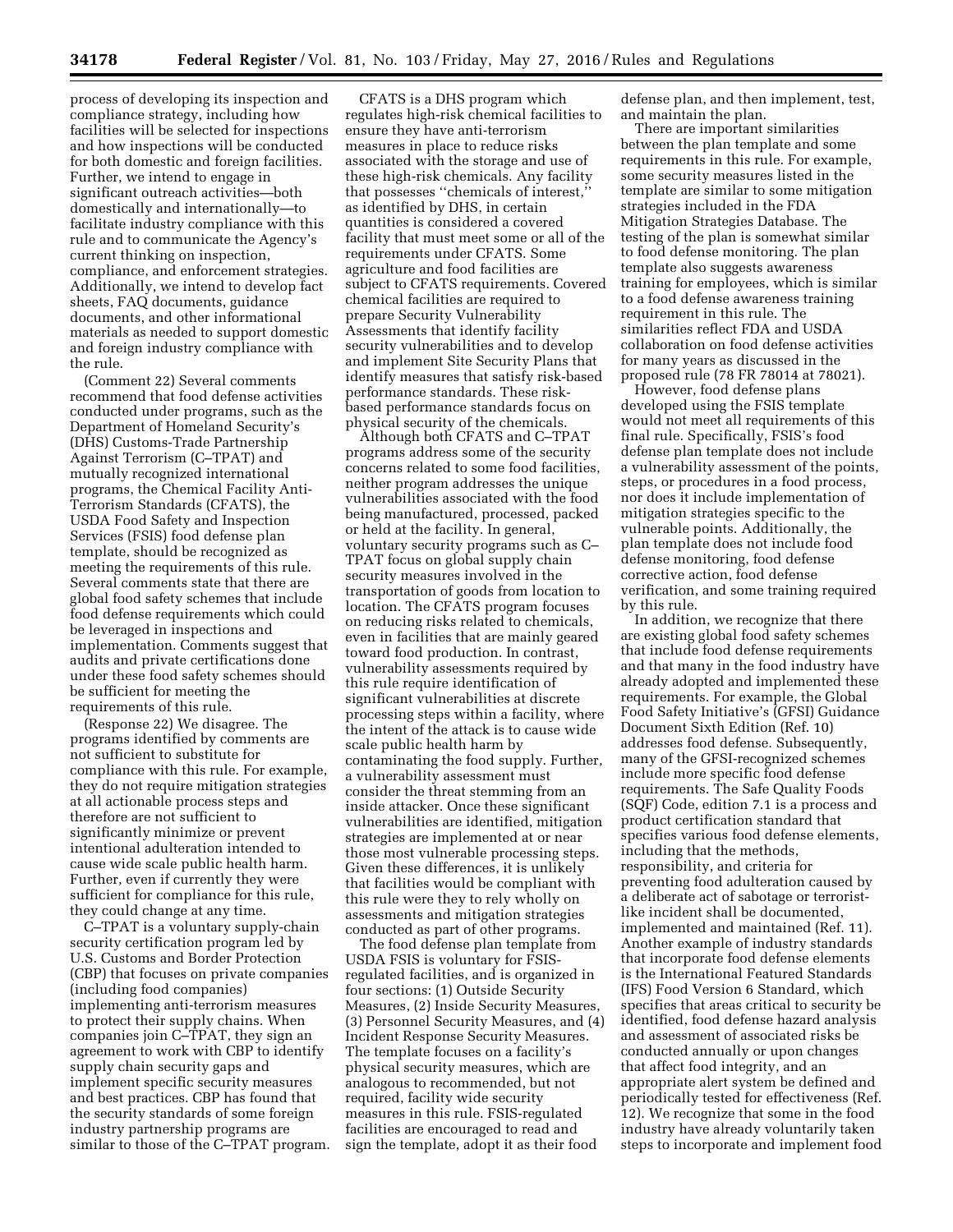defense measures; however, they are not adequate to substitute for meeting the requirements of this rule.

Although participation with global food safety schemes and other programs administered by our Federal partners are not substitutes for compliance with this rule, we believe that participation in programs such as C–TPAT, CFATS, the use of the FSIS food defense plan template, or international programs granted mutual recognition status as that of C–TPAT, for example, decreases a facility's vulnerability to intentional adulteration and can work in concert with the requirements of the final rule. Additionally, a facility's participation in such programs may be considered by FDA as we prioritize risk-based inspections of facilities subject to the final rule. Further, we note that a facility may use existing records (*e.g.,*  records that are kept as part of these other programs) to meet the requirements of this rule, if they contain all of the required information and, facilities may supplement existing records as necessary to include all of the information required by this rule (§ 121.330).

(Comment 23) Some comments state that laws in the European Union currently require food facilities to take necessary measures to prevent intentional adulteration, and it is therefore not justified to request additional safety or security requirements for facilities subject to these laws.

(Response 23) We disagree. This rule contains those measures FDA has determined are necessary to protect food against intentional adulteration. To the extent a facility is already taking actions that are required by this rule, a facility will have to make fewer changes to its operations. These security measures should be evaluated on a case-by-case basis to determine if they qualify as a mitigation strategy under this rule.

(Comment 24) Some comments request that FDA focus on education over enforcement and use discretion during inspections.

(Response 24) As FSMA as a whole is a substantial change in how FDA approaches regulating the food and agriculture sector, we recognize that significant outreach, education, and training will be required to facilitate industry compliance with all FSMA rules. As previously stated by the Agency, one of the guiding principles for implementing FSMA is that the Agency will educate before and while we regulate. This includes a focus on sector-specific guidance, education, outreach, and technical assistance for industry. The intentional adulteration

rule implementation will include these efforts to ensure facilities gain understanding and awareness to comply with the rule. In addition, we are providing for a longer timeline for facilities to come into compliance, allowing for more outreach and dialogue with industry. Facilities, other than small and very small businesses, have 3 years after the effective date to comply with part 121. Small businesses (*i.e.,*  those employing fewer than 500 fulltime equivalent employees) have 4 years after the effective date to comply with part 121. Very small businesses (*i.e.,*  businesses that have less than \$10,000,000, adjusted for inflation, per year, during the 3-year period preceding the applicable calendar year in both sales of human food plus the market value of human food manufactured, processed, packed, or held without sale, *e.g.,* held for a fee) have 5 years after the effective date to comply with § 121.5(a).

(Comment 25) Some comments recommend that FDA update the Food Defense Plan Builder software tool to capture the elements of a food defense plan required by the final rule, such as monitoring, corrective actions, and verification.

(Response 25) FDA plans to update existing tools and resources, including the Food Defense Plan Builder software, to assist industry with meeting the requirements for the final rule.

(Comment 26) Several comments request that FDA periodically update its online tools and resources for companies to have access to information about broad mitigation strategies, although they are not required under the rule.

(Response 26) FDA intends to publish guidance to support industry compliance with the final rule. This guidance will include information relevant to the required provisions of the final rule and also will likely include helpful information on facilitywide security measures as well as other best practices and recommendations to assist facilities in their development of a comprehensive food defense program. In addition, FDA has a number of tools and resources currently available on our Web site (*[http://www.fda.gov/](http://www.fda.gov/fooddefense) [fooddefense](http://www.fda.gov/fooddefense)*) that were developed for our voluntary food defense program that can assist industry.

# *E. Comments on Requests for Additional Exemptions*

In the proposed rule we specifically requested comments on whether there are other ways in which the coverage of this regulation can be further focused on foods that present a high risk of intentional adulteration caused by acts

of terrorism. In this document we discuss comments we received with specific recommendations on foods or activities to exempt from the rule.

(Comment 27) Some comments assert that facilities engaged solely in cooling, holding, handling, packing, repacking, packaging and shipping of raw, intact fresh produce, similar to activities that may be performed on farms, are unlikely to be engaged in any of the key activity types and should be exempt from this rule. The comments describe activities conducted by these facilities, including application of fungicide, food grade wax coating, sorting and placing whole intact produce into boxes for shipping. The comments further state that whole intact produce would not be an attractive or feasible target for an act of intentional adulteration with the intent to cause wide scale public health harm, regardless of where the activities occur.

(Response 27) We decline the requested exemption for facilities engaged solely in cooling, holding, handling, packing, repacking, packaging and shipping of raw, intact fresh produce. We recognize that some of these facilities may not have any significant vulnerabilities; however, some may. For example, packaging may be a significant vulnerability, depending on the degree of access to the food and the characteristics of the packaging area (*e.g.,* in a minimally trafficked area where individuals are working alone for extended periods of time, or if the product is being sprayed with fumigant or fungicide applications that may serve to apply a contaminant onto the food). Therefore, to determine whether any mitigation strategies are needed, each facility must conduct a facility specific vulnerability assessment that considers, at a minimum: (1) The potential public health impact if a contaminant were added (*e.g.,* severity and scale); (2) the degree of physical access to product; and (3) the ability of an attacker to successfully contaminate the product. Any of the activities described in the comments that are otherwise covered by existing exemptions do not need to be considered in the vulnerability assessment. For example, holding of foods other than in liquid storage tanks is exempt from the rule (§ 121.5(b)). Also, packing or re-packing of food where the container that directly contacts the food remains intact is exempt (§ 121.5(c)).

If after conducting a vulnerability assessment, a facility appropriately concludes that it has no actionable process steps, the facility would not be required to implement mitigation strategies. The facility's food defense plan would include the vulnerability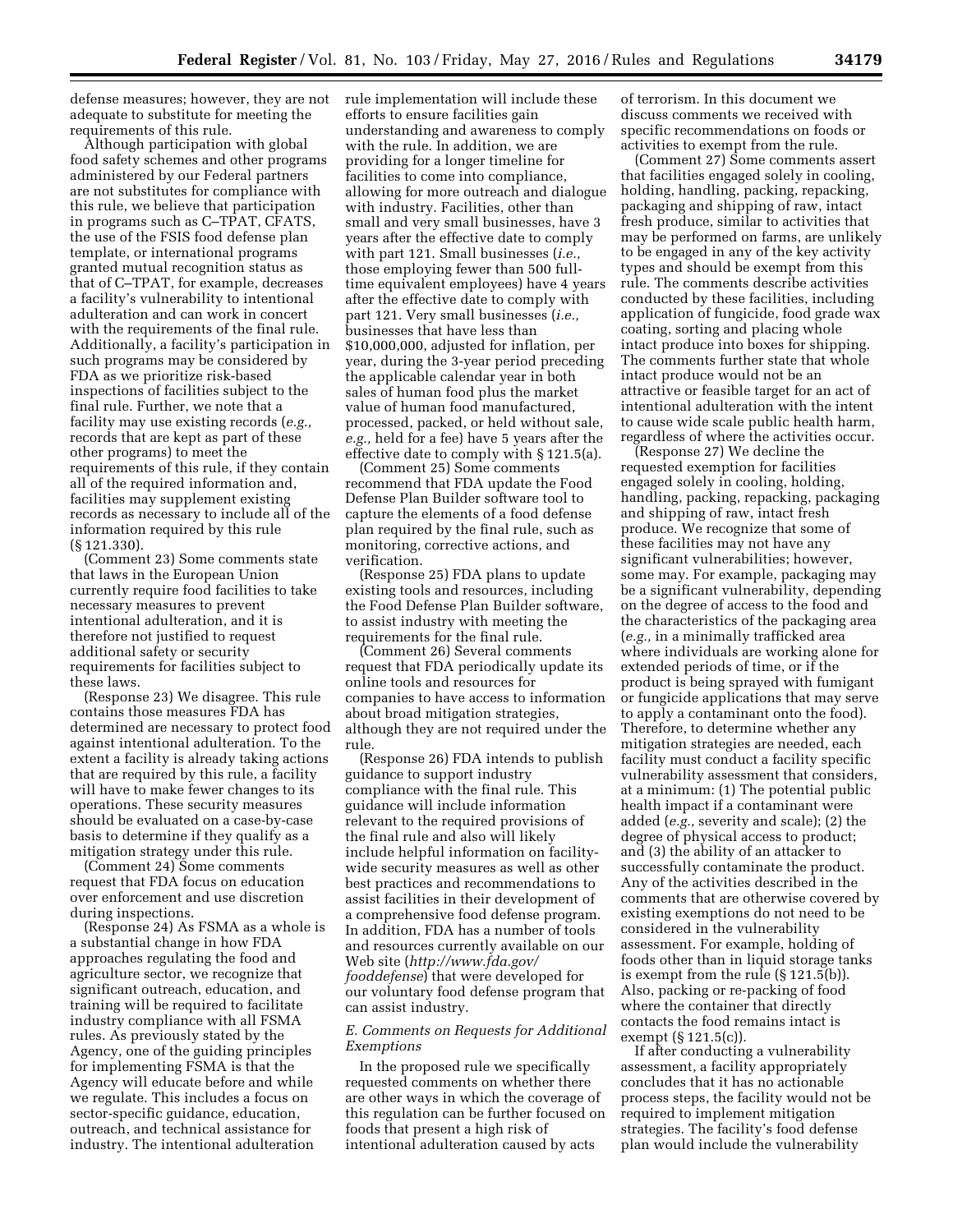assessment, the conclusion that no actionable process steps are present, and an explanation for this conclusion at each step. In contrast, facilities with actionable process steps are required to implement mitigation strategies and the appropriate mitigation strategies management components.

(Comment 28) One comment suggests that we exempt food additives used in low dosages. The comment asserts that ''the dosage of food additives are approximately 0.01—1 percent of the total food, and the final amount of the food additive absorbed into the human body should be very small, roughly 1/ 100—1/10,000 of the total food consumed.'' The comment further asserts that if a contaminant is added to a food additive used in low dosages, the risk to public health is very small.

(Response 28) We decline this request. Our vulnerability assessments considered a number of factors when evaluating a product's vulnerability to acts of intentional adulteration and the potential public health consequences of such an act, including a wide variety of threat agents. Our vulnerability assessments concluded that there were situations where an act of intentional adulteration could still result in wide scale public health harm even if the dose of the adulterant were at or below the levels highlighted in this comment. Moreover, the concentration of a food additive in the finished product may vary depending on the nature of the product (*e.g.,* citric acid can be added to a food as a flavor enhancer in relatively low concentrations, or to other foods in higher concentrations as a color retention agent).

(Comment 29) One comment recommends that we exempt production and packaging of food ingredients from the rule. The comment asserts that terrorist groups are more likely to attack finished food production than food ingredient production because they want the publicity associated with seeing the harm that their act causes. The comment further asserts that it may be months or years before a contaminated ingredient reaches consumers, and therefore it would not be a likely or attractive target for terrorists who want to make a more immediate impact. The comment also states that a contaminant can be degraded, inactivated, or destroyed in further processing or prolonged storage if it is added to an ingredient. The comment maintains that it is far easier to select an appropriate contaminant with some knowledge of what types of processing it will have to survive. The comment requests that, at a minimum, we exempt the production and

packaging of food ingredients from requirements for focused mitigation strategies and make them subject only to requirements for broad mitigation strategies.

(Response 29) We decline this request. As discussed in section IV.B.3, the rule now refers to ''mitigation strategy'' rather than ''focused mitigation strategy.'' Further, our vulnerability assessments concluded that an act of intentional adulteration could still result in wide scale public health harm even if the adulteration occurred during the production of an ingredient. Ingredients have many different distribution paths. Many ingredients can be sold in bulk to manufacturing facilities for inclusion in processed finished foods or be sold in consumer sized packaging for home use. Some ingredients can be used in later processing as a primary ingredient or as a secondary ingredient added in much lower volumes. In either case, the ingredient manufacturer could be an effective point for an attacker to achieve wide scale public health harm.

(Comment 30) One comment supports our proposed exemption § 121.5(c) applicable to packing, repacking, labeling, or re-labeling of food where the container that directly contacts the food remains intact. The comment would like us to further exempt the transportation and holding of foods in retail packaged form from coverage under this rule.

(Response 30) The holding of food, except for holding of food in liquid storage tanks, is exempt under § 121.5(b). Therefore, the holding of foods in retail packaged form is exempt from this rule. Furthermore, as explained in section III.G.1, transportation carriers are not included in the scope of this rule.

(Comment 31) One comment requests that food gases be considered for an exemption for several reasons. The comment states that food gas containers are extremely difficult to breach. Further, the comment states that food gases may be stored in bulk storage tanks either during manufacture, or prior to containerization (*i.e.,*  pressurized cylinders) or transport (*i.e.,*  cryogenic tankers) but a person intentionally trying to contaminate the product during storage or transportation would require use and knowledge of specialized equipment that is not readily available. The comment argues therefore that food gases are not at high risk for intentional adulteration. In addition, the comment notes that there are several uses for food gases, such as processing aids (*e.g.,* freezing, chilling, pressure transfer) that will have minimal contact with the food provided

to consumers, and whether used as a food additive or an ingredient the gas comprises a very small percentage of the final food product.

(Response 31) We decline the request. The comment identifies that food gases may be stored in bulk storage tanks either during manufacture, or prior to containerization or transport. We recognize at some facilities manufacturing food gas may not have any significant vulnerabilities; however, each covered facility must conduct a facility specific vulnerability assessment, and that assessment must consider, at a minimum: (1) The potential public health impact if a contaminant were added (*e.g.,* severity and scale); (2) the degree of physical access to product;  $(3)$  the ability of an aggressor to successfully contaminate the product. The comment mentions that breaching food gas containers would require use and knowledge of specialized equipment that is not readily available. However, the vulnerability assessment must include consideration of an inside attacker, so this information may be available to such an individual. The comment also mentions that gases can be stored or transported in liquid form. Based on our vulnerability assessments, liquids storage and handling has been identified as potentially significantly vulnerable. Therefore, facilities manufacturing food gas would need to evaluate their manufacturing process through a vulnerability assessment. If after conducting a vulnerability assessment, the facility appropriately concludes that there are no actionable process steps in the facility, the facility would not be required to implement mitigation strategies. The food defense plan at this facility would include the vulnerability assessment, the conclusion that no actionable process steps are present, and an explanation for this conclusion at each step.

(Comment 32) Some comments request that FDA exempt research and development (R&D) and pilot plants from the rule. These comments argue that a vulnerability assessment conducted at such a facility would in all likelihood conclude that there are no significant vulnerabilities due to the low volume of product produced, because such products are not typically for retail sale, and because of the narrow scope of consuming individuals, if any.

(Response 32) We decline the request. We note that if food at an R&D facility is not for consumption, the facility is not required to register and would not be subject to this rule. Food processed at R&D facilities may be consumed as samples, distributed at special events, or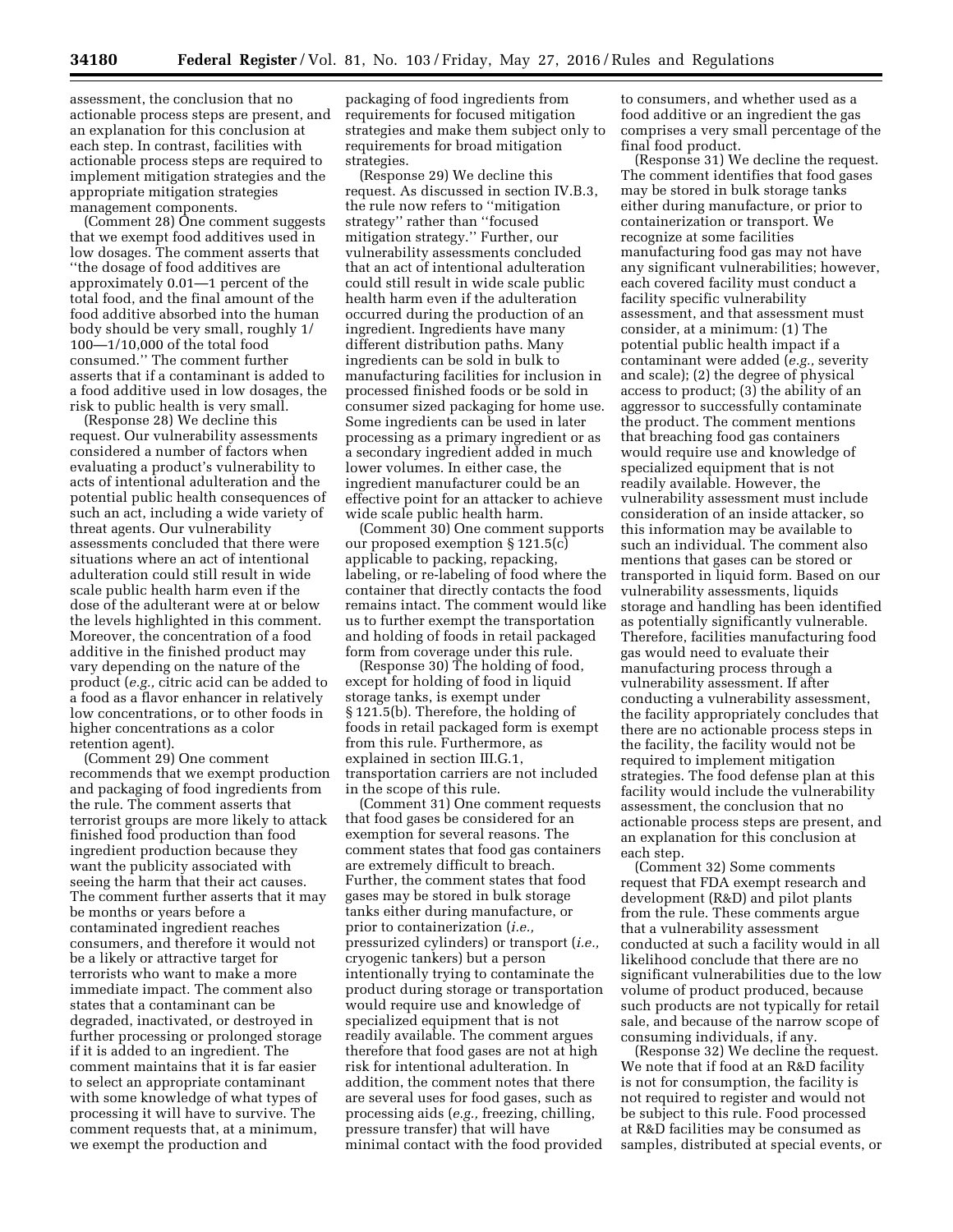may take other routes to public consumption. As with other facilities covered by the rule, it is possible, based on a facility specific vulnerability assessment, that an R&D facility may conclude that it does not contain any significant vulnerabilities. If, after conducting a vulnerability assessment, the facility appropriately concludes that it has no actionable process steps, the facility would not be required to implement mitigation strategies. The facility's food defense plan would include the vulnerability assessment, the conclusion that no actionable process steps are present, and an explanation for this determination at each step. In contrast, an R&D facility with actionable process steps is required to implement mitigation strategies and the appropriate mitigation strategies management components.

### *F. Other General Comments*

(Comment 33) Some comments ask us to publish a revised proposed rule or an interim rule before proceeding to a final rule because of anticipated, significant changes resulting from comments that we received in response to the proposed rule. Some comments state that food defense is a new and evolving area without existing regulatory requirements or a long history of broadly accepted practices and that further substantive dialogue with industry is needed. Some comments state that a reproposal would serve the same purpose as an Advance Notice of Proposed Rulemaking which was FDA's stated intent prior to the imposition of judicial deadlines. Some comments state that because FSMA rules are dependent on one another, some proposed FSMA rules should be issued concurrently so that a concurrent evaluation and comment period may be conducted. Some comments state that industry must first get used to the new food safety regulations and then concentrate on new food defense regulations and believe reproposing at a later date will give industry a chance to comply with all the new regulations.

(Response 33) We decline these requests. These revisions in the final rule more closely align the rule with many current food defense best practices and increase flexibility for facilities to comply. With regard to the suggestion that we should issue the FSMA foundational proposed rules simultaneously for comment, this was not feasible given our judicial deadlines for the seven rules (Ref. 13). We believe that stakeholders were given adequate opportunity to comment on the proposed rules, and we extended many comment periods. With regard to the

comments that suggest we repropose this rule to give industry more time to comply, we have addressed this issue by extending the compliance dates by an additional 2 years (see section VIII).

(Comment 34) One comment disagrees with the exemption for holding non-liquid bulk food. The comment asserts that most bulk foods, irrespective of their physical form, are likely to be mixed or blended at some point after receipt by the end-user (*i.e.,*  the manufacturer or packager that will convert the bulk food into retail packaged food), and are likely to be processed into a much larger volume of finished food. Thus, the comment maintains that any contamination introduced into a bulk food during storage prior to its use in the preparation of a retail packaged food may affect a large volume of finished food and may thereby cause massive public health harm.

(Response 34) As discussed in the proposed rule, based on an analysis of the vulnerability assessments that FDA has conducted using the CARVER+Shock methodology, we identified four key activity types (Bulk liquid receiving and loading; Liquid storage and handling; Secondary ingredient handling; and Mixing and similar activities) as production processes that require focused mitigation strategies. With the exception of the holding of food in liquid storage tanks, which is not included in the exemption, we are not aware of activities performed during the holding of food that fit within any of these four key activity types (see 78 FR 78014 at 78036). There is no likely way that a contaminant can be homogeneously mixed throughout a non-liquid bulk food during storage. We found in our vulnerability assessments that the potential for uniform distribution of a contaminant into the food is a major factor in elevating vulnerability. Since it is highly unlikely that an inside attacker would be able to evenly distribute a contaminant into a dry bulk ingredient during storage, the vulnerability associated with these steps did not rise to the level associated with the vulnerability associated with the key activity types.

# *G. Other Issues Discussed in the Proposed Rule*

#### 1. Transportation Carriers

In the proposed rule, we tentatively determined that there is a significant vulnerability to intentional adulteration during bulk liquid receiving and loading, one of the four key activity types included in the proposal as an

option to identify actionable process steps. We did not identify receiving and loading of other types of foods (*e.g.,*  non-bulk liquid, solid, gaseous) as key activity types because we determined through our vulnerability assessments that they do not present the same level of risk. Further, we tentatively concluded that requiring receivers and shippers of bulk liquids to implement mitigation strategies at actionable process steps involving loading and receiving of bulk liquid foods would significantly minimize or prevent the potential for intentional adulteration of these foods during transportation.

Based on our vulnerability assessments, we proposed to require that mitigation strategies to ensure the integrity of food during transport would be implemented by facilities, rather than carriers. Where such measures are implemented by the shippers and receivers of bulk liquids, we tentatively concluded that the food would be sufficiently protected, and that no further actions by a carrier would be needed. For this reason, we did not propose to cover transportation carriers in the proposed rule. We requested comment on our analysis and tentative conclusion.

Some comments agree with the tentative conclusion in the proposed rule to exclude transportation carriers. Some comments oppose this approach. In the following paragraphs, we discuss comments that disagree with the proposed approach. After considering the comments, we are finalizing the rule as proposed with regard to transportation carriers.

(Comment 35) Some comments disagree with our conclusion that implementing mitigation strategies at the receiving and loading steps for bulk liquids will adequately protect food during transportation. Some comments argue that transport of food is one of the most vulnerable stages in a process, as food is not protected by a secure facility and may often be parked at a truck stop or other unsecure locations for extended periods of time which provides the opportunity for an attacker to gain access. One comment states that food shipments have consistently been documented as either the first or second most stolen truckloads on U.S. highways, and if terrorists were to use this mode of attack on the food supply, the result could be a major event for which we were not only unprepared, but for which we could have foreseen the risk.

(Response 35) We disagree with these comments. Based on our vulnerability assessments, we determined that the most practical mitigation strategies to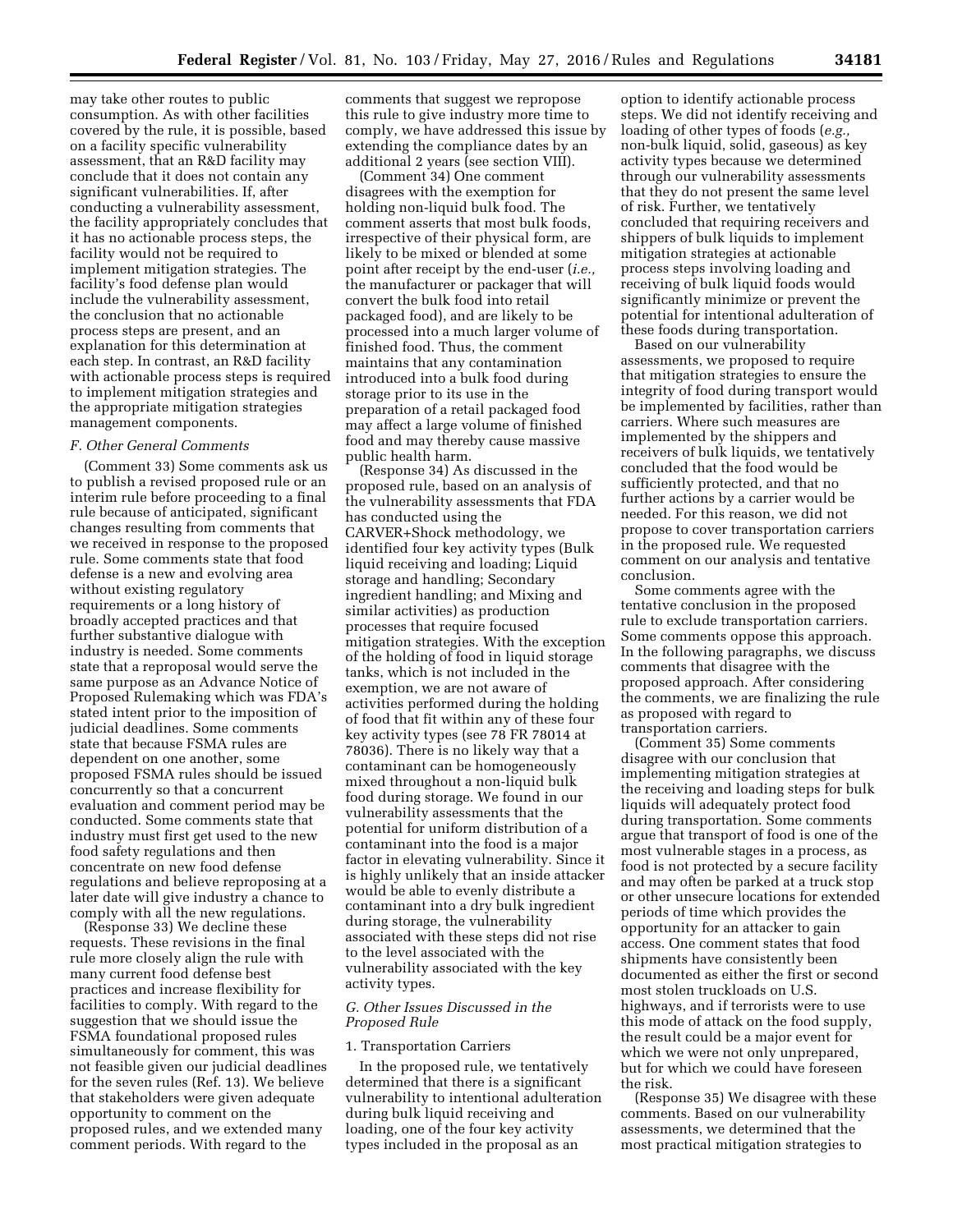ensure the integrity of food during transport would be implemented by facilities, rather than by carriers. For example, to significantly minimize or prevent the product from being intentionally adulterated during transport, a shipper may elect to use seals to secure access points, such as doors or hatches, on the transport conveyance. The shipper seals the load prior to departure from its facility by using seals with unique identification numbers. The shipper includes the seal numbers on shipping documentation and transmits the seal numbers to the receiving facility. Once the shipment arrives at the receiving facility, the receiver would verify the seals are in place and that the identification numbers match. This mitigation strategy ensures the food was not accessible during transport. To ensure that the driver cannot exploit his position to gain access and intentionally adulterate the food during transport, the carrier has no role in the seal mitigation strategy. If seals are missing or the identification numbers do not match the shipping documentation, the receiving facility would reject the load and notify the shipper.

Facilities are required to implement mitigation strategies that significantly minimize or prevent significant vulnerabilities associated with actionable process steps. Therefore, if a food operation has a significant vulnerability associated with transportation, the facility must choose a mitigation strategy or combination of strategies to significantly reduce the vulnerability at the receiving or loading step. Mitigation strategies implemented at inbound receiving and outbound shipping would work complementary to each other to protect the food during transport. For example, if the vulnerability assessment concludes that loading is an actionable process step because of a vulnerability during transportation, the facility would implement mitigation strategies to protect its outbound food from intentional adulteration (*e.g.,* sealing the bulk liquid tanker truck access points). Likewise, if the facility receiving the food identifies receiving as an actionable process step because of a vulnerability during transportation, it would implement mitigation strategies to reduce the vulnerability of the food to intentional adulteration during shipping. The mitigations employed at the receiving/unloading step may include procedures to accept only scheduled shipments, verification of shipping documentation, procedures to investigate delayed or missing

shipments, inspecting loads prior to receipt, and rejecting damaged or suspect items. These steps together will then work to significantly reduce the significant vulnerabilities associated with the transport of food. With respect to the prevalence of theft of food during transport, such theft is economically motivated; the scope of this rule is limited to acts of intentional adulteration where the intent is to cause wide scale public health harm.

(Comment 36) One comment states that the use of seals or tamper-evident containers is insufficient to protect bulk foods during transportation and/or holding because tamper-evident seals can be defeated and cannot be expected to prevent a determined attacker. The comment further states that tamperevident containers or seals should be used in combination with other measures.

(Response 36) Mitigation strategies are ''risk-based,'' ''reasonably appropriate measures'' employed to ''significantly minimize or prevent'' significant vulnerabilities. They cannot always eliminate entirely any possibility of intentional adulteration. Furthermore, each facility has some degree of discretion in determining how, and whether, each mitigation strategy is properly implemented, as part of the facility's written explanation of how the mitigation strategy sufficiently minimizes or prevents the significant vulnerability associated with the actionable process step. Facilities are required to implement mitigation strategies that significantly minimize or prevent the significant vulnerability; therefore, if a significant vulnerability is identified, the mitigation strategy or combination of strategies chosen by the facility must be sufficient to reduce the vulnerability to an acceptable level at these steps.

In many cases the use of tamper evident seals may be an appropriate mitigation strategy for limiting access to the product. Additionally, if a tamper evident seal had been circumvented by an attacker, a close inspection of the seal at receiving may reveal suspicious activity or tampering which reduces the likelihood of a successful attack. However if the facility concludes that tamper evident seals are not by themselves sufficient to significantly reduce the vulnerability, they should employ other or additional measures (such as directing carriers to travel directly to the end destination without stop-overs, or requiring teamed drivers to prevent the load from being unsupervised during transport).

(Comment 37) One comment requests clarification of expectations in

situations where only one of the entities involved is covered by the intentional adulteration rule (*e.g.,* the shipper is covered, but the receiver is exempt due to size or vice versa) and states that FDA may need to take a closer look into exemption of carriers.

(Response 37) A covered facility may ship food to or receive food from a facility that is not covered by the rule (*e.g.,* it is a very small business). The covered facility is responsible for implementing mitigation strategies to address transportation if it has a significant vulnerability associated with transportation at the receiving or shipping steps. The mitigation strategies used by the covered facility must significantly minimize or eliminate the significant vulnerability at this step. Mitigation strategies are available to protect the food during transport regardless of whether the shipper or receiver is exempt from the rule. If the receiving facility is exempt, the shipping facility can address the vulnerability by implementing mitigation strategies such as those discussed in Response 36. If the shipping facility is exempt, the receiving facility can address the vulnerability by implementing mitigation strategies such as visually inspecting seals and cargo to identify any suspicious activity or tampering, verifying shipping documents are accurate, ensuring only scheduled deliveries are accepted, and investigating delayed or inaccurate shipments. Additionally, we do not believe a shipping and/or receiving facility that qualifies for the very small business exemption is an attractive target for attackers intending to cause wide scale public health harm, as detailed in section IV.B.11.

(Comment 38) Some comments state that covering carriers under this rule may not be the best approach and this component of the food sector may be better addressed in guidance. Some comments ask us to continue to develop materials, guidelines and other tools to promote voluntary compliance of food defense measures by the transportation component of the food sector.

(Response 38) We agree with these comments. As resources allow, we will continue to develop best practices for the transportation industry to assist with voluntary compliance with food defense measures.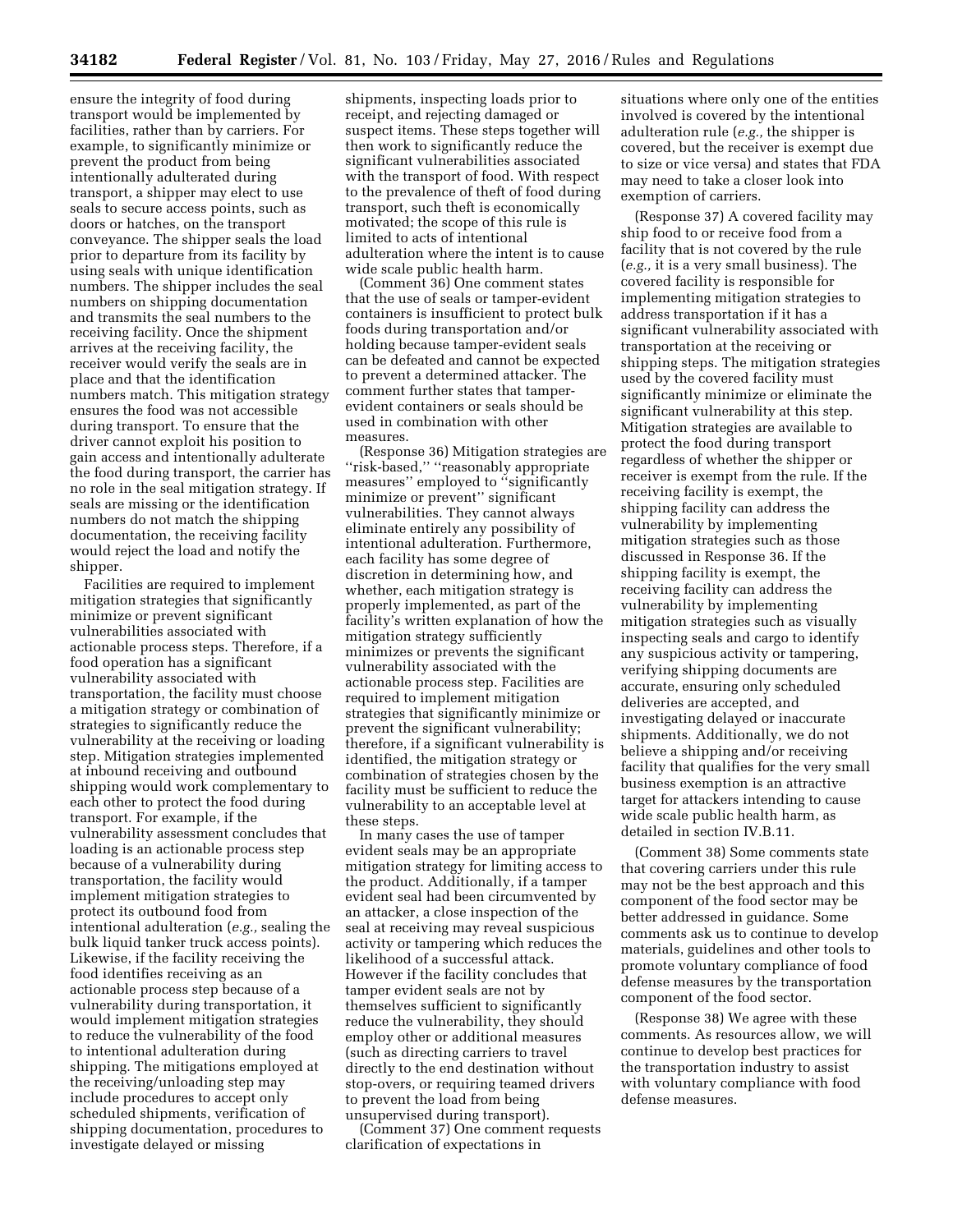# 2. Other Types of Intentional Adulteration: Disgruntled Employees, Consumers, and Competitors; and Economically Motivated Adulteration

a. Disgruntled Employees, Consumers, and Competitors

In the proposed rule, we explained that when we considered the spectrum of risk associated with intentional adulteration of food, attacks conducted with the intent of causing massive casualties and to a lesser extent, economic disruption, would be ranked as relatively high risk. (Note that to further clarify the rule's focus we have removed the reference to economic disruption from the definition of ''food defense.'') We further explained that attacks by disgruntled employees, consumers, or competitors would be consistently ranked as relatively low risk mainly because their public health and economic impact would be generally quite small. We further stated that disgruntled employees are generally understood to be interested primarily in attacking the reputation of the company and otherwise have little interest in public health harm. Typically, acts of disgruntled employees, consumers, or competitors target food and the point(s) in its production that are convenient (*i.e.,* a point at which they can easily access the food and contaminate it). To minimize or prevent this type of adulteration would require restricting access to nearly all points in the food system. Instead, we proposed to focus on those points in the food system where an attack would be expected to cause massive adverse public health impact.

We received comments supporting the proposed approach; comments stating that measures should be required to protect against acts of terrorism and disgruntled employees; and a comment stating that disgruntled employees can be recruited by terrorist organizations. The final rule is focused on protecting food against intentional adulteration where the intent of the adulteration is to cause wide scale public health harm. In the circumstance described by the comment where a disgruntled employee is recruited by a terrorist organization, the motivation of the employee has changed from harming the reputation of the company to that of the terrorist organization intending to cause widescale public health harm. The rule is designed to reduce the likelihood that such an attack would be successful. Further, the protections required by the rule would be effective in minimizing the likelihood of success of a disgruntled employee, consumer, or competitor who attempts an act of

intentional adulteration at an actionable process step—even if that act of intentional adulteration is not intended to cause wide-scale public health harm. We continue to believe that an approach that does not focus on preventing widescale public health harm, but rather attempts to address intentional acts regardless of their potential severity, would require restricting access to nearly all points in the food system because these types of attacks are typically conducted at areas of convenience and could occur at any point in the food system.

# b. Economically Motivated Adulteration

In the proposed rule, we stated that the goal of the perpetrator of economically motivated adulteration is for the adulteration to go undetected so the perpetrator can continue to obtain the desired economic benefit. Unlike with intentional adulteration, where the intent is to cause wide scale public health harm through instances such as acts of terrorism focused on the food supply, occurrences of economically motivated adulteration are expected to be long term, and would not be appropriately viewed as a rare occurrence, but rather as reasonably likely to occur. Because of these reasons, we concluded that the approaches in the PCHF and PCAF final rules are better suited to address economically motivated adulteration. We sought comment on our conclusions.

We received numerous comments related to economically motivated adulteration, including comments suggesting economically motivated adulteration is best addressed in this rule, comments suggesting it is best addressed in the PCHF and PCAF final rules, comments recommending different hazard identification methodologies, comments related to terminology and definitions, and comments requesting postponement of any economically motivated adulteration-associated requirements.

We continue to believe that the approaches in the PCHF and PCAF final rules are better suited to address economically motivated adulteration, and have finalized this rule with no requirements related to economically motivated adulteration for facilities covered by those rules. For further discussion see the PCHF final rule (80 FR 55908 at 56028–56029) and the PCAF final rule (80 FR 56170 at 56243– 56246).

In the proposed rule, we also tentatively decided not to require produce farms subject to section 419 of the FD&C Act and farms that produce

milk (also referred to in this document as ''dairy farms'') subject to section 420 of the FD&C Act to take measures to address economically motivated adulteration. With regard to produce farms, we tentatively concluded that there are not procedures, processes, or practices that are reasonably necessary to be implemented by these entities to prevent the introduction of known or reasonably foreseeable biological, chemical, or physical hazards that can cause serious adverse health consequences or death as a result of economically motivated adulteration. With regard to farms that produce milk, we tentatively concluded that there are not appropriate science-based strategies or measures intended to protect against economically motivated adulteration that can be applied at the farm. Those tentative conclusions were based on our assessment that preventive controls are suitable to address economically motivated adulteration when it is perpetrated by the entity's supplier, but not when it is perpetrated by the entity itself, and supplier controls are not warranted in this context because of the lack of inputs into the growing, harvesting, packing, or holding of produce or milk (*i.e.,* activities within our farm definition) that could be subject to economically motivated adulteration that could cause serious adverse health consequences or death under sections 419 and 420 of the FD&C Act.

We received one comment suggesting we include requirements related to economically motivated adulteration on produce farms and stating that economically motivated adulteration (*e.g.,* illegal use of dyes and ripening agents) has occurred on foreign produce farms. We continue to believe that preventive controls are suitable to address economically motivated adulteration when it is perpetrated by an entity's supplier, but not by the entity itself. Preventive controls for economically motivated adulteration are not suitable to address the situation where the same farm that would be economically adulterating the food (which is already prohibited) would also be responsible for implementing preventive controls to prevent the adulteration. After considering this comment, we have finalized this rule with no requirements related to economically motivated adulteration on produce and dairy farms.

## 3. Dairy Farms

In the proposed rule, we stated that FDA-led vulnerability assessments and associated data analyses identified certain categories of points, steps, or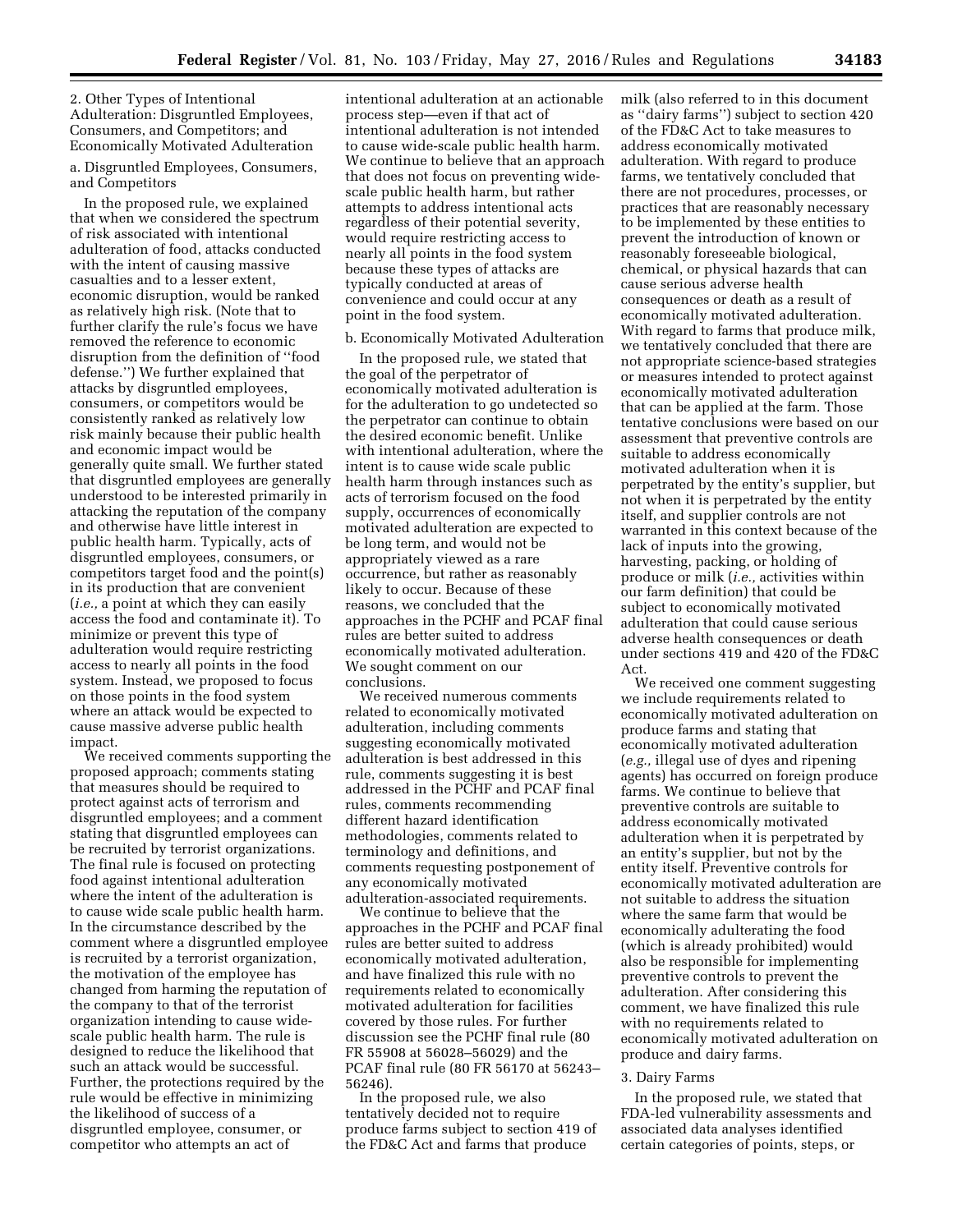procedures in the food system which scored high on vulnerability scales related to intentional adulteration of food, regardless of the food being assessed. Two of these key activity types, liquid storage and handling, and bulk liquid receiving and loading, are present on dairy farms in areas such as the bulk liquid storage tank. We requested comment on several questions, including whether and how access to the bulk milk storage tank and milk house could be limited; the presence and types of any mitigation strategies currently used on farms; and whether and what mitigation strategies would be appropriate and feasible given current dairy farming practices.

Some comments acknowledge that limiting access to the bulk milk tank and milk house is an important objective; however, these comments describe significant challenges regarding limiting access to milk. These comments state that some State laws require unannounced access to the bulk tank and/or the milk house for food safety inspections. Additionally, comments state that locking only the bulk tank would be ineffective because this would still leave the milk accessible via the milk house. These comments also state that it is common for many dairy farms to leave the bulk tank and the milk house unlocked to facilitate normal dayto-day operations and that any regulation requiring strictly limiting access, such as locking the milk house, would be impractical due to the multiple entry points and the number of personnel needed for these measures to function effectively. Some comments suggest that FDA engage in substantial dialogue with industry to gain a better understanding of current practices and better ascertain the food defense measures that would be effective and appropriate before issuing regulations. Some comments state that FDA should utilize existing programs to identify potential activities to reduce the vulnerability to intentional adulteration on dairy farms because these programs have demonstrated efficacy and have the structures in place to successfully implement new food defense measures.

Some comments state that FDA should not issue requirements for dairy farms because they are not at high risk for intentional adulteration. Some comments describe the willingness of stakeholders to adopt voluntary food defense measures, with specific examples including State-led education efforts and adoption of some elements of existing FDA guidance relating to food defense measures on dairy farms. Some comments state that any requirements should be limited to food defense

awareness training while other comments state that such training may be beneficial and is provided on some farms, but more information is needed to identify effective training programs.

Additionally, several comments address procedural matters, with many comments stating that FDA must either allow a full and separate comment period for any potential requirements for dairy farms because there were no requirements related to dairy farms in the proposed rule, or issue a fully separate proposal for dairy farms which will cover the requirements in their entirety independent of the intentional adulteration regulations for facilities that are not farms. Some comments also request that dairy processing facilities be exempt from the requirements of this rule.

Although we believe requiring mitigation strategies that restrict access to milk on dairy farms is warranted based on risk, at this time there are not strategies that limit access to milk that are appropriate and practical to require for all farms. We believe it is important that any mitigation strategies we consider imposing include restricting access to milk while it is on farms. We agree with comments that state that potential mitigation strategies, such as locking the milk tank and milk house, are not currently workable given the realities of milking schedules and the access to the bulk tank needed for food safety inspections and milk collection. We need further dialogue with key stakeholders and collaborative research to develop and identify strategies that are protective and practical; we are aware of technology-mediated advancements that are under development, and are potentially promising for the future in this area. Given the current lack of mitigation strategies that would practically limit access to milk, we agree that working with the Federal-State collaborative program for milk safety, the National Conference on Interstate Milk Shipments (NCIMS), is the most appropriate way to address concerns regarding intentional adulteration on dairy farms in the near term as strategies that can limit access to milk while on farm are developed. We believe NCIMS offers an effective platform for FDA to advance the development and implementation of mitigation strategies for dairy farms because the cooperative program includes key partners, such as the U.S. Public Health Service/FDA, the States, and the dairy industry, and has a central role in helping to ensure the safety of milk and milk products.

We are not exempting Pasteurized Milk Ordinance (PMO) facilities that are not farms (*e.g.,* dairy processing facilities) from complying with this rule. Unlike farms, such facilities have identified effective mitigation strategies available to them. In addition, PMO requirements do not currently address intentional adulteration. Further, unlike farms, these facilities are not exempt from the PCHF rule. We note that the earliest compliance date for this rule (3 years) is the same as the extended compliance date in the PCHF rule, which was chosen to give the NCIMS time to modify the PMO to include the requirements of the PCHF rule.

# **IV. Subpart A: Comments on Specific Provisions**

*A. Revisions to Definitions Also Used in Section 415 Registration Regulations (21 CFR Part 1, Subpart H) and Section 414 Recordkeeping Regulations (21 CFR Part 1, Subpart J)* 

As discussed in the proposed rule (78 FR 78014 at 78030), several terms we proposed have the same definitions as proposed in 21 CFR part 117 (the PCHF proposed rule) and therefore we did not include an extensive discussion in the proposed rule of the following terms: facility, farm, holding, manufacturing/ processing, mixed-type facility, and packing. We did not receive specific comments on any of our proposed definitions for these terms, except that many comments state that it is critical for FDA to cross-reference and be consistent with the same terms as finalized in the PCHF final rule. We agree and we have amended each of these terms to be consistent with the definitions as finalized in the PCHF final rule. See section IV. of the PCHF final rule for extensive discussion of the comments received and changes made to these definitions.

## 1. Facility

We proposed to define the term ''facility'' to mean a domestic facility or a foreign facility that is required to register under section 415 of the FD&C Act (21 U.S.C. 350d), in accordance with the requirements of 21 CFR part 1, subpart H. We have finalized this term as proposed, except that we have made editorial changes by removing the U.S. Code citation and amended the Code of Federal Regulations citation.

## 2. Farm

We proposed to define the term "farm" by reference to the definition of that term in § 1.227 of this chapter. We have finalized this term as proposed. For a detailed discussion of the definition of ''farm,'' see sections IV.A and IV.B of the PCHF final rule.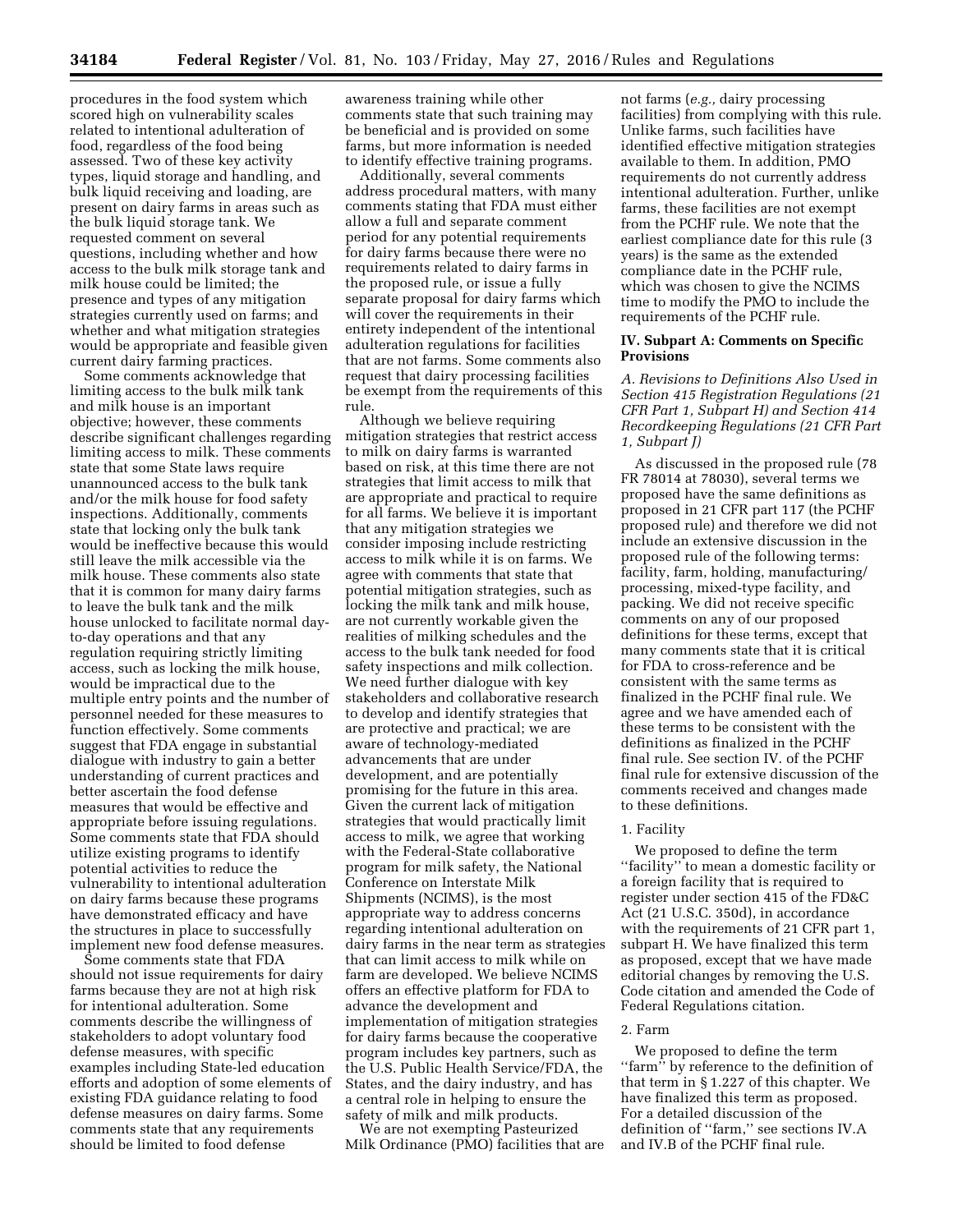# 3. Holding

We proposed to define the term ''holding'' to mean storage of food. In addition, we proposed that holding facilities include warehouses, cold storage facilities, storage silos, grain elevators, and liquid storage tanks. Further, we proposed that for farms and farm mixed-type facilities, holding also includes activities traditionally performed by farms for the safe or effective storage of raw agricultural commodities grown or raised on the same farm or another farm under the same ownership, but does not include activities that transform a raw agricultural commodity (RAC), as defined in section 201(r) of the Federal Food, Drug, and Cosmetic Act (21 U.S.C. 321), into a processed food as defined in section 201(gg). In this final rule, consistent with the PCHF final rule, we have revised the definition for ''holding'' by removing the distinction for farms and farm mixed-type facilities and added that holding also includes activities performed incidental to storage of a food, but does not include activities that transform a RAC into a processed food and included additional examples of holding activities. For a detailed discussion of the definition of ''holding,'' see section IV.D of the PCHF final rule.

# 4. Manufacturing/Processing

We proposed to define manufacturing/processing to mean making food from one or more ingredients, or synthesizing, preparing, treating, modifying or manipulating food, including food crops or ingredients. Further, the proposed definition provided that examples of manufacturing/processing activities are cutting, peeling, trimming, washing, waxing, eviscerating, rendering, cooking, baking, freezing, cooling, pasteurizing, homogenizing, mixing, formulating, bottling, milling, grinding, extracting juice, distilling, labeling, or packaging. In addition, the proposed definition provided that for farms and farm mixed-type facilities, manufacturing/processing does not include activities that are part of harvesting, packing, or holding. In this final rule, consistent with PCHF final rule, we have revised the definition of ''manufacturing/processing'' by adding to the list of examples and we have reorganized the listed examples to present them in alphabetical order. For a detailed discussion of the definition of ''manufacturing/processing,'' see section IV.E of the PCHF final rule.

# 5. Mixed-Type Facility

We proposed to define mixed-type facility to mean an establishment that engages in both activities that are exempt from registration under section 415 of the FD&C Act and activities that require the establishment to be registered. The proposed definition also stated that an example of such a facility is a ''farm mixed-type facility,'' which is an establishment that grows and harvests crops or raises animals and may conduct other activities within the farm definition, but also conducts activities that require the establishment to be registered. In this final rule, consistent with PCHF final rule and as a conforming change associated with the revisions to the ''farm'' definition, we have revised the example of a ''farm mixed-type facility'' to specify that it is an establishment that is a farm, but also conducts activities outside the farm definition that require the establishment to be registered. For a detailed discussion of the definition of ''mixedtype facility,'' see section IV.F of the PCHF final rule.

### 6. Packing

We proposed to define packing to mean placing food into a container other than packaging the food. Further, the proposed rule provided that for farms and farm mixed-type facilities, packing also includes activities traditionally performed by farms to prepare RACs grown or raised on the same farm or another farm under the same ownership for storage and transport, but does not include activities that transform a RAC, as defined in section 201(r) of the FD&C Act, into a processed food as defined in section 201(gg). In this final rule, consistent with the PCHF final rule, we have revised the definition for ''packing'' by removing the distinction for farms and farm mixed-type facilities and adding that packing includes activities performed incidental to packing a food, but does not include activities that transform a RAC into a processed food. We have also revised the definition to clarify that packing includes ''re-packing.'' For a detailed discussion of the definition of ''packing,'' see section IV.G of the PCHF final rule.

# *B. Other Definitions That We Proposed To Establish in Part 121*

To establish the scope of facilities, activities and food covered by this regulation, we proposed to define key terms. We also proposed to establish that the definitions in section 201 of the FD&C Act apply when used in part 121. We received no comments regarding the

use of statutory definitions in section 201 of the FD&C Act, and we are finalizing that provision without change. In this section, we discuss each definition as proposed, related comments, and our responses.

#### 1. Actionable Process Step

We proposed to define the term ''actionable process step'' to mean a point, step, or procedure in a food process at which food defense measures can be applied and are essential to prevent or eliminate a significant vulnerability or reduce such vulnerability to an acceptable level. Although we did not receive comments on the proposed definition for actionable process step, we have revised the definition to improve understanding of the regulatory requirements in § 121.130 (Vulnerability assessment to identify significant vulnerabilities and actionable process steps) and to be consistent with the definition of mitigation strategies. In this final rule, actionable process step is defined to mean a point, step, or procedure in a food process where a significant vulnerability exists and at which mitigation strategies can be applied and are essential to significantly minimize or prevent the significant vulnerability.

# 2. Contaminant

We proposed to define the term ''contaminant'' to mean any biological, chemical, physical or radiological agent that may be intentionally added to food and that may cause illness, injury or death.

(Comment 39) Some comments assert the proposed language defining ''contaminant'' could be interpreted to include ingredients intentionally added to food that resulted in harm, even if unintentional, such as an unintended allergic or other adverse health response. The comments urge FDA to clarify the meaning to be an ''intentional'' contaminant, for the purpose of this rule, by amending the proposed definition as follows: ''Contaminant means any biological, chemical, physical or radiological agent added to food to intentionally cause illness, injury or death.''

(Response 39) We agree with the possible confusion as pointed out by the comments and have amended the proposed definition. The term ''contaminant'' is used in the context of intentional acts of adulteration with intent to cause wide scale public health harm. We agree that amending the proposed definition for contaminant to make clear that the harm must be intended better reflects how the term is used in this rule.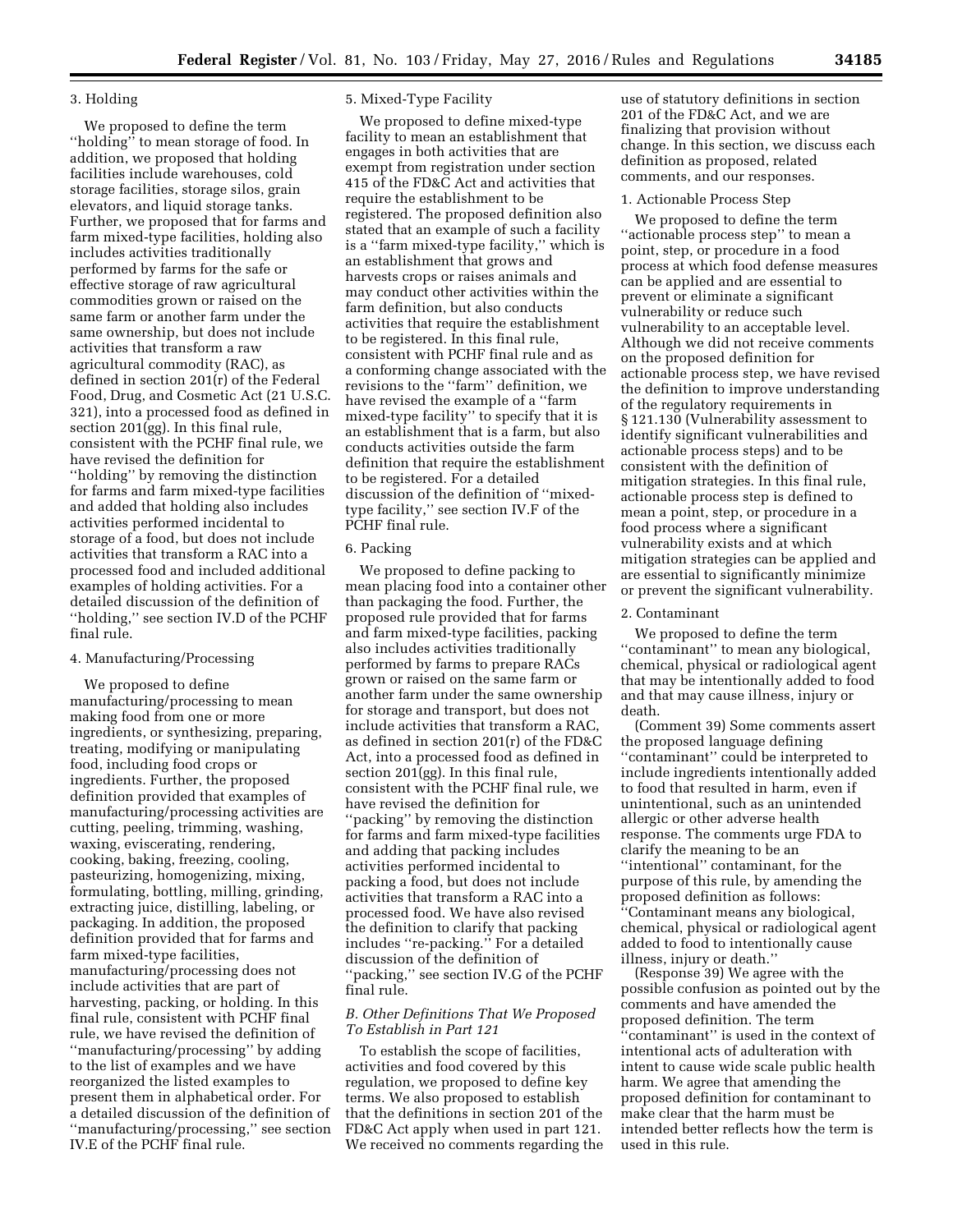(Comment 40) One comment asserts the term ''contaminant,'' is used widely in the food and dietary supplement industries and that if FDA were to include a definition for this term, it must employ a definition that is consistent throughout all regulations pertaining to food and dietary supplements. Further, one comment notes that this term is defined differently in the proposed rule (*i.e.,* a contaminant is any agent that may be added to food) than it is in the Codex Alimentarius guidelines (*i.e.,*  contaminants are substances that are ''not intentionally added to food or feed''). The comment suggests that FDA take note of this difference and consider revisions with the goal of promoting consistency and common understanding of terminology.

(Response 40) As discussed in the proposed rule (78 FR 78014 at 78031), we based the proposed definition, in part, on the definition of ''contaminant'' used in Codex Alimentarius guidelines, but made modifications to reflect the narrower context that the term is used within this rule. Further, as discussed in response to Comment 39, we are amending the definition of ''contaminant'' to better reflect its limited use in this rule.

# 3. Focused Mitigation Strategies

We proposed to define the term ''focused mitigation strategies'' to mean those risk-based, reasonably appropriate measures that a person knowledgeable about food defense would employ to significantly minimize or prevent significant vulnerabilities identified at actionable process steps, and that are consistent with the current scientific understanding of food defense at the time of the analysis.

We explained in the proposed rule that a ''mitigation strategy'' is a measure taken by a facility to reduce the potential for intentional adulteration of food. We further explained that FDA divides mitigation strategies into two types, ''broad mitigation strategies'' and ''focused mitigation strategies.'' We explained that broad mitigation strategies are general facility-level measures that are intended to minimize a facility's vulnerability, as a whole, to potential acts of intentional adulteration. We provided some examples of broad mitigation strategies, such as (1) physical security, such as perimeter security fencing, locking exterior doors, penetration alarms; (2) personnel security, such as pre-hire background and reference checks, identification badges, and controlled visitor access; (3) securing hazardous materials, such as cleaning products,

laboratory materials, and pesticides; (4) management practices, such as ingredient storage inventory procedures; key security procedures, PINs or passwords; procedures to restrict personal items from all food production areas; procedures requiring IDs and uniforms to be returned when a person's employment ends; and supplier verification or certification procedures; and (5) crisis management planning, such as maintenance of updated emergency contact information, procedures for responding to reported threats, and establishment of a designated food defense leadership team. We further explained that broad mitigation strategies, by nature, are generally applicable to a facility, regardless of the type of food being processed, and, as such, are not targeted to a specific processing step in a food operation.

In contrast, focused mitigation strategies are specific to an actionable process step in a food operation where a significant vulnerability is identified. They represent reasonably appropriate measures that are necessary to reduce the likelihood of intentional adulteration intended to cause wide scale public health harm. Focused mitigation strategies are customized to the processing step at which they are applied, tailored to existing facility practices and procedures, and depend on an evaluation of the significant vulnerability associated with the actionable process step at which they are applied. In the proposal we tentatively concluded, based on our vulnerability assessments, that the implementation of focused mitigation strategies at actionable process steps in a food operation is necessary to minimize or prevent the significant vulnerabilities that are identified in a vulnerability assessment, regardless of the existence of broad mitigation strategies.

We further explained, in contrast to broad mitigation strategies, focused mitigation strategies are targeted to actionable process steps and, therefore, are more effective at countering an attacker who has legitimate access to the facility. Our conclusion was based upon our interactions with the intelligence community and the many vulnerability assessments we conducted with industry, which showed that an act of intentional adulteration by an insider presents significant risk for that adulteration to result in wide scale public health harm and that broad mitigation strategies are not specific enough, for example, to counter the actions of an attacker who has legitimate access to the facility (*i.e.,* insider attack)

or an attacker who circumvents perimeter protections (*e.g.,* scaling a fence), with the goal of intentionally contaminating the food.

Although the regulatory text now only refers to ''mitigation strategies,'' we continue to believe that facilities must protect vulnerable points in their operation from acts of intentional adulteration intended to cause wide scale public health harm and that a facility's vulnerability to acts of intentional adulteration by attackers who have achieved access to the facility must be significantly reduced or prevented to protect the food from intentional adulteration intended to cause wide scale public health harm. General, facility-level protections do not sufficiently address the significant vulnerabilities within a facility because they do not address an inside attacker who has obtained access to the facility.

(Comment 41) Some comments state that the distinction between ''broad'' and ''focused'' mitigation strategies is confusing, and request that the distinction be removed. One comment states the line between broad and focused mitigation strategies is often blurry. The comment asks how close ingredient handling needs to be to a gate for the gate to be considered a focused mitigation strategy and not a broad one. The comment further asserts that a mandate for focused mitigation strategies will result in endless debates between facility management and FDA investigators as to whether a particular mitigation strategy is broad or focused and that this potential for difference of opinion between facilities and FDA investigators is of significant concern for industry stakeholders.

(Response 41) The question asked by the comment highlights the nuance and gradation that exists within mitigation strategies. After considering the comments, we agree that many mitigation strategies may not lend themselves to clear categorizations as either ''broad'' or ''focused,'' and we agree that the delineation between broad and focused mitigation strategies, as described in the proposed rule, may be confusing because of the wide diversity of potential mitigations as well as variation as to how a facility chooses to implement a particular strategy. As a result, we have modified the regulatory text throughout the final rule to refer to ''mitigation strategy'' rather than ''focused mitigation strategy.'' For example, § 121.135 now requires ''mitigation strategies for actionable process steps.'' Also, the title of the rule has been modified to reflect this change.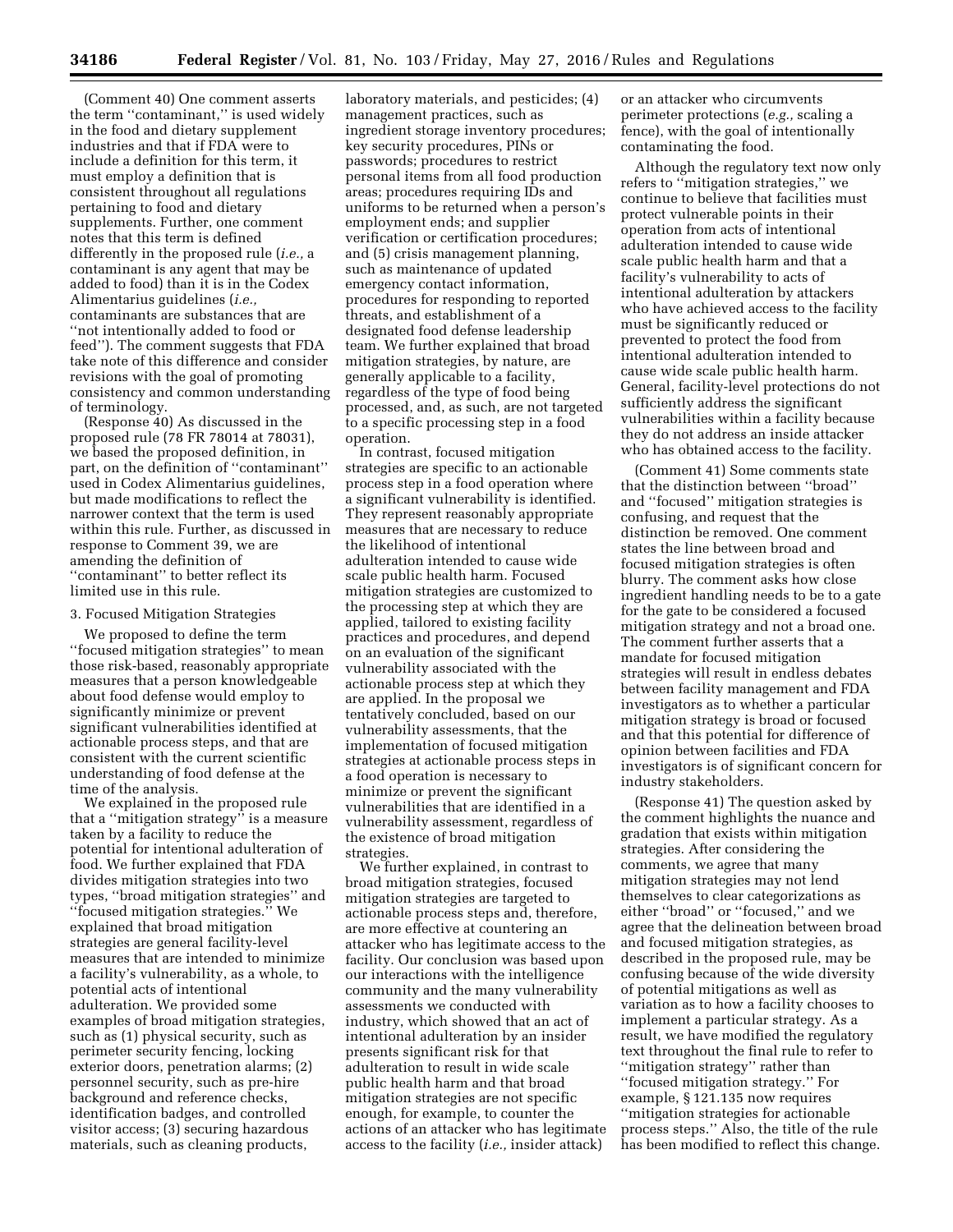### 4. Food

We proposed to define the term "food" to mean food as defined in section 201(f) of the FD&C Act and include raw materials and ingredients.

(Comment 42) Some comments urged us to clarify that the definition of food does not include food contact substances as defined in section 409(h)(6) of the FD&C Act (21 U.S.C. 348(h)(6)). One comment recommends FDA amend the definition of food to exempt EPA registered antimicrobials/ pesticides and food contact substances which have no ongoing intended technical effect in the final finished food.

(Response 42) This rule only applies to facilities required to register with FDA. The registration rule does not include food contact substances and pesticides (21 CFR 1.227(a)(4)(i)). No change to the definition of food in this rule is necessary.

### 5. Food Defense

We proposed to define the term ''food defense'' to mean the effort to protect food from intentional acts of adulteration where there is an intent to cause public health harm and economic disruption.

(Comment 43) One comment states that references to ''terrorism'' in the preamble to the proposed rule were unnecessarily limiting and confusing and recommends that instead of attempting to narrow the scope of intentional adulteration to ''terrorism,'' FDA should use the definition of ''food defense'' to explain and further clarify the focus of activities covered by the rule.

(Response 43) We agree with this comment and have modified the definition of ''food defense'' in the final rule as follows: ''Food defense means, for purposes of this part, the effort to protect food from intentional acts of adulteration where there is intent to cause wide scale public health harm.'' As discussed in the preamble to the proposed rule, although we referred to the protection of the food supply from ''acts of terrorism'' throughout the proposed rule, we expect our approach would generally address acts intended to cause wide scale public health harm, whether committed by terrorists, terrorist organizations, individuals or groups of individuals. The purpose of this rule is to protect the food supply against individuals or organizations with the intent to cause wide scale public health harm. Further, although economic disruption is likely to occur in any such instance of wide scale public health harm, because the focus of

the rule is not the protection against economic disruption we have removed that language from the definition of ''food defense'' for purposes of this rule. In addition, as discussed in section III.G.2, economically motivated adulteration is not addressed in this final rule.

(Comment 44) One comment states that the proposed rule defines ''food defense'' within the scope of the rule and requests that FDA establish a generalized definition of ''food defense'' that can be adopted for the purposes of all FDA activities and subsequently the scope of this rule can then be further elaborated. The comment proposes the following definition of food defense: ''Actions and activities related to prevention, protection, mitigation, response, and recovery of the food system from intentional acts of adulteration. This includes intentional adulteration from both terrorism and criminal activities. Criminal activities include economically motivated adulteration, as well as acts by disgruntled employees, consumers, or competitors intending to cause public health harm or business disruption.''

(Response 44) We decline this request. The purpose of § 121.3 (Definitions) is to define terminology that is used within the regulatory text of the rule. Therefore, the definitions of terms need to be within the context and scope of the rule, rather than a definition to be used by FDA or industry activities not related to the rule in particular.

### 6. Monitor

We proposed to define the term ''monitor'' to mean to conduct a planned sequence of observations or measurements to assess whether focused mitigation strategies are consistently applied and to produce an accurate record for use in verification.

(Comment 45) Some comments assert that food safety and food defense require different terminology and suggest referring to the activities as ''checking'' instead of ''monitoring.'' These comments go on to suggest that the definition of checking should be ''to observe or otherwise assess whether mitigation strategies or measures are in place and fully implemented.'' The comments also state that ''a planned sequence of observations and measurements'' may not be appropriate for all or any mitigation strategies, and questions what kind of measurements of a mitigation strategy a facility would take.

(Response 45) We agree that using completely different terminology is appropriate when components of a food safety and food defense HACCP-type system differ in important, specific ways. As noted in the Regulatory Approach discussion in section III.A, food safety uses the term ''hazard analysis'' to identify hazards, while food defense uses the term ''vulnerability assessment'' to identify significant vulnerabilities. These terms are completely different because they represent key disciplinary differences which require different methodological considerations related to whether the adulteration is intentional. A hazard analysis has very different considerations than a vulnerability assessment.

However, we disagree that completely different terminology is appropriate for a term that describes the performance of similar activities for both food safety and food defense. Monitoring is conducted to perform a similar function and in similar ways in both a food defense and a food safety framework. In both contexts monitoring is conducted to assess whether control measures are operating as intended, and in accordance with the food safety or food defense plan. However, constant monitoring of some preventive controls is necessary (*e.g.,* time-temperature monitoring for pasteurization), while periodic monitoring is likely to be more appropriate for many mitigation strategies (*e.g.,* checking the lock on an access hatch to a liquid storage tank at the end of the tank cleaning cycle). Therefore, to recognize that the management components for food safety and food defense perform similar activities, but also include some differences, we are changing the term to ''food defense monitoring'' to make clear that the expectations for compliance are different. In additional recognition that the management components for food safety and food defense perform similar activities, we are finalizing the definition of food defense monitoring to mean to conduct a planned sequence of observations or measurements to assess whether mitigation strategies are operating as intended. This definition is similar to the definition of monitoring in the PCHF final rule.

As we have concluded that, in some instances, similar terminology is appropriate for activities that are conducted to perform similar functions for food safety and food defense, incorporation of elements from definitions of internationally recognized standards (*e.g.,* Codex) is appropriate for this rule. A ''planned sequence'' is included in the definition because it is important to thoughtfully and systematically assess whether mitigation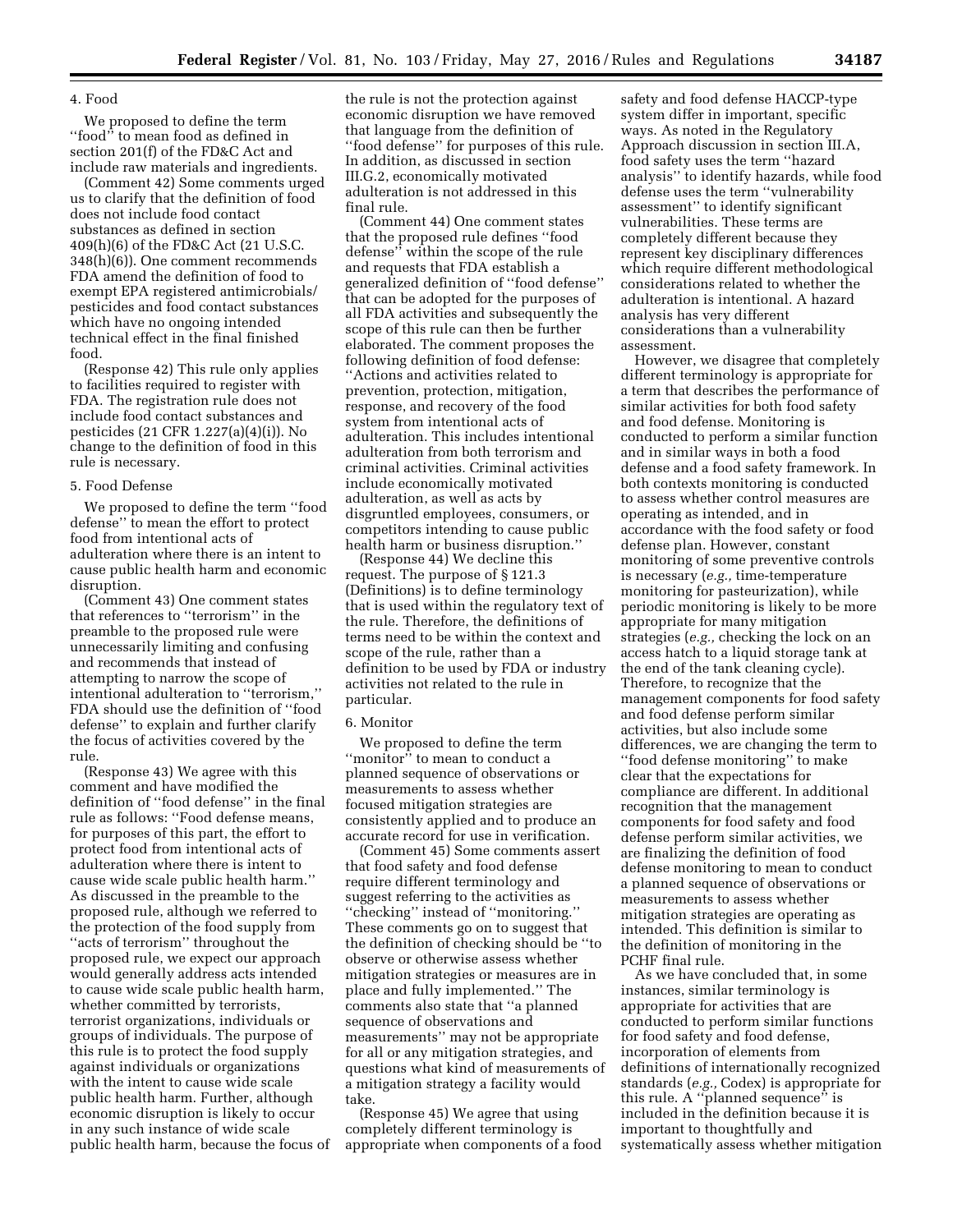strategies are operating as intended, and the inclusion of ''a planned sequence'' in the definition conveys this importance. For example, a facility may establish and implement written monitoring procedures to include a planned sequence of observations to monitor a lock on an access hatch to occur at the end of every silo cleaning cycle, when there is potential to add a contaminant because the access hatch can be opened without the contents of the silo spilling out. Without planning the sequence of observations of this mitigation strategy, monitoring the strategy may occur in the middle of the cleaning cycle when the access hatch must be open to complete the cleaning process, and would therefore not be able to assess if the mitigation strategy was functioning as intended (*i.e.,* properly locking the access hatch at the end of the cleaning cycle). Additionally, we include the term ''measurements'' not only to align more so with definitions from international standards, but also to reflect a facility's flexibility to choose the most appropriate mitigation strategy and how to monitor that strategy. In many cases, a facility will observe that a mitigation strategy is functioning as intended; however, there are some cases where a facility may measure whether a strategy is functioning as intended. For example, a facility may choose to implement a mitigation strategy that is a thermal-kill step. It would then be necessary for the facility to take measurements of the time and temperature to ensure the thermal-kill step is functioning as intended. Additionally, we have deleted ''consistently applied'' in the proposed definition and added ''operating as intended'' as this more closely aligns with the ISO 22000:2005 and with a similar change made in the PCHF final rule. Finally, we have removed ''and to produce an accurate record for use in verification'' from the proposed definition because the requirement for documenting monitoring records is established by the requirement for monitoring, and not by the definition of monitor. As discussed in Response 89, we have made several revisions to the regulatory text, with associated editorial changes, to clarify that monitoring records may not always be necessary.

### 7. Significant Vulnerability

We proposed to define the term ''significant vulnerability'' to mean a vulnerability for which a prudent person knowledgeable about food defense would employ food defense measures because of the potential for serious adverse health consequences or death and the degree of accessibility to that point in the food process.

Although we did not receive comments on the proposed definition for significant vulnerability, we have revised the definition to improve understanding of the regulatory requirements in § 121.130 (Vulnerability assessment to identify significant vulnerabilities and actionable process steps). In this final rule, significant vulnerability is defined to mean a vulnerability that, if exploited, could reasonably be expected to cause wide scale public health harm. A significant vulnerability is identified by a vulnerability assessment, conducted by a qualified individual, that includes consideration of the following: (1) Potential public health impact (*e.g.,*  severity and scale) if a contaminant were added, (2) degree of physical access to the product, and (3) ability of an attacker to successfully contaminate the product. The assessment must consider the possibility of an inside attacker. For further discussion of the related changes made to the requirement in § 121.130 for a vulnerability assessment to identify significant vulnerabilities and actionable process steps, see section V.B.

### 8. Significantly Minimize

We proposed to define the term ''significantly minimize'' to mean to reduce to an acceptable level, including to eliminate.

We did not receive comments on the proposed definition for significantly minimize and we are finalizing the definition as proposed.

#### 9. Small Business

We proposed to define the term ''small business'' to mean a business employing fewer than 500 persons. We proposed to establish the same definition for small businesses as that which has been established by the U.S. Small Business Administration under 13 CFR part 121 for most food manufacturers. We did not receive any comments on this definition. We are finalizing the definition as proposed, with several changes for clarity. We are using the term ''500 full-time equivalent employees'' rather than ''500 persons.'' In addition, we are adding a definition of ''full-time equivalent employee'' to the definition section (§ 121.3). We have made these changes because we will base the calculation on ''full-time equivalent employees'' and use the same approach to calculating full-time equivalent employees for the purpose of this rule as we used to calculate fulltime equivalent employees in the section 414 recordkeeping regulations

(see § 1.328). Under this approach, the number of full-time equivalent employees is determined by dividing the total number of hours of salary or wages paid directly to employees of the business entity claiming the exemption and of all of its affiliates and subsidiaries by the number of hours of work in 1 year, 2,080 hours (*i.e.,* 40 hours  $\times$  52 weeks).

In addition, we are adding ''including any subsidiaries and affiliates'' to the definition to provide clarity on how to calculate ''500 full-time equivalent employees'' for purposes of this rule.

### 10. Verification

We proposed to define the term ''verification'' to mean those activities, other than monitoring, that establish that the system is operating according to the food defense plan.

(Comment 46) One comment suggests ''verification'' be defined as ''the application of methods, procedures, tests and other evaluations, in addition to monitoring, to determine whether a focused mitigation strategy is or has been operating as intended.''

(Response 46) We have revised the definition of food defense verification to more closely align with the Codex definition of verification. The term is now defined as the application of methods, procedures, and other evaluations, in addition to food defense monitoring, to determine whether a mitigation strategy or combination of mitigation strategies is or has been operating as intended according to the food defense plan. ''Methods, procedures, and other evaluations'' better describes the scope of verification than ''activities'' used in the proposal. Although the Codex definition includes ''test'' as a form of verification, we have not included it because the rule does not require verification testing. We believe changing ''that establish the system is operating'' to ''to determine whether a mitigation strategy is or has been operating'' more accurately describes the purpose of food defense verification. We have added ''a combination of mitigation strategies'' to recognize that facilities may use more than one mitigation strategy to significantly minimize or prevent a significant vulnerability. The definition proposed by the comment limits verification to mitigation strategies; it does not require verification of the food defense plan. Verification of the food defense plan reflects the fact that verification is broader than just mitigation strategies; it includes, for example, verification of food defense monitoring and corrective actions.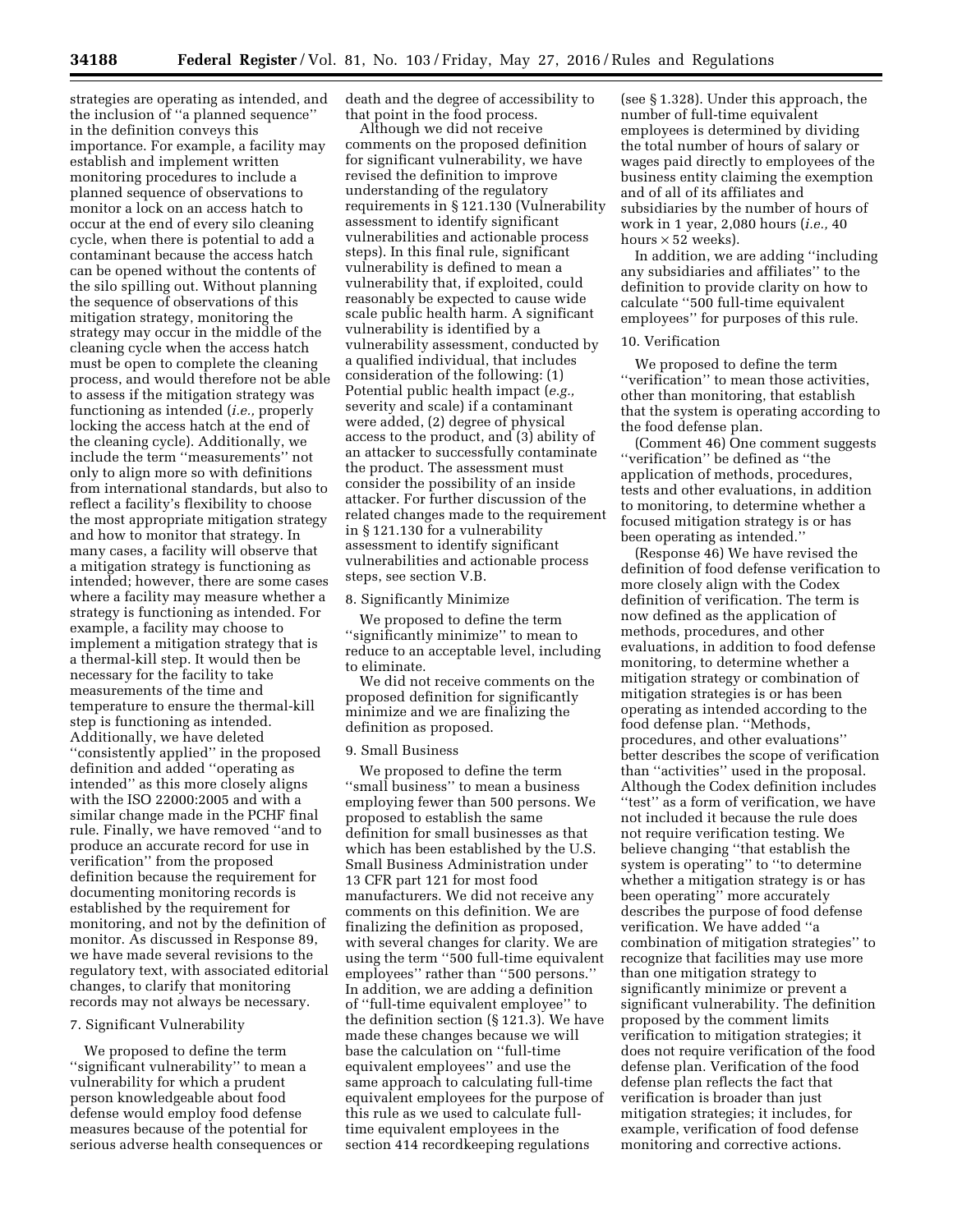(Comment 47) Some comments suggest using the term ''evaluation'' instead of verification. These comments suggest that evaluation be defined as ''those activities, in addition to checking, that establish that the facility is implementing a food defense plan.''

(Response 47) We deny this request. As discussed in response to Comment 46, we have revised the definition of food defense verification to include ''evaluation'' because evaluation is an appropriate verification activity. However, we disagree that completely different terminology (in this case, ''evaluation'' rather than ''verification'') is appropriate for a term that describes the performance of similar activities for both food safety and food defense (see Responses 45 and 46). Verification is conducted to perform a similar function and in similar ways in both a food defense and a food safety framework. In both frameworks verification is conducted to determine whether control measures are operating as intended according to the food safety or food defense plan, and these verification activities are in addition to monitoring. At the same time, by using the term ''food defense verification,'' we make clear that verification as required by this rule is not identical to verification required in the preventive controls context.

### 11. Very Small Business

We proposed to define the term ''very small business'' to mean a business that has less than \$10,000,000 in total annual sales for food, adjusted for inflation. In the preamble of the proposed rule we explained our rationale for defining ''very small businesses'' at the \$10,000,000 threshold because the purpose of this rule is to protect the food supply against individuals or organizations with the intent to cause wide scale public health harm. We tentatively conclude these individuals or groups would likely target the product of relatively large facilities, especially firms whose brand is nationally or internationally recognizable. Some comments agree with our proposed definition while others disagree. Among the comments that disagree with the definition, some state that the \$10,000,000 amount is too high or too low, and several comments suggest alternatives to using dollar amount as the threshold. We further discuss these comments and our response to them in this document.

Some comments submitted to the PCHF proposed rule request that we specify that the monetary threshold for the definition be based on average sales during a 3-year period on a rolling basis

because otherwise firms may be subject to significant changes in status from year to year. Those comments also ask us to clarify that the sales are to be evaluated retrospectively, not prospectively. Although we did not receive similar comments to this rule, in an effort to be consistent with the PCHF final rule, we have revised the definition of very small business to specify that it is based on average sales during the 3-year period preceding the applicable calendar year. The applicable calendar year is the year after the 3 calendar years used to determine whether a facility is a very small business.

We also revised the definition to include the market value of human food manufactured, processed, packed, or held without sale (*e.g.,* held for a fee). When there are no sales of human food, market value of the human food manufactured, processed, packed, or held without sale is a reasonable approach to calculating the dollar threshold for a very small business.

(Comment 48) One comment requests that FDA change the definition of ''very small business'' to only apply to \$10,000,000 in annual sales of food that is covered under the rule, and not to total annual food sales. The comment asserts that basing the threshold on the sale of food covered by the intentional adulteration rule, rather than all food, would be necessary to be consistent with the fact that covered produce is regulated under the produce rule. Specifically, the comment requests that we exclude the sale of animal foods from the calculation of annual food sales because this rule exempts the manufacturing, processing, packing, or holding of animal foods. The comment further argues that this approach is consistent with the statutory mandate that FDA regulations be flexible in scale and supply chain appropriate and provide special considerations for small and very small businesses.

(Response 48) We have revised the definition of very small businesses to include only the sale of human food plus the market value of human food manufactured, processed, packed, or held without sale (*e.g.,* held for a fee). Under this revised definition, firms that process both human and animal foods will not be required to include sale of animal food in their calculation to determine whether they fall under the \$10,000,000 threshold.

(Comment 49) Several comments expressed confusion with the varying business size thresholds across the seven FSMA rules and stated that it will be a significant challenge for the food industry to interpret and decide which

rules under FSMA they are required to comply with if the definitions of the size of business are not consistent throughout all FSMA rules. Some comments encourage us to establish a tiered system that clearly outlines coverage under all FSMA rules by business size, while others request that we provide clear guidance to assist firms, especially small and very small businesses, to identify which of the seven FSMA rules are applicable to them.

(Response 49) We recognize that the varying business size thresholds across the FSMA rules may be cause for confusion. However, each of the rules differs in scope and intent, which compels us to establish requirements and exemptions that are specific to and appropriate for each rule. To help small and very small businesses comply with each rule, we plan to issue Small Entity Compliance Guides.

(Comment 50) One comment objected to exempting any facilities from the rule, arguing that this would give terrorists a ''road map'' to those facilities not covered and make them targets for intentional adulteration. The comment recommends that FDA remove the exemptions for very small businesses and qualified facilities completely.

(Response 50) We disagree with this comment. Section 418(l)(2) of the FD&C Act specifies that qualified facilities, which include very small businesses, are not subject to the requirements in sections 418(a) through (i) and (n). We note that section 418(l)(2) requires qualified facilities to submit one of two types of documentation to the Secretary. The PCHF and PCAF rules have requirements reflecting this provision but this rule does not. Section 418(l)(2)(B)(i)(I) requires documentation that demonstrates that the facility has identified potential hazards and is implementing and monitoring the preventive controls. We have concluded that very small businesses are at reduced risk and therefore do not have significant vulnerabilities that require mitigation strategies. Therefore, there is nothing for very small businesses to document under this option. In contrast, a human or animal food facility is not at lesser risk of a food safety problem solely because it is relatively small. Section 418(l)(i)(II) is similarly inapplicable for several reasons. That section requires documentation that a facility is in compliance with State, local, county, or other applicable non-Federal food safety law. First, food safety is traditionally viewed as separate from food defense. Second, no States currently require food defense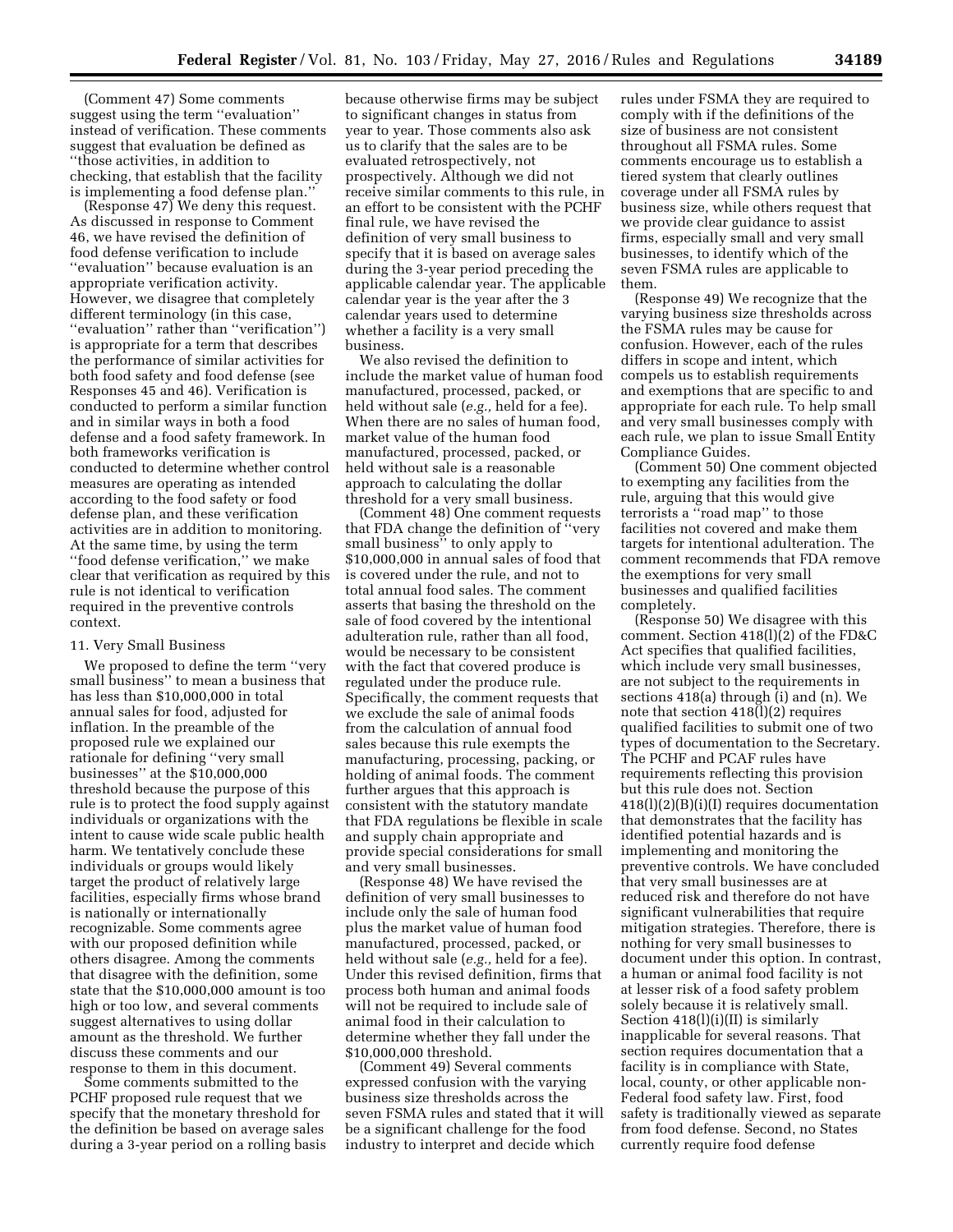measures, and States are unlikely to impose measures different from those in this rule. Therefore, compliance with ''food safety law'' as described in the provision would be irrelevant. In contrast, all States have food safety laws. Further, regulations issued under section 420 of the FD&C Act are to apply to food for which there is a high risk of intentional contamination (section 420(c)). Individuals or groups intending to cause wide scale public health harm are more likely to target the product of relatively large facilities, especially for facilities whose brands are nationally or internationally recognizable, than to target very small businesses. Covering all facilities would be inconsistent with the statutory requirement to limit coverage to foods at high risk. The \$10,000,000 threshold for very small businesses still covers 97–98 percent of the market share of manufactured packaged foods (Ref. 14). In addition, section 420(a)(1)(B) of the FD&C Act directs FDA to consider the risks, costs, and benefits associated with protecting food against intentional adulteration. Imposing the full requirements of the rule on all facilities, regardless of size, would almost triple the current cost of the rule while only covering an additional 2–3 percent of the market share of manufactured foods.

(Comment 51) One comment recommends we apply the lower dollar amount used to define ''very small businesses'' in the PCHF proposed rule. Another comment recommends that the threshold be lowered to \$3,000,000 because smaller companies are less likely to implement food defense measures unless mandated.

(Response 51) The higher threshold for very small businesses in this rule as compared to the PCHF rule reflects the difference in the nature of risk of intentional adulteration as compared to unintentional adulteration (*i.e.,*  traditional food safety). This rule protects food against intentional adulteration caused by individuals or organizations whose goal is to maximize public health harm. An attacker would more likely target the product of relatively large facilities, especially firms whose brand is nationally or internationally recognizable. An attack on such a target would potentially provide the desired wide scale public health consequences and the significant public attention that would accompany an attack on a recognizable brand. Such facilities are likely to have larger batch sizes, potentially resulting in greater human morbidity and mortality. Further, an attack on a well-recognized, trusted brand is likely to result in greater loss of consumer confidence in

the food supply and in the government's ability to ensure its safety and, consequently, cause greater economic disruption than a relatively unknown brand that is distributed regionally.

(Comment 52) Several comments argue that the \$10,000,000 threshold is too high, is arbitrary and not risk-based, and excludes many suppliers and comanufacturers to large food companies. The comments state that suppliers who provide ingredients to larger firms would not be covered under the rule and therefore would pose a significant vulnerability to these large, nationally branded food manufacturers that have large consumer exposure. They argue that this high threshold creates a major hole in the industry that may be exploited, and they point out that we identified ''ingredient handling'' as a key activity type having significant vulnerabilities and therefore all ingredient manufacturers need to be covered.

(Response 52) The full name of the key activity type referenced is ''secondary ingredient handling.'' Secondary ingredient handling refers to activity occurring in the production facility where the ingredient is being added; it does not refer to a facility's ingredient supply chain. The potential for incoming ingredients to be intentionally adulterated is addressed by the rule's applicability to ingredient suppliers. As with finished food, not all ingredient suppliers are covered. The rule focuses on those foods at highest risk of intentional adulteration; it does not eliminate all risk.

(Comment 53) Several comments argue that the \$10,000,000 threshold is too low and recommend that we increase it to \$50,000,000 or \$1,000,000,000 in annual sales. One comment states that for an intentional adulteration event to happen, the brand or food must be one that a terrorist or a similarly ill-intentioned person is likely to target, which would encompass only the largest and most well-known food brands. The comment goes on to argue that, ''the top roughly 250 food brands in the Western world are owned by only a handful companies having annual human food revenues from tens of billions of dollars to over 100 billion dollars,'' and therefore, if we are focusing the rule on those at ''high risk,'' as specified under section 420 of the FD&C Act, then there is little benefit to be gained by imposing the requirements of this rule on hundreds of thousands of companies whose products are not likely to be targeted. The comment points out that because we are ''unable to identify any previous act of intentional adulteration intended to

cause public health harm that was perpetrated in a setting that would be covered by this rule (*i.e.,* all such previous attacks have involved restaurant or donated food), it would appear that the risk of any such attack occurring is overall quite low, and that only the most attractive targets can conceivably be considered ''high'' risk.''

(Response 53) We decline this request. Although we agree that those intending to cause wide scale public health harm would more likely target the larger well known food brands, we disagree that there is little benefit to be gained by imposing the requirements of this rule on companies under a \$50,000,000 or \$1,000,000,000 threshold. To identify which facilities to cover under this rule, we assessed risk based on both the likelihood of being a target and the potential impact to public health. If we were to increase the threshold for a very small business to \$50,000,000 or \$1,000,000,000, a large number of facilities producing large quantities of food, including some wellknown brands, would not be covered.

(Comment 54) Several comments state that using annual sales is not indicative of risk and offer alternative ways to define which facilities are covered under the rule. The comments argue that annual sales do not determine the potential consumer exposure as it relates to preventing wide scale public health harm because more expensive products could have higher annual sales but lower consumer exposure. The comments point out that a manufacturer of a premium chocolate bar would sell fewer chocolate bars than a commodity chocolate manufacturer with sales of the same dollar amount. Some comments suggest alternatives to using annual sales, including units of a product sold (*e.g.,* 100,000 retail units), number of servings, volume manufactured, and distribution patterns of the product. Other comments recommend using the shelf life of products or the shelf stableness of product as alternatives.

(Response 54) We use sales and the market value of food manufactured, processed, packed, or held without sale as a proxy for volume. We are aware that dollar amounts can be skewed by product values and, thus, sales are an imperfect proxy for volume. However, we are not aware of a more practical way to identify a threshold based on volume or amount of product that could be applied across all product sectors, and the comments provide no suggestions for how their recommendations could be carried out.

Shelf life and shelf stability are not necessarily good indicators of the speed at which a particular product moves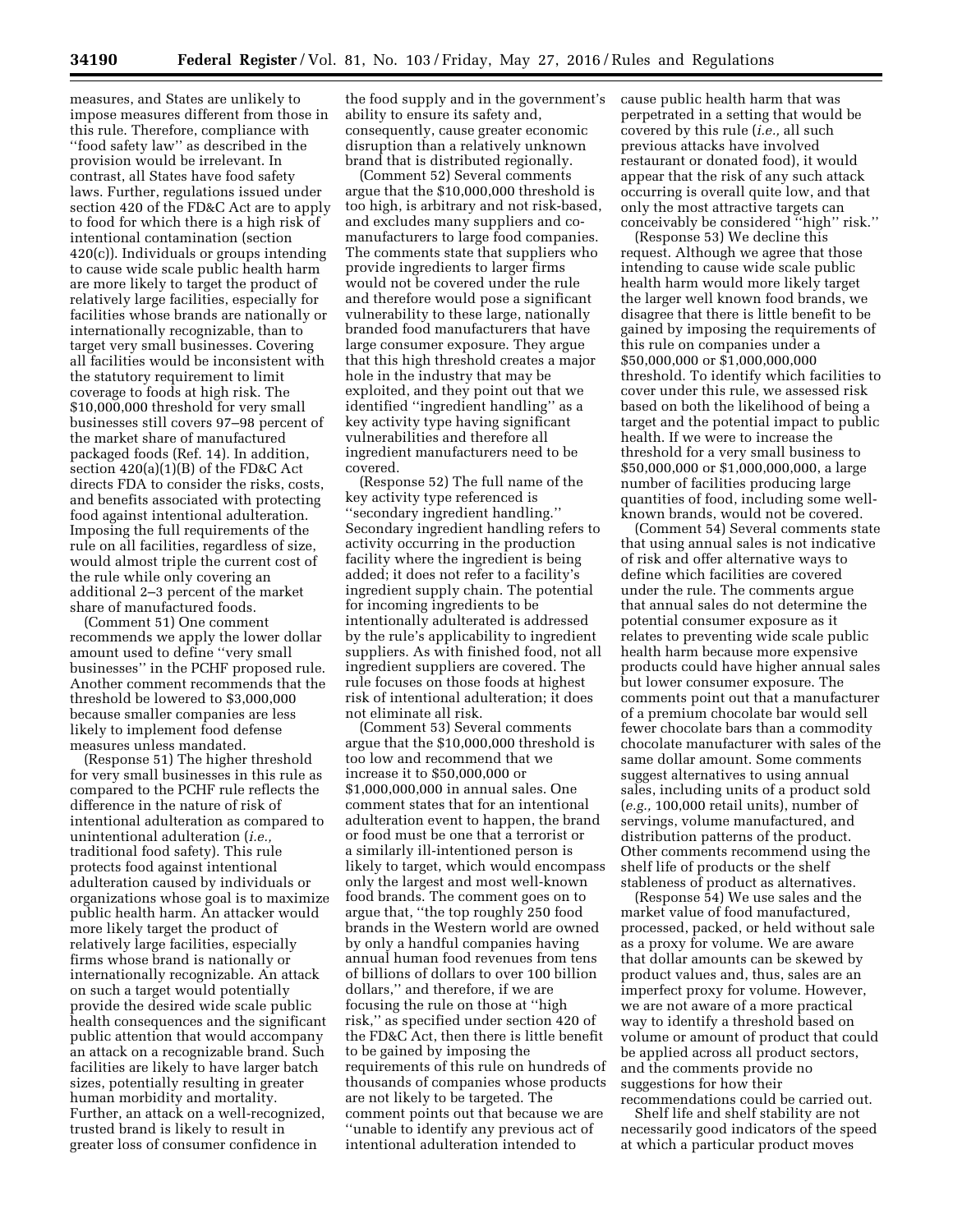through the distribution system because many products are sold and consumed months, and even years, before their shelf life expires. The risk of a product for intentional adulteration does not increase based solely on a short shelf life. Similarly, a product that has a longer shelf life is not necessarily at lower risk for intentional adulteration; it could be an attractive target based on the potential to cause wide scale public health harm.

(Comment 55) One comment suggests that we base the very small business definition on the number of full-time employees, similar to how we define ''small business.'' The comment recommends that we define ''very small business'' at 50 full-time employees.

(Response 55) We deny this request. The purpose of the definition of ''very small business'' is to exempt the smallest businesses from the requirements of the rule because they are less likely to be targeted by individuals or organizations intending to cause wide scale public health harm. The consideration of sales is consistent with the other option for being a qualified facility under section 418 of the FD&C Act, which also considers sales (section  $418(l)(1)(C)$ ). (As discussed in IV.E.1 of this rule, we have removed the term ''qualified facility'' from the exemption provided in § 121.5(a) for simplicity because any facility that would be a ''qualified facility'' as proposed in § 121.5(a) will also meet the definition for a ''very small business.'')

In contrast, section 418(l) of the FD&C Act does not specify any particular criterion (whether sales or number of employees) for the definition of ''small business,'' other than directing us to consider the results of the Food Processing Sector Study. Basing the definition of ''small business'' on the number of employees is consistent with our approach to defining ''small business'' in many other regulations (see, *e.g.,* the PCHF final rule, Produce final rule, HACCP regulation for juice (§ 120.1(b)(1)), the section 414 recordkeeping regulations (69 FR 71562, December 9, 2004), and our CGMP regulation for manufacturing, packaging, labeling, or holding operations for dietary supplements (72 FR 34752, June 25, 2007)).

(Comment 56) Some comments request that we change the definition of ''very small business'' to only include the total annual sales of food in the United States, adjusted for inflation, for foreign facilities that export food to the United States.

(Response 56) A foreign business that sells more than the threshold dollar

amount of food has more resources than the businesses being excluded, even if less than that threshold dollar amount reflects sales to the United States. Likewise, a domestic business that sells more than the threshold dollar amount of food has more resources than the businesses being excluded, even if that domestic business exports some of its food and, as a result, less than that threshold dollar amount reflects sales within the United States. Further, this is consistent with the PCHF final rule.

### 12. Vulnerability

We proposed to define the term ''vulnerability'' to mean the susceptibility of a point, step, or procedure in a facility's food process to intentional adulteration.

We did not receive comments on the proposed definition of vulnerability and we are finalizing the definition as proposed.

# *C. Additional Definitions To Clarify Terms Not Defined in the Proposed Rule*

# 1. Adequate

We have defined the term ''adequate'' to mean that which is needed to accomplish the intended purpose in keeping with good public health practices. See section V.E for a detailed discussion of the changes to the requirement for food defense monitoring in § 121.140, including the requirement to monitor the mitigation strategies with ''adequate'' frequency to provide assurances that they are consistently performed.

# 2. Affiliate and Subsidiary

We have defined the term ''affiliate'' to mean any facility that controls, is controlled by, or is under common control with another facility. We have defined the term ''subsidiary'' to mean any company which is owned or controlled directly or indirectly by another company. These definitions incorporate the definitions in sections  $418(1)(4)(A)$  and (D) of the FD&C Act and would make the meanings of these terms clear when used in the definition of ''very small business.''

### 3. Full-Time Equivalent Employee

We have established a definition for ''full-time equivalent employee'' as a term used to represent the number of employees of a business entity for the purpose of determining whether the business qualifies as a small business. The number of full-time equivalent employees is determined by dividing the total number of hours of salary or wages paid directly to employees of the business entity and of all of its affiliates by the number of hours of work in 1

year, 2,080 hours (*i.e.,* 40 hours × 52 weeks). If the result is not a whole number, round down to the next lowest whole number. Because the calculation for the number of employees affects the small business definition and extended compliance dates, we are establishing the definition of ''full-time equivalent employees'' in the definitions for this rule and modifying the definition of ''small business'' to use the term ''500 full-time equivalent employees'' rather than ''500 persons.''

#### 4. Qualified Individual

In this final rule, we have defined the term ''qualified individual'' to mean a person who has the education, training, or experience (or a combination thereof) necessary to perform an activity required under subpart C, as appropriate to the individual's assigned duties. A qualified individual may be, but is not required to be, an employee of the establishment. See section V.H. for a detailed discussion of the new requirements in § 121.4—Qualifications of Individuals Who Perform Activities Under Subpart C.

# 5. You

In this final rule, we have defined the term ''you'' for purposes of this part, to mean the owner, operator, or agent in charge of a facility. We have made conforming changes throughout the regulatory text to replace ''owner, operator, or agent in charge'' with ''you'' for simplicity and consistency with the PCHF and PCAF regulations.

# *D. Comments Asking FDA To Establish Additional Definitions or Otherwise Clarify Terms Not Defined in the Rule*

# 1. Correction

(Comment 57) Some comments that request the addition of corrections to the requirement related to corrective actions request we define ''correction'' to mean the action to eliminate a nonconformity.

(Response 57) We decline this request. Because we are not providing for corrections and the term ''corrections'' is not in the regulatory text, there is no need to define the term.

# 2. Defensive Controls or Defensive Control Point

(Comment 58) One comment requests that FDA consider adoption of food defense terminology that is complementary to food safety terminology used in the PCHF final rule, such as ''defensive controls'' or ''defense control point.''

(Response 58) We decline the request to adopt the specific terms of ''defense controls'' or ''defense control point.''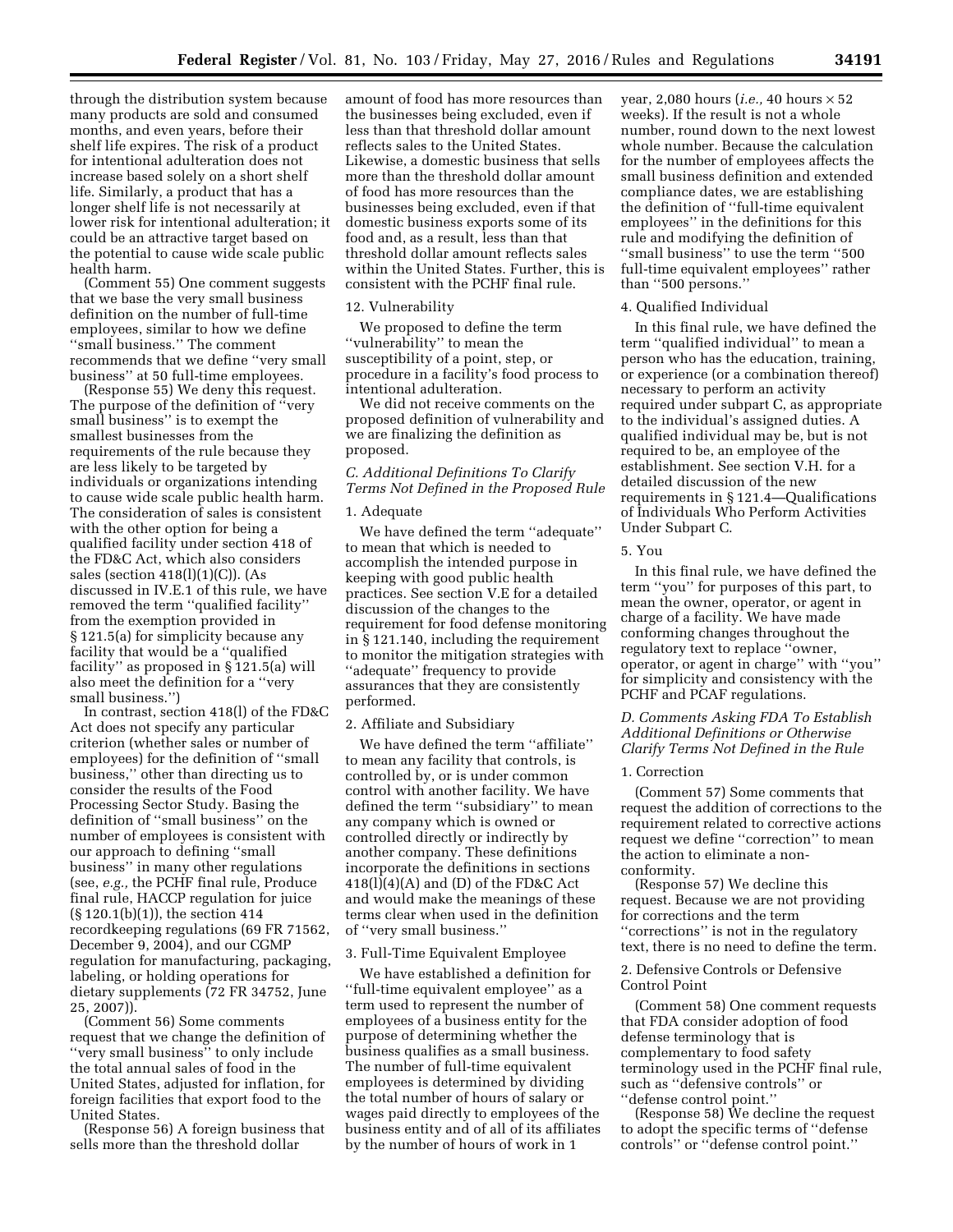Although the comment did not further explain what terms ''defense controls'' or ''defense control point'' would replace, we believe ''actionable process steps'' and ''mitigation strategies'' appropriately differentiate these terms, related to intentional adulteration, from analogous food safety terms used in the PCHF final rule.

# 3. Reasonably Foreseeable

(Comment 59) Some comments state FDA should clearly define what constitutes a ''reasonably foreseeable'' threat as it relates to the risk of intentional adulteration.

(Response 59) We decline this request. The term ''reasonably foreseeable'' is not used in the regulatory text of this rule.

# 4. Supply Chain

(Comment 60) One comment requests that FDA define ''supply chain'' as it relates to food and provides a recommended definition to be included in the rule.

(Response 60) We decline this request. The term ''supply chain'' is not used in the regulatory text of this rule.

#### 5. Validation

(Comment 61) One comment suggests we define ''validation'' as obtaining evidence that a control measure or combination of control measures, if properly implemented, is capable of controlling the hazard to a specified outcome.

(Response 61) We decline this request. The term ''validation'' is not used in the regulatory text of this rule.

### 6. Miscellaneous

(Comment 62) One comment requests that FDA define certain terms or phrases that are used in some definitions and that the comment suggests will have a wide range of interpretations. The comment cites ''acceptable level'' (used in the definitions of ''actionable process step'' and ''significantly minimize''), ''reasonably appropriate measures'' and ''person knowledgeable about food defense'' (both used in the definition of ''focused mitigation strategies''), and ''prudent person knowledgeable about food defense'' (used in the definition of ''significant vulnerability'').

(Response 62) The terms ''acceptable level'' and ''reasonably appropriate measures'' are meant to be flexible standards. We do not need to define every term used in the definitions. By specifying that a point, step, or procedure in a food process at which food defense measures can be applied and are essential to prevent or eliminate a significant vulnerability or reduce

such vulnerability to an acceptable level, the definition for actionable process step provides flexibility for a facility to determine what that level would be in a particular circumstance. We now use ''person knowledgeable about food defense'' without reference to ''prudent'' in the definitions of ''significant vulnerability'' and ''mitigation strategies.'' A person knowledgeable about food defense would meet the requirements of being a Qualified Individual (§ 121.4).

### *E. Proposed § 121.5—Exemptions*

We proposed to establish a series of exemptions from the intentional adulteration requirements. We also sought comments on whether we should exempt on-farm manufacturing, processing, packing, or holding of the food identified as having low-risk production practices identified in Appendix 4 to the Draft Risk Assessment (further discussed in section I.C). We discuss these in the following sections.

1. Proposed § 121.5(a)—Exemption Applicable to a Qualified Facility

We proposed to exempt a qualified facility, except that qualified facilities must, upon request, provide for official review documentation that was relied upon to demonstrate that the facility meets this exemption. We also proposed that such documentation must be retained for 2 years. We proposed to define qualified facility, in part, as a facility that is (1) a very small business; or (2) a facility to which certain circumstances must apply.

We have removed the exemption applicable to a qualified facility and replaced it with a very small business exemption. Revised § 121.5(a) provides that this part does not apply to a very small business, except that a very small business must, upon request, provide for official review documentation sufficient to show that the facility meets the exemption and that such documentation must be retained for 2 years. We have removed the term ''qualified facility'' from the exemption provided in § 121.5(a) to simplify the provision and provide clarity as to the applicability of the exemption. For purposes of this rule, any facility that would be a ''qualified facility'' as proposed in § 121.5(a) will also meet the definition for a ''very small business.'' Further, section 418(l)(3) of the FD&C Act, which provides for withdrawal of an exemption from a ''qualified facility," is not relevant because we are also issuing these requirements under section 420 of the FD&C Act.

2. Proposed § 121.5(b)—Exemption Applicable to Holding of Food

We proposed to exempt holding of food, except the holding of food in liquid storage tanks. We received one comment that disagrees with the holding exemption, and have addressed the comment in Response 34. After considering this comment, we are finalizing the exemption as proposed.

3. Proposed § 121.5(c)—Exemption Applicable To Packing, Re-Packing, Labeling, or Re-Labeling of Food Where the Container That Directly Contacts the Food Remains Intact

We proposed to exempt packing, repacking, labeling, or re-labeling of food where the container that directly contacts the food remains intact. We did not receive comments on the proposed exemption and we are finalizing the exemption as proposed.

4. Proposed § 121.5(d)—Exemption Applicable to Activities of a Facility That Are Subject to Section 419 of the FD&C Act

We proposed to exempt activities of a facility that are subject to section 419 of the FD&C Act (Standards for Produce Safety). We did not receive comments on the proposed exemption and we are finalizing the exemption as proposed.

5. Proposed § 121.5(e)—Exemption With Respect to Alcoholic Beverages

Section 116 of FSMA (21 U.S.C. 2206) (Alcohol-Related Facilities) provides a rule of construction for certain facilities engaged in the manufacturing, processing, packing, or holding of alcoholic beverages and other food. In the proposed rule, we discussed our interpretation of section 116 of FSMA and requested comment on our interpretation. Based on our interpretation, we proposed that part 121 would not apply with respect to alcoholic beverages at facilities meeting two specified conditions (78 FR 78014 at 78037). We also proposed that part 121 would not apply with respect to food other than alcoholic beverages at facilities described in the exemption, provided such food is in prepackaged form that prevents direct human contact with the food and constitutes not more than 5 percent of the overall sales of the facility. No comments disagreed with the exemption of alcoholic beverages, but some comments requested changes or clarifications to the proposed activities covered in the exemption. After reviewing the comments, we are finalizing this exemption as proposed.

(Comment 63) Two comments supported the exemption for alcoholic beverages and FDA's interpretation of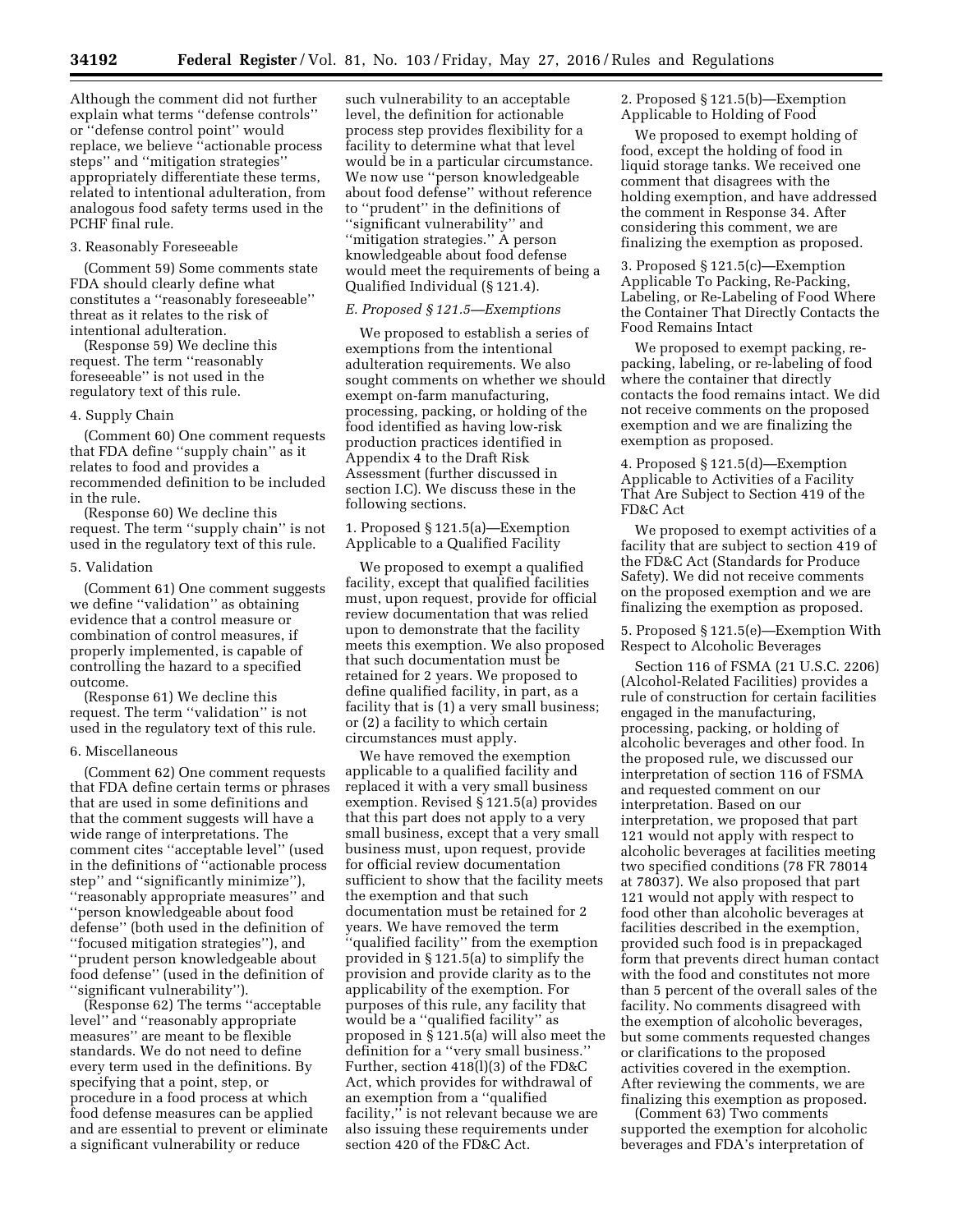section 116 of FSMA, but one comment requests changing the language from just ''alcoholic beverages'' to ''manufacturing, processing, packing and holding of alcoholic beverages,'' stating that in reducing the words FDA may unintentionally limit the scope of the exemption to facilities holding finished beverage alcohol products.

(Response 63) We agree with the comments that support the exemption as written. We do not believe it is necessary to list the activities in the codified as requested by one comment. Under section 415 of the FD&C Act a facility is required to register as a facility because it is engaged in manufacturing, processing, packing, or holding of one or more alcoholic beverages. Therefore, the language stating ''alcoholic beverages at a facility'' encompasses facilities engaged in the activities listed previously and the regulatory text in  $\S 121.5(e)$  clearly covers the intended exemption for the ''manufacturing, processing, packing and holding of alcoholic beverages.''

(Comment 64) One comment supports the exemption for alcoholic beverages but requests that we further exempt craft breweries from drying and packaging requirements for disposal of spent grains as cattle feed to small farmers.

(Response 64) The exemption established under the rule of construction in section 116 of FSMA applies to alcoholic beverages, not to any other food (see section 116(c) of FSMA (21 U.S.C. 2206(c)). The byproducts described in this comment appear to be products that would be used in food for animals rather than in human food, and we exempt these foods in section § 121.5(f). Since this rule exempts both alcoholic beverages at a facility, provided certain conditions are met, and food for animals, we believe this comment misunderstands the exemptions.

6. Proposed § 121.5(f)—Exemption Applicable To Manufacturing, Processing, Packing, or Holding of Food for Animals Other Than Man

We proposed to exempt manufacturing, processing, packing, or holding of food for animals other than man. Section 418(m) of the FD&C Act authorizes FDA to exempt or modify the requirements for compliance with section 418 with regard to facilities that engage solely in the production of animal food. Further, section 420(c) of the FD&C Act requires that regulations that FDA issues under that section apply only to food for which there is a high risk of intentional contamination. FDA tentatively concluded in the proposed rule that animal food is not at

a high risk for intentional contamination because our analysis shows that adulteration of animal food has minimal potential for human morbidity and mortality which would lead to wide scale public health harm. In considering whether to provide an exemption related to animal food, we evaluated three types of possible attack scenarios: (1) Incorporation of a contaminant into feed to be used for muscle meatproducing animals; (2) incorporation of a contaminant into feed to be used for egg-producing or milk producing animals; and (3) incorporation of a contaminant into pet food. With regard to the two former scenarios, we did not identify any contaminants that could be incorporated into feed at levels that would lead to human morbidity or mortality among consumers that subsequently eat the meat, eggs or milk without first showing noticeable clinical signs and/or mortality in the animals. While some contaminants can increase the risk of chronic disease, such as cancer, among consumers, such an outcome is not consistent with our understanding of the goals of terrorist organizations, which include a more immediate impact. Regarding the third attack scenario, adulterants could be incorporated into feed or pet food that result in significant animal morbidity and mortality as well as lead to secondary infections of humans through cross contamination, but this type of intentional adulteration of animal food poses a lower risk because secondary human illness or death is not the primary goal of an attacker with the intent to cause wide scale public health harm. As such, the proposed rule would not apply to the manufacturing, processing, packing, or holding of food for animals other than man. We requested comment on our tentative conclusions. Some comments agreed with our conclusions and support the exemption as proposed. One comment supported the exemption but requested a clarification of exempted activities. Some comments disagreed with our conclusions and assert that animal food is at high risk for intentional adulteration because it has been intentionally contaminated in the past. Some comments state that FDA should protect against intentional adulteration that leads to serious health consequences or death to humans or animals. After reviewing the comments, we are finalizing the exemption as proposed.

(Comment 65) Some comments support our tentative conclusions and agree that animal food would not be at high risk for intentional contamination and lacks a significant potential for human morbidity and mortality. One comment supports the exemption but requests clarification that the exemption of animal feed includes the byproduct of manufactured human food regardless of the small business exemption.

(Response 65) We conclude that animal food, regardless of whether it is produced at a facility solely engaged in the production of animal food or at a facility engaged in the production of both animal and human food, does not involve significant vulnerabilities that require mitigation strategies under section 418 of the FD&C Act, and is not high risk under section 420 of the FD&C Act. Therefore, we are not requiring a vulnerability assessment to determine that there are no actionable process steps present and no mitigation strategies needed. Regarding the requested clarification, the exemption applies to animal food regardless of whether a facility is part of a small business.

(Comment 66) Some comments disagree with our conclusion that animal feed would not be at high risk for intentional contamination for several reasons. Some comments cite the 2007 incident of melamine in animal food that sickened and killed many animals as an example of previous intentional contamination suggesting that animal food is at high risk for intentional contamination. Some comments state that in section 420(c) of the FD&C Act the intent of Congress was for regulations to be issued that addressed hazards that would cause ''serious health consequences or death to humans or animals.'' One comment asserts that pet food and human food supply chains are interconnected, and therefore should be covered by this rule. One comment believes that animal food comes into our homes as pet food therefore can harm families via cross-contamination. One comment asserts that the risk of Foot and Mouth Disease has been the focus of many exercises and discussions with respect to intentional adulteration and asserts that terrorists have attacked livestock in the past.

(Response 66) We disagree with these comments and continue to believe that animal food is not at high risk for intentional adulteration within the context of this rule. While we agree that some animal feed could be intentionally contaminated, our analysis shows only minimal potential for human morbidity and mortality as a result of an attack during, or associated with, animal food production. We analyzed both human and animal food using CARVER+Shock methodology. For human food, our analyses show the potential for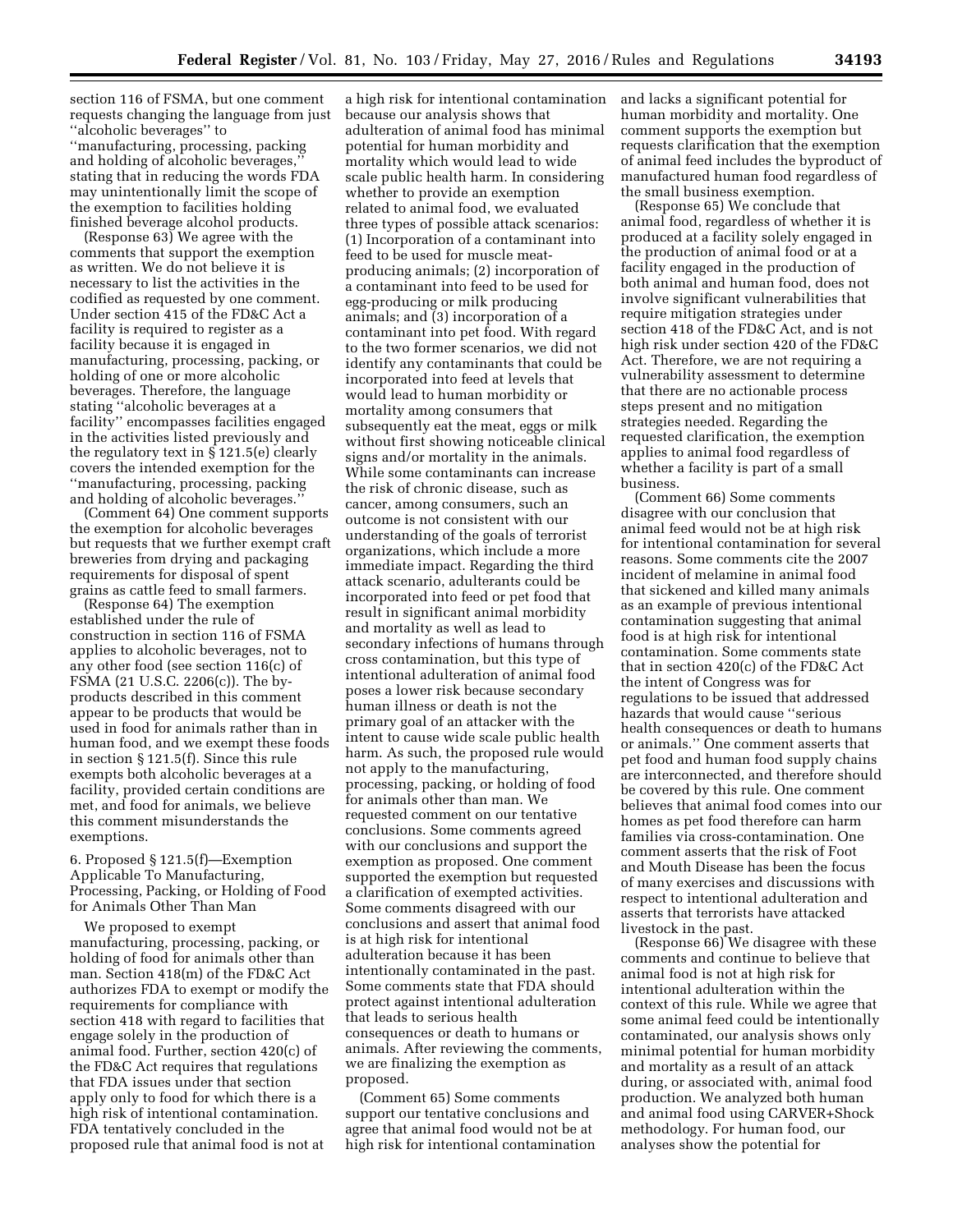significant human morbidity and mortality should intentional adulteration occur at certain points in a food operation. In contrast, for animal food, our analysis shows only minimal potential for human morbidity or mortality as a result of attacks at points in an animal food operation.

Significantly, our CARVER+Shock vulnerability assessments of animal food have had to focus entirely on economic consequences because of the lack of potential for human morbidity and mortality. As stated in the preamble to the proposed rule (78 FR 78014 at 78037), in considering whether to provide an exemption related to animal food, we evaluated three types of possible attack scenarios: (1) Incorporation of a contaminant into feed to be used for muscle meat-producing animals; (2) incorporation of a contaminant into feed to be used for egg-producing or milk producing animals; and (3) incorporation of a contaminant into pet food. With regard to the two former scenarios, we are not aware of contaminants that could be incorporated into feed at levels that would not produce noticeable clinical signs and/or mortality in animals but would result in significant human morbidity or mortality among consumers that subsequently eat the meat, eggs or milk. While such contaminants can increase the long-term risk of chronic disease, such as cancer, among consumers, such an outcome is not consistent with our understanding of the more-immediate goals of individuals or groups intending to cause wide scale public health harm.

Regarding the third attack scenario, incorporation of a contaminant into pet food, we are aware of contaminants that could be incorporated into feed or pet food that could result in significant animal (including pet) morbidity and mortality, including some which could result in secondary infectious spread of disease (because some infectious agents can be transmitted orally as well as through aerosol). Such attacks could be significant from an economic and societal standpoint. However, the risk that they pose with regard to targeting by individuals or groups intending to cause wide scale public health harm appears to be significantly lower than those involving human morbidity and mortality.

Foot and mouth disease, mentioned in one comment, can lead to animal death and economic consequences, but does not affect human morbidity or mortality. Because foot and mouth disease would not cause wide scale public health harm, it does not change our conclusion that animal food is a less attractive

target than human food, when the intent of the adulteration is to cause wide scale public health harm for humans. The event in 2007 involving contamination of wheat flour and wheat gluten with melamine that resulted in pet illnesses and deaths did not affect human health and was motivated by economic gain. That form of intentional adulteration (*i.e.,* economically motivated adulteration) is addressed by the PCHF and PCAF final rules.

7. Exemption for Low-Risk Activities at Farm Mixed-Type Facilities

As discussed in section I.D, we issued for public comment an ''Appendix to Draft Qualitative Risk Assessment of Risk of Activity/Food Combinations for Activities (Outside the Farm Definition) Conducted in a Facility Co-Located on a Farm'' (the draft RA Appendix) (78 FR 78064, December 24, 2013). The draft RA Appendix was conducted to provide a science-based risk analysis to determine which foods' production processes would be considered low risk with respect to the risk of intentional adulteration. Based on the tentative conclusions of the draft RA Appendix, we asked for comment in the proposed rule on possible exemptions or modified requirements for this final rule. In the draft RA Appendix we tentatively concluded that the production processes for the following finished foods are lowrisk: Eggs (in-shell); fruits and vegetables other than pods, seeds for direct consumption, and hesperidia (fresh, intact); game meats (whole or cut, not ground or shredded, without secondary ingredients); peanuts and tree nuts (raw, in-shell); and sugarcane and sugar beets (fresh, intact). We sought comment on whether we should exempt on-farm manufacturing, processing, packing, or holding of the foods identified as having low-risk production practices when conducted by a small or very small business if such activities are the only activities conducted by the business that are subject to section 418 of the FD&C Act.

(Comment 67) Several comments agree with the conclusions of the draft RA Appendix and state we should provide exemptions in the regulatory text for those on-farm manufacturing, processing, packing, or holding activities identified as having low-risk production practices when conducted by a small or very small business if such activities are the only activities conducted by the business subject to section 418 of the FD&C Act.

(Response 67) We agree with these comments. In addition, we have conducted a reanalysis of the risk assessment and have identified some foods included in the draft RA Appendix as being out of scope of the final appendix because of the changes to the definition of ''farm'' made by the PCHF rule, including some foods determined to have low risk production practices in the draft appendix. Finished foods that are produced using only activities that fall within the farm definition (*e.g.,* RACs such as fruits and vegetables, grains, and unpasteurized milk) are out of scope for the purposes of this final appendix because this evaluation focuses on the production processes used to produce a finished food and applies only to activities outside the farm definition performed by facilities co-located on farms. Accordingly, we have provided a new exemption in the regulatory text in § 121.5(g) that exempts on-farm manufacturing, processing, packing, or holding of eggs (in-shell, other than RACs, *e.g.,* pasteurized), and game meats (whole or cut, not ground or shredded, without secondary ingredients) when conducted by a small or very small business if such activities are the only activities conducted by the business subject to section 418 of the FD&C Act. This exemption is also appropriate under section 420 of the FD&C Act because such activities are not high risk under that provision.

The draft RA, considered fruits and vegetables other than pods, seeds for direct consumption, and hesperidia, and determined them to be low risk. Because these foods are produced using only activities that fall within the modified farm definition, these finished foods are now out of scope of the RA. Additionally, peanuts, tree nuts (raw, in shell), sugarcane, and sugar beets were also considered and determined to be low risk in the draft RA. These foods similarly are out of scope of the evaluation of risk because these foods are produced using only activities that fall within the modified farm definition. The finished foods mentioned in this paragraph, when produced on farms, are exempt under § 121.5(d).

# **V. Subpart C: Comments on Food Defense Measures**

# *A. Proposed § 121.126—Requirement for a Food Defense Plan*

We proposed that the owner, operator, or agent in charge of a facility must prepare, or have prepared, and implement a written food defense plan which must include: (1) Written identification of actionable process steps; (2) written focused mitigation strategies; (3) written procedures for monitoring; (4) written corrective action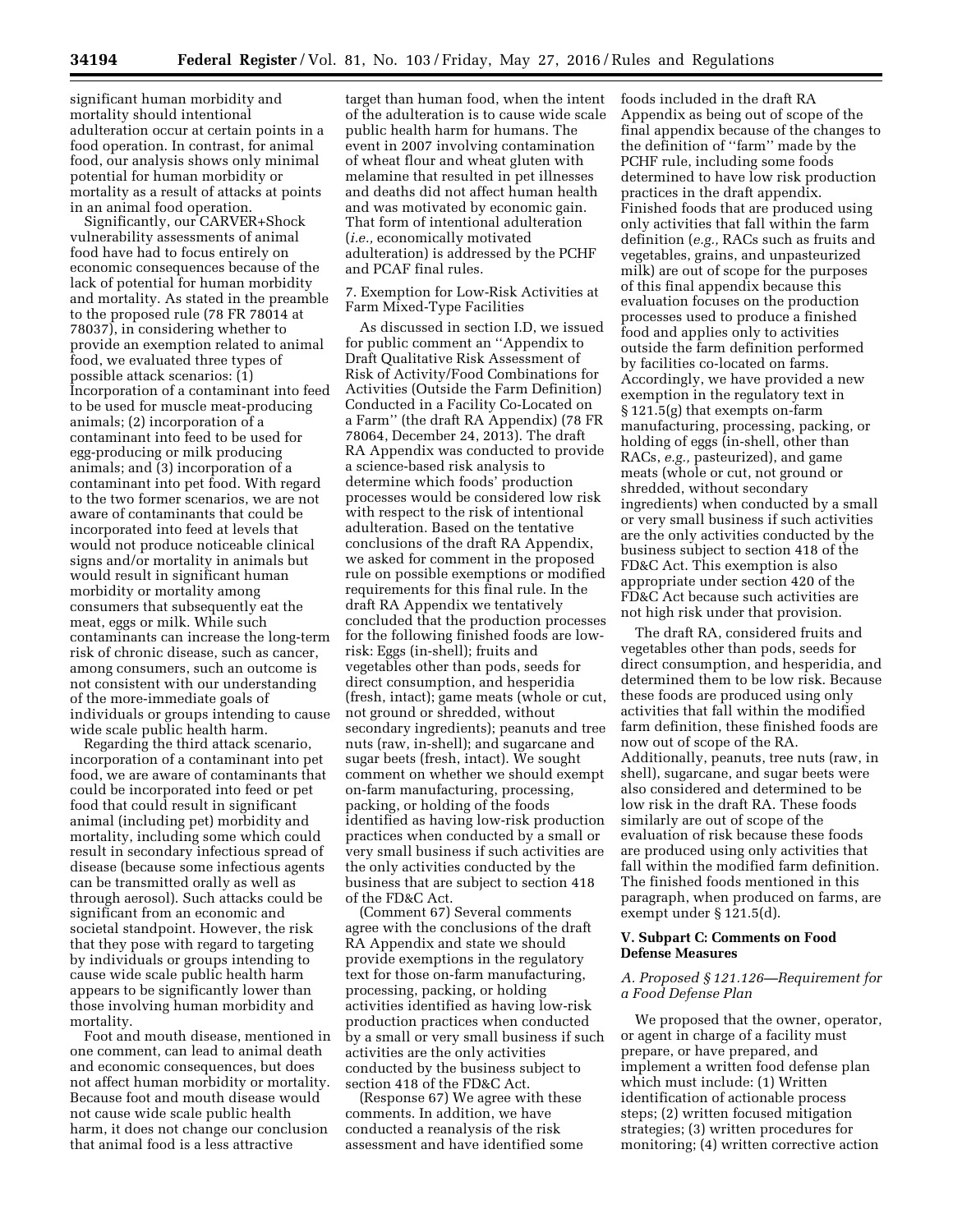procedures; and (5) written verification procedures.

Some comments agree with the requirements for a food defense plan as proposed. In general, comments support the proposed requirement that facilities develop and maintain food defense plans to protect food against intentional adulteration. In the following paragraphs, we discuss comments that disagree with, or suggest one or more changes to, the proposed requirements. After considering these comments, we are finalizing the provisions as proposed, with editorial and conforming changes as discussed in the other applicable sections of this document.

(Comment 68) Some comments state that facilities should be allowed to develop food defense plans that are tailored to and best meet the needs and unique characteristics of the establishment. Other comments state that the requirements should be adequately broad and provide flexibility so that companies can build on their plans over time based on emerging threats and new mitigation strategies.

(Response 68) We agree with these comments and recognize that there needs to be flexibility within the requirements for a facility to develop a food defense plan that meets its needs and unique characteristics. In the final rule we have added flexibility for management components (see Comment 88, Comment 92, Comment 93, and Comment 95 for a detailed discussion). Additionally, we agree that food defense plans should change over time based on emerging threats and identification of new mitigation strategies. The rule (§ 121.157) requires a reanalysis of the food defense plan as a whole or to the applicable portion of the plan when any of the following circumstances occur: a significant change made in the activities conducted at the facility creates a reasonable potential for a new vulnerability or a significant increase in a previously identified vulnerability; a facility becomes aware of new information about potential vulnerabilities; a mitigation strategy, a combination of mitigation strategies, or the food defense plan as a whole is not properly implemented; or whenever FDA requires reanalysis to respond to new vulnerabilities, credible threats to the food supply, or developments in scientific understanding. See section V.G.2 for more detailed discussion of the reanalysis section.

(Comment 69) Some comments state that many food facilities have already voluntarily developed and implemented food defense plans. The comments express concern that FDA would require companies to completely overhaul their

existing food defense plans that are already in place and working properly. These comments argue that existing food defense plans should be adequate to meet the requirements of this rule so long as they were thoughtfully developed.

(Response 69) We recognize that some facilities have already voluntarily developed and implemented food defense plans. These facilities likely have a head start on compliance with this rule. To the extent a food defense plan satisfies elements of this rule, a facility has less to do to meet these requirements. Further, in the final rule we have specified that existing records do not need to be duplicated if they contain all of the required information and satisfy the requirements of part 121, subpart D (§ 121.330).

(Comment 70) Some comments express concern that it is too premature to require that all foreign facilities prepare and implement a food defense plan.

(Response 70) All foreign facilities do not have to prepare and implement a food defense plan. For example, foreign facilities that are not required to register are not subject to this rule. This includes a foreign facility, if food from such a facility undergoes further manufacturing/processing (including packaging) by another facility outside the United States (21 CFR 1.226(a)). In addition, the rule contains exemptions applicable to domestic and foreign facilities (§ 121.5). For example, very small businesses are only required to keep records documenting their status.

# *B. Proposed § 121.130—Identification of Actionable Process Steps*

We proposed to require that the owner, operator, or agent in charge of a facility identify any actionable process steps by either conducting a facilityspecific vulnerability assessment or by using the four key activity types we identified. Recognizing that various methodologies may exist to conduct a facility-specific vulnerability assessment, and not wishing to preclude the benefits of future science in this area, we did not propose to require a specific methodology for the facilityspecific vulnerability assessment. Further, we proposed that regardless of the method chosen, the identification of actionable process steps and the assessment leading to that identification must be written.

Some comments agree with the requirements as proposed. In the following paragraphs, we discuss comments that suggest one or more changes to, and/or disagree with the proposed requirements. After

considering the comments, we have revised this section as follows: (1) Removing from the regulatory text the option to identify actionable process steps by utilizing the four FDAidentified key activity types, (2) adding to the regulatory text the factors that must be considered when conducting a vulnerability assessment, (3) adding to the regulatory text a requirement to explain why each process step was or was not identified as an actionable process step, (4) adding to the regulatory text a requirement that the vulnerability assessment must consider the possibility of an inside attacker, and (5) changing the title of this section to ''Vulnerability Assessment to Identify Significant Vulnerabilities and Actionable Process Steps.''

(Comment 71) Some comments recommend removing from the regulatory text the option for facilities to use the key activity types as a method for identifying actionable process steps, and instead, requiring all facilities to conduct facility-specific vulnerability assessments. Some comments recommend continuing to provide the option to use key activity types but not specifically providing for it in the regulatory text. Under this approach, key activity types would be considered an ''appropriate method'' for identifying actionable process steps with the specific key activity types identified in guidance. These comments express concern that identifying a particular methodology (*i.e.,* key activity types) in the codified indicates there is one ''right'' way to conduct vulnerability assessments. Furthermore, some comments express concern that the key activity types may become the de facto standard for the regulatory inspection of actionable process steps, even if facilities conduct facility-specific vulnerability assessments. Some comments express concerns that including key activity types in the codified would result in mitigation strategies being required at key activity types regardless of the outcome of a facility-specific vulnerability assessment.

(Response 71) The key activity types are based upon the results of over 50 vulnerability assessments which reflect the activities and associated vulnerabilities present in a wide array of manufacturing settings. The vulnerability assessments included consideration of the three elements now required by § 121.130 to be evaluated in any vulnerability assessment: (1) The potential public health impact if a contaminant were added (*e.g.,* severity and scale); (2) the degree of physical access to product; and (3) the ability of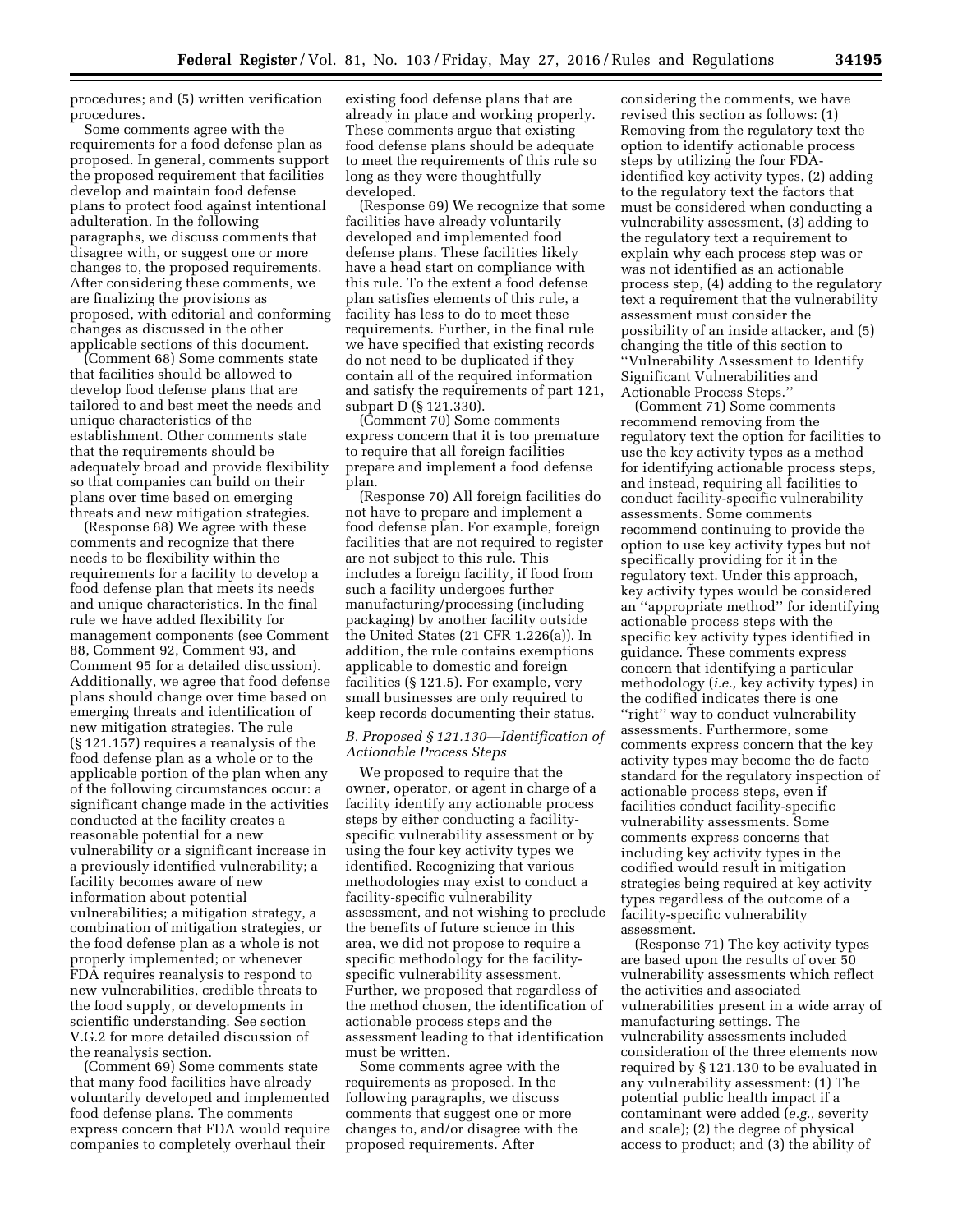an attacker to successfully contaminate the food. The four identified key activity types are processes, steps, or procedures that consistently ranked as the most vulnerable, regardless of the commodity being assessed, and reflect significant vulnerabilities to intentional adulteration caused by acts intended to cause wide scale public health harm. Therefore, using the key activity types is an appropriate method to conduct a vulnerability assessment. In addition, using key activity types has the benefit of allowing facilities with less technical expertise in conducting food defense vulnerability assessments to leverage their expertise in food processing to identify actionable process steps.

However, in response to comments, we are no longer singling out key activity types in the regulatory text. Importantly, using key activity types remains as one appropriate vulnerability assessment method. We intend to place the key activity types in guidance, which will provide us with greater flexibility to update them in the future, if necessary. The final rule provides firms the flexibility to choose a vulnerability assessment methodology appropriate to their operations, provided that methodology includes the three fundamental elements required by § 121.130(a). We expect that some firms will use key activity types, and some firms will use other methods.

(Comment 72) Some comments recommend that vulnerability assessments should consider the contribution of existing practices, procedures, and programs that may already function to reduce vulnerability.

(Response 72) When conducting facility-specific vulnerability assessments, the role of existing measures (*e.g.,* security practices, procedures, or programs) should be determined on a case-by-case basis. In general, existing measures that are applied to the process (*e.g.,* locks, area access controls, peer or supervisory monitoring) and are not inherent characteristics of a particular process step, should be considered after the vulnerability assessment is completed and actionable process steps have been identified, and should not be considered during the identification of significant vulnerabilities. For example, when evaluating the vulnerability of a mixing tank, a facility would not conclude the tank does not represent a significant vulnerability because the mixing tank lid and sampling ports are routinely locked. Instead, the vulnerability of the mixing tank would be evaluated as if the existing measure (in this case the locks) were not in place. If, in the absence of properly implemented locks, the mixing

tank would be significantly vulnerable, then the facility would identify the mixing tank as an actionable process step. The facility may then decide that the existing locks could serve as a mitigation strategy that reduces the significant vulnerability of the mixing tank and evaluate if any other mitigation strategies are necessary. The food defense plan would then capture the mixing tank step as an actionable process step and the locks as the mitigation strategy. As a mitigation strategy, the locks would be subject to mitigation strategy management components (*i.e.,* food defense monitoring, corrective actions, and verification).

There are some instances where it is appropriate to consider existing food defense measures before the vulnerability assessment is completed. For example, the owner of the same facility may assess a second mixing tank that is part of an entirely closed system, with no direct access points into the system, such that an individual attempting to access this mixing tank likely would cause a major disruption to the line, foiling any attempted intentional adulteration. Because this second mixing tank has specific closed properties designed into the system, that are inherent characteristics of the mixing tank, it would be appropriate for the facility to consider these inherent characteristics in the vulnerability assessment. Based on this assessment, the facility may conclude that the inherent characteristics of this mixing tank, in this case its enclosed nature, renders the product inaccessible at this step and, therefore would not identify an actionable process step associated with this mixing tank (in which case, there would also be no requirement to implement a mitigation strategy at this step).

Permanent equipment changes may reduce a significant vulnerability to such an extent that a processing step would no longer be considered an actionable process step. For example, a facility might identify a rotating air dryer as an actionable process step and in the supporting rationale discuss the high degree of accessibility at the point where product is fed from a pneumatic conveyor into the top of the dryer. The facility later installs a permanent, clear plastic shield affixed to, and extending from, the discharge of the pneumatic conveyor to the opening of the dryer. The clear plastic shield enables workers to supervise the product flow into the dryer while serving as an effective barrier to an attacker wishing to introduce a contaminant into the product at the dryer. This engineering

improvement would significantly minimize or eliminate access to product in the dryer and thereby significantly minimize or prevent a significant vulnerability at this process step. The implementation of this engineering improvement would be detailed in the facility's food defense plan and, upon reanalysis, the facility may determine that this processing step is no longer an actionable process step.

(Comment 73) Some comments recommend that vulnerability assessments should consider downstream processing steps, the volume of product, shelf life, marketplace turnover, and consumption patterns and that additional details regarding vulnerability assessments should be in the regulatory text. The comments did not provide specifics or recommendations regarding what additional details about vulnerability assessments should be included.

(Response 73) As previously stated, we are not prescribing a specific methodology that facilities must use to conduct vulnerability assessments to identify actionable process steps. In the preamble to the proposed rule, we listed a number of elements to consider when conducting vulnerability assessments (78 FR 78014 at 78042) and did not require particular elements in the regulatory text. However, in light of comments requesting further vulnerability assessment details in the regulatory text, and the removal of key activity types as a separately identified option, we are specifying that three elements must be considered in any vulnerability assessment. These three elements are based on our extensive experience conducting vulnerability assessments and collaborating with stakeholders to refine vulnerability assessment methodology and are critical elements of an acceptable vulnerability assessment methodology. Specifically, we have revised § 121.130 to require that for each processing step under evaluation, the facility must consider, at a minimum: (1) The potential public health impact if a contaminant were added (*e.g.,* severity and scale); (2) the degree of physical access to product; and (3) the ability of an attacker to successfully contaminate the product.

a. *Element 1: The potential public health impact if a contaminant were added (e.g., severity and scale).* This factor includes, for each processing step, consideration of the volume of product impacted, the number of at risk servings generated, and the number of potential exposures. As appropriate, and with sufficient scientific rigor, the facility may also consider other factors such as food velocity (*i.e.,* the speed at which a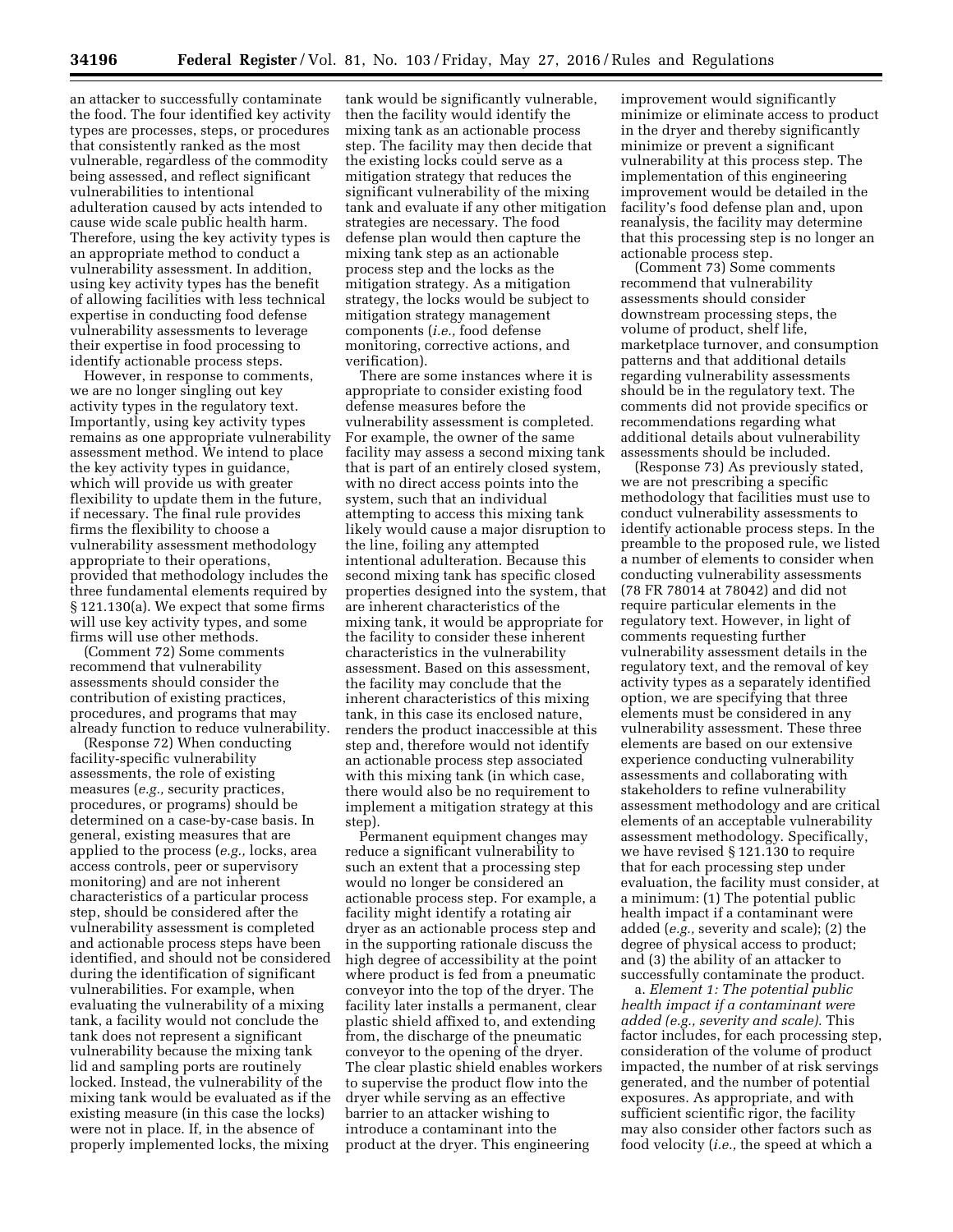particular product moves through the distribution system); potential agents of concern; the infectious or lethal dose of agents of concern; and the morbidity/ mortality rate if the intentional adulteration were successful. This element is required in the vulnerability assessment because it enables facilities to focus resources on processing steps with the highest degree of public health impact if the intentional adulteration were successful.

We recognize that some facilities may not have the scientific knowledge to critically identify and evaluate individual agents of concern across their production process. The potential public health impact can also be determined through the consideration of the volume of food at risk should an act of intentional adulteration be successful at each process step. This approach would serve to extrapolate the potential public health impact without the scientifically rigorous examination of specific agents (*e.g.,* consideration of infectious or lethal dose). For example, using this approach, a facility considering the potential public health impact of the intentional adulteration of its primary ingredient storage tank would consider the volume of food in the tank and the servings generated from this volume. If the facility has a 50,000 gallon primary ingredient liquid storage tank that would generate 800,000 one cup servings (50,000\*16), the facility would consider all of these 800,000 servings as being at risk. Note that potential servings at risk is not limited to the amount of food being processed at an actionable process step. This is illustrated by a process step that applies a minor ingredient, such as a vitamin mixture applied over toasted cereal as it passes underneath spray nozzles. The facility's metering tank for application to the cereal is 10 gallons. However, these 10 gallons will be sprayed over 100,000 servings of cereal. The facility would conclude that 100,000 servings are at risk if the intentional adulteration were successful at this point.

A number of other factors may also go into the calculations a facility uses to determine the potential public health impact. For example, if a facility has conducted market research and concludes that each distribution unit of 20 servings is typically consumed by four persons, the potential public health impact of that distribution unit could be considered four persons rather than 20.

b. *Element 2: The degree of physical access to product.* This element includes consideration of, at a minimum, the ability of an attacker to conduct the attack at the particular processing step under evaluation; and

the openness of the processing step to intentional adulteration, based on the presence of physical barriers such as gates, railings, doors, lids, seals, shields, and other barriers. This element is required in the vulnerability assessment because it enables facilities to prioritize how easy or difficult it is to access product at each processing step, based on the inherent characteristics of the physical environment surrounding the step.

c. *Element 3: The ability of an attacker to successfully contaminate the product.* This element includes, for each processing step, consideration of, at a minimum, the ease of introducing an agent to the product; the ability for an agent to be uniformly mixed or evenly applied; and the ability of an attacker to work unobserved and have sufficient time to introduce the agent. As appropriate, and with sufficient scientific rigor, the facility may also consider: The amount of specific agent required; whether downstream dilution or concentration steps would affect the volume of agent required; whether downstream processing would or would not neutralize the agent(s) under evaluation; and the ability of the attacker to successfully introduce a sufficient volume of agent to the food without being detected or interdicted. This element is required in the vulnerability assessment because it enables facilities to understand whether the amount of agent required at each processing step is feasible and if subsequent processing steps would successfully remove an agent if present.

Taken together, these three required vulnerability assessment elements provide facilities appropriate tools to adequately identify which vulnerabilities should be identified as significant vulnerabilities (*i.e.,* those vulnerabilities, if attacked, could reasonably be expected to cause wide scale public health harm). If the step under evaluation has significant vulnerabilities associated with it and requires the application of mitigation strategies to prevent or eliminate a significant vulnerability or reduce such vulnerability to an acceptable level, the step would be categorized as an actionable process step.

By utilizing these three required elements when conducting a vulnerability assessment, regardless of the vulnerability assessment methodology utilized, facilities are provided with a systematic approach that enables them to move in a logical, step-wise manner to identify actionable process steps. First, a facility would develop a list or flow diagram of each point, step, or procedure in the food

process under evaluation, recognizing that each processing step has some associated vulnerability (*i.e.,* the susceptibility of a point, step, or procedure in a facility's food process to intentional adulteration). Second, the facility would identify which vulnerabilities are significant vulnerabilities (by using the three required elements), and third, the facility would identify actionable process steps where significant vulnerabilities are present. We intend to provide further guidance on conducting vulnerability assessments to satisfy these requirements.

As noted previously, some comments suggested that vulnerability assessments should consider downstream processing steps, the volume of product, shelf life, marketplace turnover, and consumption patterns. We have found that shelf life is not necessarily a good indicator of the speed at which a particular product moves through the distribution system (*i.e.,* food velocity), because many products are sold and consumed months, if not years, before their shelf life expires. Marketplace turnover and consumption patterns are captured within the concept of food velocity, which may be considered in a vulnerability assessment as a component of Element 1, detailed previously in this document. Likewise, the potential effect of downstream processing can be considered as a component of Element 3, detailed previously in this document.

(Comment 74) One comment suggests adding laboratory professionals to the list of possible vulnerability assessment team members.

(Response 74) The list of potential members of the vulnerability assessment team discussed in the preamble to the proposed rule is not exhaustive (78 FR 78014 at 78042). The original list included ''personnel working in the areas of security, food safety/quality assurance or control, human resources, operations, maintenance, and other individuals deemed necessary to facilitate the formation of the vulnerability assessment.'' We agree that laboratory professionals can provide important contributions to the vulnerability assessment and can be included as potential team members.

(Comment 75) A few comments seek clarification on what type of justification would be required in the instance where no significant vulnerabilities are identified through a vulnerability assessment.

(Response 75) It has been our experience that most facilities will identify one or more significant vulnerabilities. For a facility to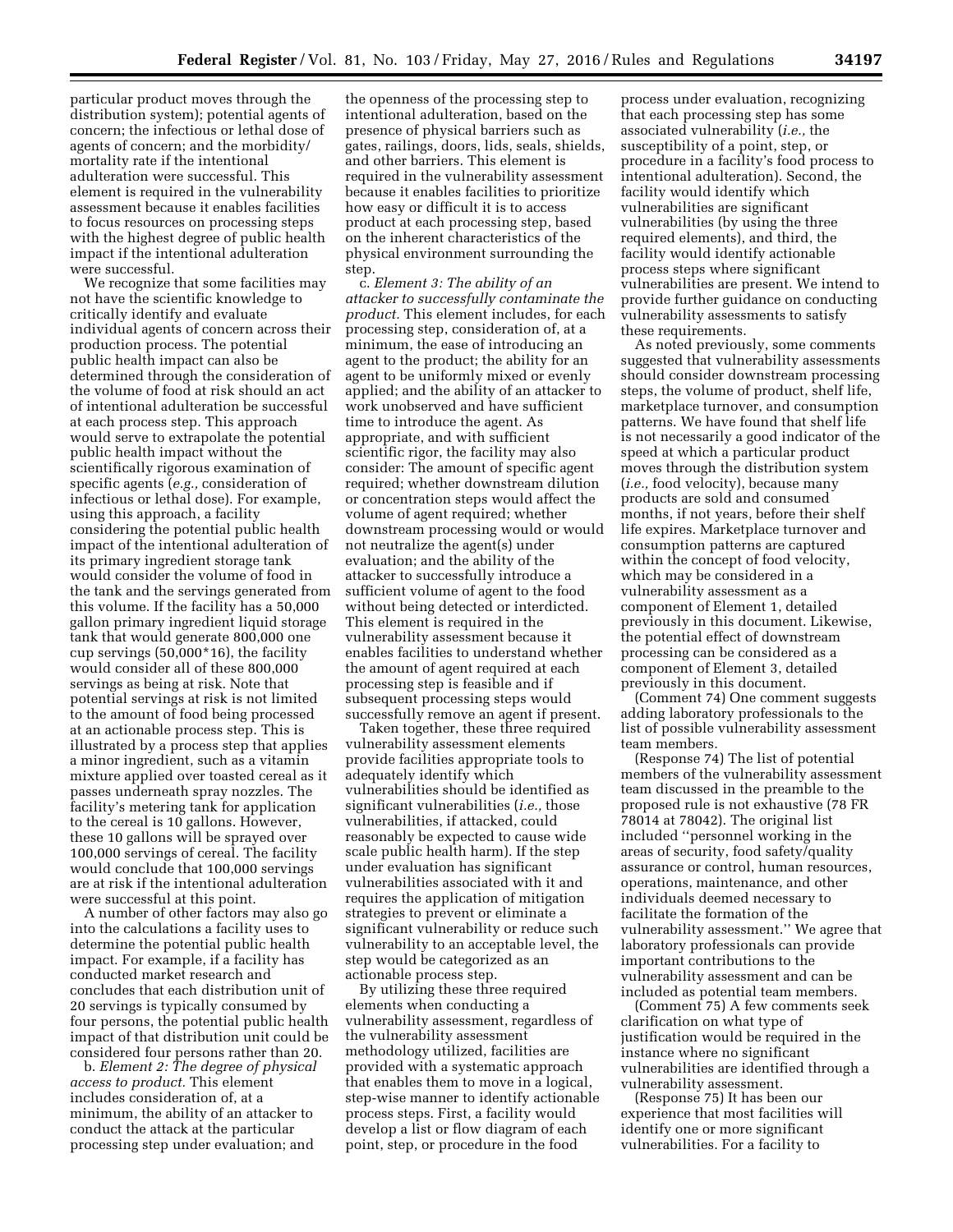conclude that it has no significant vulnerabilities and therefore no actionable process steps, the facility would need to determine that none of its production steps present a significant vulnerability for wide scale public health harm from intentional adulteration. In conducting its vulnerability assessment, the facility would need to consider at each step of its process: (1) The potential public health impact if a contaminant were added (*e.g.,* severity and scale); (2) the degree of physical access to the product; and (3) the ability of an attacker to successfully contaminate the product. The written vulnerability assessment, including the accompanying rationale supporting the decision not to identify any significant vulnerabilities would be important for determining if such a facility had complied with § 121.130.

(Comment 76) One comment suggests the term ''vulnerability assessment'' should be clearly defined in the rule.

(Response 76) We deny this request. As discussed in Response 73, § 121.130 has been revised to provide required elements the facility would need to consider at each step of its process when conducting vulnerability assessments: (1) The potential public health impact if a contaminant were added (*e.g.,* severity and scale); (2) the degree of physical access to the product; and (3) the ability of an attacker to successfully contaminate the product. Additionally, the definition for significant vulnerability has been revised to include these three required elements, which underscores the importance of the evaluation that leads to the identification of significant vulnerabilities, which in turn leads to the identification of actionable process steps.

We believe the combination of required vulnerability assessment elements in § 121.130 and a revised definition for significant vulnerability provides a high degree of specificity regarding what constitutes a vulnerability assessment and will provide direction to facilities as they select an appropriate vulnerability assessment methodology.

(Comment 77) One comment suggests that the term ''secondary ingredient handling'' used in a key activity type is confusing because it is not obvious whether ''secondary'' describes ''ingredient'' or ''handling,'' nor what is meant by ''secondary.''

(Response 77) We are removing the key activity types from the regulatory text, although the key activity types are one appropriate method to conduct vulnerability assessments to identify actionable process steps. Consequently,

we will consider these comments when developing guidance to support the use of key activity types as an appropriate method to conduct a vulnerability assessment.

(Comment 78) One comment suggests that the definition for ''holding'' used in two key activity types should be modified to account for activities that involve the safe and effective storage of raw agricultural commodities, other than fruits and vegetables, intended for further distribution or processing, but does not include activities that transform a raw agricultural commodity into a processed food. The specific example of mineral oil applied to raw grains and oilseeds for dust control was provided.

(Response 78) In response to the comment, we have conducted an analysis of this activity and believe that the storage of mineral oil and its application onto raw, whole grains or oilseeds in accordance with 21 CFR 172.878 is not a significant vulnerability and facilities engaged in these specific practices are not required to evaluate these processing steps when conducting vulnerability assessments (Ref. 15). Facilities storing and using mineral oil on other food products, such as baked goods, condiments, spices, or confectionery products, are required to evaluate mineral oil storage and use when conducting vulnerability assessments.

Additionally, we are removing the key activity types from the regulatory text, as discussed previously, although the key activity types are one appropriate method to conduct vulnerability assessments to identify actionable process steps. Further, we are revising the definition of ''holding'' in this final rule, as discussed in section IV.A.3, by removing the distinction for farms and farm mixed-type facilities and adding that holding also includes activities performed incidental to storage of a food, but does not include activities that transform a RAC into a processed food and we include additional examples of holding activities. However, the holding of food in liquid storage tanks remains an activity subject to the rule under § 121.5(b).

(Comment 79) Some comments state that when conducting vulnerability assessments, facilities should take different processing steps into consideration, but facilities should not be expected to conduct vulnerability assessments based on product type. Rather, they should be able to conduct a tailored vulnerability assessment based on the best methodology for each facility, either in its entirety or by any appropriate, locally determined

methodological approach, such as grouping different production areas or processing steps.

(Response 79) Facilities have the flexibility to choose a vulnerability assessment methodology appropriate to their operations, provided that methodology includes consideration of three fundamental elements (*i.e.,* the evaluation of the potential public health impact if a contaminant were added (*e.g.,* severity and scale), the degree of physical access to the product, and the ability of an attacker to successfully contaminate the product) and is performed by an individual qualified by training and/or experience to conduct vulnerability assessments. A facility must conduct written vulnerability assessments for all of the foods that it manufactures/processes, packs, or holds. We recognize there are instances where facilities are manufacturing very similar products using either the same equipment and/or very similar processes. In such instances, it is appropriate for the facility to conduct vulnerability assessments of like products by grouping these products into one or more processes and conducting vulnerability assessments on these process groupings. However, any product or process-specific differences must be carefully delineated and noted in the vulnerability assessment, and the facility must clearly identify the specific products included in each vulnerability assessment. In some facilities with limited types of products, the written vulnerability assessment may contain a single set of process steps that addresses all of the products produced. For example, a facility making fruit-flavored beverages may be able to conduct a single vulnerability assessment for all of its beverages using a single set of processing steps.

In other facilities, there may not be a practical way to group all products into a single set of process steps, and vulnerability assessments may be needed for multiple groups of products. For example, a facility that makes both ready-to-eat (RTE) entrees and entrees that are not RTE may need to conduct a vulnerability assessment of the RTE entrees and conduct a separate vulnerability assessment for the entrees that are not RTE.

#### d. Qualified Individual

(Comment 80) Several comments requested more information regarding the requirement that vulnerability assessments must be conducted by individual(s) qualified by experience and/or training using appropriate methods. Specifically, additional clarification was requested regarding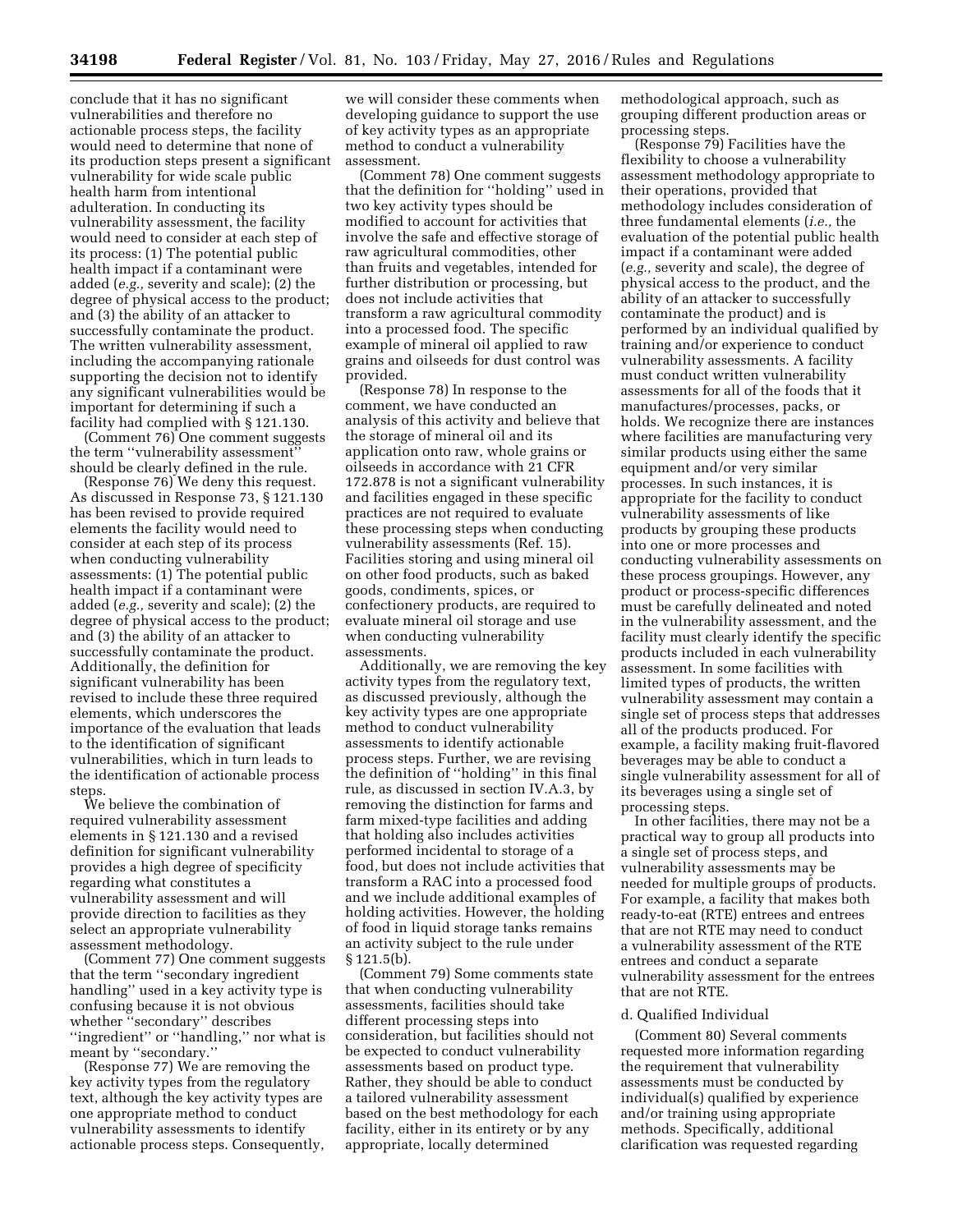training such individuals must receive (particularly in the absence of FDA standardized curriculum); the process and criteria by which relevant work experience may supplement or substitute for training; and the criteria by which FDA will determine if the individual is adequately qualified to conduct vulnerability assessments. Additionally, several comments believe there is confusion with the use of qualified individuals in this rule compared to other rules and believe the term should be defined.

(Response 80) We agree that further clarification is needed regarding a definition for a qualified individual in the context of this rule and in particular, how it relates to the qualifications necessary to conduct vulnerability assessments. Consequently, in § 121.3 we have defined a *qualified individual*  to mean ''a person who has the education, training, or experience (or a combination thereof) necessary to perform an activity required under subpart C, as appropriate to the individual's assigned duties. A qualified individual may be, but is not required to be, an employee of the establishment.'' We have further clarified the qualifications necessary for the conduct of a vulnerability assessment by creating a new section (§ 121.4, Qualifications of Individuals Who Perform Activities Under Subpart C). In § 121.4 we state ''each individual responsible for . . . conducting or overseeing a vulnerability assessment as required in § 121.130'' must (1) have the appropriate education, training, or experience (or a combination thereof) necessary to properly perform the activities; and (2) have successfully completed training for the specific function at least equivalent to that received under a standardized curriculum recognized as adequate by FDA or be otherwise qualified through job experience to conduct the activities. Job experience may qualify an individual to perform these functions if such experience has provided an individual with knowledge at least equivalent to that provided through the standardized curriculum. This new definition and qualifications section has provided more information on what would qualify an individual to perform a vulnerability assessment. We believe that our definition of ''qualified individual'' as well as the qualifications required of those individuals have addressed this need and fulfill the request of the comments. This new approach is consistent with other FSMA rules, including the PCHF final rule, which we believe allows for easier

understanding and implementation for the regulated industry.

As stated in the preamble to the proposed rule, we recognize that the task of performing a vulnerability assessment requires an individual with a specific skill set to properly assess and prioritize the various points, steps, or procedures in a food process to characterize their susceptibility to intentional adulteration, to identify significant vulnerabilities and to identify actionable process steps where mitigation strategies are essential to significantly minimize or eliminate the significant vulnerabilities. We also believe that various activities required by this rule may require higher levels of training based on the difficulty and intensity of the task. We believe that a standardized curriculum will be required to ensure clear and consistent training is provided for this activity. The training developed for the purpose of conducting or overseeing a vulnerability assessment will require an in-depth analysis of the functional and thought processes required to properly characterize significant vulnerabilities associated with a facility's points, steps or procedures and the identification of actionable process steps. The process of conducting a vulnerability assessment may be new to much of the industry and the training must take this into consideration. The standardized curriculum for conducting a vulnerability assessment will need to be a comprehensive training that teaches an individual the required components of a vulnerability assessment and provides enough information for an individual to calibrate their decision making based on the scientific analysis required by a vulnerability assessment. We believe that the curriculum designed for this activity will require multiple days and may best be offered in person.

(Comment 81) A few comments believe the key activity type option for identifying actionable process steps should include a requirement that the evaluation be performed by an individual(s) qualified by experience and/or training using appropriate methods.

(Response 81) We agree with the comments and this is reflected in the revised requirements. As explained in Response 71, key activity types have been removed from the regulatory text, but are still considered an appropriate method to conduct a vulnerability assessment. The rule requires that a vulnerability assessment, no matter which methodology is used, must be conducted or overseen by a qualified individual. We note that the requirements to conduct or oversee a

vulnerability assessment will differ depending on the type of vulnerability assessment conducted. Using key activity types requires less technical expertise and experience than other methodologies and this would be reflected in the necessary qualifications.

# *C. Proposed § 121.135—Focused Mitigation Strategies for Actionable Process Steps*

We proposed that the owner, operator, or agent in charge of a facility must identify and implement focused mitigation strategies at each actionable process step to provide assurances that the significant vulnerability at each step will be significantly minimized or prevented and the food manufactured, processed, packed, or held by such facility will not be adulterated under section 402 of the FD&C Act (21 U.S.C. 342). As discussed in section IV.B.3, in the final rule we use the term ''mitigation strategies'' and no longer reference focused and broad mitigation strategies.

In addition, we have modified this provision to provide that for each mitigation strategy or combination of strategies implemented at each actionable process step, the facility must include a written explanation of how the mitigation strategy(ies) sufficiently minimizes or prevents the significant vulnerability associated with the actionable process step. In the preamble to the proposed rule, we stated that a justification for how the strategy significantly reduces or eliminates the risk of intentional adulteration at that actionable process step(s) must be documented (see 78 FR 78014 at 78048); however, this was not explicitly included in the regulatory text. We believe that providing additional flexibility in the nature of the mitigation strategies facilities may employ makes it critical that facilities explain their rationale as to how the strategy(ies) are, in fact, protective of the actionable process step. This explanation will include a facility's rationale for selecting its mitigation strategies. This explanation can provide additional benefits to the facility by assisting them in the decision-making process for identifying mitigation strategies as well as identifying the most appropriate mitigation strategies management components for the mitigation strategy(ies).

Based on our vulnerability assessments, we believe that adequate mitigation strategies are designed to minimize or eliminate the chances an attacker would be successful if an act of intentional adulteration were attempted at the actionable process step by either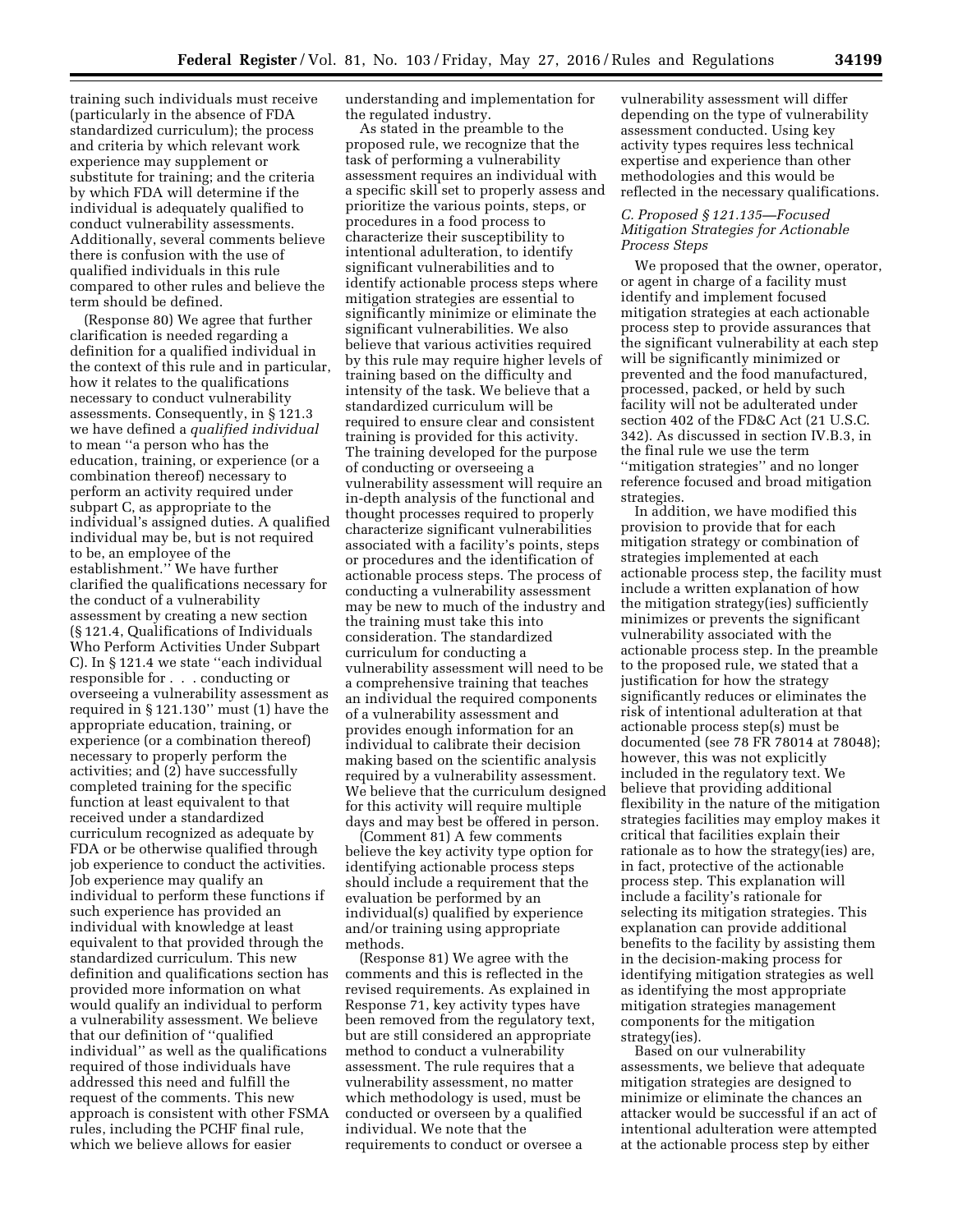(1) minimizing the accessibility of the product to an attacker (*e.g.,* physically reducing access to the product by locking storage tanks) or (2) reducing the opportunity for an attacker to successfully contaminate the product (*e.g.,* increasing observation of the area through supervision or use of the buddy system), or a combination of both. Mitigation strategies found within FDA's Mitigation Strategies Database, generally, are designed to address one or both of these concepts. The content of the Mitigation Strategies Database is derived from our experience conducting vulnerability assessments with industry and can serve as a resource for facilities to identify adequate and appropriate mitigation strategies. The explanation of how the mitigation strategy sufficiently minimizes or prevents the significant vulnerability associated with the actionable process step would, generally, address the mitigation strategy's impact on one or both of these outcomes.

For example, a facility seeking to protect its liquid storage tank's access hatch with a lock may conclude that the lock significantly reduces access to the liquid food stored in the tank by rendering the hatch inaccessible and include this explanation in its food defense plan. As another example, a facility may elect to protect its liquid storage tank actionable process step with a policy to require two or more employees to be in the area at all times. The facility's explanation would include the rationale that this ''buddy system'' reduces the opportunity and ability of an attacker to bring a contaminant into the vulnerable production area and introduce the contaminant into the food without being detected by his or her co-workers. These two examples show that the same actionable process step can be protected in a variety of ways. The explanation will clarify the facility's thinking and rationale as to how a mitigation strategy significantly minimizes or prevents a significant vulnerability.

We believe that the explanation accompanying the mitigation strategy(ies) will be highly beneficial to the facility in gauging the proper implementation of the mitigation strategy during required verification activities. In identifying and implementing appropriate mitigation strategies, the facility will need to reason through how and why the mitigation strategy(ies) will be protective of the respective actionable process step in question. This explanation and the monitoring of the mitigation strategy play key roles in enabling the facility to determine if the

mitigation strategy is achieving its intended aim and, therefore, is properly implemented.

For example, for a facility that secures its liquid storage tank with a lock, a review of monitoring records may show that the lock is consistently in place and locked, therefore reducing accessibility and significantly reducing the vulnerability associated with the liquid storage tank. By being consistently implemented as intended, the lock is achieving the aim as explained in the food defense plan to reduce access to the liquid food held in the liquid storage tank. In this case, the facility can conclude that this mitigation strategy is properly implemented and is reducing a significant vulnerability.

In contrast, consider a lock on a mixer that is not achieving its intended aim. In this example, the worker at the mixer must routinely open the mixer's lid to determine if the product is being sufficiently mixed. The worker finds the lock to be interfering with his or her responsibilities and frequently does not engage the lock after checking on the product, repeatedly leaving the mixer unsecured. This deviation is documented in monitoring records by the production supervisor. In this case, the facility's explanation as to how the mitigation strategy would be protective of the mixer included the rationale that the lock would reduce access to the product. A component of the facility's corrective action procedure for this mitigation strategy was to retrain the employee on the importance of locking the mixer, but the employee continues to repeatedly leave the mixer unlocked due to its interference with his or her responsibilities. Since the mitigation strategy, as determined through a review of monitoring and corrective action records, was not consistently implemented, it is not achieving the aim as specified in the mitigation strategy's explanation. Therefore, the mitigation strategy cannot be determined to be properly implemented and is not reducing significant vulnerabilities associated with the mixer. Since the facility has found that the mitigation strategy is not properly implemented, the facility must reanalyze this portion of the food defense plan under the requirements of  $\S 121.157(b)(3)$  and then identify and implement a different mitigation strategy, or combination of strategies, for the mixer that would reduce the likelihood that an act of intentional adulteration would be successful.

Additionally, we believe that the explanation for how the mitigation strategy(ies) are suitable and intended to reduce the significant vulnerability will

also be highly beneficial in establishing common understanding and communication between the facility and inspectors during inspections.

(Comment 82) Many comments support our proposed requirement that mitigation strategies be targeted at high vulnerability process steps instead of setting requirements for general facilitylevel protections. Further, some comments assert that significant vulnerabilities by nature present themselves at particular points in a process and that these individual points, steps, or procedures must be protected. These comments also state that broad mitigation strategies would be far reaching and require significantly more capital investment from industry, while not directly protecting the most vulnerable processes.

(Response 82) We agree with comments supporting the direction of mitigation strategies to those areas where vulnerability is highest. As discussed previously, we now refer to mitigation strategies, rather than broad and focused mitigation strategies. However, we continue to believe that to be sufficient and appropriate mitigation strategies must be specifically tailored to the significant vulnerability and customized to the actionable process step where they are applied rather than applied to the entire facility (*e.g.,*  locking exterior doors, or ensuring employees and visitors have identification badges). We would not consider these two examples to be adequate to significantly reduce or prevent a significant vulnerability because they do not address an inside attacker.

However, we believe that many policies or procedures that a facility currently has in place can be modified or altered to provide protection against acts of intentional adulteration without the facility incurring significant costs, or requiring additional capital investment. For example, consider a liquid food storage tank with an inward opening hatch. When the tank is full, the pressure of the liquid prevents the hatch from being opened, rendering the tank inaccessible. However, when the tank is empty, the hatch may be opened and a contaminant added. It may be part of normal facility practice for a supervisor to conduct a visual check of storage tanks after a cleaning cycle to ensure the cleaning has been conducted properly. Rather than incur the cost of installing a lock or other access control on the hatch, the facility may elect to implement a food defense mitigation strategy by altering its visual check procedure so that the visual check by the supervisor is conducted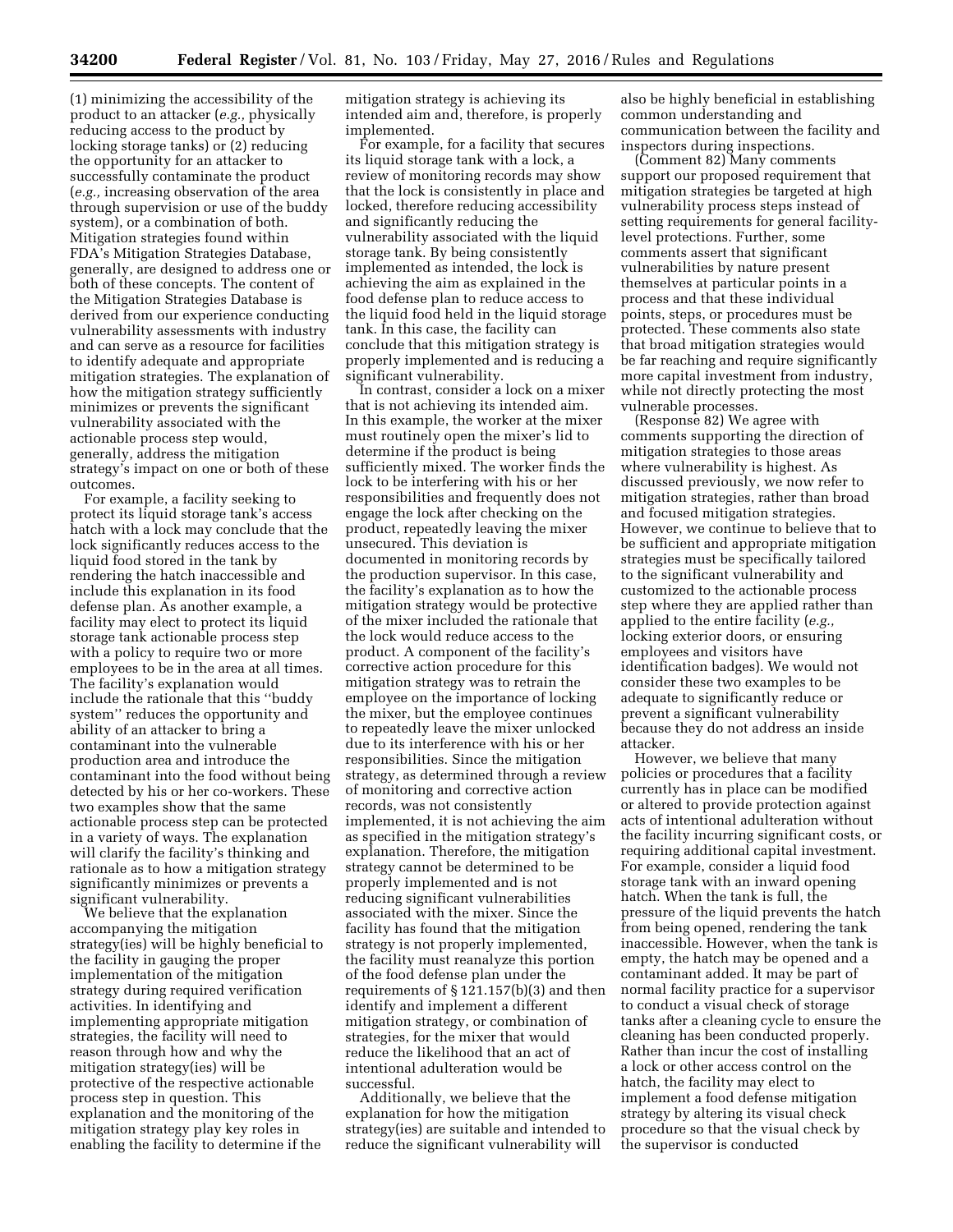immediately prior to food being added to the storage tank so that the tank is observed after the tank has been empty and accessible for an extended period of time. Alternatively, the facility could elect to secure the tank's hatch with a tamper-evident seal or tape after the visual inspection. This slight modification of an existing facility practice could be implemented with little, if any, cost to the facility and serve to protect the actionable process step—in this case the storage tank from an attacker adding a contaminant to the tank while it is empty and accessible after it been cleaned and visually inspected.

(Comment 83) Some comments state that those strategies previously termed as broad mitigation strategies should be considered as being among appropriate mitigation strategies for compliance with the requirements, with the majority of those comments indicating that FDA should not distinguish between focused and broad mitigation strategies in the final rule. Some comments disagree with FDA's statement in the proposed rule that the implementation of focused mitigation strategies at actionable process steps in a food operation is necessary to minimize or prevent the significant vulnerabilities that are identified in a vulnerability assessment regardless of the existence of broad mitigation strategies. These comments contend that mitigation strategies (whether broad or focused) can work in concert with one another and play an important role in a facility's food defense approach. Additionally, some comments state that broad mitigation strategies can sometimes achieve the same results as focused mitigation strategies and some comments state that the differentiation between the two types of strategies is confusing and subjective.

(Response 83) We believe this comment is largely addressed by changing the regulatory text to refer to only mitigation strategies in this final rule. We agree with comments that mitigation strategies exist across a spectrum from those that are very broad and facility-wide in nature to those that are very specific and tailored to unique processing steps and areas. If implemented in a directed manner, a strategy that may tend to be thought of as ''broad'' can be effective at reducing vulnerability associated with a specific actionable process step and could sufficiently minimize the likelihood of a successful act of intentional adulteration at the actionable process step.

Based on the results of our vulnerability assessments, we believe

that mitigation strategies implemented at actionable process steps that are customized to the processing step at which they are applied, tailored to existing facility practices and procedures, and consider the actionable process step's vulnerability to an insider attack are sufficient to protect the actionable process step. An insider attack must be considered because an attacker who has achieved access to the facility will have already circumvented the facility's general facility-level protections. During the course of our vulnerability assessments, we determined that if an actionable process step was sufficiently protected against an attack perpetrated by an insider with legitimate access to the facility, it would be similarly protected against the actions of an outside attacker who has circumvented perimeter protections. Facility-wide security measures can support or compliment the mitigation strategy(ies) the facility implements; however the significant vulnerability associated with the actionable process step must be significantly reduced or prevented.

For example, if a facility implements a strategy to restrict access at an actionable process step to only those authorized individuals who work in the area, and the facility leverages identification badges to enforce this strategy, then the strategy becomes much more targeted. In this case, the strategy is simply not about identifying personnel who work anywhere in the facility, but rather, restricting access to a specifically vulnerable area. In this case, the pre-existing badging process the facility had in place to positively identify employees and visitors serves as the foundation upon which the more tailored mitigation strategy is built. However, the badging process itself is not a mitigation strategy sufficient to significantly reduce or prevent a significant vulnerability at the actionable process step because the badging process alone does not restrict access to the actionable process step.

Another example to illustrate how different practices can work in concert with each other to achieve protection is that of vetting employees. In the proposal we described a hypothetical scenario where a facility's secondary ingredient handling area was identified as significantly vulnerable and was, therefore, identified as an actionable process step. In the scenario, the facility elected to mitigate this vulnerability by (1) reducing the time ingredients were open and accessible, (2) entrusting the handling of secondary ingredients to one of the most trusted employees, and (3) increasing observation over the

secondary ingredient handling area. To implement the second mitigation strategy (use of most trusted employees), the facility could utilize either senior and/or long-term employees who had earned their trust over time, or the facility could conduct a more detailed background check on specific employees.

Much the same way the Federal government assigns more sensitive tasks to Federal workers based on a multilayered classification and security clearance process, the facility could require basic level pre-employment screening for most employees, but for those employees working at actionable process steps, a mitigation strategy could be to require a more detailed level of background check. The facility would also conduct periodic review of the background check, as appropriate. By applying a more targeted approach to establishing trust for the employee working in the secondary ingredient handing area, the facility leveraged what was previously described in the proposal as a ''broad'' mitigation strategy in a much more directed and targeted way such that it was specifically addressing the significant vulnerability associated with the secondary ingredient staging area. This example shows how what were ''broad'' and ''focused'' mitigation strategies can work together to protect an actionable process step.

We caution against using background checks as the sole mitigation strategy to reduce significant vulnerabilities at an actionable process step because a background check may not identify all indicators of an insider threat. Additionally, information within a background check may be outdated or missing more recent key information that could be indicators of an insider threat. Background checks should be used in concert with other mitigation strategies to counter the risk of an insider attack. In this example, the facility also mitigated vulnerability at the secondary ingredient staging area by reducing the staging time of ingredients and increasing observation of the area.

Similarly, some other mitigation strategies may not be adequate when used in isolation. For example, ensuring adequate lighting around an actionable process step would generally be a mitigation strategy that must be used in concert with other strategies to significantly reduce the likelihood of, or prevent, successful acts of intentional adulteration at an actionable process step. The increased lighting can support other mitigation strategies (*i.e.,*  increased supervision of an actionable process step) but, generally, increased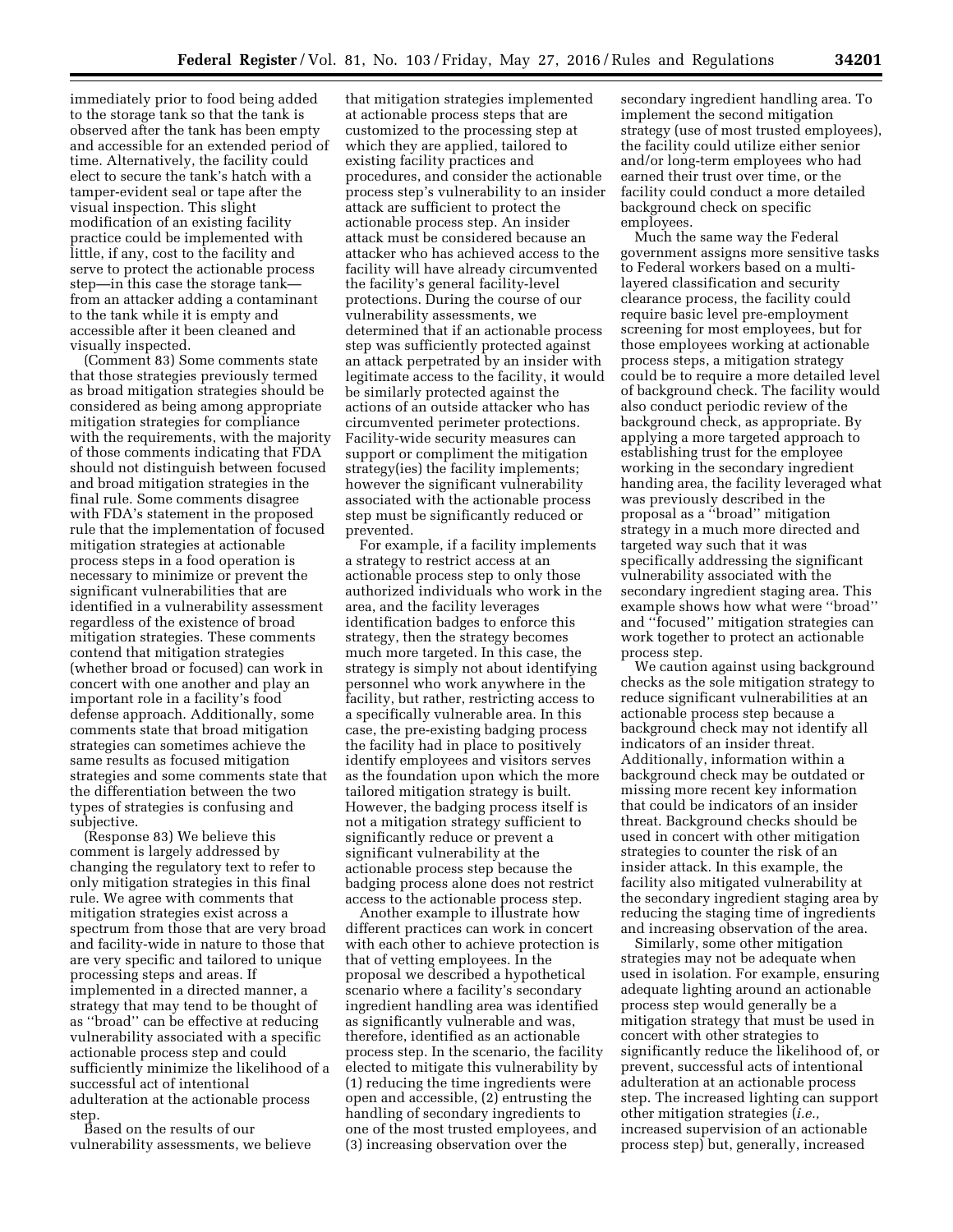lighting would not by itself be sufficient to address the significant vulnerability associated with the actionable process step.

(Comment 84) Some comments state that existing facility practices and facility-level measures should be considered when a facility is identifying appropriate mitigation strategies.

(Response 84) We agree. As discussed previously, mitigation strategies should be tailored to existing facility practices and procedures, and take into account the nature of the actionable process step's significant vulnerability. Mitigation strategies can be complemented by or built on top of existing practices or facility-level measures. For example, a facility might prepare secondary ingredients in an area near the process step where they will be added to the product line. The facility weighs and measures ingredients the night before use so they are ready for introduction into the product line in the morning. To identify a suitable and appropriate mitigation strategy, the facility would consider its normal practice of staging ingredients the night before and any other relevant practices the facility engages in regarding its handling of secondary ingredients in this area. The facility might conclude that staging ingredients the night before is unnecessary and elect to implement the mitigation strategy that ingredients will only be handled immediately before their introduction into the product line to prevent them from being open and accessible for extended periods of time. Alternatively, if the facility concludes that their operating practices prevent this approach, it could implement the mitigation strategy to place the ingredients in tamper evident storage containers overnight to prevent an attacker from being able to introduce an agent without indications of tampering with the ingredients. The facility would implement the most appropriate mitigation strategy taking into consideration its existing practices and procedures.

(Comment 85) One comment asserts broad mitigation strategies offer significant protections to the food supply and that focused mitigation strategies are of questionable or at least unproved efficacy. This comment goes on to request that FDA focus requirements only on broad mitigation strategies that limit access to bulk foods prior to and at process steps that may disperse contamination in a large volume of finished food.

(Response 85) During the course of our vulnerability assessments, we found that appropriate mitigation strategies must be specifically tailored to the

significant vulnerability they are addressing and customized to the actionable process step where they are applied, while taking into account existing facility practices and procedures. We disagree with the comment's assertion that strategies previously termed as ''focused mitigation strategies'' are questionable or of unproven efficacy. Indeed, we conclude as determined through our vulnerability assessments that mitigation strategies specifically designed to protect the most vulnerable points in a food operation are the most effective at reducing the likelihood that an act of intentional adulteration would be successful. General facility-level security measures have questionable value in protecting actionable processing steps from significant vulnerabilities, especially those significant vulnerabilities associated with attackers with legitimate access to the facility. However, this comment illustrates why we are changing the codified to refer to only ''mitigation strategies.'' We would consider the efforts described by this comment to be focused mitigation strategies as we used that term in the proposed rule. We agree that ''bulk foods prior to and at process steps that may disperse contamination in a large volume of finished food'' would most likely be significantly vulnerable and thus require appropriate mitigation strategies.

(Comment 86) Some comments state that some of the mitigation strategies identified in the preamble of the proposed rule may not be appropriate or suitable in certain circumstances. For example, some comments mention that one-way sample ports as a mitigation strategy may not be appropriate for products that require aseptic sampling. Some comments contend that making engineering enhancements to equipment or repositioning equipment to increase visual observation may be prohibitively costly.

(Response 86) We agree that certain mitigation strategies may not be appropriate or suitable in some situations. Therefore, we are not requiring any specific mitigation strategies in this rule. A facility may identify the most appropriate and suitable mitigation strategies for its facility, the food being processed, the actionable process step being protected, and the nature of the significant vulnerability being mitigated.

(Comment 87) Some comments urge FDA to permit requirements that are already in place by other government agencies to count as mitigation strategies, when appropriate based on a thoughtful vulnerability assessment. In

particular, these comments suggest the C–TPAT program has proved successful in requiring that broad mitigation strategies be implemented, including physical security, personnel security, ingredient storage and inventory procedures, and crisis management planning.

(Response 87) As discussed in section III.D, we believe that participation in other security programs, such as C– TPAT or CFATS for example, raises the overall security posture for a facility and can be beneficial along with the requirements of the final rule. In certain circumstances, security measures implemented under other security programs may also prove to be effective mitigation strategies once actionable process steps are identified. These security measures should be evaluated on a case-by-case basis to determine if they significantly reduce or prevent significant vulnerabilities at actionable process steps. If so, the facility may consider these protections as mitigation strategies under § 121.135 and document them in the food defense plan. However, FDA will not consider a facility's participation with other security programs as de facto compliance with this rule.

# *D. Final § 121.138—Mitigation Strategies Management Components*

We have added a new § 121.138 (Mitigation Strategies Management Components) to establish that mitigation strategies required under § 121.135 are subject to the following mitigation strategies management components as appropriate to ensure the proper implementation of the mitigation strategies, taking into account the nature of each such mitigation strategy and its role in the facility's food defense system: (1) Food defense monitoring in accordance with § 121.140; (2) Food defense corrective actions in accordance with § 121.145; and (3) Food defense verification in accordance with § 121.150. We have created this new section to provide clarity and understanding regarding the application of the three management components to the mitigation strategies as required by § 121.135.

### *E. Proposed § 121.140—Monitoring*

1. Proposed § 121.140(a)–(b) Requirement for Written Procedures for and Frequency of Monitoring

We proposed that you must establish and implement written procedures, including the frequency with which they are to be performed, for monitoring the mitigation strategies, and you must monitor the mitigation strategies with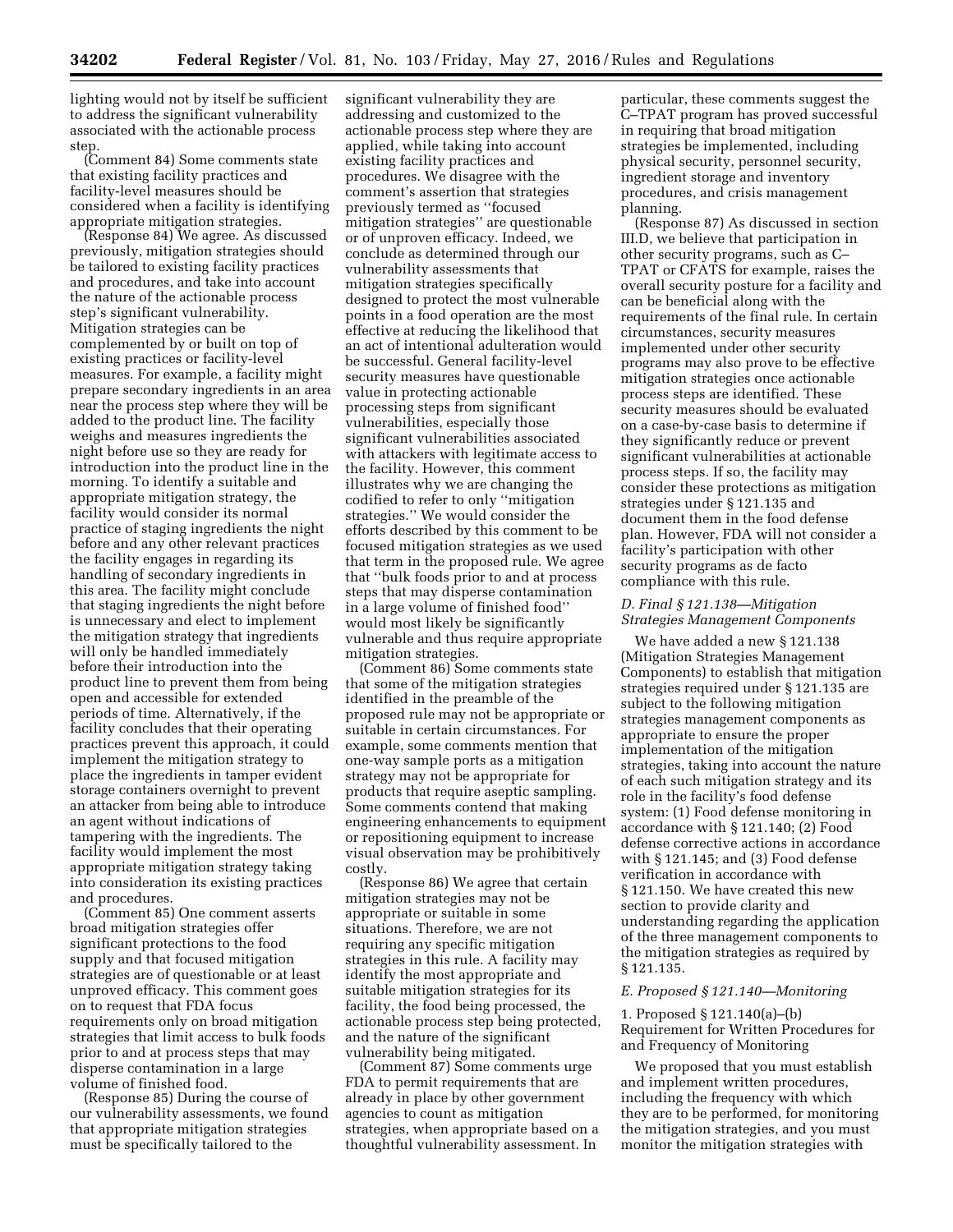sufficient frequency to provide assurance that they are consistently applied.

Some comments support the proposed requirements. In the following paragraphs, we discuss comments that disagree with the proposed requirements, ask us to clarify the proposed requirements, or suggest one or more changes to the proposed requirements. Some comments request that we provide more flexibility than a traditional HACCP framework, with specific requests for flexibility in the management components, including monitoring.

After considering these comments, we are making three revisions to the requirements for monitoring in § 121.140. First, we are adding the qualification ''as appropriate to the nature of the mitigation strategy and its role in the facility's food defense system,'' to the beginning of the provision. Second, we are changing ''sufficient'' to ''adequate'' in § 121.140(b), which now states that ''you must monitor the mitigation strategies with adequate frequency to provide assurances that they are consistently performed.'' We are substituting the term ''adequate'' for the term ''sufficient'' to be consistent with the PCHF final rule definition for monitoring. We conclude that there is no meaningful difference between ''adequate'' and ''sufficient'' for the purposes of part 121. We have also added a definition for the term ''adequate'' in the regulatory text to mean that which is needed to accomplish the intended purpose in keeping with good public health practice. We also conclude that the regulations will be clearer if we use the single term ''adequate'' throughout the regulations. Third, we are changing ''applied'' to ''performed'' to address comments that state the language was unclear. Section 121.140(b) now states that ''you must monitor the mitigation strategies with adequate frequency to provide assurances that they are consistently performed.''

(Comment 88) Some comments argue that the language of section 418(d) of the FD&C Act is ambiguous, and state that monitoring in section 418(d) does not require that facilities conduct monitoring as described in the National Advisory Committee on Microbiological Criteria for Foods' HACCP Principles and Application Guidelines. These comments state that the statute sets a standard for facilities to ''monitor the effectiveness of the preventive controls.'' The comments state that the statute does not indicate how facilities are to monitor the effectiveness of the

mitigation strategies; it does not indicate that each mitigation strategy must be monitored, and it does not specify the frequency at which monitoring must occur. However, the comments agree that facilities should assess whether mitigation strategies are in place and are fully implemented. The comments agree that facilities should have written procedures regarding how, and the frequency at which, observations take place, but also indicate that these procedures and frequencies should be less rigorous than procedures and frequencies for preventive controls.

(Response 88) We agree that facilities must assess whether mitigation strategies are in place. We also agree that facilities must provide written procedures regarding how, and the frequency at which, monitoring occurs. This rule implements section 103 of FSMA, and therefore includes components for monitoring (section 418(d) of the FD&C Act). We agree that monitoring in the intentional adulteration regulatory framework should be more flexible than monitoring as described in the National Advisory Committee on Microbiological Criteria for Foods' HACCP Principles and Application Guidelines. Therefore, we have modified the requirement for monitoring in the regulatory text to include ''as appropriate to ensure the proper implementation of the mitigation strategies, taking into account the nature of each such mitigation strategy and its role in the facility's food defense system'' (see §§ 121.138, 121.140) and to provide for the use of exception records (see  $\S 121.140(c)(2)$ ). These changes allow a facility to select the appropriate rigor and frequency of its monitoring based on its particular circumstances and are similar to those made in the PCHF final rule regulatory text for monitoring in the preventive controls management components.

For example, a facility stages ingredients overnight so the first shift can immediately begin adding ingredients to a hopper. The facility identifies staged ingredient containers as an actionable process step because the overnight staging makes the ingredient containers significantly vulnerable. The facility then identifies a mitigation strategy of reducing ingredient staging time. The facility establishes and implements food defense monitoring procedures to include observations of the staging area to ensure the ingredients are staged immediately prior to addition into the hopper rather than overnight. This monitoring procedure is tailored to the facility's circumstances and is appropriate to the mitigation strategy

(*i.e.,* suitable for a particular purpose and capable of being applied) because it allows for the assessment or observation that the ingredient staging time is being reduced. When establishing the monitoring procedure, the facility considered the nature of the mitigation strategy (*i.e.,* an observation would determine if reducing the staging time was being consistently performed) and its role in the facility's food defense system (*i.e.,* the facility deemed it necessary to conduct the monitoring for the mitigation strategy because the reducing the staging time significantly minimized the significant vulnerability associated with the ingredient containers). Additionally, the facility reasoned that monitoring the staging area immediately prior to the addition of the ingredients to the hopper met the requirement for monitoring to be conducted on an adequate frequency because this frequency meets the definition of adequate (*i.e.,* that which is needed to accomplish the intended purpose in keeping with good public health practice) in that monitoring prior to ingredient addition to the hopper ensures that employees will properly implement the reduced staging time and reduce the significant vulnerability.

2. Proposed § 121.140(c)—Requirement for Records

We proposed that all monitoring of focused mitigation strategies in accordance with this section must be documented in records that are subject to verification in accordance with proposed § 121.150(a) and records review in accordance with proposed § 121.150(c).

In the following paragraphs, we discuss comments that disagree with the proposed requirements, ask us to clarify the proposed requirements, or suggest one or more changes to the proposed requirements. After considering these comments, we have revised the regulatory text to provide that exception records may be adequate in some circumstances (see  $\S 121.140(c)(2)$ ).

(Comment 89) Some comments state that a facility will be much more likely to document a deviation from an established mitigation strategy (*i.e.,* a light is broken or turned off) rather than a confirmation that the light was working properly each day. These comments seem to indicate that this could be a potential area where greater flexibility is needed regarding how monitoring is documented.

(Response 89) New § 121.140(c)(2) provides for exception records and states records may be affirmative records demonstrating the mitigation strategy is functioning as intended and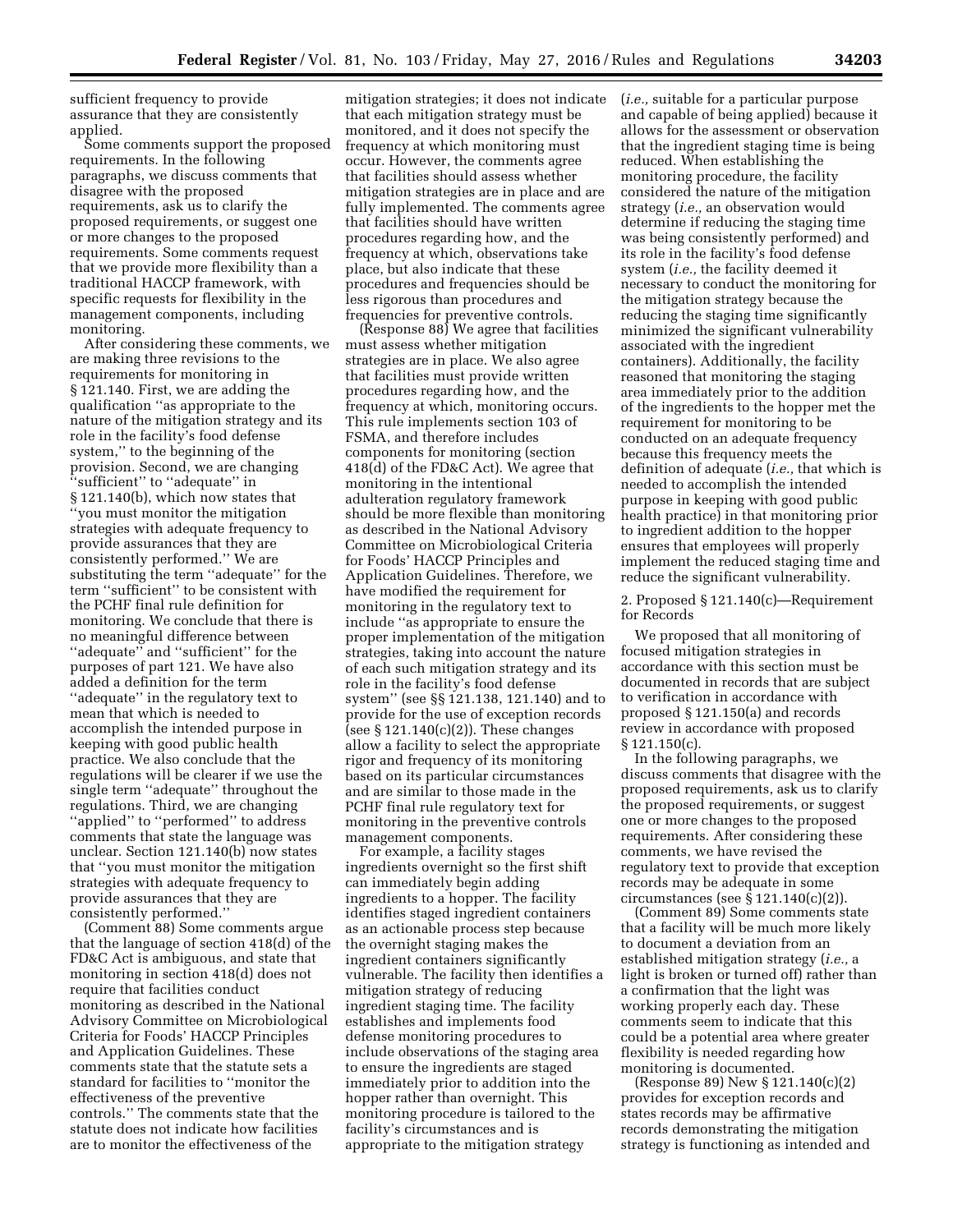**34204 Federal Register** / Vol. 81, No. 103 / Friday, May 27, 2016 / Rules and Regulations

that exception records demonstrating the mitigation strategy is not functioning as intended may be adequate in some circumstances. This revision to the regulatory text was made to clarify that exception records, in certain circumstances, are acceptable. We understand exception reporting as a structure where automated systems are designed to alert operators and management on an exception basis—*i.e.,*  only when a deviation from food safety parameter limits are observed by the system.

Exception reporting would be an acceptable monitoring system in some circumstances. A facility must be able to verify that food defense monitoring is being conducted  $(\S 121.150(a)(1))$ . This is straightforward with affirmative monitoring records but can be more difficult or impossible with exception records. The following example provides an instance where a facility may choose exception records when monitoring a mitigation strategy. A facility identifies an ingredient storage area as an actionable process step, and identifies and implements a restricted access system that uses electronic swipe/key cards to limit access to the area. The restricted access system is designed to allow authorized personnel to open a door to the area, while also alerting management when the door is left unlocked. While the system would not need to produce a record for every authorized access to the area, the system would produce a record for each instance that the door is left unlocked and alert operators to those instances. In this example, the facility would periodically verify that the restricted access system is working properly, in part, by leaving the door unlocked, and ensuring the system alerts the operator by generating a record that documents the door being unlocked. Exception records are not always appropriate. For example, it would not be appropriate to create a record that indicates adequate lighting is not functioning as intended, rather than documenting adequate lighting is functioning as intended, unless the facility devised an approach that would allow it to verify that food defense monitoring was being conducted as required.

# *F. Proposed § 121.145—Corrective Actions*

1. Proposed § 121.145(a)(1)–(2) Requirement To Establish and Implement Corrective Action Procedures That Must Describe Steps To Be Taken

We proposed that you must establish and implement written corrective action

procedures that must be taken if the mitigation strategy is not properly implemented. The corrective action procedures must describe the steps to be taken to ensure that appropriate action is taken to identify and correct a problem with implementation of a mitigation strategy to reduce the likelihood that the problem will recur.

Some comments support the proposed requirements. In the following paragraphs, we discuss comments that disagree with the proposed requirements, ask us to clarify the proposed requirements, or suggest one or more changes to the proposed requirements. Some comments request that the intentional adulteration requirements provide more flexibility than a traditional HACCP framework, with specific requests for flexibility in the management components, including corrective actions. After considering these comments, we are making several revisions to the proposed requirements for corrective actions. First, we are adding the qualification ''as appropriate to the nature of the actionable process step and the nature of the mitigation strategy'' to the beginning of the provision in § 121.145(a). Second, we are separating the requirements to take appropriate action to identify and correct a problem that has occurred from the requirement to take appropriate action, when necessary, to reduce the likelihood that the problem will recur. The separated requirements are now included in the regulatory text as § 121.145(a)(2)(i) and § 121.145(a)(2)(ii), respectively. Similar changes were made to the PCHF final rule regulatory text for corrective actions, as comments related to that rule asserted the proposed corrective action regulatory text could have been misunderstood as a requirement to establish a new preventive control after implementing a corrective action procedure. These comments also asserted that it would be inappropriate to assume that corrective action procedures always correct a problem with the implementation of a new or additional preventive control. We have addressed these comments to the requirement to identify and correct a problem by adding ''that has occurred'' after ''correct a problem'' in § 121.145(a)(2)(i). We have also addressed these comments by qualifying the requirement that the corrective action procedures must describe the steps to be taken to ensure that appropriate action is taken to reduce the likelihood that the problem will recur by inserting ''when necessary'' after

''appropriate action is taken'' in § 121.145(a)(2)(ii).

(Comment 90) A few comments state that greater flexibility is needed to reflect the differences between mitigation strategies and preventive controls and that corrective actions is one potential area in which to increase flexibility. While comments agree that a facility should take action when a mitigation strategy is not properly or fully implemented, these comments further state that detailed, written corrective action procedures should not be required to address every possible deviation for each mitigation strategy. In addition, comments state that facility employees should make corrections, rather than take corrective actions, in some circumstances. These comments provide an example of corrections where a door is simply closed, and the action is not documented, in response to a single, isolated event where a door is propped open.

(Response 90) As described previously, we have modified the provision to provide that corrective action procedures are established and implemented based on the nature of the actionable process step in addition to the nature of the mitigation strategy (see § 121.145(a)). The rule allows for a facility's corrective action procedures to reflect the extent of the deviation. For example, a facility's monitoring indicates that a peer monitoring mitigation strategy is not implemented as intended because one of the employees does not accompany the other employee at the actionable process step. A component of the facility's written corrective action is to retrain the employee on the importance of accompanying the other employee while at the actionable process step. We expect, in most cases, that food defense corrective action procedures will be simple and easy to undertake. Further, we agree that written corrective action procedures need not address every possible deviation, and the rule does not require this. Written corrective action procedures should address circumstances where deviations are likely to occur. The reason to have corrective action procedures is to consider the likely scenarios in advance, rather than react to these scenarios on an ad hoc basis.

We do not agree that certain situations are more appropriate for corrections rather than corrective actions. A ''correction'' does not include, among other things, actions to reduce the likelihood that the problem will recur. The comment describes a situation where a facility is locking the door to serve as the mitigation strategy, and the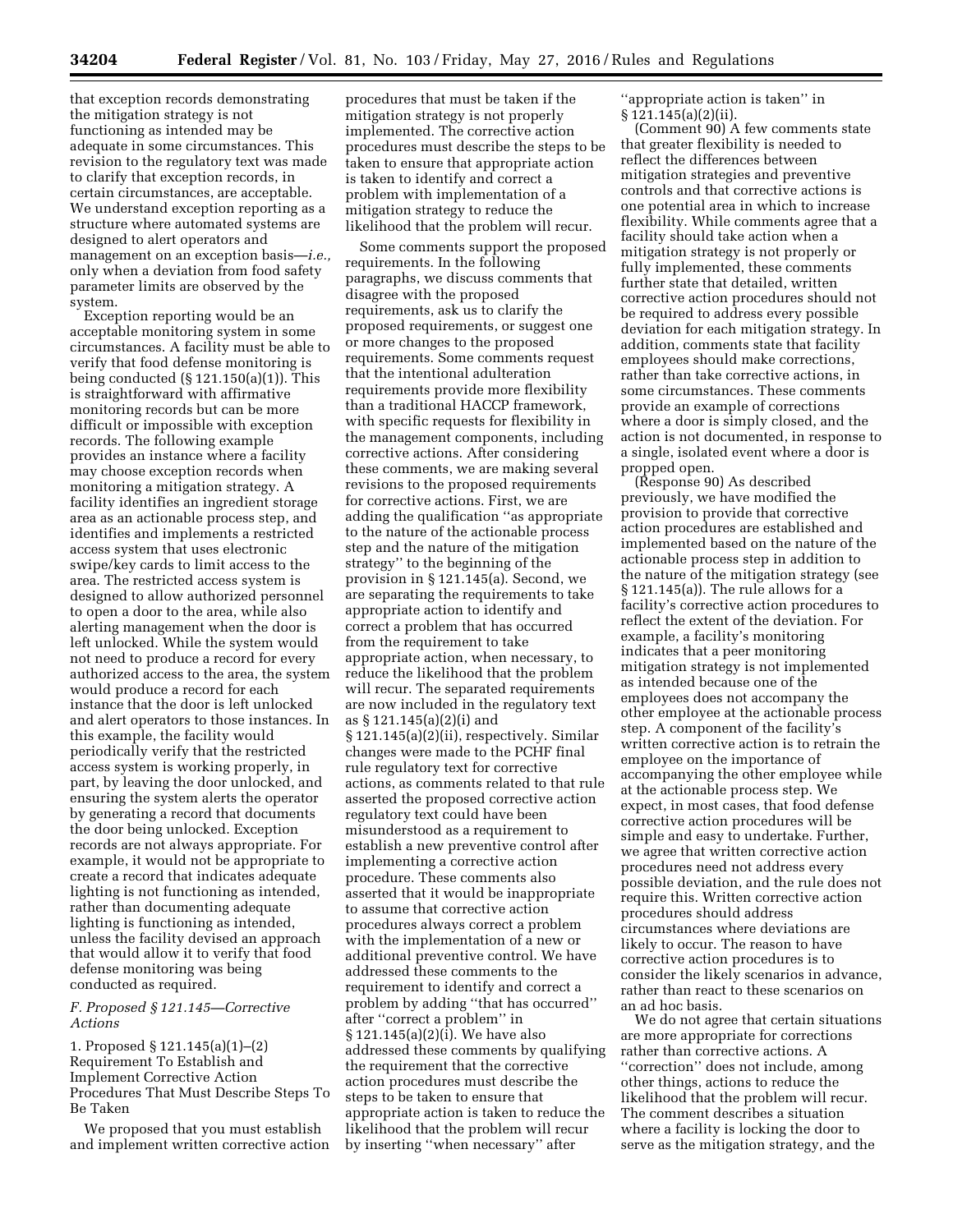monitoring of the mitigation strategy indicates the strategy is not performing as intended (*i.e.,* the door is not locked, and it is propped open). Because monitoring has indicated the mitigation strategy is not properly implemented, a corrective action is required (§ 121.145(a)(1)). While the example includes a corrective action that is quite simplistic and easy to undertake, it is important that a corrective action, and not a correction, be taken because the corrective action includes actions to reduce the likelihood that the problem will recur, while the correction does not. An unlocked door leaves the significant vulnerability unmitigated, and therefore, this seemingly isolated problem directly impacts product vulnerability.

Furthermore, corrections, such as those discussed in the PCHF final rule (*e.g.,* facility observes food residue on ''clean'' equipment prior to production of food, and then cleans the equipment), are appropriate for minor and isolated problems that do not directly impact product safety. An analogous situation does not exist in the context of intentional adulteration where requirements of this rule are designed to reduce significant vulnerabilities associated with an insider attack. Additionally, food defense corrective action requirements are less rigorous and resource-intensive than corrective actions for food safety purposes. Food defense corrective actions do not include requirements to evaluate all affected food for safety, prevent affected food from entering commerce, or include requirements for unanticipated problems.

# 2. Proposed § 121.145(a)(3)— Documentation

We proposed that all corrective actions taken in accordance with this section must be documented in records that are subject to verification in accordance with proposed § 121.150(b) and records review in accordance with proposed § 121.150(c).

Some comments support the proposed requirements without change. One comment states that documentation would not be needed in a single, isolated event, such as where a door is propped open, and the corrective action would simply result in the door being closed. While the example includes a corrective action that is simple and easy to undertake, it is necessary that it be documented. Without such documentation, verification of proper implementation of the mitigation strategy, as required in  $\S 121.150(a)(3)$ , may not be possible because there are no records to review which reflect

failure to implement the mitigation strategy. Further, without documentation, it may not be known whether it was a one-time event or the door was propped up more regularly. Documentation of the corrective actions and review of the documentation to verify proper implementation of mitigation strategies is necessary to identify trends and patterns of implementation of mitigation strategies over time, and is also necessary to ensure appropriate decisions about corrective actions are being made. After considering the comment, we are finalizing these requirements as proposed.

# *G. Proposed § 121.150—Verification*

We proposed to require verification of monitoring, verification of corrective actions, verification of implementation and effectiveness, reanalysis, and documentation of all verification activities. Specifically regarding verification of implementation and effectiveness, (proposed § 121.150(c)), we proposed that you must verify that the focused mitigation strategies are consistently implemented and are effectively and significantly minimizing or preventing the significant vulnerabilities. We proposed that this must include, as appropriate to the facility and the food, review of the monitoring and corrective actions records within appropriate timeframes to ensure that the records are complete, the activities reflected in the records occurred in accordance with the food defense plan, the focused mitigation strategies are effective, and appropriate decisions were made about corrective actions. We also requested comment on whether we should specify the verification activities that must be conducted for verification of monitoring and for verification of corrective actions and, if so, what verification activities should be required.

1. Verification of Monitoring, Corrective Actions and Implementation and Effectiveness

Some comments support the proposed requirements. In the following paragraphs, we discuss comments that disagree with the proposed requirements, ask us to clarify the proposed requirements, or suggest one or more changes to the proposed requirements. Some comments request that the intentional adulteration requirements provide more flexibility than a traditional HACCP framework, with specific requests for flexibility in the management components, including verification. Most of the comments addressing verification activities request

clarification specifically related to implementation and effectiveness. One comment requests that we provide for other activities appropriate for verification of implementation and effectiveness. After considering these comments, we are making several changes to the requirements for verification.

First, we are adding text to § 121.150(a) (Food defense verification) to reflect that verification procedures are established and implemented based on the nature of the mitigation strategy and its role in the facility's food defense system. Second, we made edits to reflect new § 121.138. We have changed proposed § 121.150(a) to final § 121.150(a)(1), which now states ''Verification that food defense monitoring is being conducted as required by § 121.138 (and in accordance with § 121.140).'' We have changed proposed § 121.150(b) to final § 121.150(a)(2), which now states ''Verification that appropriate decisions about food defense corrective actions are being made as required by § 121.138 (and in accordance with § 121.145).'' We have changed proposed § 121.150(c) to final  $\S 121.150(a)(3)$  which requires verification that mitigation strategies are properly implemented and significantly minimizing the significant vulnerabilities.

Third, we have removed the requirement to verify that mitigation strategies are effectively significantly minimizing or preventing significant vulnerabilities in § 121.150(c) because it is more appropriate to verify mitigation strategies are being properly implemented, in accordance with the food defense plan, rather than verifying these strategies are effective. In the food safety context, verification of effectiveness is mainly accomplished via validation and testing, which are not required in this final rule due to the nature of mitigation strategies. Fourth, we are adding a new section § 121.150(a)(3)(ii) to provide for ''other activities appropriate for verification of proper implementation'' to allow for increased flexibility in verifying mitigation strategies are properly implemented beyond what is included in § 121.150(a)(3)(i). Fifth, we added a requirement (§ 121.150(b)), to establish and implement written procedures, including the frequency for which they are performed, for verification activities. This requirement was added because the flexibility, provided in § 121.150(a)(3)(ii), is significant but not unbounded. Written procedures are essential to ensure these activities are occurring in accordance with the food defense plan. Sixth, we moved the more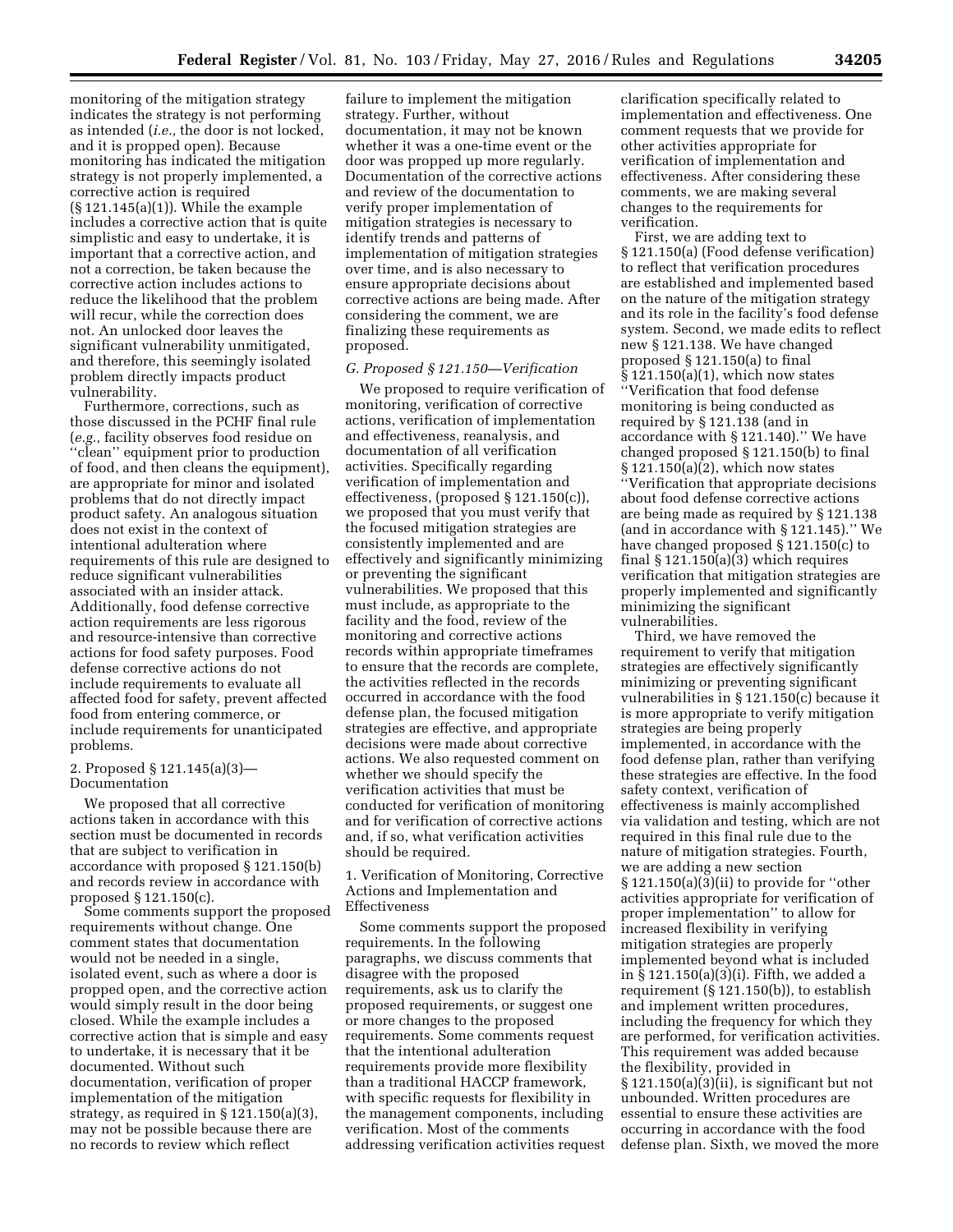extensive section for reanalysis (proposed  $\S 121.150(d)$ ) to a new section (final § 121.157) to improve readability and clarity. As a result, we created a new § 121.150(a)(4) (''Verification of Reanalysis in accordance with § 121.157'') to include in § 121.150 the requirement to verify that reanalysis has been conducted. Some of these changes are similar to those made in the PCHF final rule regulatory text for verification and preventive controls management components.

(Comment 91) Some comments request clarification and elaboration for verification activities related to implementation and effectiveness of mitigation strategies (proposed  $\S 121.150(c)$ ).

(Response 91) As mentioned previously, we have removed the requirement to verify the effectiveness of mitigation strategies. As part of food defense verification, a facility must determine if each mitigation strategy is properly implemented and significantly minimizing or preventing significant vulnerabilities. To do this, a facility would determine whether the mitigation strategies are consistently implemented and functioning as intended. Part of this determination would be based on review of monitoring and corrective action records. In addition, as mentioned in section V.D, facilities may use, but are not limited to, two important factors to determine the proper implementation of mitigation strategies to significantly minimize or prevent significant vulnerabilities: (1) The degree of physical access to the product at the actionable process step and (2) the ability of an attacker to successfully contaminate the product at the actionable process step.

For example, if a mitigation strategy is significantly minimizing the degree of physical access to the product at an actionable process step, and the strategy is consistently implemented as determined by record review, the strategy can be considered properly implemented. Likewise, if the mitigation strategy is significantly minimizing the ability of an attacker to successfully contaminate the product at the actionable process step, and the strategy is consistently implemented as determined by record review, the strategy can be considered properly implemented. These factors are the same as two of the factors required to be evaluated in a vulnerability assessment (§ 121.130(a)(2) and (3)).

We are not including the third factor (the potential for public health impact (§ 121.130(a)(1)) because it has been our experience that mitigation strategies either directly reduce access to a point,

step, or procedure, or directly reduce the ability of an attacker to contaminate the food at a point, step, or procedure, and in doing so, indirectly reduce the potential public health impact if a contaminant were added at a point, step, or procedure.

As a facility reasons through its explanation of how the mitigation strategy significantly minimizes or prevents the significant vulnerability (§ 121.135(a)), the facility's explanation will most likely include the rationale for how the mitigation strategy reduces, to an acceptable level, either the degree of unauthorized access to the actionable process step or the ability of an attacker to successfully contaminate the product at the actionable process step. When the facility reviews the monitoring and corrective action records to ensure that activities reflected in the records occur as envisioned by the food defense plan (§ 121.135(a)) and are consistently implemented (§ 121.150(a)(3)), the facility can then determine whether the mitigation strategy is properly implemented and is significantly minimizing the significant vulnerability at the actionable process step.

(Comment 92) One comment states that verification methods other than those required by proposed § 121.150(c) may be appropriate, and provides suggestions of such methods, including direct observation of monitoring, such as a supervisor observing monitoring conducted by an employee, and review of monitoring and corrective actions activities during team meetings.

(Response 92) We agree that the rule should provide flexibility for additional activities related to verification of properly implemented mitigation strategies, and have revised the specific requirements to provide for other activities appropriate for verification of proper implementation of mitigation strategies in § 121.150(a)(3)(ii). Providing specific requirements for verification of implementation (§ 121.150(a)(3)(i)), but allowing for other activities appropriate for verification of implementation (§ 121.150(a)(3)(ii)), addresses, in part, comment requests that mitigation strategies management components need to provide more flexibility.

(Comment 93) One comment disagrees with the requirement that, as part of verification, monitoring and corrective action records must be reviewed and further states that the proposed requirement is too prescriptive and not applicable to food defense.

(Response 93) Review of monitoring and corrective action records is a key component of verification in a food

defense system. Review of monitoring records is necessary to determine whether mitigation strategies are implemented as intended and are therefore significantly minimizing significant vulnerabilities. For example, review of monitoring records for a mitigation strategy of using a lock to secure an access hatch on top of a silo could indicate that the lock is functioning as intended because the securing mechanism is fully engaged, and the hatch cannot be accessed without a key to the lock. The significant vulnerability has been significantly minimized because the food in the silo is no longer accessible. The facility determines the mitigation strategy is properly implemented because it is functioning as intended and minimizes the significant vulnerability.

Review of corrective action records is necessary to determine whether appropriate decisions are being made to identify and correct any problems with the implementation of a mitigation strategy and whether actions are being taken to reduce the likelihood that a problem would recur. To continue with the example, if the review of monitoring records indicated that the lock was not properly implemented due to employee error, the facility implements the corrective action, which consists of engaging the securing mechanism of the lock on the access hatch, and retraining the employee assigned to this step in how to properly use the securing mechanism. During the review of the corrective action records, the facility determines that appropriate decisions about corrective actions were made because the problem was identified that the lock was not properly implemented due to employee error, the problem was corrected because the facility engaged the securing mechanism of the lock to lock the access hatch, and actions were taken to reduce the likelihood the problem would recur by training the employee on how to successfully engage the securing mechanism of the lock in order to lock the access hatch.

Further, FDA has provided a flexible time period for review, allowing review of monitoring and corrective action records to take place in an ''appropriate timeframe.'' For example, a facility chooses to use several mitigation strategies, including adequate lighting, at the bulk truck unloading bay to protect the actionable process step, and the lighting may be monitored each time a shipment is received or on a weekly basis depending on the facility's determination of the frequency of the monitoring procedures. The review of these monitoring records may occur on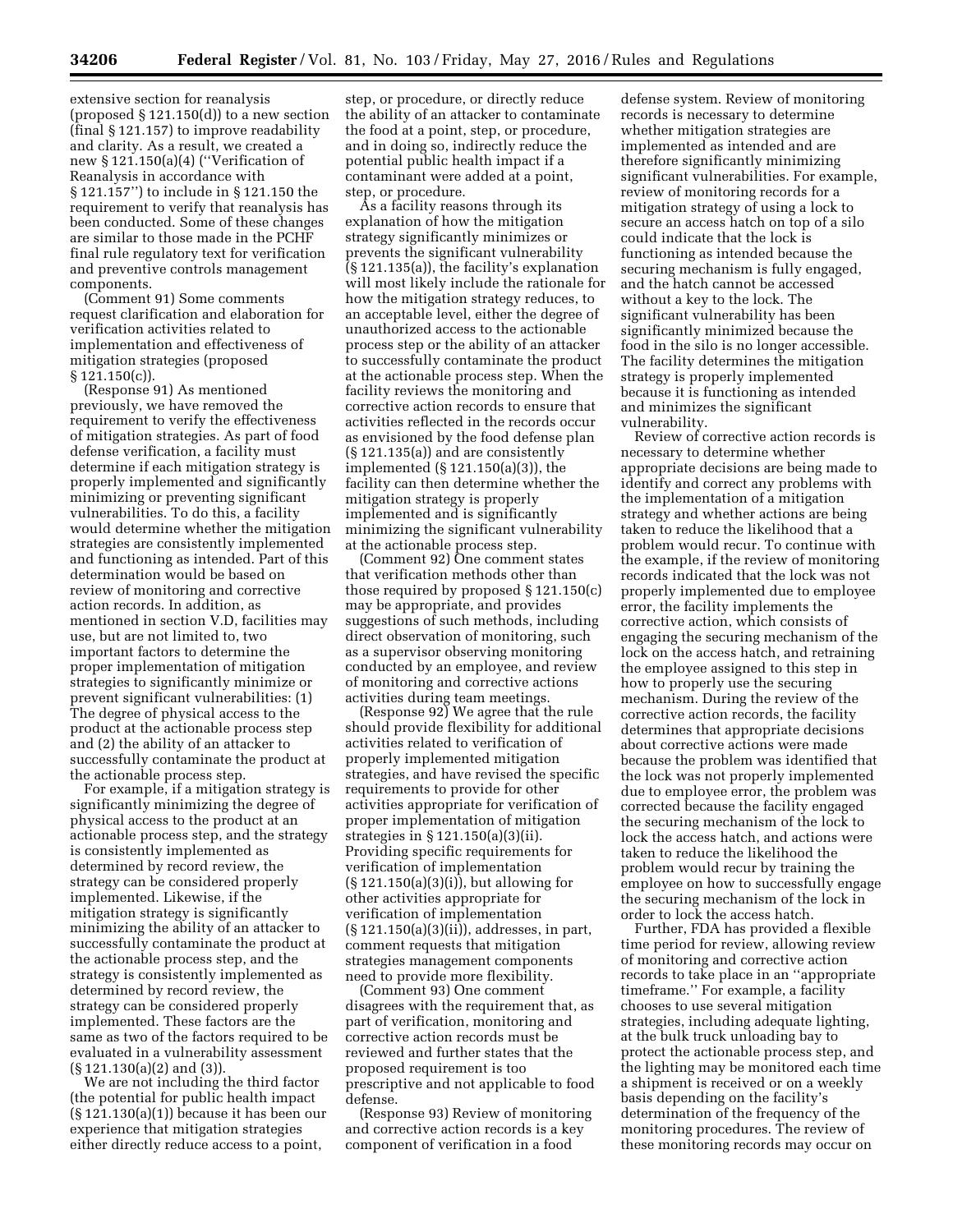a weekly or monthly basis, depending on the frequency of the monitoring procedures and the role this mitigation strategy plays in a facility's food defense system. We disagree that this requirement is too prescriptive.

(Comment 94) Some comments assert that industry cannot be held to a standard of absolute prevention of intentional adulteration, and given this assertion, one of these comments further states that effectiveness of mitigation strategies should be interpreted reasonably by both FDA and industry. The comment agrees that facilities should be expected to take reasonably appropriate measures to mitigate vulnerabilities and also states that facilities should have discretion to determine how mitigation strategies are effective. This comment goes on to state that facilities should not be expected to employ a certain measure just because the measure is available, particularly when the added benefit might be minimal. Finally, the comment states that, in the context of interpreting effectiveness of mitigation strategies in a reasonable manner, FDA should be mindful of the extremely low likelihood of an intentional adulteration event that may cause massive public health harm or economic disruption.

(Response 94) We acknowledged the low probability of an intentional adulteration event that may cause wide scale public health harm in the proposed rule (78 FR 78014 at 78024). The rule does not create a standard of absolute prevention at every identified actionable process step. Mitigation strategies are, among other things, ''riskbased'' and ''reasonably appropriate measures.'' They are employed to ''significantly minimize or prevent'' significant vulnerabilities.

Furthermore, each facility has some degree of discretion in determining how, and whether, each mitigation strategy is properly implemented, as part of the facility's written explanation of how the mitigation strategy sufficiently minimizes or prevents the significant vulnerability associated with the actionable process step.

Additionally, facilities are not required to employ measures just because they are available or convenient. Rather, facilities are required to identify and implement mitigation strategies that reflect the specific circumstances of the actionable process step and the facility. Because the facility considers these circumstances when identifying and implementing an appropriate mitigation strategy, and provides a written explanation of how the mitigation strategy sufficiently minimizes or

prevents the significant vulnerability associated with an actionable process step, a facility may choose a mitigation strategy that it believes provides maximum benefit, regardless of availability or convenience, if it complies with the requirement to significantly minimize, or prevent, the significant vulnerability.

# 2. Proposed § 121.150(d)—Reanalysis (Final § 121.157)

We proposed that you must conduct a reanalysis of the food defense plan (1) At least once every 3 years; (2) Whenever a significant change in the activities conducted at your facility creates a reasonable potential for a new vulnerability or a significant increase in a previously identified vulnerability; (3) Whenever you become aware of new information about potential vulnerabilities associated with the food operation or facility; (4) Whenever you find that a focused mitigation strategy is ineffective; and (5) Whenever FDA requires reanalysis to respond to new vulnerabilities and developments in scientific understanding including, as appropriate, results from the Department of Homeland Security biological, chemical, radiological, or other terrorism risk assessments. These requirements for reanalysis of the food defense plan were proposed within § 121.150 Verification.

Many comments responded to § 121.150 (Verification) as a whole, without specifically referring to reanalysis as an area needing edits. However, some comments regarding verification potentially apply to reanalysis, and these are addressed in this section. Some comments support the proposed requirements without change and some support the proposed provisions but ask for more flexibility and suggest alternative regulatory text. After considering these comments, to improve clarity and readability and to be consistent with the PCHF final rule with respect to the regulatory text for reanalysis, we have removed reanalysis from § 121.150 and created a new section § 121.157 devoted entirely to requirements for reanalysis. We have revised the regulatory text within this section to clarify which portions of the food defense plan will need reanalysis and how often (*e.g.,* the whole plan needs reanalysis at least every 3 years, and the whole plan or the applicable portions of the plan need reanalysis for all other reasons required in the text), to expand the scope of situations that trigger a reanalysis (*e.g.,* added a reanalysis requirement when required by FDA based on credible threats to the food supply), and we increased clarity

for when the reanalysis requires a revision to the food defense plan (*e.g.,*  the proposed language stated a revision to the food defense plan is required when a significant change is made, and the text was edited to state that a revision to the food defense plan is required when a significant change in activities conducted at your facility creates a reasonable potential for a new significant vulnerability or a significant increase in a previously identified vulnerability). Also, the new reanalysis section provides more flexibility in the timeframe for when a reanalysis must be completed, and clarifies when a reanalysis requires a revision to the food defense plan.

In the following paragraphs, we discuss comments that suggest one or more changes to the proposed requirements.

(Comment 95) Some comments state that greater flexibility is needed to reflect the differences between mitigation strategies and preventive controls and that verification is one potential area in which to increase flexibility. These comments believe that the oversight burden and the records burden associated with verification could be lessened by adding more flexibility.

(Response 95) We interpreted these comments to include reanalysis in the verification activities mentioned. We agree that the overall regulatory framework for this rule should provide more flexibility than that of a traditional HACCP approach and have described our general thinking in Comment 1 and Comment 2 of this document. To align with this thinking we have made specific changes to the reanalysis requirements. We removed reanalysis from § 121.150 and created a new section § 121.157 devoted entirely to requirements for reanalysis to help clarify activities for the purpose of verification versus activities specific to reanalysis. Within this section we provide for reanalysis of an applicable portion of the food defense plan (rather than the complete food defense plan) in specified circumstances. We have revised the regulatory text to state that when reanalysis is conducted for any reason other than § 121.157(a) (every 3 years), the food defense plan as a whole may need to be reanalyzed, or just the applicable portion of the food defense plan that may be affected by the proposed change or the new information (see § 121.157(a) and 121.157(b)). In the proposed rule, the portions of the plan that required reanalysis were not detailed, and the implication was that the entire plan must be reanalyzed in all cases. Our clarification of this language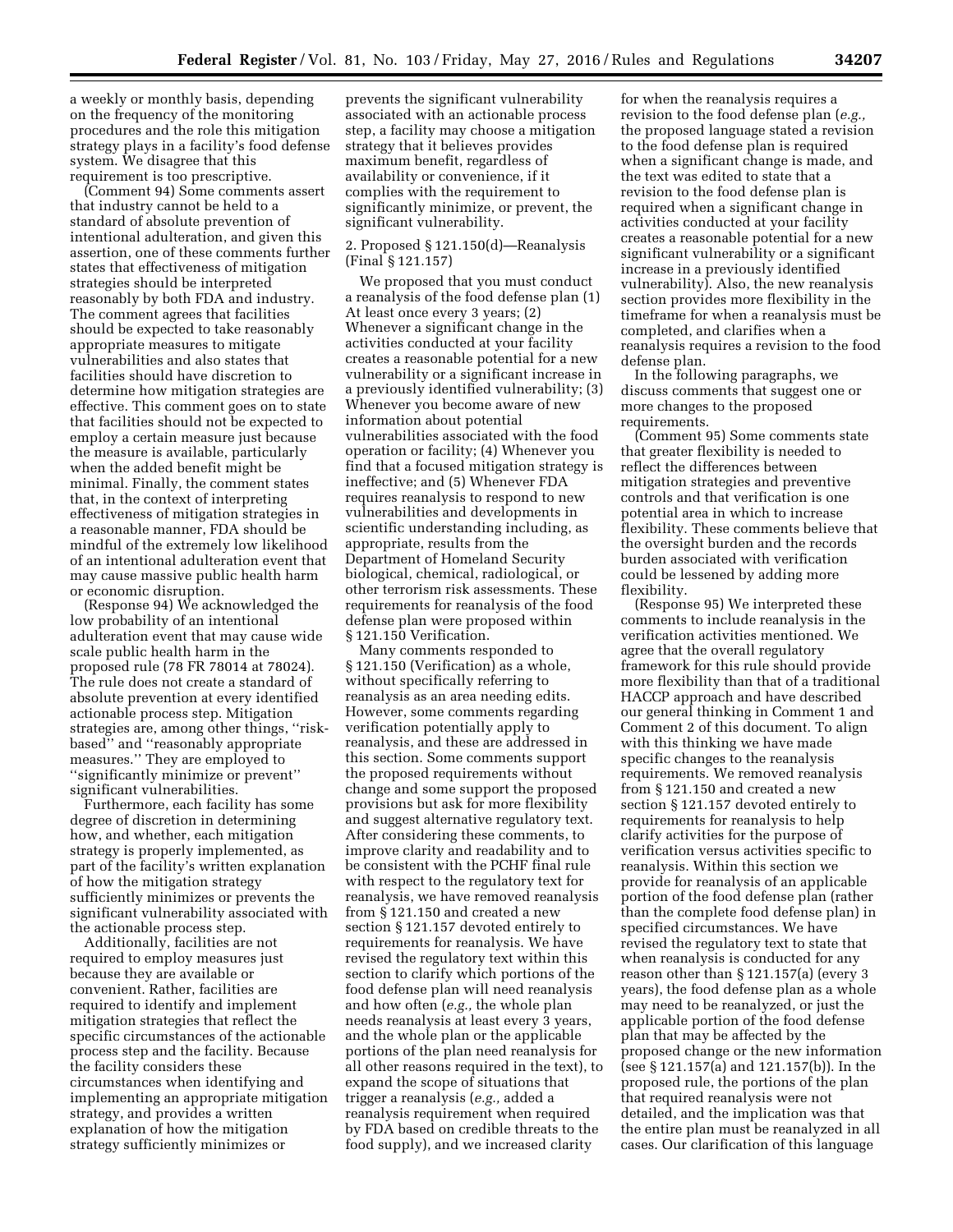allows flexibility for the facility to determine the extent of the required reanalysis based on the nature of the reanalysis trigger. In addition, we made associated editorial changes for the intentional adulteration reanalysis requirements to improve the readability of the requirement to conduct reanalysis ''whenever a mitigation strategy, a combination of mitigation strategies, or the food defense plan as a whole, is not properly implemented'' (see § 121.157(b)(3)). In the proposed rule this requirement applied only to the ineffective nature of a mitigation strategy and did not take into account other areas of the food defense plan that may be contributing to an ineffective food defense plan. We also added new text to the reanalysis requirement to allow FDA to require a reanalysis ''when credible threats are made to the food supply'', as discussed more fully in section III.C.

Further, additional flexibility has been provided with respect to timeframes associated with completing reanalysis. The proposed rule required that reanalysis be completed ''before the change in activities at the facility were operative'' or ''when necessary, during the first 6 weeks of production.'' The new requirement states that the reanalysis must be complete ''before any changes in activities (including any change in mitigation strategy) at the facility is operative,'' or ''when necessary, within 90 days of production'' or ''within a reasonable timeframe, providing a written justification is prepared for a timeframe that exceeds 90 days after production of the applicable food first begins.'' This flexibility in timeframes lessens the burden on the facility. We believe the 90-day timeframe is sufficient for completing the reanalysis but recognize that there may be instances where the 90-day timeframe is exceeded and this is allowed with sufficient written justification.

We lessened the documentation burden by only requiring a revision to the food defense plan ''if a significant change in the activities conducted at your facility creates a reasonable potential for a new significant vulnerability or a significant increase in a previously identified vulnerability.'' The proposed rule required a revision to the food defense plan if ''a significant change was made.'' By stating specifically that revisions are only required if a change is made in activities that affect vulnerabilities, we eliminate the revision requirements for changes that are not directly related to the risk of intentional adulteration. Both the proposed and final rules provide for the

option to conclude that a revision to the food defense plan is not needed as long as the basis for that conclusion has been documented.

Many of the changes we made to the reanalysis provisions are similar to changes made in the PCHF final rule, and we believe this consistency will assist with overall understanding and implementation of these rules.

(Comment 96) Some comments ask us to recognize other terminologies suggesting reanalysis could be referred to as ''reassessment.''

(Response 96) We decline this request. We have acknowledged that the terminology used in relation to the concept of ''reanalysis'' varies in current regulations and guidelines for systems such as HACCP (78 FR 3646 at 3759). A facility may choose to use a term such as ''reassessment'' in its records—*e.g.,* if it relies on existing records that use the term ''reassessment'' to satisfy some or all of the requirements of this rule for reanalysis. However, the rule will use a single term to minimize the potential for confusion about whether different terms have a different meaning for the purposes of the rule.

# *H. Proposed § 121.160—Training (Final § 121.4)*

We proposed in § 121.160 to require that (1) Personnel and supervisors assigned to actionable process steps must receive appropriate training in food defense awareness and their respective responsibilities in implementing focused mitigation strategies and (2) All required training must be documented in records. We asked for comment on several questions related to training, including whether we should require that basic food defense awareness training be completed by all employees and whether we should require training to be repeated periodically. We also requested comment on the adequacy of FDA's Food Defense 101 training materials and whether additional FDA training materials are needed. Finally, we requested comment on the feasibility of the proposed training requirements, in light of the current state of food defense awareness in the industry and available training resources.

No comments disagree with the need for training for facilities to be able to properly implement this rule, and many comments acknowledge that training is crucial to creating an effective food defense environment in a facility. Some comments agree with our proposed training approach, and other comments request changes. After considering the comments, we have changed the training requirements by creating a new

section, § 121.4 (Qualifications of Individuals Who Perform Activities Under Subpart C), which replaces § 121.160 and defining the term ''qualified individual'' in § 121.3. In summary, the final rule requires all individuals who perform activities under Subpart C to be qualified through training or job experience or a combination thereof. Individuals and their supervisors at actionable process steps are required to take food defense awareness training and individuals who prepare the food defense plan, conduct a vulnerability assessment, identify and explain mitigation strategies and perform reanalysis must have successfully completed training for the specific activity at least equivalent to that received under a standardized curriculum recognized as adequate by FDA or be otherwise qualified through job experience to conduct the activities.

Section 121.4 requires that individuals performing activities under Subpart C have certain qualifications that vary based on the activity performed. Section 121.4(a) requires that you ensure that each individual who performs activities required under Subpart C is a qualified individual. A qualified individual is ''a person who has the education, training, or experience (or a combination thereof) necessary to perform an activity required under Subpart C, as appropriate to the individual's assigned duties. A qualified individual may be, but is not required to be, an employee of the establishment'' (§ 121.3). See section IV.C.4 for further discussion of this definition. Section 121.4(b) requires that each individual assigned to an actionable process step (including temporary and seasonal personnel) or in the supervision thereof must (1) be a qualified individual and (2) receive training in food defense awareness. Section 121.4(c) requires that each individual assigned to (1) the preparation of the food defense plan, (2) the conduct of a vulnerability assessment, (3) the identification and explanation of the mitigation strategies, or (4) the reanalysis of the food defense plan must be a qualified individual and have successfully completed training for the specific activity at least equivalent to that received under a standardized curriculum recognized as adequate by FDA or be otherwise qualified through job experience to conduct the activities. Job experience may qualify an individual to perform any of the activities listed previously if such experience has provided an individual with knowledge at least equivalent to that provided through the standardized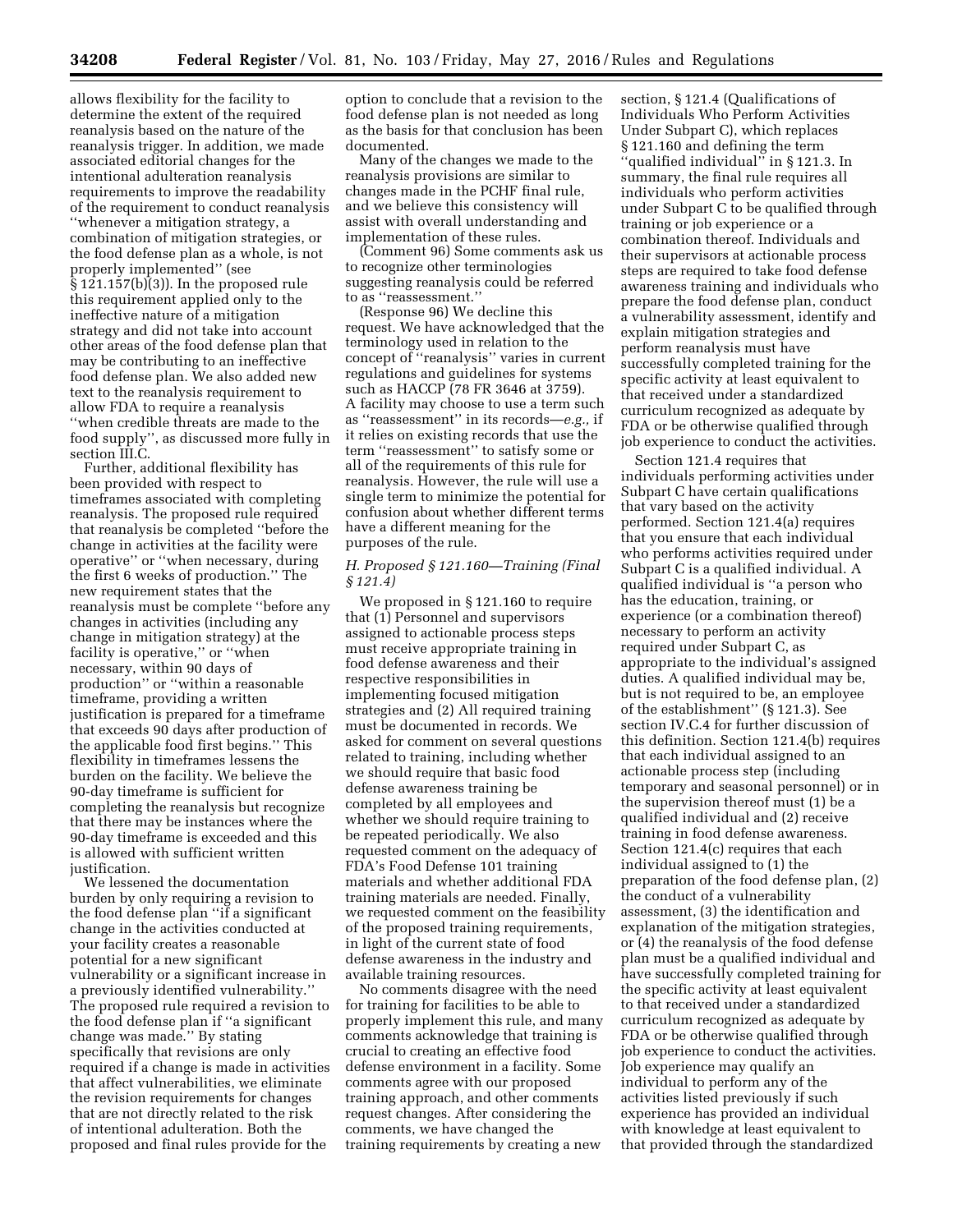curriculum. Section 121.4(d) requires that responsibility for ensuring compliance by individuals with the requirements be clearly assigned to supervisory personnel with adequate qualifications to supervise the activities. Section 121.4(e) requires that the training required by § 121.4(b) and (c) must be documented in records that include the date of the training, the type of training, and the person trained, and must be established and maintained in accordance with the requirements of subpart D.

In the following paragraphs, we discuss comments that respond to our request for comment regarding the proposed training requirement and comments that request changes to the training requirement as proposed.

(Comment 97) Some comments assert that FDA should require facilities to conduct food defense awareness training for all employees and not just for employees and supervisors who work at actionable process steps. Some comments indicate that, since food defense is a new area of regulation, that training to increase general awareness by all employees would be a useful requirement in gaining familiarity with the risk and mitigation of intentional adulteration. Some comments state that food defense awareness training for all employees is fundamental for creating a food defense culture at a facility and may be the critical element for preventing a successful attack. Alternatively, some comments state that expanding the food defense awareness training requirement to all employees will not advance food defense and could create a generalized approach that may diminish the ability of the facility to effectively train personnel who have significant roles in implementing food defense requirements. Some comments state that the cost of requiring training of all employees would be overly burdensome.

(Response 97) Although we agree that food defense awareness training would be useful for all employees, we believe that the best use of training resources for industry would be to focus the requirement for food defense awareness training on personnel who are assigned to an actionable process step. We do not believe it is necessary to require that facilities provide all employees with awareness training to significantly minimize or prevent significant vulnerabilities. Although we disagree that training all employees could diminish the ability of a facility to effectively train personnel, we agree that concentrating awareness training on certain individuals is less burdensome than a general training requirement. We

believe it is the best use of resources to train individuals at actionable process steps in food defense awareness because that is where intentional adulteration, when intended to cause wide scale public health harm, is most likely to occur. Our food defense guidance includes options for increasing general awareness of food defense throughout a facility by incorporating the importance of food defense procedures into routine facility communications, such as brochures, staff meetings, or payroll stuffers. We recommend that facilities encourage all employees to report unusual or suspicious individuals or activities to management.

In addition to requiring food defense awareness training for certain individuals, the rule requires that each individual who performs activities required by subpart C be a qualified individual as that term is defined in § 121.3. In addition, the rule requires individuals performing certain activities, including the preparation of the food defense plan or the conduct of a vulnerability assessment, to have successfully completed training for the specific activity at least equivalent to that received under a standardized curriculum recognized as adequate by FDA or be otherwise qualified through job experience to conduct the activities.

(Comment 98) Some comments express a need for advanced food defense training requirements for individuals conducting higher level food defense activities such as food defense coordinators, individuals who prepare, monitor, verify, or conduct corrective actions associated with food defense plans, managers or quality control personnel or personnel who would be responsible for identification of appropriate mitigation strategies. Some comments assert that these food defense activities require specialized knowledge that would not be covered in food safety training and that qualified individuals should perform these higher level functions.

(Response 98) We agree with these comments and are requiring that each individual engaged in activities in subpart C must be a qualified individual with the appropriate education, training, or experience (or a combination thereof) to perform the activity. Further, the rule requires increased qualifications for individuals responsible for higher level activities, such as preparation of the food defense plan, conducting a vulnerability assessment, identifying and explaining mitigation strategies, and reanalysis (§ 121.4(c)). These individuals must have the appropriate education, training, or experience (or a

combination thereof) necessary to properly perform their assigned activities and have successfully completed training at least equivalent to that received under a standardized curriculum recognized as adequate by FDA or be otherwise qualified through job experience to conduct the activities. Job experience may qualify an individual to perform these functions if such experience has provided an individual with knowledge at least equivalent to that provided through the standardized curriculum. We believe the activities listed previously require an additional level of expertise and training than other activities required under subpart C and, therefore, FDA is establishing a standardized curriculum for training which individuals performing these activities must successfully complete (or be otherwise qualified through job experience). This approach is consistent with the PCHF final rule, where additional food safety training is required for individuals who prepare or oversee preparation of the food safety plan, including conducting the hazard analysis (21 CFR 117.126(a)(2)).

We anticipate that the standardized curriculum for activities other than the conduct of a vulnerability assessment will be an approximately 4-hour training that will cover food defense awareness and food defense planning components such as preparing, implementing, and reanalysis of a food defense plan and selecting and explaining mitigation strategies. We plan for the training to be available online.

The training for conducting or overseeing a vulnerability assessment will require in-depth analysis of the functional and thought processes required to properly characterize significant vulnerabilities associated with a facility's points, steps, or procedures and the identification of actionable process steps. The process of conducting a vulnerability assessment may be new to much of the industry and the training will take this into consideration. The standardized curriculum for conducting a vulnerability assessment will need to cover each required component of the vulnerability assessment and provide enough information for an individual to calibrate their decision making based on the scientific analysis required by a vulnerability assessment. We believe that the curriculum designed for this activity will require multiple days and may be best offered in person. Based on the vulnerability assessment method chosen, the length of the standardized curriculum may vary, for example if a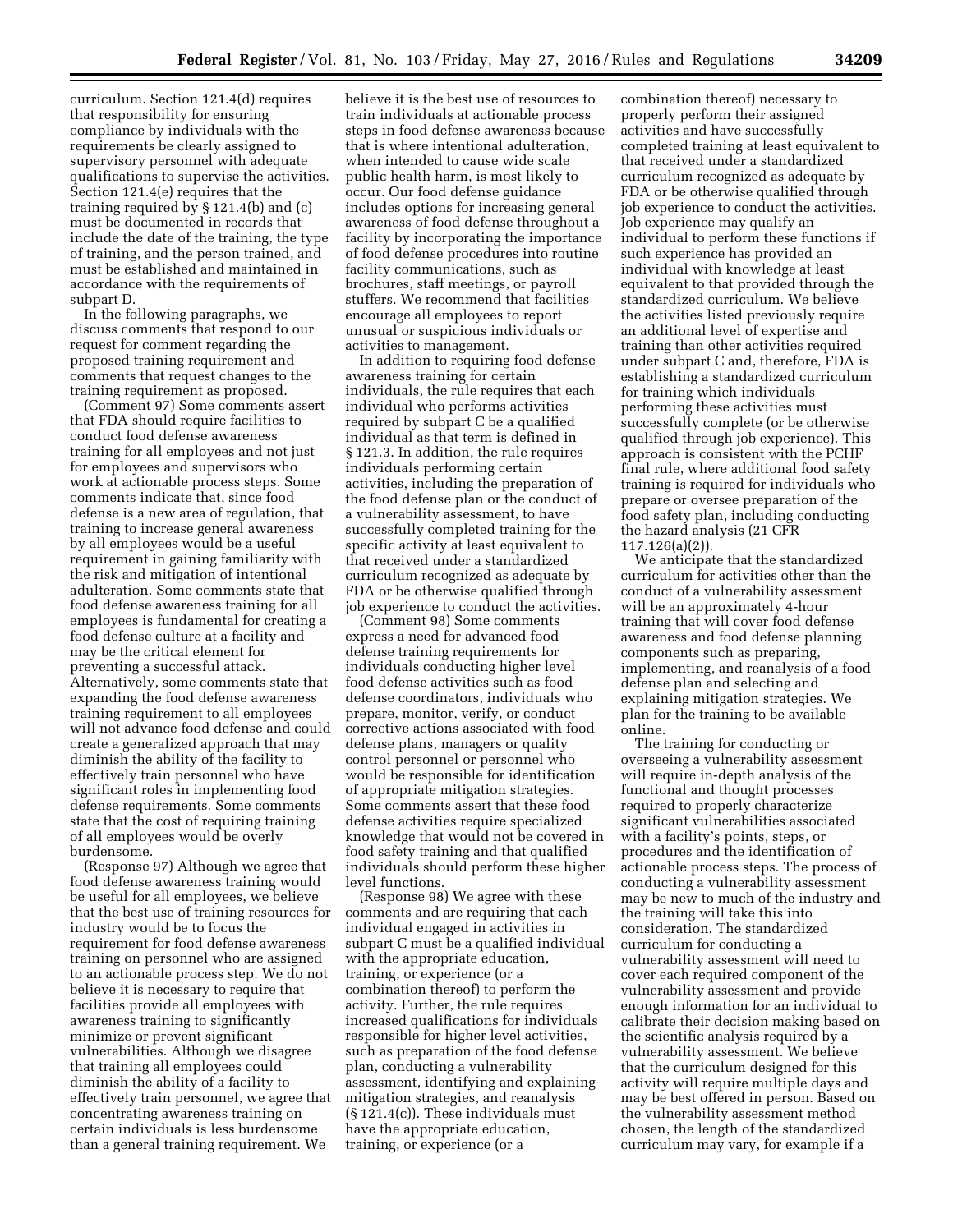facility is using the key activity types the training could be shorter.

Finally, with regard to comments that suggest that individuals who prepare, monitor, verify, or conduct corrective actions associated with food defense plans receive specialized training, we agree that individuals responsible for these activities should be qualified individuals and may need training to perform such activities. However, we are not standardizing a curriculum for such training and realize that individuals may be qualified through education or experience to do these activities because these concepts are not completely unique to food defense planning and analogous food safety concepts have been in routine practice in many food facilities for the purpose of food safety plans and/or HACCP approaches.

(Comment 99) Some comments state that food defense awareness training should be recognized as a beneficial mitigation strategy within food defense plans to create heightened awareness and that this training can be used to address intentional contamination including insider threats. Other comments state that the only requirement for food defense should be training and that any requirements beyond this approach are not necessary.

 $($ Response  $\overline{99}$ ) We agree that food defense awareness training for employees and supervisors assigned to actionable process steps would increase awareness and could assist with recognizing or thwarting an insider threat; however, the training alone will not protect the food at that actionable process step. It is the properly implemented mitigation strategies, which are designed to reduce the significant vulnerability at that step, which would protect the food against intentional adulteration.

(Comment 100) Some comments recommend that FDA set a requirement for periodic retraining, and some comments suggest the training requirement should specify training intervals such as during an employee ''onboarding'' process and periodically thereafter or when significant changes are made to the food defense plan. One comment did not request a requirement for retraining but stated that it should be understood that education and training are not a one-time occurrence. One comment asked for flexibility for training and retraining frequencies so a facility can take into account facility size, environment, seasonality of employees, and other circumstances.

(Response 100) We agree that training should not be a one-time occurrence and believe that by defining ''qualified

individual'' in terms of an ability to perform assigned responsibilities we have provided the flexibility for firms to consider relevant factors in determining how often to perform training. Individuals conducting activities under subpart C must be qualified to successfully implement the food defense measures contained in the food defense plan. If the food defense plan changes, because of a production change resulting in a mitigation strategy change, for example, employees and supervisors may need retraining if their responsibilities under subpart C change. Also, retraining may be needed as a component of corrective action. For example, if during the course of monitoring a facility determines that certain mitigations strategies are not being implemented consistently or appropriately, a component of the corrective action may be to retrain the responsible staff and their supervisors. To ensure that employees remain qualified to perform their duties under subpart C, facilities will need to retrain employees when the food defense plan changes and when a problem has been identified that training would address.

(Comment 101) Some comments commend FDA on the development of a broad range of free training materials that will be efficient and useful to meet training requirements. Some comments suggest updating and expanding these trainings to include options for free, downloadable, and customizable materials to reach a broad range of cultural and language groups, and to include information on how to protect food defense-related documents. One comment recommends that FDA update all of its food defense resources to reflect the requirements ultimately included in this final rule. One comment suggests that FDA develop a ''train-the-trainer'' course that could be effectively utilized by industry to equip management of food companies with the training materials needed to comply with the training requirements.

(Response 101) We agree that many of our trainings and other resources will assist industry in complying with this rule. However, we recognize that many of our existing materials will need to be updated to reflect the provisions of the rule and new training materials will need to be developed. We intend to update our training materials to provide an option to comply with the food defense awareness training requirement, and we will be developing a standardized curriculum for training in accordance with the requirements of § 121.4(c). We anticipate the standardized content of the training will be modular, with certain modules

varying based on the difficulty and skill level of the activity being performed, with the vulnerability assessment training module being the most in-depth and lengthy (See Comment 80 and Comment 81).

The training for individuals and supervisors assigned to actionable process steps may require facilityspecific information for proper implementation of the mitigation strategy or strategies and, therefore, will need to be developed and administered on the job and will not be developed by FDA.

We will continue to provide food defense training and other materials in as many formats as resources allow, such as online, DVD, and hard copy. FDA currently has some food defense materials in languages other than English, but will work as we are able towards translating more materials in other languages to reach a broader audience.

In response to the development of a ''train the trainer'' course to assist management with meeting the training requirements of this rule, we interpret this comment to mean that we should offer materials so that companies can deliver their own food defense awareness training. Since the requirement for awareness training has inherent flexibility, facilities can deliver their own food defense awareness trainings. We believe the training tools and resources that we intend to update, based on the requirements of this rule, will assist facility management with gaining knowledge necessary for delivering food defense awareness training, and we intend to explore the development of a ''train the trainer'' in consultation with the alliance to meet the needs of the standardized curriculum requirements.

(Comment 102) Some comments request that FDA support the development and distribution of educational and training resources to assist very small facilities exempt from the rule with voluntary compliance. Some comments request that FDA clarify how it will work with retail stakeholders to strengthen education and training for retail facilities that want to take voluntary food defense risk reduction measures.

(Response 102) FDA offers free tools and food defense awareness training, as well as guidance, that we intend to update based on the final requirements which should assist non-covered entities, such as those at the retail level, who wish to voluntarily comply with the final provisions of this rule.

(Comment 103) Some comments support the food defense awareness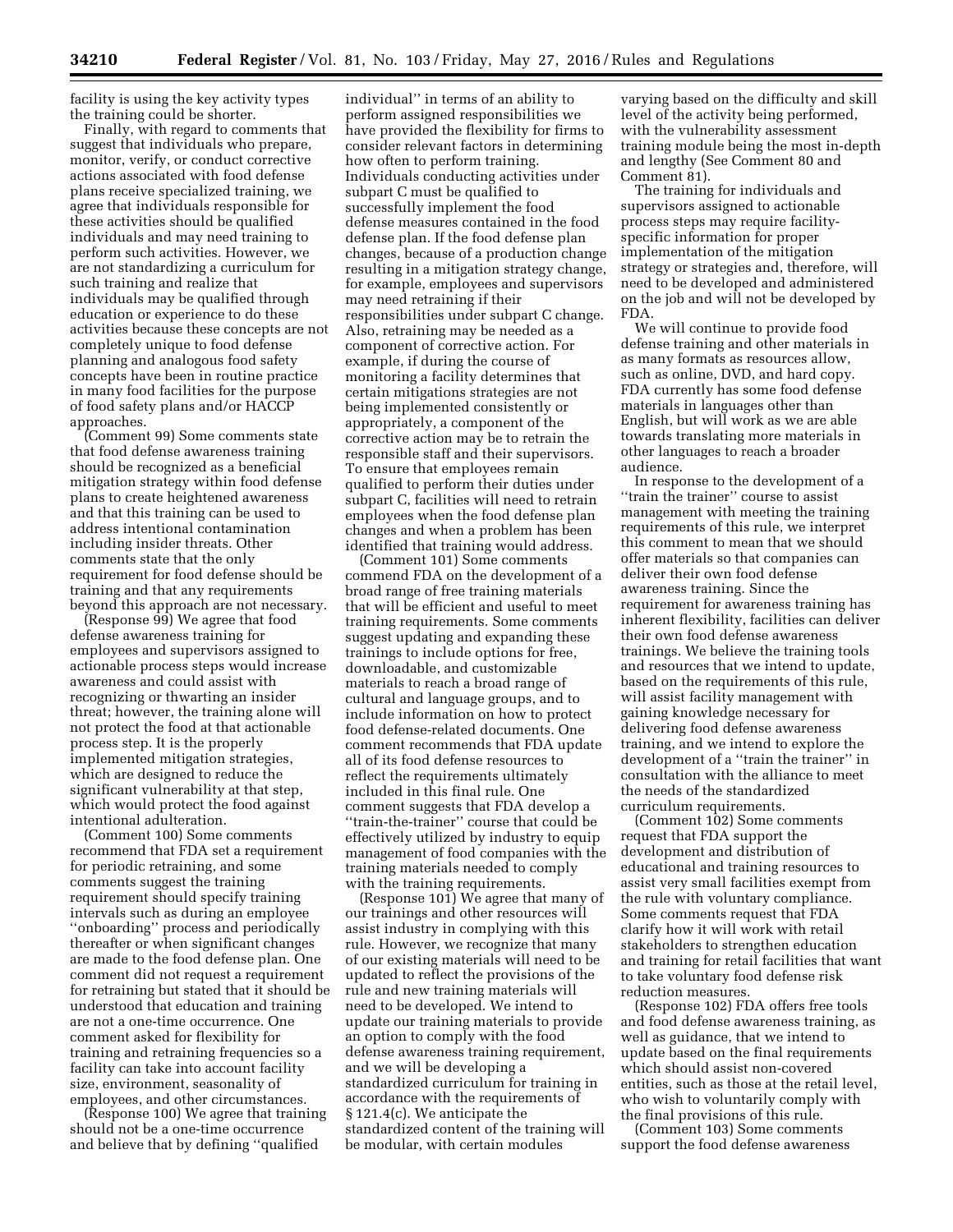training requirement but ask that FDA keep the requirement flexible and make clear that online training or other non-FDA developed trainings are acceptable. One comment asked us to state whether the ''Food Defense 101'' training released in 2013 by FDA is the preferred resource for employee awareness training. Some comments state that it might not be possible to provide the same type of training to all staff at various levels, and that it should be up to the facility to determine which training to provide to which staff, based on their food defense responsibilities.

(Response 103) We agree with the need to avoid rigid requirements with respect to training content for food defense awareness. We recognize that many food defense awareness trainings exist and may already be utilized at facilities, and mandating specific content in trainings may lead to redundancy and additional cost. We intend to update our ''Food Defense 101, Food Defense Awareness for the Front-line Employee'' training such that it would satisfy the requirement for food defense awareness training; however, it is not the only acceptable training. In addition, we believe that there are several existing trainings that would be acceptable for other activities that may require training such as food defense monitoring, food defense corrective actions, and food defense verification.

(Comment 104) Some comments recommend that, because food defense is a new and evolving area, and because this regulation will be the first of its kind worldwide, training and education need to occur at many levels to effectively implement this rule. These comments state that FDA must provide significant outreach and education to both industry and State regulatory Agencies with jurisdiction over the production of human food. These comments emphasize that FDA and State and local inspection personnel will need significant training in conducting food defense inspections and that training developed for FDA investigators should be extended to State and local governments as well as industry to help food facilities understand what is expected and how compliance will be determined.

(Response 104) We appreciate these comments regarding consistency of training between industry and Federal, State, local and tribal regulators, and we agree that this is a novel area of regulation that could benefit from alignment of training between the regulated industry and its regulators. We have addressed the issue of training for the purposes of inspection and compliance in section III.D, but in

general, FDA is still in the process of assessing its training needs for inspection and enforcement of this rule.

(Comment 105) Some comments state that Alliances have been successfully used to support implementation of other national requirements, including other FSMA rules, using a partnership model. These comments recommend that FDA consider formation of an Alliance structure for the area of food defense as well. Comments state that Alliances, made up of State and local public health professionals, State and local public health associations, and industry can play an important role in information sharing and outreach and a formal Alliance for food defense is the best way to accomplish the development of standardized food defense training content and effective training tools and resources.

(Response 105) We agree with these comments and have funded the establishment of an Intentional Adulteration Subcommittee under the existing Food Safety Preventive Controls Alliance. We intend to leverage the expertise of State and local public health professionals, State and local public health associations, and industry associations to develop the standardized curriculum needed to meet the training requirement.

(Comment 106) Some comments suggest that FDA establish a technical assistance office based out of the Center for Food Safety and Applied Nutrition (CFSAN) that can answer queries, provide guidance, and release information consistently to both regulators and the covered industry to assist with educating industry and regulators.

(Response 106) FDA has established a FSMA Technical Assistance Network (TAN) to provide technical assistance to industry, regulators, academia, consumers, and others regarding FSMA implementation. Inquiries are answered by FDA Information Specialists or Subject Matter Experts, based on the complexity of the question. To find out more about the FSMA TAN please visit *[http://www.fda.gov/food/guidance](http://www.fda.gov/food/guidanceregulation/fsma/ucm459719.htm) [regulation/fsma/ucm459719.htm](http://www.fda.gov/food/guidanceregulation/fsma/ucm459719.htm)*.

(Comment 107) Some comments request funding from FDA for the training of State, local, tribal, and territorial regulators.

(Response 107) Funding associated with training State, local, tribal, and territorial regulators is outside the scope of this rule.

(Comment 108) One comment asserts that training and compliance incentives must be available at the same time the final regulation is released to give facilities time to learn about, build, and

deploy an effective implementation plan.

(Response 108) It is unclear what is meant by training and compliance incentives, but we have established extended compliance dates to allow facilities the time necessary to comply with this training requirement. See section VIII for information on compliance dates.

(Comment 109) One comment suggests that FDA should mandate training on a ''code of ethics'' to prevent economically motivated adulteration.

(Response 109) Acts of intentional adulteration for the purpose of economic gain, *i.e.,* economically motivated adulteration, are outside the scope of the rule and are addressed in the preventive controls for human food rule (80 FR 55907 at 56028–56029) and the preventive controls for animal food final rule (80 FR 56170 at 56244–56246).

# **VI. Subpart D: Comments on Requirements Applying to Records That Must Be Established and Maintained**

We proposed to establish in subpart D requirements that would apply to all records that would be required by the various provisions of proposed part 121, including general requirements related to the content and form of records, additional requirements specific to the food defense plan, requirements for record retention, requirements for official review of records by FDA, and public disclosure.

Some comments generally support requiring records to demonstrate that a food defense plan has been created, is functioning, and is being monitored. However, many comments disagreed with some of the specific requirements that we proposed. In the following paragraphs, we discuss comments that ask us to clarify the proposed requirements, disagree with, or suggest one or more changes to the proposed requirements.

# *A. Proposed § 121.301—Records Subject to the Requirements of This Subpart D*

We proposed that all records required by proposed subpart C (Food Defense Measures) are subject to all requirements of this subpart except that the requirements of § 121.310 apply only to the written food defense plan. We received no comments on this section and are finalizing as proposed.

# *B. Proposed § 121.305—General Requirements Applying to Records*

We proposed that the records must (1) be kept as original records, true copies, or electronic records (and that electronic records must be kept in accordance with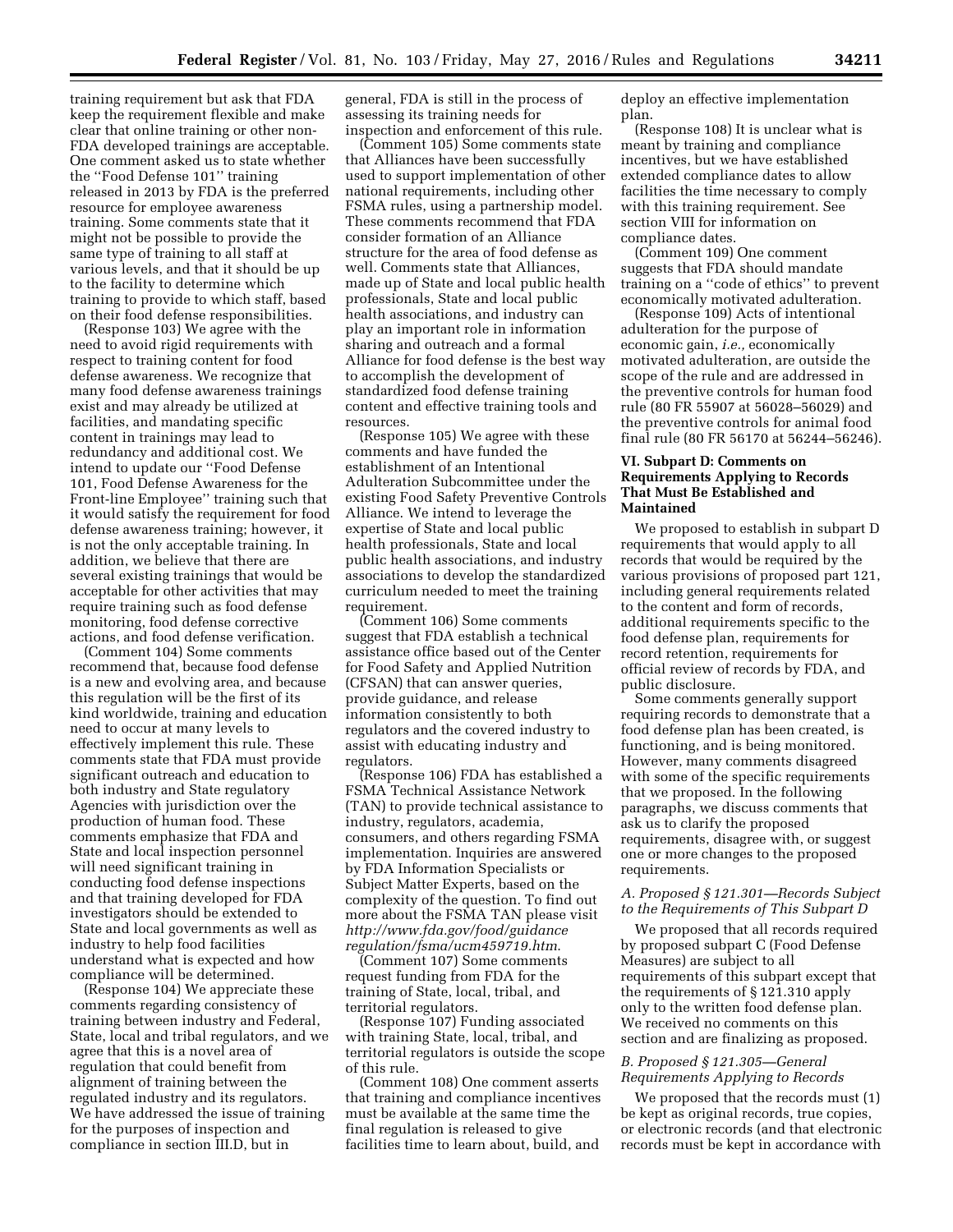part 11 (21 CFR part 11)); (2) contain the actual values and observations obtained during monitoring; (3) be accurate, indelible, and legible; (4) be created concurrently with performance of the activity documented; (5) be as detailed as necessary to provide history of work performed; and (6) include the name and location of the plant or facility, the date and time of the activity documented, the signature or initials of the person performing the activity, and, where appropriate, the identity of the product and the production code, if any. In the following paragraphs, we discuss comments that ask us to clarify the proposed requirements or that disagree with, or suggest one or more changes to, the proposed requirements.

(Comment 110) Several comments express concern over the proposed requirement that all electronic records be kept in accordance with part 11 and request that FDA exempt electronic records under part 121 from compliance with part 11. Comments argue that while some of the larger companies may have the technologies in place to comply with part 11, many of the covered facilities do not. These comments assert that compliance with part 11 would create the need to redesign and recreate existing systems, thus leading to considerable cost, which was not taken into account in the cost analysis in the preliminary regulatory analysis for the proposed rule. The comments go on to point out that we do not impose these requirements for recordkeeping requirements imposed under section 414 of the FD&C Act, and that this requirement is an added burden and expense that does not have any added benefit to public health.

(Response 110) The final rule does not require compliance with part 11 (§ 121.305 (a)). Similar to the PCHF final rule, we are making a conforming change in part 11 to specify in new § 11.1(o) that part 11 does not apply to records required to be established or maintained under part 121, and that records that satisfy the requirements of part 121, but that also are required under other applicable statutory provisions or regulations, remain subject to part 11. Although we are not specifying that part 11 applies, facilities should take appropriate measures to ensure that records are trustworthy, reliable, and generally equivalent to paper records and handwritten signatures executed on paper.

(Comment 111) One comment asserts that while it is common for certain records to be created concurrently with performance of the activity, some records may require more time for writing, reviewing, editing, or

approving. The comment requests that we provide for the creation of records ''in a timely manner following performance of the activity,'' rather than ''concurrently with performance of the activity.''

(Response 111) We decline this request. The comment did not provide any specific examples of activities where concurrent record creation would prove difficult, and we are not aware of any such circumstance. For example, we are not aware of any difficulty complying with longstanding similar requirements associated with our HACCP regulations for seafood and juice (see §§ 123.9(a)(4) and  $120.12(b)(4)$ , respectively).

(Comment 112) Some comments assert that for certain production and associated activities documenting the time of activity is not necessary. Specific examples cited include equipment setup, verification of equipment setup, charging an ingredient into a blender, and weighing material for process yield and reconciliation purposes. These comments ask us to modify the proposed requirements so that the records would only be required to include the time of the activity where appropriate for food defense.

(Response 112) The recordkeeping requirements in the rule only apply to records required by subpart C (Food defense measures). It is not clear that all of the activities specified by the comments relate to food defense measures and therefore are subject to the recordkeeping requirements in the rule. For records that are required, we agree that documenting the time of the activity is not always necessary. The rule requires that records must contain ''when appropriate, the time of the activity documented'' (§ 121.305(f)(2)). Monitoring records are an example of when documenting the time of the activity is appropriate because monitoring records are used to determine if a particular mitigation strategy is properly implemented. Without documenting the time the monitoring was conducted, a facility cannot identify patterns over time as to the mitigation strategy's implementation and whether appropriate corrective actions were being made. For mitigations strategies that are not timedependent (*e.g.,* permanent equipment changes to reduce access to the product, such as permanently affixing a shield to the rotating air drying to prevent access to the food at the point where product is introduced into the dryer from the pneumatic conveyance), facilities are not required to document the time the activity was performed.

(Comment 113) Some comments express concern that we will require records to be kept in English. These comments ask us to limit the documents that must be written in English to reduce translation and records duplication. These comments ask that records related to verification and monitoring should be allowed to be written in languages other than English.

(Response 113) The rule does not require that any records be kept in English.

(Comment 114) One comment seeks clarification on whether the use of checklist-type forms to document monitoring observations would satisfy the requirement in § 121.305(b) that records contain actual values and observations obtained during monitoring. The comment argues that properly developed checklists will allow monitoring records to be accurate, indelible, and legible as required in § 121.305(c) and will lessen the recordkeeping burden. For example, monitoring a mitigation strategy such as adequate lighting at the truck unloading bay could be recorded as a ''yes'' or ''no'' by checking the appropriate box on a checklist.

(Response 114) Although monitoring records must contain the actual values and observations obtained during monitoring, facilities have flexibility to tailor the amount of detail to the nature of the record (§ 121.305(e)). Monitoring for adequate lighting at the truck unloading bay could be recorded as "yes" or "no" in either a narrative or checklist format. However, in the case of an improperly implemented mitigation strategy, we would recommend that the facility also document the extent to which the strategy was incorrectly applied, because this information would support the identification of previously written corrective actions that could be used to remedy the situation, as well as provide context as to why the mitigation strategy failed in this instance, which would be beneficial information for verification activities. For example, if lighting in the bulk unloading bay was insufficient, the monitoring document may record this instance as ''no'' in a checklist and also may note that half of the lights were inoperative due to a circuit-breaker that failed. This information would be helpful to facility management to determine whether the mitigation strategy is consistently applied and appropriate to the actionable process step in question. In this case, a faulty circuit breaker would be replaced, thereby correcting the deviation in the mitigation strategy. The mitigation strategy could still be determined to be achieving its aim with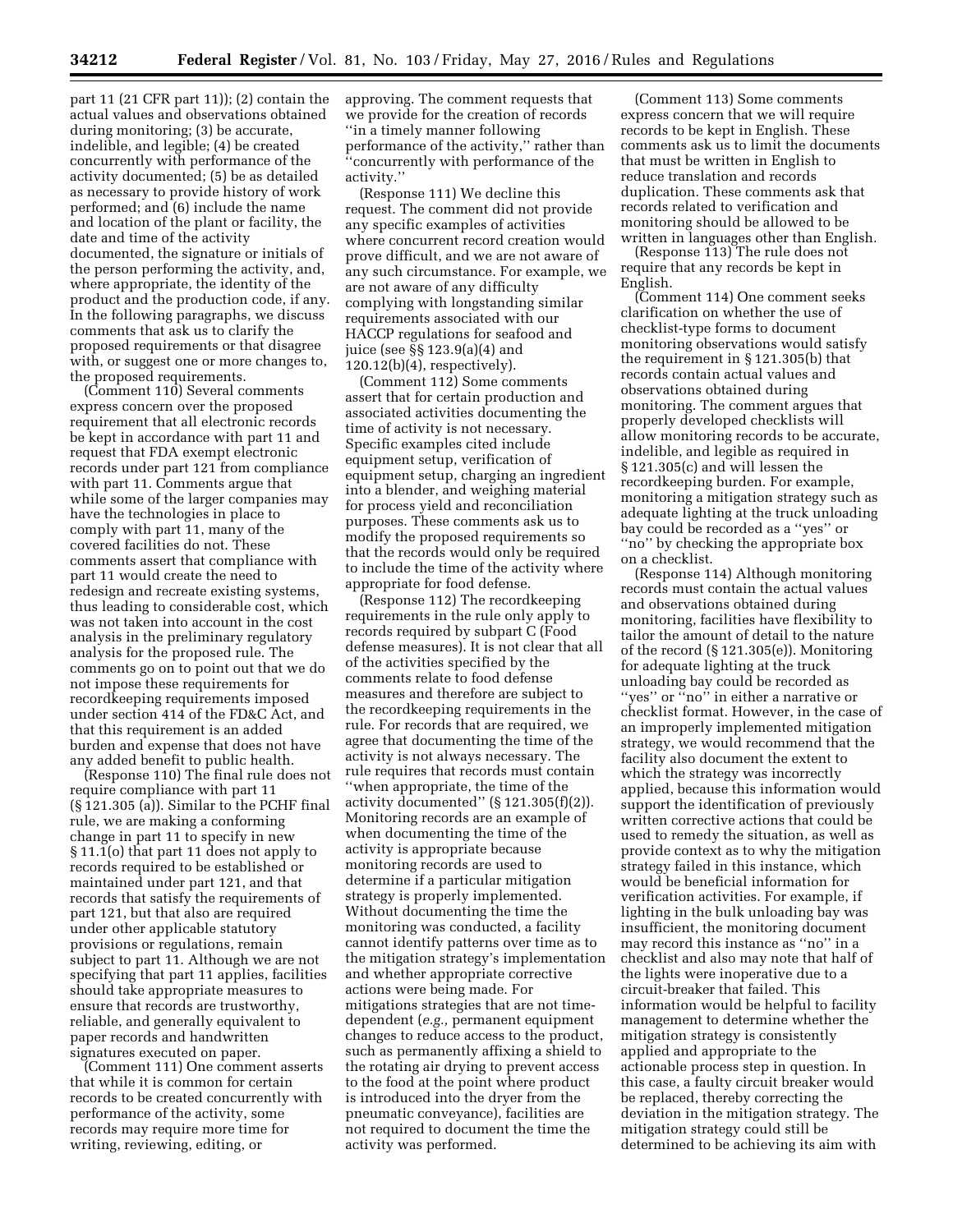this corrective action. Alternatively, if monitoring records document that the lighting was turned off by an employee, a different corrective action may be required, such as retraining of the employee on the importance of maintaining adequate lighting in the area. We note in Response 83 that ensuring adequate lighting around an actionable process step would generally be a mitigation strategy that must be used in concert with other strategies to significantly reduce the likelihood of, or prevent, successful acts of intentional adulteration at an actionable process step.

# *C. Proposed § 121.310—Additional Requirements Applying to the Food Defense Plan*

We proposed that the food defense plan must be signed and dated by the owner, operator, or agent in charge of the facility upon initial completion and upon any modification. We did not receive any comments related to this section, and we are finalizing as proposed.

# *D. Proposed § 121.315—Requirements for Record Retention*

We proposed that (1) All required records must be retained at the facility for at least 2 years after the date they were prepared; (2) The food defense plan must be retained at the facility for at least 2 years after its use is discontinued; (3) Except for the food defense plan, offsite storage of records is permitted after 6 months following the date that the records were made if such records can be retrieved and provided onsite within 24 hours of request for official review; and (4) If the facility is closed for a prolonged period, the records may be transferred to some other reasonably accessible location but must be returned to the plant or facility within 24 hours for official review upon request.

(Comment 115) One comment asserts that a 2-year retention period for monitoring, corrective actions, and verification records for a product with a short shelf life is unnecessary. The comment argues that industry has been following record retention requirements in the Seafood HACCP regulation which requires 1 year records retention for refrigerated products and 2 years records retention for frozen, preserved, or shelf-stable products and requests that we use the same requirements in this rule.

(Response 115) We decline this request. The 2-year record retention period is explicitly provided for by section 418(g) of the FD&C Act. Further, shelf life is more relevant to record

retention requirements for the purpose of tracking potentially contaminated food than to record retention requirements for the purpose of evaluating compliance with this rule. Finally, 2 years is the same retention period as required by the PCHF final rule.

(Comment 116) Some comments ask us to exercise flexibility regarding the 2 year record retention requirement because the unique nature of food defense activities and the technologies used in protecting the food supply against intentional adulteration do not typically allow for record retention for such a long period of time. For example, several comments explain that records related to video surveillance cannot be kept for 2 years because it is impractical; industry practice is typically to keep video records for 30 days or less. Comments argue that requiring 2-year retention of video records would be very difficult and costly, and that FDA likely did not include calculations for those added costs in our preliminary regulatory impact analysis for the proposed rule.

(Response 116) The assertion that it is impractical for food defense records cannot be kept for 2 years seems to reflect a misunderstanding of the rule. The rule does not require maintaining video surveillance footage for 2 years. Video surveillance used as part of a mitigation strategy is not a monitoring record. If the video is being sent to a security office for observation, the monitoring record could be a log affirming that a security officer reviewed the video and detected no abnormal activities. If the video is being watched by a security officer in real time, the monitoring record could be the timesheets of the security officer showing he was in the security office performing his duties in observing the video feed.

(Comment 117) Some comments ask us to specify our expectations for record availability and allow companies the flexibility in using technology to meet those expectations. The comments explain that many companies keep important records such as food defense plans at their corporate headquarters or other central locations and not at individual facilities but that the facilities can easily access those records electronically if needed. The comments also assert that 6-month onsite record retention requirement is arbitrary and that FDA should establish a workable requirement that provides for the efficient storage and retrieval of records in a timely manner. Some comments ask us to revise the requirement so that records that can be retrieved and

provided onsite within 24 hours would be sufficient.

(Response 117) We have revised the provisions to provide for offsite storage of all records (except the food defense plan), provided that the records can be retrieved and made available to us within 24 hours of a request for official review. We expect that many records will be electronic records that are accessible from an onsite location and, thus, would be classified as being onsite (see § 121.315(c)). As a companion change, we have revised the proposed provision directed to the special circumstance of storing records when a facility is closed for prolonged periods of time so that it only relates to the offsite storage of the food defense plan in such circumstances (see § 121.315(d)). Further, we require records that a facility relies on during the 3-year period preceding the applicable calendar year to support its status as exempt as a very small business must be retained at the facility as long as necessary to support the status of a facility as a very small business during the applicable calendar year (see § 121.315(a)(2)).

(Comment 118) One comment states that records and documentation should not increase costs for farm-based operations, most of whom operate as small businesses. They argue that these businesses already maintain a variety of records but some do not have the technical or financial resources available to maintain an electronic system for records. The comment requests that FDA accept records in formats that are not electronic.

(Response 118) To clarify, we did not propose to require that any records must be kept in electronic format. In addition, this rule does not apply to farms.

# *E. Proposed § 121.320—Requirements for Official Review*

We proposed that all records required by this part must be made promptly available to a duly authorized representative of the Secretary of Health and Human Services upon oral or written request. In the following paragraphs, we discuss comments that ask us to clarify the proposed requirements or that disagree with, or suggest one or more changes to, the proposed requirements.

(Comment 119) Some comments assert that FDA investigators should only review food defense plans on site and that we should not copy, photograph, transmit, or take possession of food defense plans. These comments assert that onsite review of records allows facility staff that is familiar with the documents and recordkeeping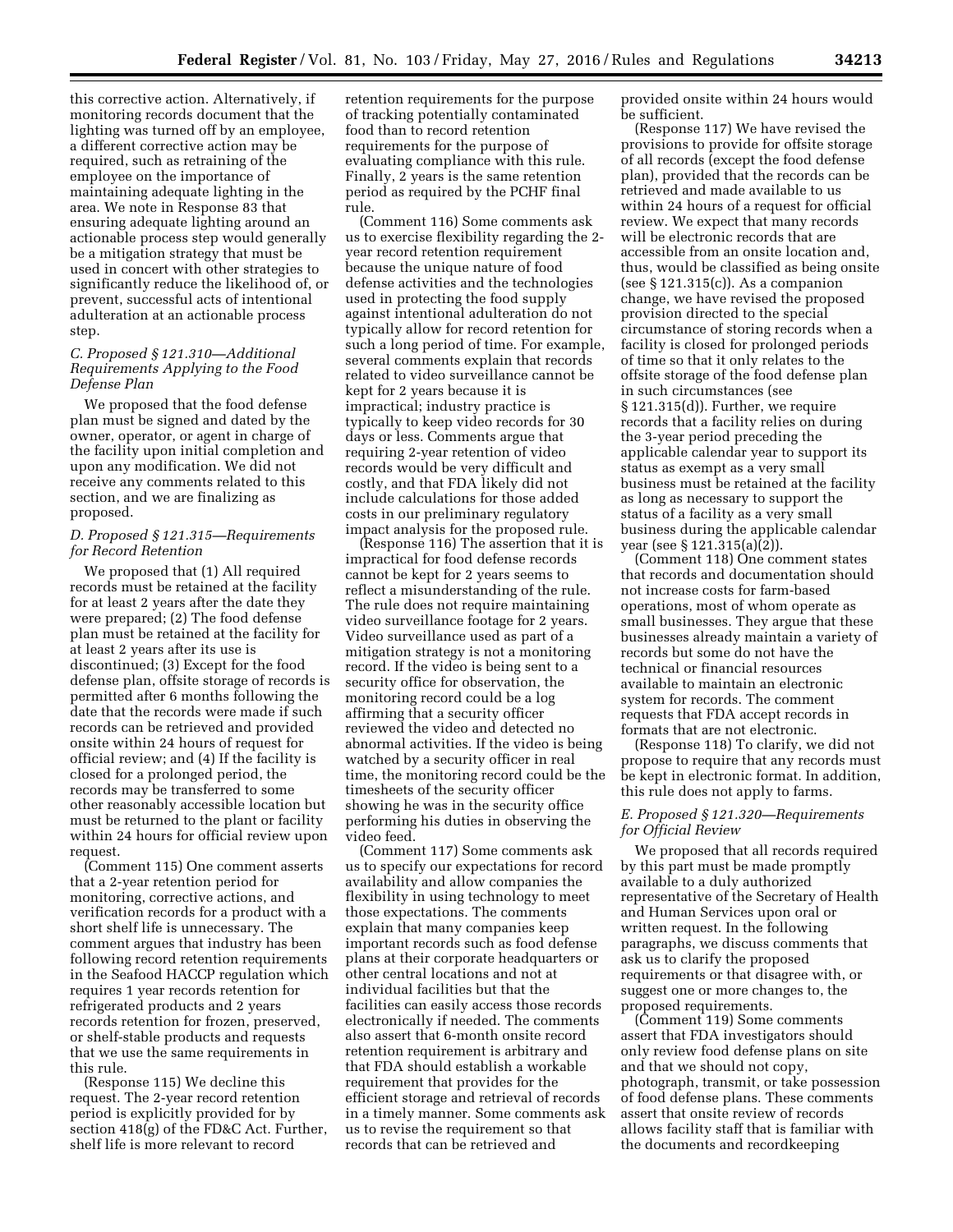practices to answer any questions or provide clarification to the investigator. Some comments state that we should make it clear that any State investigators must follow the same policy and not copy, photograph, transmit, or take possession of food defense plans. Other comments assert that we should only take possession of food defense plans for compliance reasons or in the event of an emergency or a credible threat.

(Response 119) Some of the issues raised by these comments are similar to issues raised by comments on the PCHF rule (see the discussion at 80 FR 55908 at 56091) and seafood HACCP rule (see the discussion at 60 FR 65096 at 65137– 65140, December 18, 1995). During an inspection, we expect that FDA investigators will determine whether to copy records on a case-by-case basis as necessary and appropriate. It may be necessary to copy records when, for example, our investigators need assistance in reviewing a certain record from relevant experts in headquarters. If we are unable to copy records, we would have to rely solely on our investigators' notes and reports when drawing conclusions. In addition, copying records will facilitate follow-up regulatory actions. The public availability of any records that FDA would possess as a result of copying during an inspection would be governed by section 301(j) of the FD&C Act and by the Freedom of Information Act (FOIA) and regulations issued pursuant to it by the Department of Health and Human Services (DHHS) and FDA. Section 301(j) of the FD&C Act expressly prohibits FDA from disclosing trade secret information obtained during the course of an inspection. FDA's disclosure regulations also provide that FDA will not divulge either trade secret or confidential commercial information. See section VI.F. for a further discussion of protecting food defense records from disclosure.

(Comment 120) Some comments assert that FDA investigators should not include details of food defense plans in the Establishment Inspection Reports (EIR) Form 483 and that food defense information should be kept separate from food safety information on FDA reports. The comments argue that if investigators include food defenserelated noncompliance on an official report, that report could become public and could increase the risk to public health by disclosing weak points in a facility's food defense plan.

(Response 120) As we do now, FDA would redact any protected information in an EIR or other document before publically releasing the document. See section VI.F for further discussion of

protecting food defense records from disclosure.

(Comment 121) One comment asserts that section 106 of FSMA does not give FDA express access to review food defense plans and that FSMA indicates a Congressional intent to limit the distribution of certain materials related to food defense.

(Response 121) The provisions in section 106 of FSMA concerning limited distribution relate to the ability of the Secretary of HHS (and by delegation, FDA) to limit the distribution of certain information already in the Agency's possession. Specifically, section 420(a)(2) of the FD&C Act authorizes FDA to determine the time, manner, and form in which a vulnerability assessment is made publically available. Further, section 420(b)(3) provides for FDA to determine the time, manner, and form in which certain guidance documents are made public. The provisions do not limit FDA's authority to access information in a facility's possession, such as a food defense plan.

Further, the ability of FDA to review food defense plans is necessary for the efficient enforcement of the FD&C Act. The rule requires a food defense plan consisting of a written vulnerability assessment, mitigation strategies, and procedures for food defense monitoring, corrective actions, and verification. Access to food defense plans is necessary for FDA to assess the adequacy of each of these documents and determine compliance with the rule. For example, to assess compliance with § 121.130(a), FDA must review a facility's vulnerability assessment to determine whether it includes an evaluation of the potential public health impact if a contaminant were added, the degree of physical access to the product, and the ability of an attacker to successfully contaminated the product.

In addition to section 420 (added to the FD&C Act by section 106 of FSMA), FDA is issuing this rule under the authority of section 418 of the FD&C Act. Section 418 explicitly provides authority for FDA access to certain documents. Under section 418, the required ''written plan, together with the documentation of [monitoring, instances of nonconformance, the results of testing and other appropriate means of verification, instances where corrective actions were implemented, and the efficacy of preventive controls and corrective actions] shall be made promptly available to [FDA] upon oral or written request.''

(Comment 122) One comment asserts that neither section 103 nor 106 of FSMA expressly provide FDA with the

authority to copy food defense plans or records.

(Response 122) As we described in the seafood HACCP rule (60 FR 65096 at 65101, December 18, 1995), to effectuate the broad purposes of the FD&C Act, there may be some circumstances in which access to the records would be meaningless without the opportunity to copy them, and therefore copying records is necessary for the efficient enforcement of the FD&C Act. For further discussion of copying records, see response to Comment 121.

### *F. Proposed § 121.325—Public Disclosure*

We proposed that records required by this part will be protected from public disclosure to the extent allowable under part 20 of this chapter. We received numerous comments expressing concern with protecting food defense plans and records from public disclosure, especially due to the sensitive nature of the content within a food defense plan. One comment fully supports our proposal and believes there is sufficient precedent and need to protect the sensitive documents from public disclosure. In the following paragraphs, we discuss comments that ask us to clarify the proposed requirements or that disagree with, or suggest one or more changes to, the proposed requirements.

(Comment 123) Some comments assert that food defense plans include information that is commercial confidential or trade secret and, therefore, should be exempt from disclosure under FOIA. The comments argue that food defense plans may include information on a facility's food defense-related measures and that disclosure of one facility's food defense plan may adversely affect other facilities and companies that may process similar foods or have similar processing procedures.

(Response 123) FDA protects records from disclosure under Exemption 4 of FOIA to the extent they contain ''trade secrets'' or ''commercial or financial information obtained from a person and privileged or confidential.'' The questions raised in these comments are similar to some of the questions raised during the rulemaking to establish our HACCP regulation for seafood (see the discussion at 60 FR 65096 at 65137– 65140). Our experience in conducting CGMP inspections in processing plants, our experience with enforcing our HACCP regulations for seafood and juice, and our understanding from the Regulatory Impact Analysis for this rule make it clear that food defense plans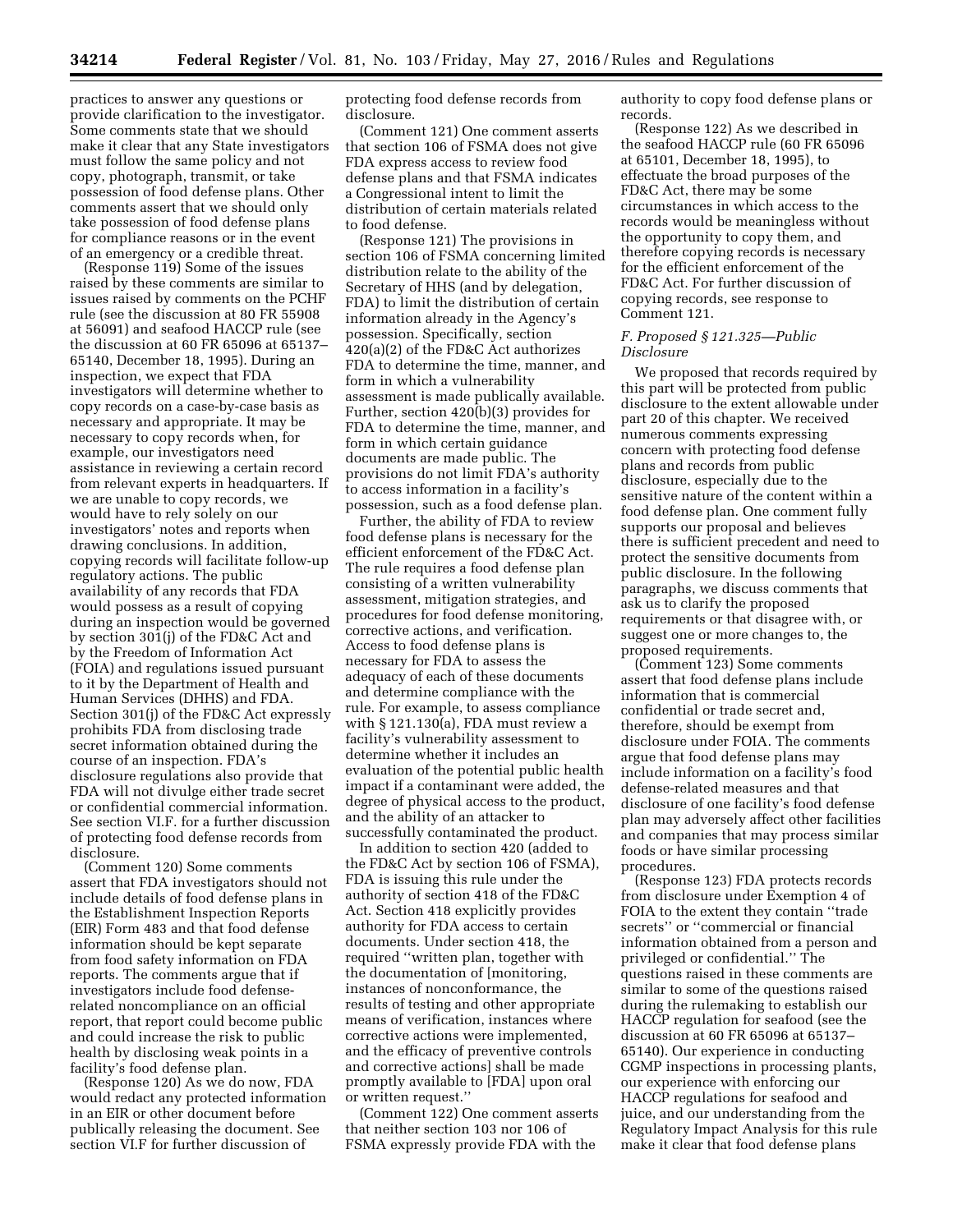will take each facility time and money to develop.

There is value in a plan to a company that produces it for no other reason than that it took work to write. The equity in such a product is not readily given away to competitors. We expect that plant configurations will be unique to individual processors, or at least have unique features, as was the case in the seafood industry (Ref. 16). While generic plans will have great utility in many circumstances, they will serve primarily as starting points for facilities to develop their own plans. Facilities will still need to expend time and money to tailor a generic food defense plan to their individual circumstances. Thus, we conclude that food defense plans generally will meet the definition of trade secret, including the court's definition in *Public Citizen Health Research Group* v. *FDA,* 704 F.2d 1280 (D.C. Cir. 1983).

(Comment 124) Some comments ask us to provide assurances that food defense plans and related records will not be made public and assert that protecting these documents from disclosure to the extent allowable under part 20 may not be sufficient. They argue that food defense plans are more sensitive than food safety plans because food defense plans contain specifics on a facility's vulnerabilities and how they protect those vulnerabilities, and as such, could provide a ''road map'' for individuals intending to cause harm. These comments state that FDA should be more protective of food defense plans and argue that due to the sensitivity of information contained in food defense plans, it is too risky to rely on FOIA exemptions alone.

(Response 124) We agree that food defense plans contains information that presents sensitivities not likely to be present in food safety plans. Exemption 7(F) of FOIA allows Agencies to withhold ''records or information compiled for law enforcement purposes . . . to the extent that production of such law enforcement records or information . . . could reasonably be expected to endanger the life or physical safety of any individual.'' Food defense plans are likely to meet the criteria to withhold them from disclosure under exemption 7(F). Food defense plans in FDA's possession would be compiled for law enforcement purposes because they would be collected as part of compliance efforts. Further, production of such records could reasonably be expected to endanger life or physical safety. Specifically, a food defense plan is likely to contain information that could be used to identify weaknesses in a facility's security, to choose targets,

and to help plan and execute an attack involving intentional adulteration.

(Comment 125) Some comments state that food defense plans could be classified under Executive Order 13526 because their unauthorized disclosure could reasonably be expected to cause identifiable or describable damage to national security and because food defense plans pertain to ''vulnerabilities or capabilities of systems, installations, infrastructures, projects, plans, or protection services relating to national security.'' These comments acknowledge that classifying food defense plans would be cumbersome and access to the classified documents would be extremely restricted and therefore, they recommend that FDA implement a policy that FDA investigators not copy, photograph, or transmit any food defense plan records or make detailed notes about the food defense plans in the Establishment Inspection Reports that could reveal sensitive information.

(Response 125) See response to Comment 124 for a discussion of FDA handling of food defense plans. We note that FDA cannot classify food defense plans under Executive Order 13526. That executive order provides that information may be originally classified only if several conditions are met, including that the information is owned by, produced by or for, or is under the control of the U.S. Government. A food defense plan that is developed by industry for use by industry is not owned by, produced by or for, or under the control of, the U.S. Government.

(Comment 126) One comment suggests that FDA only allow investigators who have the appropriate national security credentials (*e.g.,*  background checks, security clearances) to review the content of a food defense plan. The comment asserts that this will help prevent the risk of a sophisticated insider attack by a potential wrongdoer who has infiltrated the Agency.

(Response 126) All FDA investigators and contracted State investigators are required to undergo background checks by the Federal government prior to employment and periodically thereafter. Food defense plans are not classified, and therefore FDA investigators would not need national security clearances.

(Comment 127) Some comments state that FDA should, at a minimum, be aligned with and apply the same protection for food defense plans and records required under this part as HACCP seafood and juice regulations (see §§ 123.9(d) and 120.12(f), respectively).

(Response 127) We disagree that the proposed provisions governing public

disclosure are not aligned with the public disclosure provisions of our HACCP regulations for seafood and juice. Our regulations in part 20 regarding public information apply to all Agency records, regardless of whether a particular recordkeeping requirement says so. In the public disclosure provisions for our HACCP regulations for seafood and juice, we provided specific details about how particular provisions in part 20 (*i.e.,*  § 20.61 (Trade secrets and commercial or financial information which is privileged or confidential) and § 20.81 (Data and information previously disclosed to the public)) would apply to the applicable records, because we recognized that such details were of particular interest to the regulated industries and such recordkeeping requirements were relatively new. In this rule, we framed the provisions regarding public disclosure more broadly by referring to all the requirements of part 20, consistent with our more recent approach to public disclosure provisions in regulations (see *e.g.,* 21 CFR 112.167, 117.325).

(Comment 128) Some comments assert that FDA should develop guidance and training for industry on how to protect food defense-related documents because industry is developing these documents to meet an FDA requirement and has a potential to increase the risk to public health.

(Response 128) Our implementation of this rule will involve a broad, collaborative effort to foster awareness and compliance through guidance, education, and technical assistance. We agree that protection of food defense plans—by FDA and by industry—is important; we plan on including information within guidance for industry on best practices for how to protect food defense plans.

# *G. Proposed § 121.330—Use of Existing Records*

We are adding new section § 121.330 (Use of Existing Records) to the final rule to increase recordkeeping flexibility. Section 121.330 specifies that existing records (*e.g.,* records that are kept to comply with other Federal, State, or local regulations) do not need to be duplicated if they contain all of the required information and satisfy the requirements of subpart D. Section 121.330 also provides that existing records may be supplemented as necessary to include all of the required information. Further, § 121.330 clarifies that the information required does not need to be kept in one set of records; if existing records contain some of the required information, any new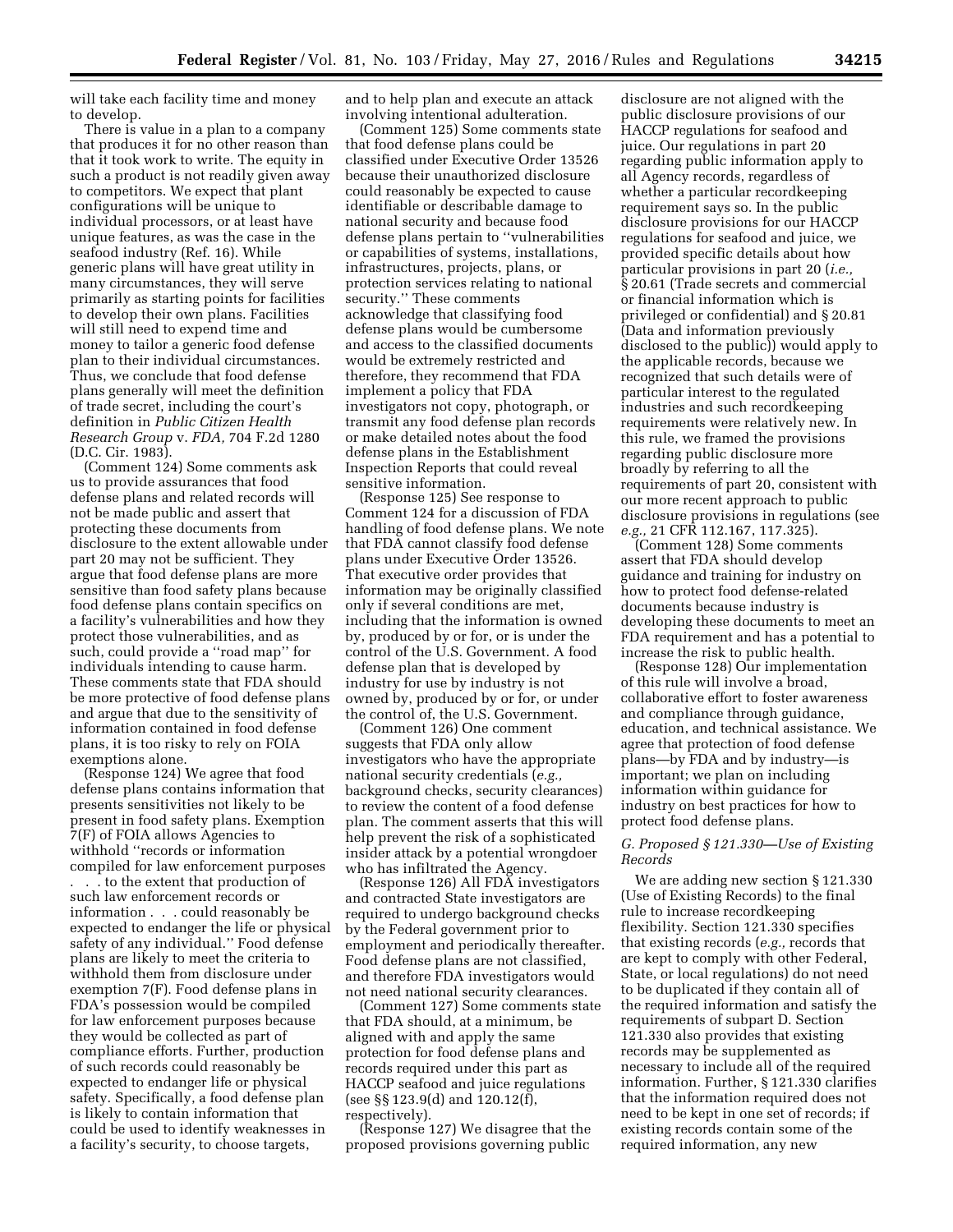information required may be kept either separately or combined with the existing records.

# **VII. Subpart E: Comments on Compliance—Proposed § 121.401**

1. Proposed § 121.401(a)—Failure To Comply With Section 418 of the FD&C Act

We proposed that the operation of a facility that manufactures, processes, packs, or holds food for sale in the United States if the owner, operator, or agent in charge of such facility is required to comply with, and is not in compliance with, section 418 of the FD&C Act or subparts C or D of this part is a prohibited act under section 301(uu) of the FD&C Act.

We did not receive any comments on this provision, and we are finalizing as proposed.

2. Proposed § 121.401(b)—Failure To Comply With Section 420 of the FD&C Act

We proposed that the failure to comply with section 420 of the FD&C Act or subparts C or D of this part is a prohibited act under section 301(ww) of the FD&C Act.

We did not receive any comments on this provision, and we are finalizing as proposed.

#### **VIII. Effective and Compliance Dates**

We proposed the effective date would be 60 days after this final rule is published. However, we proposed for a longer timeline for facilities to come into compliance. As proposed, facilities, other than small and very small businesses, would have 1 year after the effective date to comply with part 121. Small businesses (*i.e.,* those employing fewer than 500 persons) would have 2 years after the effective date to comply with part 121. Very small businesses (*i.e.,* businesses that have less than \$10,000,000 in total annual sales of food, adjusted for inflation) would have 3 years after the effective date to comply with § 121.5(a).

Some comments express concern that facilities will not have the time or resources to implement requirements for the intentional adulteration rule at the same time they must comply with other FSMA rules. Some comments also state that more time is necessary to comply with this rule because food defense is different from current requirements for food safety. These comments request additional time for compliance.

We agree with the comments and are providing more time for facilities to come into compliance. Facilities, other than small and very small businesses,

have 3 years after the effective date to comply with part 121. Small businesses (*i.e.,* those employing fewer than 500 full-time equivalent employees) have 4 years after the effective date to comply with part 121. Very small businesses (*i.e.,* businesses that have less than \$10,000,000, adjusted for inflation, per year, during the 3-year period preceding the applicable calendar year in both sales of human food plus the market value of human food manufactured, processed, packed, or held without sale) have 5 years after the effective date to comply with § 121.5(a).

# **IX. Executive Order 13175**

In accordance with Executive Order 13175, FDA has consulted with tribal government officials. A Tribal Summary Impact Statement has been prepared that includes a summary of Tribal officials' concerns and how FDA has addressed them (Ref. 17). Persons with access to the Internet may obtain the Tribal Summary Impact Statement at *[http://www.fda.gov/Food/Guidance](http://www.fda.gov/Food/GuidanceRegulation/FSMA/ucm378628) [Regulation/FSMA/ucm378628](http://www.fda.gov/Food/GuidanceRegulation/FSMA/ucm378628)* or at *<http://www.regulations.gov>*. Copies of the Tribal Summary Impact Statement also may be obtained by contacting the person listed under **FOR FURTHER INFORMATION CONTACT**.

### **X. Final Regulatory Impact Analysis**

We have examined the impacts of the final rule under Executive Order 12866, Executive Order 13563, the Regulatory Flexibility Act (5 U.S.C. 601–612), and the Unfunded Mandates Reform Act of 1995 (Pub. L. 104–4). Executive Orders 12866 and 13563 direct Agencies to assess all costs and benefits of available regulatory alternatives and, when regulation is necessary, to select regulatory approaches that maximize net benefits (including potential economic, environmental, public health and safety, and other advantages; distributive impacts; and equity). We have developed a comprehensive Economic Analysis of Impacts that assesses the impacts of the final rule. We believe that this final rule is a significant regulatory action under Executive Order 12866.

The Regulatory Flexibility Act requires us to analyze regulatory options that would minimize any significant impact of a rule on small entities. The annualized costs per entity due to this rule are about \$13,000 for a one-facility firm with 100 employees, and there are about 4,100 small businesses that would be affected by the rule, so we tentatively conclude that the final rule could have a significant economic impact on a substantial number of small entities.

The Small Business Regulatory Enforcement Fairness Act of 1996 (Pub. L. 104–121) defines a major rule for the purpose of congressional review as having caused or being likely to cause one or more of the following: An annual effect on the economy of \$100 million or more; a major increase in costs or prices; significant adverse effects on competition, employment, productivity, or innovation; or significant adverse effects on the ability of U.S.-based enterprises to compete with foreignbased enterprises in domestic or export markets. In accordance with the Small Business Regulatory Enforcement Fairness Act, the Office of Management and Budget (OMB) has determined that this rule is a major rule for the purpose of Congressional review.

The Unfunded Mandates Reform Act of 1995 (section 202(a)) requires us to prepare a written statement, which includes an assessment of anticipated costs and benefits, before proposing ''any rule that includes any Federal mandate that may result in the expenditure by State, local, and tribal governments, in the aggregate, or by the private sector, of \$100,000,000 or more (adjusted annually for inflation) in any one year.'' The current threshold after adjustment for inflation is \$144 million, using the most current (2014) Implicit Price Deflator for the Gross Domestic Product. This final rule may result in a 1-year expenditure that would meet or exceed this amount.

# **XI. Paperwork Reduction Act of 1995**

This rule contains information collection requirements that are subject to review by the OMB under the Paperwork Reduction Act of 1995 (PRA) (44 U.S.C. 3501–3521). A description of these provisions is given in this section with an estimate of the annual reporting and recordkeeping burden; there is no third-party disclosure burden associated with the information collection. Included in the estimate is the time for reviewing instructions, searching existing data sources, gathering and maintaining the data needed, and completing and reviewing each collection of information.

*Title:* Mitigation Strategies to Protect Food Against Intentional Adulteration

*Description:* The Food and Drug Administration (FDA or we) is requiring domestic and foreign food facilities that are required to register under the Federal Food, Drug, and Cosmetic Act to address hazards that may be introduced with the intention to cause wide scale public health harm. These food facilities are required to identify and implement mitigation strategies that significantly minimize or prevent significant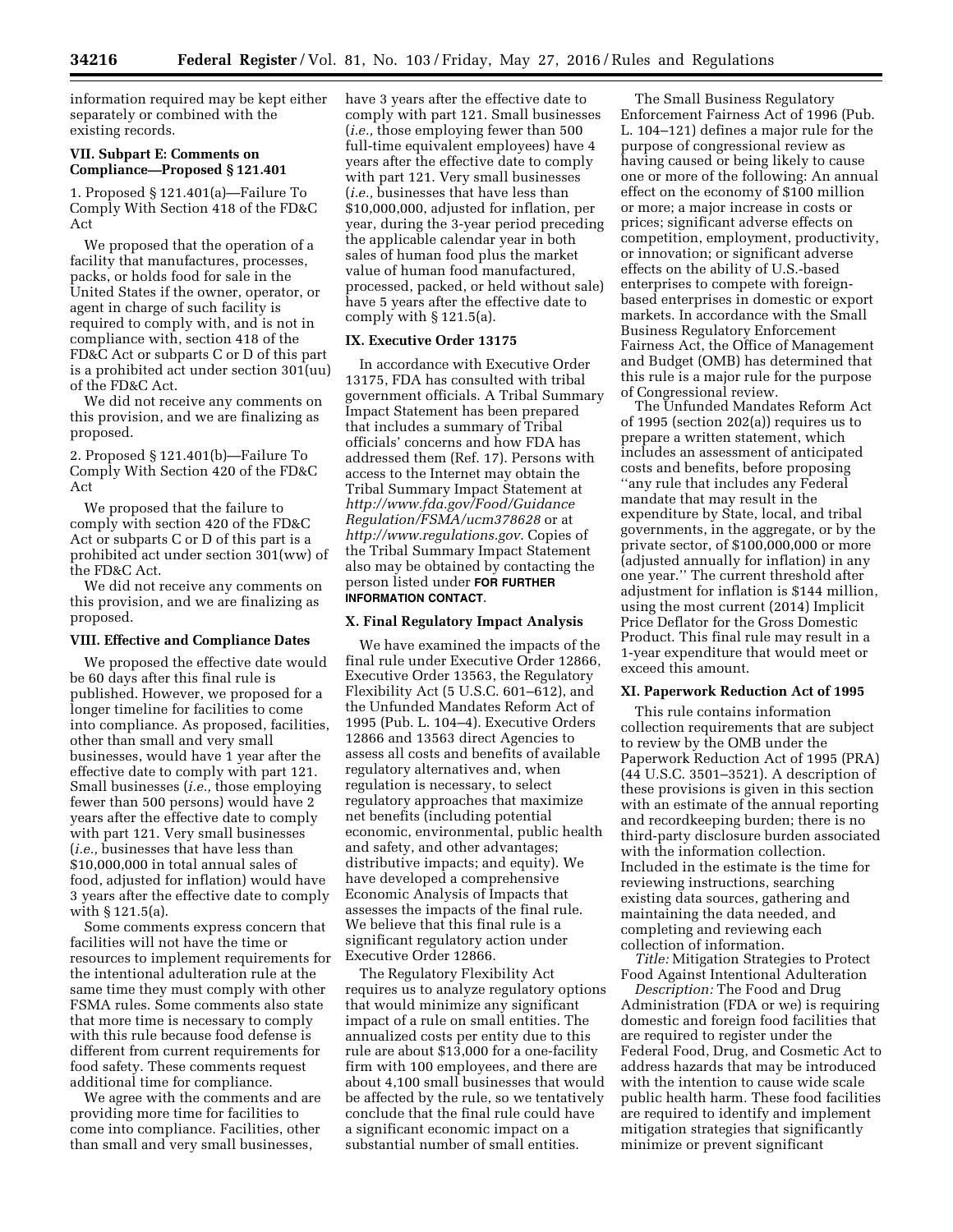vulnerabilities identified at actionable process steps in a food operation. FDA is promulgating these requirements as part of our implementation of the FDA Food Safety Modernization Act (FSMA). We expect the rule to help protect food from acts of intentional adulteration intended to cause wide scale public health harm.

*Description of Respondents:*  Respondents to the collection are food production facilities with more than \$10 million in annual sales. We estimate there are 9,759 such facilities owned by 3,247 firms. We estimate there are 18,080 facilities with less than \$10 million in annual sales that will need to

show documentation of their exemption status under the rule, upon request.

In the **Federal Register** of December 24, 2013, FDA published a proposed rule including a PRA analysis of the information collection provisions found in the regulations. While FDA did not receive specific comments in response to the four information collection topics solicited, comments in response to the rule are addressed elsewhere in this document. Comments filed in response to the rulemaking are filed under Docket No. FDA–2013–N–1425.

We estimate the burden for this information collection as follows:

*Reporting:* The rule does not apply to very small businesses, except that ''a

very small business'' is required to provide for official review, upon request, documentation that was relied upon to demonstrate that the facility meets this exemption. At this time we estimate there are 18,080 firms with less than \$10 million in annual sales, exempting them from the rule. However, these facilities must show documentation upon request to verify their exempt status under the regulations (§ 121.5(a)). We estimate preparing and updating relevant files will require an average of 30 minutes per respondent for a total annual burden of 9,040 hours (30 minutes  $\times$  18,080), as reflected in table 4.

| TABLE 4—ESTIMATED ANNUAL REPORTING BURDEN 1 |  |  |  |
|---------------------------------------------|--|--|--|
|---------------------------------------------|--|--|--|

| 21 CFR Section; activity                              | Number of<br>respondents | Number of<br>responses per<br>respondent | Total annual<br>responses | Average burden per<br>response | Total hours |
|-------------------------------------------------------|--------------------------|------------------------------------------|---------------------------|--------------------------------|-------------|
| §121.5; Exemption for food from very small businesses | 18.080                   |                                          |                           | 0.50 (30 minutes)              | 9.040       |

1There are no capital costs, or operating and maintenance costs associated with this collection.

*Recordkeeping:* Under the rule, the owner, operator, or agent in charge of a facility must prepare, or have prepared, and implement a written food defense plan, including a written vulnerability assessment; written mitigation strategies; written procedures for

defense monitoring; written procedures for food defense corrective actions; and written procedures for food defense verification. Table 5 shows the estimated recordkeeping burden associated with these activities, totaling 2,515,258 annual burden hours and

409,486 annual responses. This is a revision from our previous estimate, reflecting a slight decrease in burden hours as a result of finalizing regulatory requirements from the proposed rule and revising the number of estimated respondents.

| TABLE 5—ESTIMATED ANNUAL RECORDKEEPING BURDEN 1 |  |
|-------------------------------------------------|--|
|-------------------------------------------------|--|

| 21 CFR Section; activity                                                                     | Number of<br>recordkeepers | Number of<br>records per<br>recordkeeper | Total annual<br>records | Average<br>burden per<br>recordkeeping | Total hours |
|----------------------------------------------------------------------------------------------|----------------------------|------------------------------------------|-------------------------|----------------------------------------|-------------|
|                                                                                              | 3.247                      |                                          |                         |                                        | 74.681      |
|                                                                                              | 9,759                      |                                          |                         | $9,759$   20 hrs                       | 195,180     |
|                                                                                              | 9.759                      |                                          | 9.759                   | 20 hrs                                 | 195,180     |
| Monitoring, Corrective Actions, Verification;<br>$$121.140(a), $121.145(a)(1), $121.150(b).$ | 9.759                      |                                          |                         | $9.759$   175 hrs                      | 1,707,825   |
|                                                                                              | 367.203                    |                                          |                         | 367,203   0.67 hrs. (40 minutes)       | 244.802     |
|                                                                                              | 9.759                      |                                          | 9.759                   | 10 hrs                                 | 97.590      |
| Total                                                                                        |                            |                                          | 409.486                 |                                        | 2,515,258   |

1 Costs of compliance are discussed in the Final Regulatory Impact Analysis to this final rule.

We estimate 3,247 firms will need to create a food defense plan under § 121.126, that a one-time burden of 50 hours will be needed to create such a plan, and that a burden of 10 hours will be required to update the plan. We annualize this estimate by dividing the total number of burden hours (70 hours) over a 3-year period, as reflected in table 5, row 1.

Under § 121.130, each of the estimated 9,759 food production facilities will identify and specify actionable process steps for its food defense plan. We estimate that an individual at the level of an operations

manager will need 20 hours for this activity, as reflected in table 5, row 2. At the same time we note that this is a one-time burden we expect will have been realized upon implementation of the rule by the affected facilities. In our subsequent evaluation of the burden associated with this information collection provision, we will adjust our estimate accordingly.

Under § 121.135(b), each of the estimated 9,759 facilities must identify and implement mitigation strategies for each actionable process step to provide assurances that any significant vulnerability at each step is significantly minimized or prevented, ensuring that the food manufactured, processed, packed, or held by the facility will not be adulterated. The rule does not specify a specific number or set of mitigation strategies to be implemented. Some of the covered facilities are already implementing mitigation strategies. We estimate it will require an average of 20 hours per facility to satisfy the recordkeeping burden associated with these activities for a total of 195,180 hours, as reflected in table 5, row 3.

We estimate that the recordkeeping activities associated with monitoring,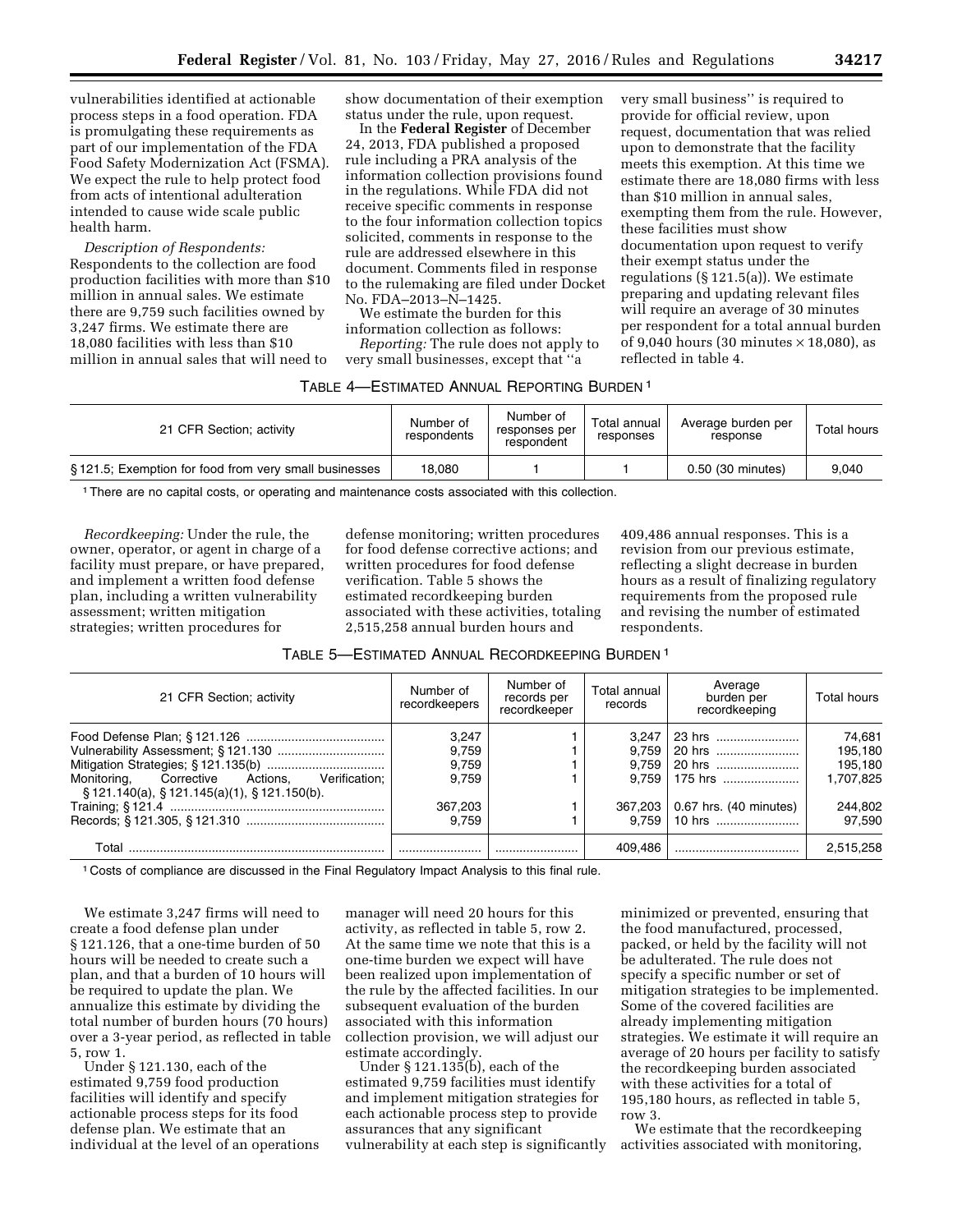documenting mitigation strategies, implementing necessary corrective actions, and verification activities will require first-line supervisors or others responsible for quality control an average of 175 hours for each recordkeeper, and that these provisions apply to each of the 9,759 facilities. This results in a total of 1,707,825 annual burden hours, as reflected in table 5, row 4.

We estimate that recordkeeping activities associated with training under § 121.4 total 244,802 annual burden hours, as reflected in table 5, row 5. This figure assumes that there are an estimated 1.2 million employees working at the regulated facilities and that 30 percent of them (367,203) will require training. This figure also assumes that the average burden for the associated recordkeeping activity is approximately 40 minutes (or 0.67 hours) per record.

Finally, we expect each of the estimated 9,759 firms will fulfill the recordkeeping requirements under § 121.305 and § 121.310, and that it will require the equivalent of an operations manager and a legal analyst an average of 5 hours each (10 hours) per record, as reflected in table 5, row 6.

# **XII. Analysis of Environmental Impact**

We previously considered the environmental effects of this rule, as stated in the proposed rule (78 FR 78014). We stated that we had determined under 21 CFR 25.30(h) and 21 CFR 25.30(j) that this action is of a type that does not individually or cumulatively have a significant effect on the human environment such that neither an environmental assessment nor an environmental impact statement is required. We have not received any new information or comments that would affect our previous determination (Ref. 18).

### **XIII. Federalism**

FDA has analyzed this final rule in accordance with the principles set forth in Executive Order 13132. FDA has determined that the rule does not contain policies that have substantial direct effects on the States, on the relationship between the National Government and the States, or on the distribution of power and responsibilities among the various levels of government. Accordingly, the Agency has concluded that the rule does not contain policies that have federalism implications as defined in the Executive order and, consequently, a federalism summary impact statement is not required.

### **XIV. References**

The following references are on display in the Division of Dockets Management (HFA–305), Food and Drug Administration, 5630 Fishers Lane, Rm. 1061, Rockville, MD 20852, and are available for viewing by interested persons between 9 a.m. and 4 p.m., Monday through Friday; they are also available electronically at *[http://](http://www.regulations.gov) [www.regulations.gov.](http://www.regulations.gov)* FDA has verified the Web site addresses, as of the date this document publishes in the **Federal Register**, but Web sites are subject to change over time.

- 1. FDA Memorandum. ''FDA Memorandum to Dockets on Records of Outreach. See Reference 7 to the 2014 supplemental human preventive controls notice,'' 2013.
- 2. FDA Memorandum. ''Memoranda of Outreach,'' 2015.
- 3. FDA. ''Appendix 3 to the Final Qualitative Risk Assessment: Risk of Activity/Food Combinations for Activities (Outside the Farm Definition) Conducted in a Facility Co-Located on a Farm,'' 2016.
- 4. Avel, D., ''ISIS Calls for Poisoning and Running Down Westerners.'' *The Algemeiner* (*[http://www.algemeiner.](http://www.algemeiner.com/2014/11/28/isis-calls-for-poisoning-and-running-down-westerners/#) [com/2014/11/28/isis-calls-for-poisoning](http://www.algemeiner.com/2014/11/28/isis-calls-for-poisoning-and-running-down-westerners/#)[and-running-down-westerners/#](http://www.algemeiner.com/2014/11/28/isis-calls-for-poisoning-and-running-down-westerners/#)*), November 28, 2014. Accessed December 15, 2015.
- 5. Norton, R.A., ''Food Defense in the Age of Domestic Terrorism.'' *Food Safety Magazine* (*[http://www.foodsafety](http://www.foodsafetymagazine.com/enewsletter/food-defense-in-the-age-of-domestic-terrorism/) [magazine.com/enewsletter/food-defense](http://www.foodsafetymagazine.com/enewsletter/food-defense-in-the-age-of-domestic-terrorism/)[in-the-age-of-domestic-terrorism/](http://www.foodsafetymagazine.com/enewsletter/food-defense-in-the-age-of-domestic-terrorism/)*, December 15, 2015. Accessed December 15, 2015.
- 6. Valdmanis, R., ''Boston Bomb Suspect Influenced by Al Qaeda: Expert Witness.'' Reuters (*[http://www.reuters.](http://www.reuters.com/article/us-boston-bombings-trial-idUSKBN0MJ0Z620150323) [com/article/us-boston-bombings-trial](http://www.reuters.com/article/us-boston-bombings-trial-idUSKBN0MJ0Z620150323)[idUSKBN0MJ0Z620150323](http://www.reuters.com/article/us-boston-bombings-trial-idUSKBN0MJ0Z620150323)*), March 23, 2015. Accessed December 15, 2015.
- 7. Faiola, A., and S. Mekhennet, ''Paris Attacks Were Carried Out by Three Groups Tied to Islamic State, Official Says.'' *The Washington Post* (*[https://](https://www.washingtonpost.com/world/string-of-paris-terrorist-attacks-leaves-over-120-dead/2015/11/14/066df55c-8a73-11e5-bd91-d385b244482f_story.html) [www.washingtonpost.com/world/string](https://www.washingtonpost.com/world/string-of-paris-terrorist-attacks-leaves-over-120-dead/2015/11/14/066df55c-8a73-11e5-bd91-d385b244482f_story.html)[of-paris-terrorist-attacks-leaves-over-120](https://www.washingtonpost.com/world/string-of-paris-terrorist-attacks-leaves-over-120-dead/2015/11/14/066df55c-8a73-11e5-bd91-d385b244482f_story.html) [dead/2015/11/14/066df55c-8a73-11e5](https://www.washingtonpost.com/world/string-of-paris-terrorist-attacks-leaves-over-120-dead/2015/11/14/066df55c-8a73-11e5-bd91-d385b244482f_story.html) [bd91-d385b244482f](https://www.washingtonpost.com/world/string-of-paris-terrorist-attacks-leaves-over-120-dead/2015/11/14/066df55c-8a73-11e5-bd91-d385b244482f_story.html)*\_*story.html*), November 15, 2015. Accessed December 15, 2015.
- 8. ''Toxins Tie Suspect to Poisonings.'' *The Japan Times* (*[http://www.japantimes.co.](http://www.japantimes.co.jp/news/2014/01/26/national/crime-legal/toxins-tie-suspect-to-poisonings/#.VvBCLnn2ZD9) [jp/news/2014/01/26/national/crime](http://www.japantimes.co.jp/news/2014/01/26/national/crime-legal/toxins-tie-suspect-to-poisonings/#.VvBCLnn2ZD9)[legal/toxins-tie-suspect-to-poisonings/#.](http://www.japantimes.co.jp/news/2014/01/26/national/crime-legal/toxins-tie-suspect-to-poisonings/#.VvBCLnn2ZD9) [VvBCLnn2ZD9\)](http://www.japantimes.co.jp/news/2014/01/26/national/crime-legal/toxins-tie-suspect-to-poisonings/#.VvBCLnn2ZD9)* January 26, 2014. Accessed December 14, 2015.
- 9. ''Toshiki Abe Arrested for Poisoning Frozen Food in Japan.'' *news.com.au*  (*[http://www.news.com.au/world/toshiki](http://www.news.com.au/world/toshiki-abe-arrested-for-poisoning-frozen-in-japan/story-fndir2ev-1226810502913)[abe-arrested-for-poisoning-frozen-in](http://www.news.com.au/world/toshiki-abe-arrested-for-poisoning-frozen-in-japan/story-fndir2ev-1226810502913)[japan/story-fndir2ev-1226810502913](http://www.news.com.au/world/toshiki-abe-arrested-for-poisoning-frozen-in-japan/story-fndir2ev-1226810502913)*) January 25, 2014. Accessed December 15, 2015.
- 10. Global Food Safety Initiative. ''GFSI Guidance Document Version 6.3.'' (*[http://www.mygfsi.com/images/mygfsi/](http://www.mygfsi.com/images/mygfsi/gfsifiles/information-kit/GFSI_Guidance_Document.pdf)*

*[gfsifiles/information-kit/GFSI](http://www.mygfsi.com/images/mygfsi/gfsifiles/information-kit/GFSI_Guidance_Document.pdf)*\_*Guidance*\_ *[Document.pdf](http://www.mygfsi.com/images/mygfsi/gfsifiles/information-kit/GFSI_Guidance_Document.pdf)*), 2012.

- 11. Safe Quality Food Institute. ''SQF Code: A HACCP-Based Supplier Assurance Code for the Food Industry, Edition 7.1'' April 2013.
- 12. International Featured Standards. ''IFS Food: Standard for Auditing Quality and Food Safety of Food Products, Version 6.'' (*[http://www.ifscertification.com/](http://www.ifscertification.com/images/ifs_standards/ifs6/IFS_Food_V6_en.pdf) images/ifs*\_*[standards/ifs6/IFS](http://www.ifscertification.com/images/ifs_standards/ifs6/IFS_Food_V6_en.pdf)*\_*Food*\_*V6*\_ *[en.pdf](http://www.ifscertification.com/images/ifs_standards/ifs6/IFS_Food_V6_en.pdf)*) January 2012. Accessed November 10, 2015.
- 13. Hamilton, P.J., ''Center for Food Safety, et al. v. Margaret A. Hamburg, M.D. Order Granting Injunctive Relief.'' United States District Court Northern District of California. *[http://www.center](http://www.centerforfoodsafety.org/files/fsma-remedy-order_52466.pdf) [forfoodsafety.org/files/fsma-remedy](http://www.centerforfoodsafety.org/files/fsma-remedy-order_52466.pdf)order*\_*[52466.pdf,](http://www.centerforfoodsafety.org/files/fsma-remedy-order_52466.pdf)* June 21, 2013.
- 14. FDA. ''Mitigation Strategies to Protect Food Against Intentional Adulteration: Regulatory Impact Analysis, Regulatory Flexibility Analysis, and Unfunded Mandates Reform Act Analysis,'' 2016.
- 15. FDA Memorandum. ''Memo Detailing an Evaluation of the Potential For Wide-Scale Public Health Harm Resulting From Intentional Adulteration Of Mineral oil When Used as a Dust Control Agent During Storage and Handling Raw Grain,'' November 16, 2015.
- 16. FDA. ''CPG Sec. 555.300 Foods, Except Dairy Products—Adulteration With *Salmonella,*'' March 1995.
- 17. FDA. ''Tribal Summary Impact Statement,'' 2016.
- 18. FDA. ''Memorandum to the File: Environmental Analysis Related to the Final Rule on Mitigation Strategies to Protect Food Against Intentional Adulteration.'' February 2016.

# **List of Subjects**

# *21 CFR Part 11*

Administrative practice and procedure, Computer technology, Reporting and recordkeeping requirements.

# *21 CFR Part 121*

Food packaging, Foods.

Therefore, under the Federal Food, Drug, and Cosmetic Act and under authority delegated to the Commissioner of Food and Drugs, 21 CFR Chapter 1 is amended as follows:

# **PART 11—ELECTRONIC RECORDS; ELECTRONIC SIGNATURES**

■ 1. The authority citation for part 11 continues to read as follows:

**Authority:** 21 U.S.C. 321–393; 42 U.S.C. 262.

■ 2. In § 11.1, add paragraph (o) to read as follows:

# **§ 11.1 Scope.**

\* \* \* \* \*

(o) This part does not apply to records required to be established or maintained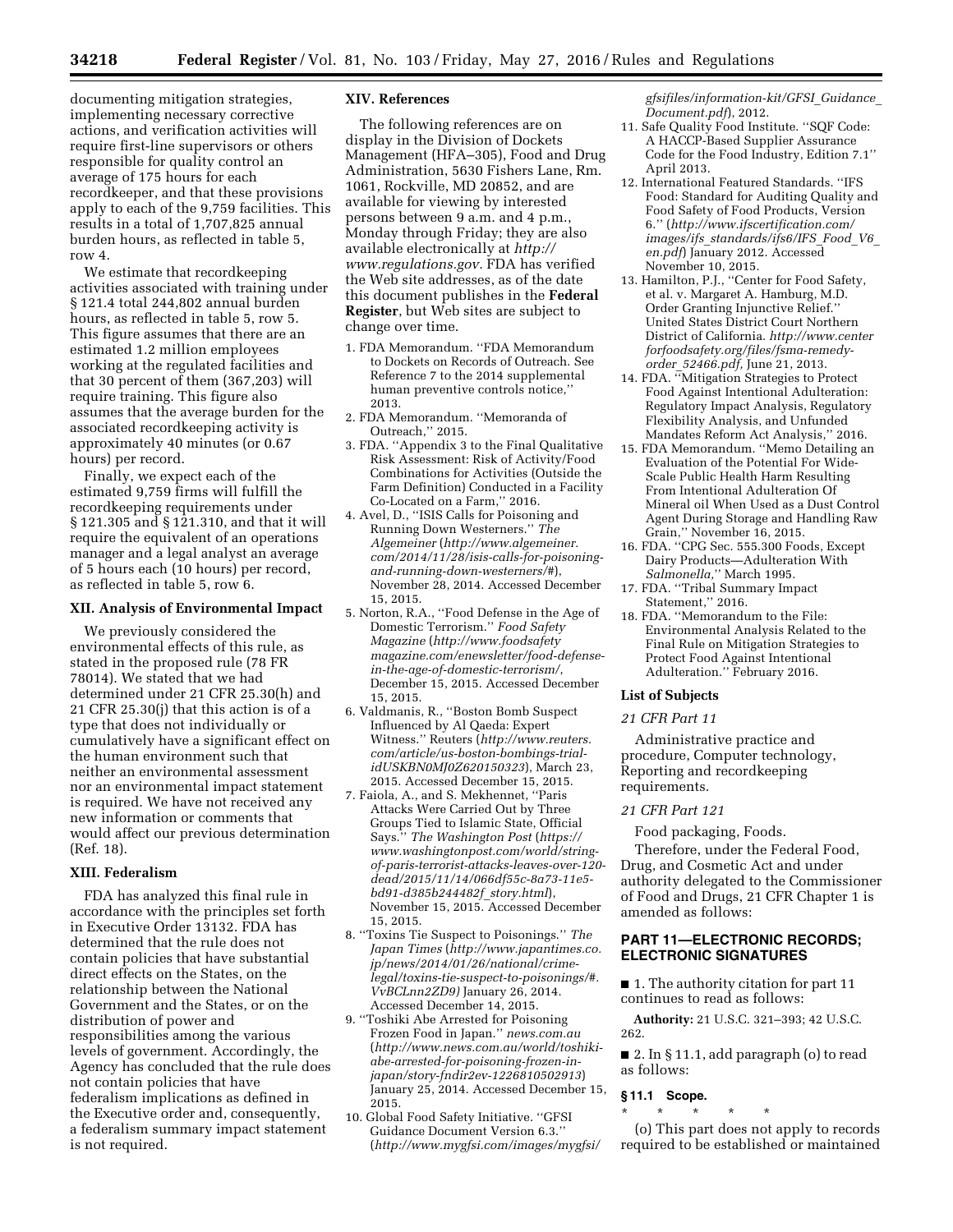by part 121 of this chapter. Records that satisfy the requirements of part 121 of this chapter, but that also are required under other applicable statutory provisions or regulations, remain subject to this part.

■ 3. Add part 121 to read as follows:

# **PART 121—MITIGATION STRATEGIES TO PROTECT FOOD AGAINST INTENTIONAL ADULTERATION**

Sec.

### **Subpart A—General Provisions**

- 121.1 Applicability.
- 121.3 Definitions.
- 121.4 Qualifications of individuals who perform activities under subpart C of this part.
- 121.5 Exemptions.

# **Subpart B—Reserved**

# **Subpart C—Food Defense Measures**

- 121.126 Food defense plan. 121.130 Vulnerability assessment to
- identify significant vulnerabilities and actionable process steps.
- 121.135 Mitigation strategies for actionable process steps.
- 121.138 Mitigation strategies management components.
- 121.140 Food defense monitoring.<br>121.145 Food defense corrective a
- 121.145 Food defense corrective actions.<br>121.150 Food defense verification.
- 121.150 Food defense verification.<br>121.157 Reanalysis.
- Reanalysis.

# **Subpart D—Requirements Applying to Records That Must Be Established and Maintained**

- 121.301 Records subject to the requirements of this subpart.
- 121.305 General requirements applying to records.
- 121.310 Additional requirements applying to the food defense plan.
- 121.315 Requirements for record retention.
- 121.320 Requirements for official review.
- 121.325 Public disclosure.
- 121.330 Use of existing records.

# **Subpart E—Compliance**

121.401 Compliance.

**Authority:** 21 U.S.C. 331, 342, 350g, 350(i), 371, 374.

### **Subpart A—General Provisions**

#### **§ 121.1 Applicability.**

This part applies to the owner, operator or agent in charge of a domestic or foreign food facility that manufactures/processes, packs, or holds food for consumption in the United States and is required to register under section 415 of the Federal Food, Drug, and Cosmetic Act, unless one of the exemptions in § 121.5 applies.

# **§ 121.3 Definitions.**

The definitions and interpretations of terms in section 201 of the Federal Food, Drug, and Cosmetic Act are

applicable to such terms when used in this part. The following definitions also apply:

*Actionable process step* means a point, step, or procedure in a food process where a significant vulnerability exists and at which mitigation strategies can be applied and are essential to significantly minimize or prevent the significant vulnerability.

*Adequate* means that which is needed to accomplish the intended purpose in keeping with good public health practices.

*Affiliate* means any facility that controls, is controlled by, or is under common control with another facility.

*Calendar day* means every day as shown on the calendar.

*Contaminant* means, for purposes of this part, any biological, chemical, physical, or radiological agent that may be added to food to intentionally cause illness, injury, or death.

*Facility* means a domestic facility or a foreign facility that is required to register under section 415 of the Federal Food, Drug, and Cosmetic Act, in accordance with the requirements of part 1, subpart H of this chapter.

*Farm* means farm as defined in § 1.227 of this chapter.

*FDA* means the Food and Drug Administration.

*Food* means food as defined in section 201(f) of the Federal Food, Drug, and Cosmetic Act and includes raw materials and ingredients.

*Food defense* means, for purposes of this part, the effort to protect food from intentional acts of adulteration where there is an intent to cause wide scale public health harm.

*Food defense monitoring* means to conduct a planned sequence of observations or measurements to assess whether mitigation strategies are operating as intended.

*Food defense verification* means the application of methods, procedures, and other evaluations, in addition to food defense monitoring, to determine whether a mitigation strategy or combination of mitigation strategies is or has been operating as intended according to the food defense plan.

*Full-time equivalent employee* is a term used to represent the number of employees of a business entity for the purpose of determining whether the business qualifies as a small business. The number of full-time equivalent employees is determined by dividing the total number of hours of salary or wages paid directly to employees of the business entity and of all of its affiliates and subsidiaries by the number of hours of work in 1 year, 2,080 hours (*i.e.,* 40 hours  $\times$  52 weeks). If the result is not a

whole number, round down to the next lowest whole number.

*Holding* means storage of food and also includes activities performed incidental to storage of food (*e.g.,*  activities performed for the safe or effective storage of that food, such as fumigating food during storage, and drying/dehydrating raw agricultural commodities when the drying/ dehydrating does not create a distinct commodity (such as drying/dehydrating hay or alfalfa)). Holding also includes activities performed as a practical necessity for the distribution of that food (such as blending of the same raw agricultural commodity and breaking down pallets), but does not include activities that transform a raw agricultural commodity into a processed food as defined in section 201(gg) of the Federal Food, Drug, and Cosmetic Act. Holding facilities could include warehouses, cold storage facilities, storage silos, grain elevators, and liquid storage tanks.

*Manufacturing/processing* means making food from one or more ingredients, or synthesizing, preparing, treating, modifying or manipulating food, including food crops or ingredients. Examples of manufacturing/processing activities include: Baking, boiling, bottling, canning, cooking, cooling, cutting, distilling, drying/dehydrating raw agricultural commodities to create a distinct commodity (such as drying/ dehydrating grapes to produce raisins), evaporating, eviscerating, extracting juice, formulating, freezing, grinding, homogenizing, irradiating, labeling, milling, mixing, packaging (including modified atmosphere packaging), pasteurizing, peeling, rendering, treating to manipulate ripening, trimming, washing, or waxing. For farms and farm mixed-type facilities, manufacturing/ processing does not include activities that are part of harvesting, packing, or holding.

*Mitigation strategies* mean those riskbased, reasonably appropriate measures that a person knowledgeable about food defense would employ to significantly minimize or prevent significant vulnerabilities identified at actionable process steps, and that are consistent with the current scientific understanding of food defense at the time of the analysis.

*Mixed-type facility* means an establishment that engages in both activities that are exempt from registration under section 415 of the Federal Food, Drug, and Cosmetic Act and activities that require the establishment to be registered. An example of such a facility is a ''farm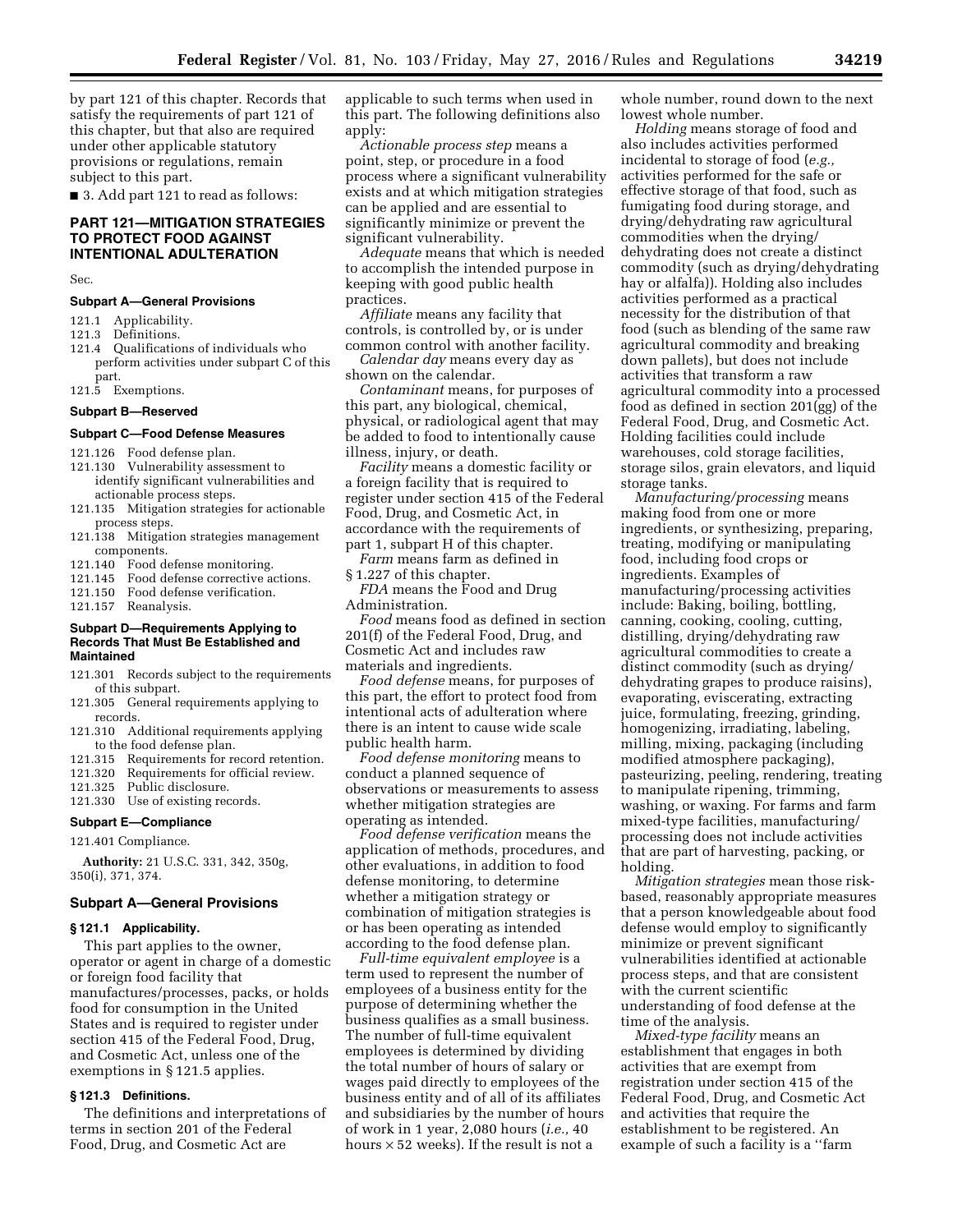mixed-type facility,'' which is an establishment that is a farm, but also conducts activities outside the farm definition that require the establishment to be registered.

*Packing* means placing food into a container other than packaging the food and also includes re-packing and activities performed incidental to packing or re-packing a food (*e.g.,*  activities performed for the safe or effective packing or re-packing of that food (such as sorting, culling, grading, and weighing or conveying incidental to packing or re-packing)), but does not include activities that transform a raw agricultural commodity into a processed food as defined in section 201(gg) of the Federal Food, Drug, and Cosmetic Act.

*Qualified individual* means a person who has the education, training, or experience (or a combination thereof) necessary to perform an activity required under subpart C of this part, as appropriate to the individual's assigned duties. A qualified individual may be, but is not required to be, an employee of the establishment.

*Significant vulnerability* means a vulnerability that, if exploited, could reasonably be expected to cause wide scale public health harm. A significant vulnerability is identified by a vulnerability assessment conducted by a qualified individual, that includes consideration of the following: (1) Potential public health impact (*e.g.,*  severity and scale) if a contaminant were added, (2) degree of physical access to the product, and (3) ability of an attacker to successfully contaminate the product. The assessment must consider the possibility of an inside attacker.

*Significantly minimize* means to reduce to an acceptable level, including to eliminate.

*Small business* means, for purposes of this part, a business (including any subsidiaries and affiliates) employing fewer than 500 full-time equivalent employees.

*Subsidiary* means any company which is owned or controlled directly or indirectly by another company.

*Very small business* means, for purposes of this part, a business (including any subsidiaries and affiliates) averaging less than \$10,000,000, adjusted for inflation, per year, during the 3-year period preceding the applicable calendar year in sales of human food plus the market value of human food manufactured, processed, packed, or held without sale (*e.g.,* held for a fee).

*Vulnerability* means the susceptibility of a point, step, or procedure in a

facility's food process to intentional adulteration.

*You* means, for purposes of this part, the owner, operator, or agent in charge of a facility.

#### **§ 121.4 Qualifications of individuals who perform activities under subpart C of this part.**

(a) *Applicability.* You must ensure that each individual who performs activities required under subpart C of this part is a qualified individual as that term is defined in § 121.3.

(b) *Qualifications of individuals assigned to an actionable process step.*  Each individual assigned to an actionable process step (including temporary and seasonal personnel) or in the supervision thereof must:

(1) Be a qualified individual as that term is defined in § 121.3—*i.e.,* have the appropriate education, training, or experience (or a combination thereof) necessary to properly implement the mitigation strategy or combination of mitigation strategies at the actionable process step; and

(2) Receive training in food defense awareness.

(c) *Qualifications of individuals for certain activities described in paragraph (c)(3) of this section.* Each individual assigned to certain activities described in paragraph (c)(3) of this section must:

(1) Be a qualified individual as that term is defined in § 121.3—*i.e.,* have the appropriate education, training, or experience (or a combination thereof) necessary to properly perform the activities; and

(2) Have successfully completed training for the specific function at least equivalent to that received under a standardized curriculum recognized as adequate by FDA or be otherwise qualified through job experience to conduct the activities. Job experience may qualify an individual to perform these functions if such experience has provided an individual with knowledge at least equivalent to that provided through the standardized curriculum. This individual may be, but is not required to be, an employee of the facility.

(3) One or more qualified individuals must do or oversee:

(i) The preparation of the food defense plan as required in § 121.126;

(ii) The conduct of a vulnerability assessment as required in § 121.130;

(iii) The identification and explanation of the mitigation strategies as required in § 121.135; and

(iv) Reanalysis as required in § 121.157.

(d) *Additional qualifications of supervisory personnel.* Responsibility

for ensuring compliance by individuals with the requirements of this part must be clearly assigned to supervisory personnel with a combination of education, training, and experience necessary to supervise the activities under this subpart.

(e) *Records.* Training required by paragraphs  $(b)(2)$  and  $(c)(2)$  of this section must be documented in records, and must:

(1) Include the date of training, the type of training, and the persons trained; and

(2) Be established and maintained in accordance with the requirements of subpart D of this part.

# **§ 121.5 Exemptions.**

(a) This part does not apply to a very small business, except that a very small business must, upon request, provide for official review documentation sufficient to show that the facility meets this exemption. Such documentation must be retained for 2 years.

(b) This part does not apply to the holding of food, except the holding of food in liquid storage tanks.

(c) This part does not apply to the packing, re-packing, labeling, or relabeling of food where the container that directly contacts the food remains intact.

(d) This part does not apply to activities of a farm that are subject to section 419 of the Federal Food, Drug, and Cosmetic Act (Standards for Produce Safety).

(e)(1) This part does not apply with respect to alcoholic beverages at a facility that meets the following two conditions:

(i) Under the Federal Alcohol Administration Act (27 U.S.C. 201 *et seq.*) or chapter 51 of subtitle E of the Internal Revenue Code of 1986 (26 U.S.C. 5001 *et seq.*) the facility is required to obtain a permit from, register with, or obtain approval of a notice or application from the Secretary of the Treasury as a condition of doing business in the United States, or is a foreign facility of a type that would require such a permit, registration, or approval if it were a domestic facility; and

(ii) Under section 415 of the Federal Food, Drug, and Cosmetic Act the facility is required to register as a facility because it is engaged in manufacturing, processing, packing, or holding one or more alcoholic beverages.

(2) This part does not apply with respect to food that is not an alcoholic beverage at a facility described in paragraph (e)(1) of this section, provided such food: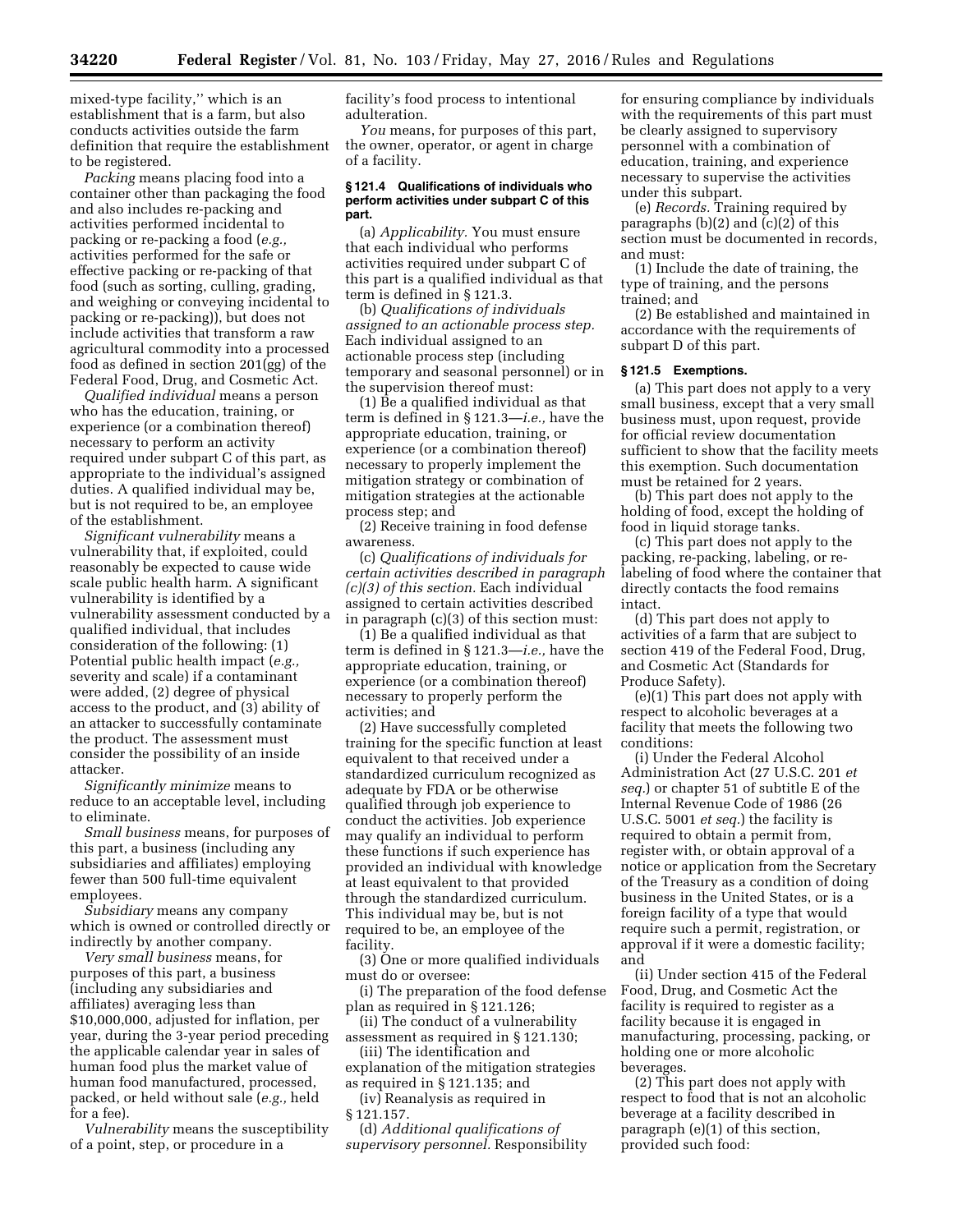(i) Is in prepackaged form that prevents any direct human contact with such food; and

(ii) Constitutes not more than 5 percent of the overall sales of the facility, as determined by the Secretary of the Treasury.

(f) This part does not apply to the manufacturing, processing, packing, or holding of food for animals other than man.

(g) This part does not apply to onfarm manufacturing, processing, packing, or holding of the following foods on a farm mixed-type facility, when conducted by a small or very small business if such activities are the only activities conducted by the business subject to section 418 of the Federal Food, Drug, and Cosmetic Act.

(1) Eggs (in-shell, other than raw agricultural commodities, *e.g.,*  pasteurized); and

(2) Game meats (whole or cut, not ground or shredded, without secondary ingredients).

### **Subpart B—Reserved**

# **Subpart C—Food Defense Measures**

#### **§ 121.126 Food defense plan.**

(a) *Requirement for a food defense plan.* You must prepare, or have prepared, and implement a written food defense plan.

(b) *Contents of a food defense plan.*  The written food defense plan must include:

(1) The written vulnerability assessment, including required explanations, to identify significant vulnerabilities and actionable process steps as required by § 121.130(c);

(2) The written mitigation strategies, including required explanations, as required by § 121.135(b);

(3) The written procedures for the food defense monitoring of the implementation of the mitigation strategies as required by § 121.140(a);

(4) The written procedures for food defense corrective actions as required by § 121.145(a)(1); and

(5) The written procedures for food defense verification as required by § 121.150(b).

(c) *Records.* The food defense plan required by this section is a record that is subject to the requirements of subpart D of this part.

### **§ 121.130 Vulnerability assessment to identify significant vulnerabilities and actionable process steps.**

(a) *Requirement for a vulnerability assessment.* You must conduct or have conducted a vulnerability assessment for each type of food manufactured,

processed, packed, or held at your facility using appropriate methods to evaluate each point, step, or procedure in your food operation to identify significant vulnerabilities and actionable process steps. Appropriate methods must include, at a minimum, an evaluation of:

(1) The potential public health impact (*e.g.,* severity and scale) if a contaminant were added;

(2) The degree of physical access to the product; and

(3) The ability of an attacker to successfully contaminate the product.

(b) *Inside attacker.* The assessment must consider the possibility of an inside attacker.

(c) *Written vulnerability assessment.*  Regardless of the outcome, the vulnerability assessment must be written and must include an explanation as to why each point, step, or procedure either was or was not identified as an actionable process step.

### **§ 121.135 Mitigation strategies for actionable process steps.**

(a) You must identify and implement mitigation strategies at each actionable process step to provide assurances that the significant vulnerability at each step will be significantly minimized or prevented and the food manufactured, processed, packed, or held by your facility will not be adulterated under section 402 of the Federal Food, Drug, and Cosmetic Act. For each mitigation strategy implemented at each actionable process step, you must include a written explanation of how the mitigation strategy sufficiently minimizes or prevents the significant vulnerability associated with the actionable process step.

(b) Mitigation strategies and accompanying explanations must be written.

### **§ 121.138 Mitigation strategies management components.**

Mitigation strategies required under§ 121.135 are subject to the following mitigation strategies management components as appropriate to ensure the proper implementation of the mitigation strategies, taking into account the nature of each such mitigation strategy and its role in the facility's food defense system:

(a) Food defense monitoring in accordance with § 121.140;

(b) Food defense corrective actions in accordance with § 121.145; and

(c) Food defense verification in accordance with § 121.150.

# **§ 121.140 Food defense monitoring.**

As appropriate to the nature of the mitigation strategy and its role in the facility's food defense system:

(a) *Written procedures.* You must establish and implement written procedures, including the frequency with which they are to be performed, for food defense monitoring of the mitigation strategies.

(b) *Food defense monitoring.* You must monitor the mitigation strategies with adequate frequency to provide assurances that they are consistently performed.

(c) *Records—*(1) *Requirement to document food defense monitoring.* You must document the monitoring of mitigation strategies in accordance with this section in records that are subject to verification in accordance with § 121.150(a)(1) and records review in accordance with § 121.150(a)(3)(i).

(2) *Exception records.* Records may be affirmative records demonstrating the mitigation strategy is functioning as intended. Exception records demonstrating the mitigation strategy is not functioning as intended may be adequate in some circumstances.

# **§ 121.145 Food defense corrective actions.**

(a) *Food defense corrective action procedures.* As appropriate to the nature of the actionable process step and the nature of the mitigation strategy:

(1) You must establish and implement written food defense corrective action procedures that must be taken if mitigation strategies are not properly implemented.

(2) The food defense corrective action procedures must describe the steps to be taken to ensure that:

(i) Appropriate action is taken to identify and correct a problem that has occurred with implementation of a mitigation strategy; and

(ii) Appropriate action is taken, when necessary, to reduce the likelihood that the problem will recur.

(b) *Records.* All food defense corrective actions taken in accordance with this section must be documented in records that are subject to food defense verification in accordance with § 121.150(a)(2) and records review in accordance with  $\S 121.150(a)(3)(i)$ .

### **§ 121.150 Food defense verification.**

(a) *Food defense verification activities.* Food defense verification activities must include, as appropriate to the nature of the mitigation strategy and its role in the facility's food defense system:

(1) Verification that food defense monitoring is being conducted as required by § 121.138 (and in accordance with § 121.140);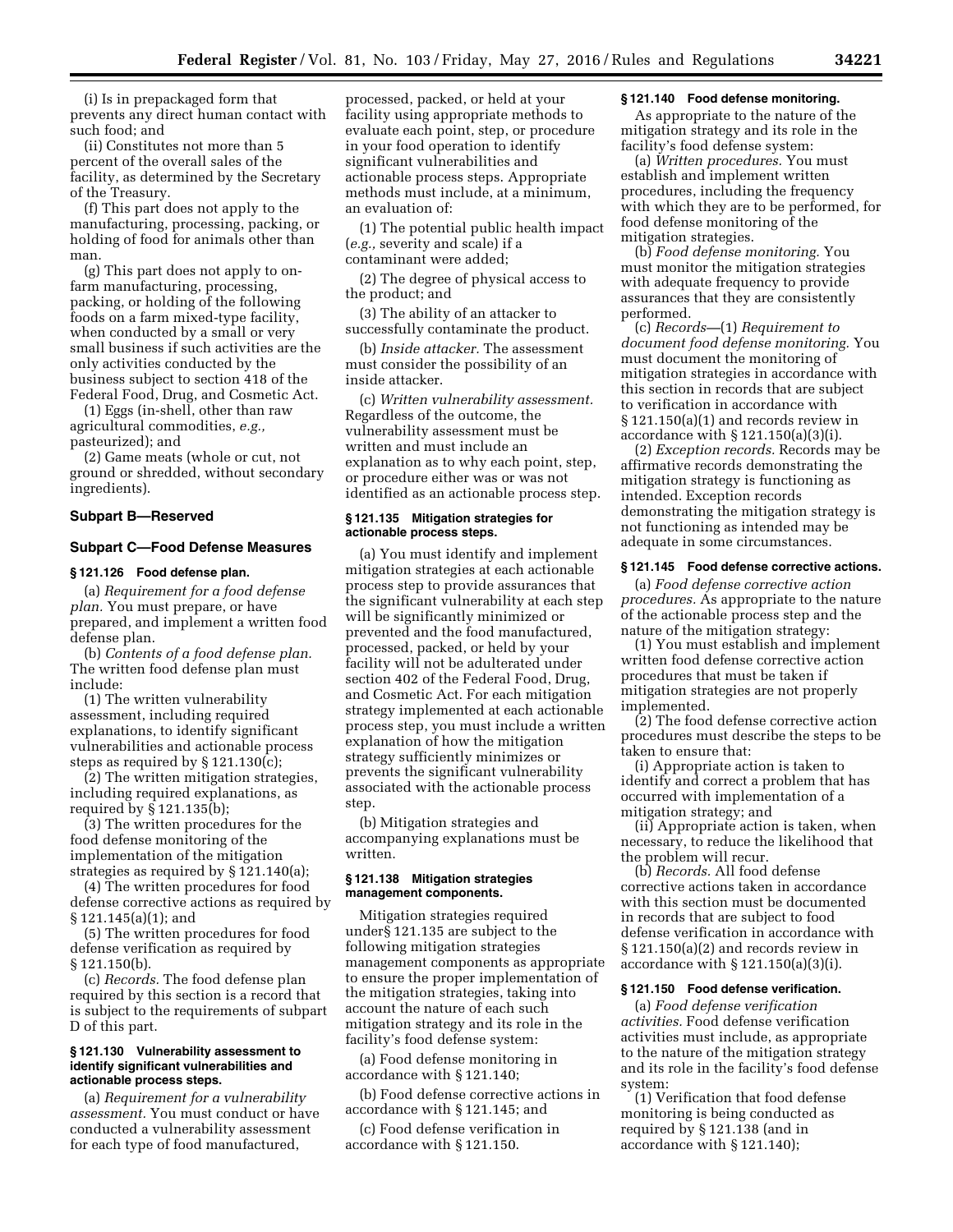(2) Verification that appropriate decisions about food defense corrective actions are being made as required by § 121.138 (and in accordance with § 121.145);

(3) Verification that mitigation strategies are properly implemented and are significantly minimizing or preventing the significant vulnerabilities. To do so, you must conduct activities that include the following, as appropriate to the facility, the food, and the nature of the mitigation strategy and its role in the facility's food defense system:

(i) Review of the food defense monitoring and food defense corrective actions records within appropriate timeframes to ensure that the records are complete, the activities reflected in the records occurred in accordance with the food defense plan, the mitigation strategies are properly implemented, and appropriate decisions were made about food defense corrective actions; and

(ii) Other activities appropriate for verification of proper implementation of mitigation strategies; and

(4) Verification of reanalysis in accordance with § 121.157.

(b) *Written procedures.* You must establish and implement written procedures, including the frequency for which they are to be performed, for verification activities conducted according to § 121.150(a)(3)(ii).

(c) *Documentation.* All verification activities conducted in accordance with this section must be documented in records.

### **§ 121.157 Reanalysis.**

(a) You must conduct a reanalysis of the food defense plan, as a whole at least once every 3 years;

(b) You must conduct a reanalysis of the food defense plan as a whole, or the applicable portion of the food defense plan:

(1) Whenever a significant change made in the activities conducted at your facility creates a reasonable potential for a new vulnerability or a significant increase in a previously identified vulnerability;

(2) Whenever you become aware of new information about potential vulnerabilities associated with the food operation or facility;

(3) Whenever you find that a mitigation strategy, a combination of mitigation strategies, or the food defense plan as a whole is not properly implemented; and

(4) Whenever FDA requires reanalysis to respond to new vulnerabilities, credible threats to the food supply, and developments in scientific

understanding including, as appropriate, results from the Department of Homeland Security biological, chemical, radiological, or other terrorism risk assessment.

(c) You must complete such reanalysis required by paragraphs (a) and (b) of this section and implement any additional mitigation strategies needed to address the significant vulnerabilities identified, if any:

(1) Before any change in activities (including any change in mitigation strategy) at the facility is operative; (2) When necessary within 90-

calendar days after production; and

(3) Within a reasonable timeframe, providing a written justification is prepared for a timeframe that exceeds 90 days after production of the applicable food first begins.

(d) You must revise the written food defense plan if a significant change in the activities conducted at your facility creates a reasonable potential for a new vulnerability or a significant increase in a previously identified vulnerability or document the basis for the conclusion that no revisions are needed.

# **Subpart D—Requirements Applying to Records That Must Be Established and Maintained**

### **§ 121.301 Records subject to the requirements of this subpart.**

(a) Except as provided by paragraph (b) of this section, all records required by subpart C of this part are subject to all requirements of this subpart.

(b) The requirements of § 121.310 apply only to the written food defense plan.

### **§ 121.305 General requirements applying to records.**

Records must:

(a) Be kept as original records, true copies (such as photocopies, pictures, scanned copies, microfilm, microfiche, or other accurate reproductions of the original records), or electronic records;

(b) Contain the actual values and observations obtained during food defense monitoring;

(c) Be accurate, indelible, and legible; (d) Be created concurrently with

performance of the activity documented; (e) Be as detailed as necessary to

provide history of work performed; and (f) Include:

(1) Information adequate to identify the facility (*e.g.,* the name, and when necessary, the location of the facility);

(2) The date and, when appropriate, the time of the activity documented;

(3) The signature or initials of the person performing the activity; and

(4) Where appropriate, the identity of the product and the lot code, if any.

(g) Records that are established or maintained to satisfy the requirements of this part and that meet the definition of electronic records in § 11.3(b)(6) of this chapter are exempt from the requirements of part 11 of this chapter. Records that satisfy the requirements of this part, but that also are required under other applicable statutory provisions or regulations, remain subject to part 11 of this chapter.

# **§ 121.310 Additional requirements applying to the food defense plan.**

The owner, operator, or agent in charge of the facility must sign and date the food defense plan:

(a) Upon initial completion; and

(b) Upon any modification.

### **§ 121.315 Requirements for record retention.**

(a)(1) All records required by this part must be retained at the facility for at least 2 years after the date they were prepared.

(2) Records that a facility relies on during the 3-year period preceding the applicable calendar year to support its status as exempt as a very small business must be retained at the facility as long as necessary to support the status of a facility as a very small business during the applicable calendar year.

(b) The food defense plan must be retained for at least 2 years after its use is discontinued.

(c) Except for the food defense plan, offsite storage of records is permitted if such records can be retrieved and provided onsite within 24 hours of request for official review. The food defense plan must remain onsite. Electronic records are considered to be onsite if they are accessible from an onsite location.

(d) If the facility is closed for a prolonged period, the food defense plan may be transferred to some other reasonably accessible location but must be returned to the facility within 24 hours for official review upon request.

#### **§ 121.320 Requirements for official review.**

All records required by this part must be made promptly available to a duly authorized representative of the Secretary of Health and Human Services for official review and copying upon oral or written request.

# **§ 121.325 Public disclosure.**

Records required by this part will be protected from public disclosure to the extent allowable under part 20 of this chapter.